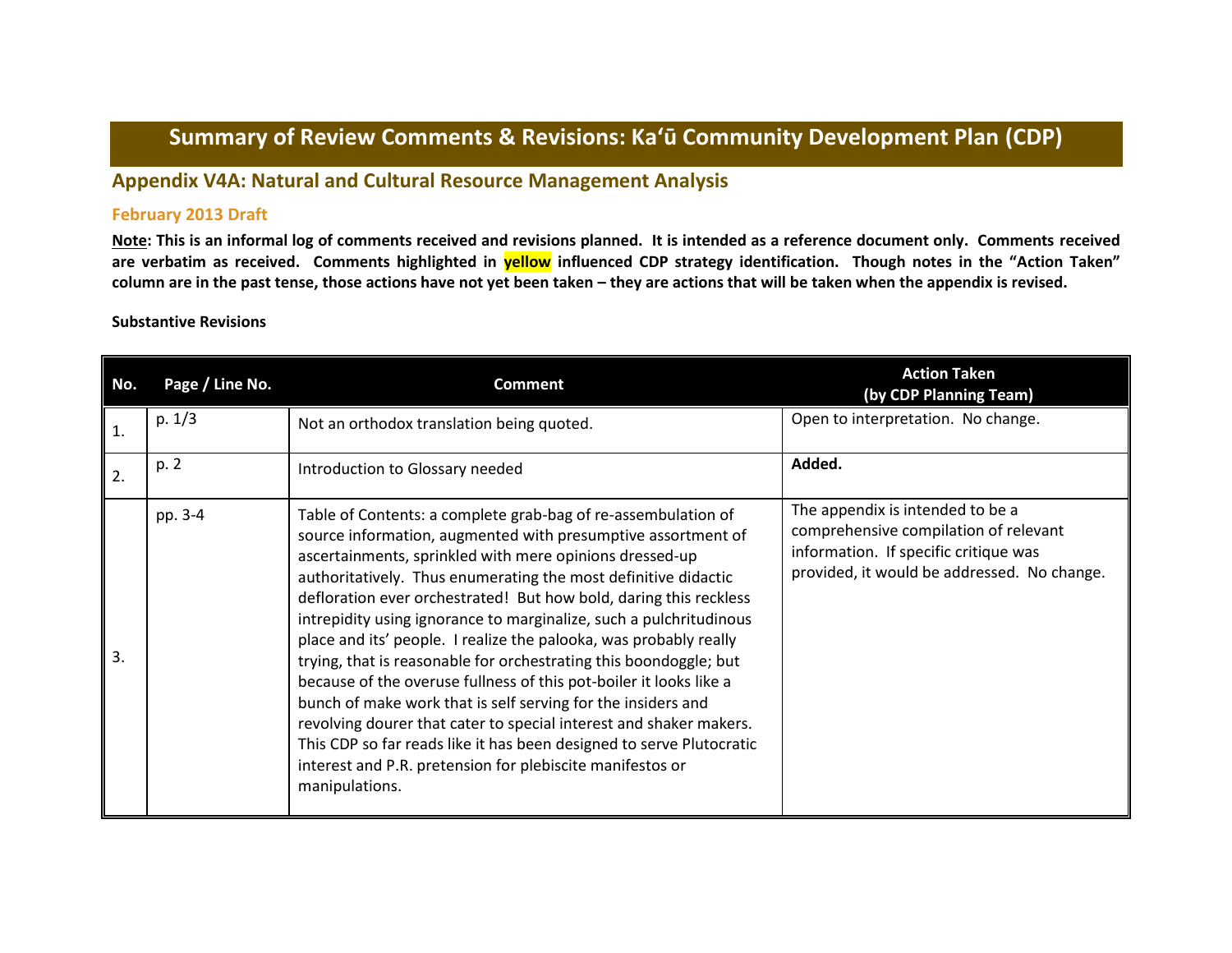| No. | Page / Line No. | <b>Comment</b>                                                                                                                                                                                                                                                                                                                                                                                                                                                                                                                                                                                                                                                                                                                                         | <b>Action Taken</b><br>(by CDP Planning Team)                                                                                                                            |
|-----|-----------------|--------------------------------------------------------------------------------------------------------------------------------------------------------------------------------------------------------------------------------------------------------------------------------------------------------------------------------------------------------------------------------------------------------------------------------------------------------------------------------------------------------------------------------------------------------------------------------------------------------------------------------------------------------------------------------------------------------------------------------------------------------|--------------------------------------------------------------------------------------------------------------------------------------------------------------------------|
| 4.  | 7               | <b>Add relevant GP policies:</b><br>7.3(a) Increase public pedestrian access opportunities to scenic<br>places and vistas.<br>7.3(c) Maintain a continuing program to identify, acquire and<br>develop viewing sites on the island.<br>7.3(e) Develop standard criteria for natural and scenic beauty as<br>part of design plans.<br>7.3(f) Consider structural setback from major thoroughfares and<br>highways and establish development and design guidelines to<br>protect important viewplanes.<br>7.3(h) Protect the views of areas endowed with natural beauty by<br>carefully considering the effects of proposed construction during<br>all land use reviews.<br>7.3(i) Do not allow incompatible construction in areas of natural<br>beauty. | Added.                                                                                                                                                                   |
| 5.  | 7/21            | Benefit of the People." Unfortunately, historic structures are not<br>all being protected, especially with those on private lands.                                                                                                                                                                                                                                                                                                                                                                                                                                                                                                                                                                                                                     | The Charter only speaks to "public"<br>resources. For a discussion of management<br>of historic resources, see the "Cultural<br>Resource Management" section. No change. |
| 6.  | 8/14            | FIGURE 1: Ahupua'a, Hawaiian Land Division systems' human<br>utilization zones.                                                                                                                                                                                                                                                                                                                                                                                                                                                                                                                                                                                                                                                                        | Language in text clarified.                                                                                                                                              |
| 7.  | 9/17            | Elaborate on importance of protecting watershed per the 1981<br>study of Ka'ū hydrology from Warshauer. May want to say a bit<br>more on p. 12, line 38, and p. 150, line 46, too.                                                                                                                                                                                                                                                                                                                                                                                                                                                                                                                                                                     | Done.                                                                                                                                                                    |
| 8.  | 9/30            | (Volcano national park with an international biosphere designated<br>classification for critical habitat); state programs etc.                                                                                                                                                                                                                                                                                                                                                                                                                                                                                                                                                                                                                         | The Biosphere Reserve program does not<br>confer any protections (see p. 32). "Critical<br>habitat" is a separate, Federal designation<br>(see p. 91). No change.        |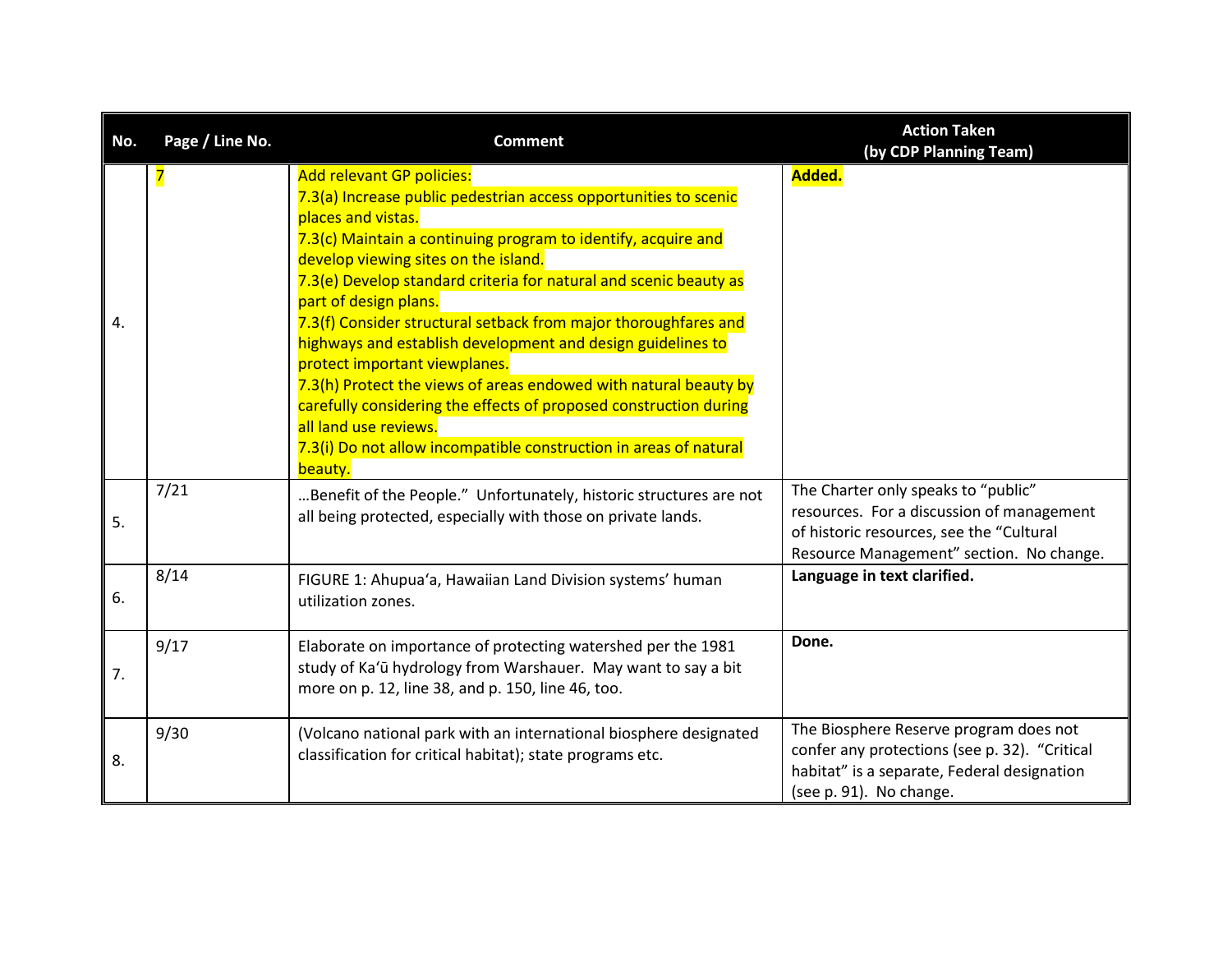| No. | Page / Line No.  | <b>Comment</b>                                                                                                                                                                                                                                                                                                                                                                                                                                                                               | <b>Action Taken</b><br>(by CDP Planning Team)                                                                                       |
|-----|------------------|----------------------------------------------------------------------------------------------------------------------------------------------------------------------------------------------------------------------------------------------------------------------------------------------------------------------------------------------------------------------------------------------------------------------------------------------------------------------------------------------|-------------------------------------------------------------------------------------------------------------------------------------|
| 9.  | p. 9             | Ho'onoua is an anchialine pool complex and not a wetland, per se.<br>There are also pools below Na'alehu AND near Pohue Bay in Ocean<br>View (and to the north up into the Manuka NAR - I think a portion<br>of this is still in Ka'ū, including the pools which are accessed via<br>Road to the Sea into the NAR - Humuhumu Pt). Also, I would<br>suggest adding a definition of anchialine pools to this section,<br>including the unique species that inhabit them, their fragility, etc. | <b>Corrections and additions made.</b>                                                                                              |
| 10. | 9/37             | Near shore Springs: Springs, seeps, wetland and ponding are<br>prevalent near the coast along Ka'u. They are fed by underground<br>water sources that can be near surface in some places along the<br>shore.                                                                                                                                                                                                                                                                                 | <b>Clarification added per comment</b><br>immediately above.                                                                        |
| 11. | p. 10            | Within table in Kahakai section, you can also add anchialine pools to<br>the "hubs" column too.                                                                                                                                                                                                                                                                                                                                                                                              | Added.                                                                                                                              |
| 12. | MAP <sub>1</sub> | Ka'ū Green Infrastructure: Road-Nā'ālehu/Wood Valley expense?<br>Use? Trail-OV-Volcano Nat. Park - expense? Access points? What<br>about infrastructure/public services for Ocean View.                                                                                                                                                                                                                                                                                                      | This map is illustrative, not prescriptive. No<br>change to map.<br>Public infrastructure/services is addressed in<br>Appendix V4B. |
| 13. | MAP <sub>2</sub> | Ka'ū Green Infrastructure: Only proposed trails looks like<br>Kahukuexisting. What about infrastructure/public services for<br>Ocean View.                                                                                                                                                                                                                                                                                                                                                   | See above.                                                                                                                          |
| 14. | MAP <sub>3</sub> | Ka'ū Green Infrastructure. Mauna Loa Access Road proposed - isn't<br>this Kahukuexisting? What about infrastructure/public services<br>for Ocean View?                                                                                                                                                                                                                                                                                                                                       | The complete Mauna Loa trail is proposed.<br>No change.                                                                             |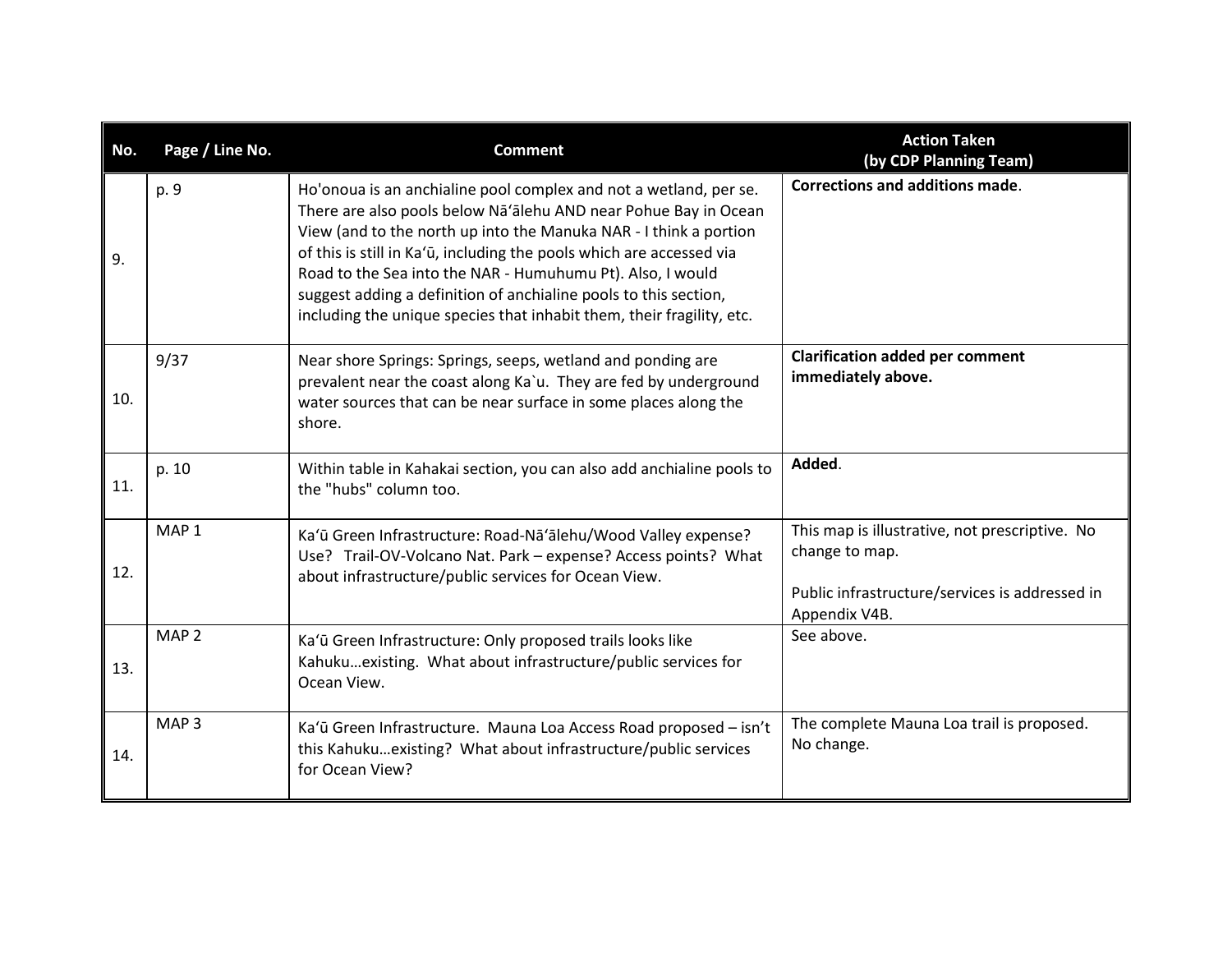| No. | Page / Line No.          | <b>Comment</b>                                                                                                                                                                                                                                                                                        | <b>Action Taken</b><br>(by CDP Planning Team)                                                                                                                                                                                                                            |
|-----|--------------------------|-------------------------------------------------------------------------------------------------------------------------------------------------------------------------------------------------------------------------------------------------------------------------------------------------------|--------------------------------------------------------------------------------------------------------------------------------------------------------------------------------------------------------------------------------------------------------------------------|
| 15. | MAP <sub>4</sub>         | Ka'ū Green Infrastructure. Mauna Loa Access Road all the way to<br>VNP trail or road? What about infrastructure/public services for<br>Ocean View?                                                                                                                                                    | Yes, all the way.                                                                                                                                                                                                                                                        |
| 16. | 11/10                    | Page 11 now becomes Page 10 & its Line 1 has added Flats and<br>another wetland exist above the high tide reach in the Ahupua'a<br>of Kahuku.                                                                                                                                                         | This is an overview of significant wetlands.<br>No change.                                                                                                                                                                                                               |
| 17. | p. 11                    | NOTE: Maps 1 & 2 of 4 doesn't show the original trail that once<br>existed from Pohue Bay in Kahuku that extended well up above<br>the belt Highway and will be important in future planning this<br>missing segment should be identified as preexisting or potential<br>and not totally disregarded! | The map reflects known trail alignments. It<br>is likely that a wide range of alignments will<br>be considered as trail management plans are<br>developed and implemented. See the<br>section on "Trail Development and<br>Management" starting on p. 27. No change.     |
| 18. | pp. 11-14                | Where is the boundary of the watershed?                                                                                                                                                                                                                                                               | See the Green Infrastructure maps (p. 11-<br>14). No change.                                                                                                                                                                                                             |
| 19. | p. 11, Figure 2          | Road - Naalehu/Wood Valley expense? Use? Trail - OV - Volcano<br>Nat. Park - expense? Access points?                                                                                                                                                                                                  | These Green Infrastructure maps are simply<br>illustrating existing, proposed, and potential<br>trails and heritage roads. The process for<br>establishing them is addressed in the section<br>on Community-Based, Collaborative Action<br>starting on p. 17. No change. |
| 20. | 12/5                     | Access and Trails: Ka'u has a historic shoreline trailetc.                                                                                                                                                                                                                                            | Word added.                                                                                                                                                                                                                                                              |
| 21. | 12/7                     | Figure 2 maps the network of Historic Trails in Ka`u,<br>includingetc.<br>NOTE: Stop using English plurals on Hawaiian names (Ka`u's looks<br>bad like chicken-scratch).                                                                                                                              | Stylistic preference noted. Effort will be<br>made moving forward to minimize that<br>usage. No change.                                                                                                                                                                  |
| 22. | 12/12                    | "Accesses the summit of Mauna Loa."                                                                                                                                                                                                                                                                   | Changed.                                                                                                                                                                                                                                                                 |
| 23. | pp. 12-13, Maps<br>3 & 4 | Mauna Loa Access Road proposed - isn't this Kahukuexisting.<br>Mauna Loa Access Road all the way to VNP trail or road?                                                                                                                                                                                | As noted in the text (p. 158), the road<br>alignment does not currently exist as a trail.<br><b>Clarified in text.</b>                                                                                                                                                   |
| 24. | 12/19 20, 25             | The registered historic Sites with natural scenic locations along                                                                                                                                                                                                                                     | Language clarified.                                                                                                                                                                                                                                                      |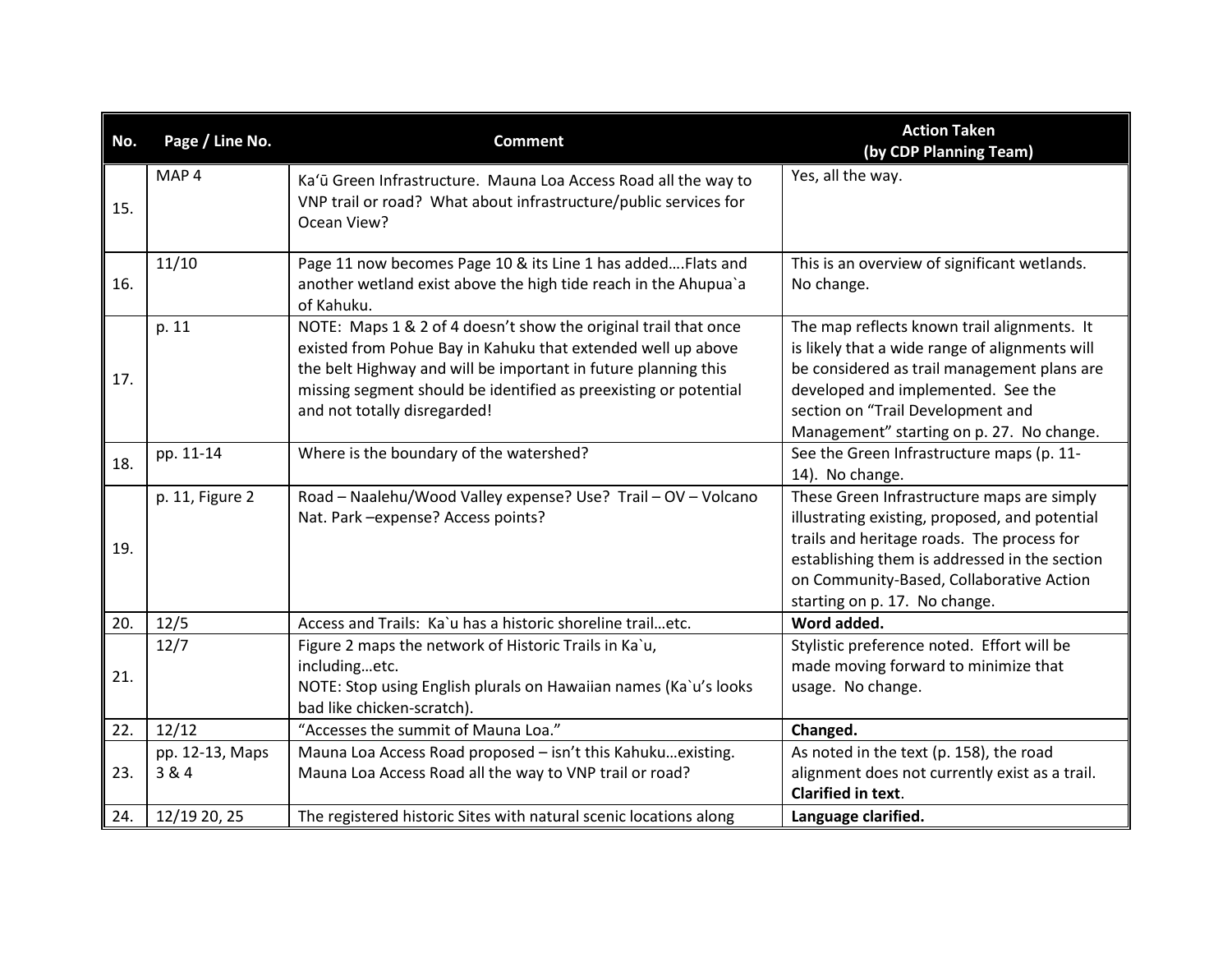| No. | Page / Line No. | <b>Comment</b>                                                         | <b>Action Taken</b><br>(by CDP Planning Team) |
|-----|-----------------|------------------------------------------------------------------------|-----------------------------------------------|
|     |                 | with numerous features valued by residents and of interest of          |                                               |
|     |                 | visitors experience too many scenic and cultural sites.                |                                               |
|     | 12/31-33        | NOTE: This proposed Mauna Loa Trail system is not well                 | The map is illustrative and not intended to   |
| 25. |                 | illustrated ledge ably on these 4 Maps and is in part of a Historical  | be precise. See the larger map insert and     |
|     |                 | Trail overlaid with cane and old Ko'a Mill Roads in more present       | the additions noted below to the trails       |
|     |                 | times.                                                                 | section starting on p. 27. No change.         |
|     | 12/35           | Provides a full range of access for experiencing the profound          | Language improved.                            |
| 26. |                 | diversity of resources unique to Ka`u. [Stop the chicken scratch       |                                               |
|     |                 | "K'au's" look heard to readers.]                                       |                                               |
| 27. | p. 14           | Briefly summarize 3 core strategies: CBCM is too much                  | Added.                                        |
| 28. | p. 15           | I think it is very important to have examples from elsewhere that      | Confirmation appreciated. No change.          |
|     |                 | gives ideas, show range, issues, and problems.                         |                                               |
|     | p. 15           | Add specific language in GP: "Direct Land Use, Zoning, Growth,         | Added.                                        |
|     |                 | Development, and Design. For example, CDPs detail land use             |                                               |
|     |                 | policies, direct physical development, are the forum for               |                                               |
| 29. |                 | community input into managing growth, designate and                    |                                               |
|     |                 | coordinate detailed development patterns, may contain detailed         |                                               |
|     |                 | land use and zoning guide maps, and may containarchitectural           |                                               |
|     |                 | design guidelines."                                                    |                                               |
| 30. | p. 15           | Consider 4/13 APA conference presentation on viewshed                  | Integrated.                                   |
|     |                 | protections                                                            |                                               |
| 31. | p. 15           | http://blogs.planning.org/sustainability/2013/04/24/conservation       | Integrated.                                   |
|     |                 | -as-a-land-use/                                                        |                                               |
|     | 15/between line | "In like manner Ka'u has the opportunity to protect the numerous       | Options for how to apply the tools in         |
|     | 16 & 17 INSERT: | critical habitats throughout the district by establishing appropriate  | Appendix V4A will be considered the CDP       |
|     |                 | Buffer Zones where existing surroundings may not be adequate to        | section IV.A. No change.                      |
| 32. |                 | insure sustainability. Zones where human presence or interactions      |                                               |
|     |                 | would assist protecting critical habitats. Humans living in wet or dry |                                               |
|     |                 | land forest would utilize best science practices to mediate            |                                               |
|     |                 | conditions for remediable help to fragile environments. [and so on]    |                                               |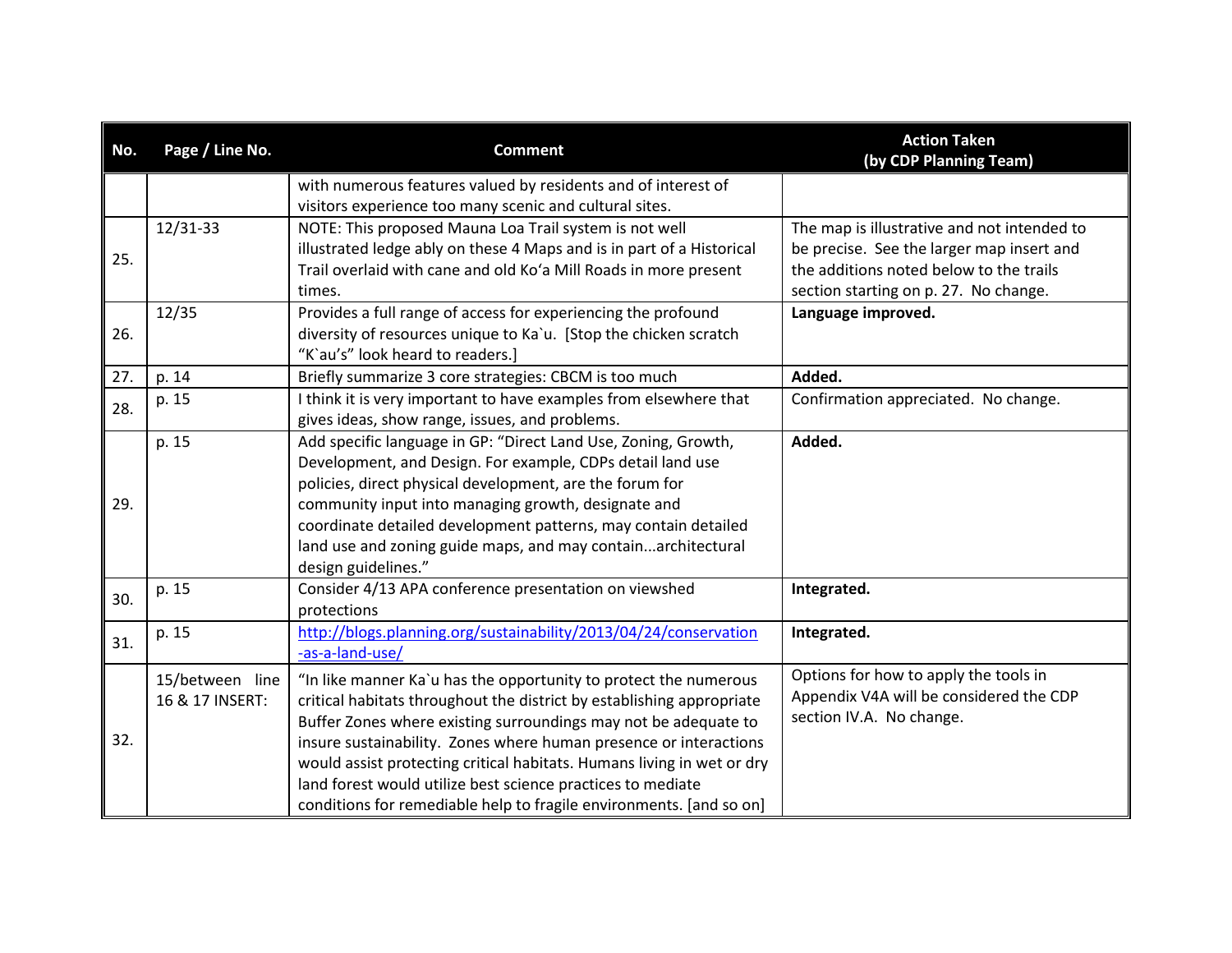| No. | Page / Line No. | <b>Comment</b>                                                                                                                                                                                                                                                                                                                                                                                                                                                                                                   | <b>Action Taken</b><br>(by CDP Planning Team)                                                                                                                                                                                                                                                     |
|-----|-----------------|------------------------------------------------------------------------------------------------------------------------------------------------------------------------------------------------------------------------------------------------------------------------------------------------------------------------------------------------------------------------------------------------------------------------------------------------------------------------------------------------------------------|---------------------------------------------------------------------------------------------------------------------------------------------------------------------------------------------------------------------------------------------------------------------------------------------------|
|     |                 | [and so forth]                                                                                                                                                                                                                                                                                                                                                                                                                                                                                                   |                                                                                                                                                                                                                                                                                                   |
| 33. | p. 16           | I am confused why all the coastal boundaries are labeled open - also<br>technically the Wai'ohinu coastal parcel (adjacent to Waikapuna<br>to the North East and Ka'alu'alu Bay to the South West) is being<br>managed as a Forest Reserve by DOFAW  and so this should be<br>labeled conservation and NOT open/extensive ag. It is already<br>zoned for conservation and just awaits an executive order from<br>Abercrombie to make the "Forest Reserve" designation official<br>which will happen any day now. | The map on page 16 is the LUPAG, which is<br>from the General Plan and is the County<br>policy map for future allowable uses (not a<br>map of State land use districts or County<br>zoning). Information about the coastal<br>Forest Reserve is on p. 97, line 26. No<br>change.                  |
| 34. | 16/Figure 3     | This map graphics are far superior to the preceding maps $-$ great<br>clarity but is too small for all its detail information to be read.<br>Warrants a bigger foldout-                                                                                                                                                                                                                                                                                                                                          | The LUPAG map is inserted here mostly to<br>show the Hawai'i County application of the<br>strategy introduced on the preceding page.<br>For the purposes of this appendix, this scale<br>is appropriate. Additional, focused versions<br>of the LUPAG are included in Appendix V4B.<br>No change. |
| 35. | $17/7 - 8$      | Scope. By definition historically it functioned as a self sustaining<br>polity where each Ahupua'a included a sufficient range of natural,<br>cultural, and recreational resources contained within a sectional<br>portion of the island's scope from coast to mountain,<br>Mauka/Makai.                                                                                                                                                                                                                         | <b>Further clarification added.</b>                                                                                                                                                                                                                                                               |
| 36. | 17/11           | Range of agencies, organizations, and Native Hawaiian<br>descendants.                                                                                                                                                                                                                                                                                                                                                                                                                                            | See the next sentence. No change.                                                                                                                                                                                                                                                                 |
| 37. | 17/18           | Range of Cultural Impacts, which fall intoetc.                                                                                                                                                                                                                                                                                                                                                                                                                                                                   | Corrected.                                                                                                                                                                                                                                                                                        |
| 38. | 17/20-40        | Glad you guys noted the KFR CIA concerns and found the<br>discussion useful.                                                                                                                                                                                                                                                                                                                                                                                                                                     | No change.                                                                                                                                                                                                                                                                                        |
| 39. | 17/21           | Place in the world. The unique cultural and historic linkage,<br>timelessly tied to the past, reminding of Ancient Hawaiian origins<br>still reflected in the community makeup today in Ka`u.                                                                                                                                                                                                                                                                                                                    | This is an excerpt from the Ka'u Forest<br>Reserve Management Plan. No change.                                                                                                                                                                                                                    |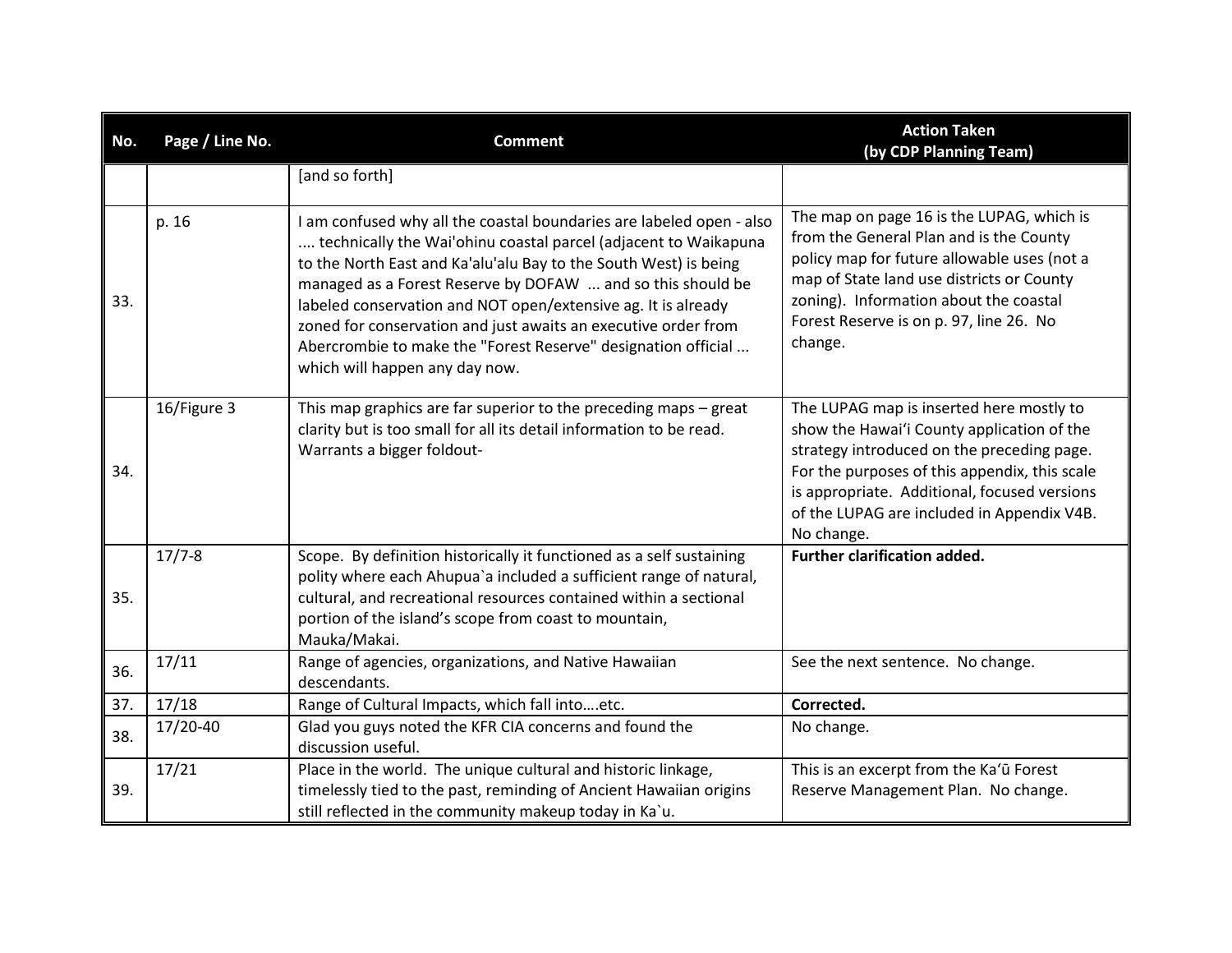| No. | Page / Line No. | <b>Comment</b>                                                      | <b>Action Taken</b><br>(by CDP Planning Team) |
|-----|-----------------|---------------------------------------------------------------------|-----------------------------------------------|
| 40. | 17/27           | Access for plant gathering hunting, cultural protocols and          | This is an excerpt from the Ka'u Forest       |
|     |                 | education, etc.                                                     | Reserve Management Plan. No change.           |
|     | 17/38           | PONO practices. Ecotourism that offers benefits and job             | This is an excerpt from the Ka'u Forest       |
| 41. |                 | opportunities will need to be closely monitored and regulated to    | Reserve Management Plan. No change.           |
|     |                 | maintain appropriate acceptable balance.                            |                                               |
| 42. | 18/9            | Pre-contact Hawaiians respectfully managed each Ahupua'a from       | Stylistic preference. No change.              |
|     |                 | the makai shoreline up into the mauka forest.                       |                                               |
|     | 18/9-10         | Of course they, and all other peoples in all other places on earth, | No change.                                    |
|     |                 | wiped out dozens or even hundreds of species through                |                                               |
| 43. |                 | overharvesting. Birds in particular. But I guess the feel goodness  |                                               |
|     |                 | of myth trumps truth any day. See: Philos Trans R Soc Lond B Biol   |                                               |
|     |                 | Sci. 1989 Nov 6;325(1228):469-76; The present, past and future of   |                                               |
|     |                 | human-caused extinctions. Diamond JM.                               |                                               |
|     | 18/11           | Companies usurped large tracts of land, accessetc.                  | Because the methods used to acquire land      |
| 44. |                 |                                                                     | varied, more general language is              |
|     |                 |                                                                     | appropriate. No change.                       |
| 45. | 18/15           | In recent time there have been instances of natural andetc.         | Current language is more accurate. No         |
|     |                 |                                                                     | change.                                       |
|     | 18/31           | In Ka'u for years, and this gathered body of ecological             | Stylistic preference. No change.              |
| 46. | 18/32           | knowledge is of essential importance in Planning, the future of     |                                               |
|     |                 | Ka'u.                                                               |                                               |
| 47. | 19/14           | Developments, and government activities such as WWII bombing        | Direct excerpt from HRS. No change.           |
|     |                 | site cleanup                                                        |                                               |
| 48. | 19/25           | Marine and coastal resources, including near shore ocean military   | Direct excerpt from HRS. No change.           |
|     |                 | dump sites.                                                         |                                               |
| 49. | 19/35 & 35?     | Hawaiian gathering rights will be protected according to State      | Direct excerpt from General Plan. No          |
|     |                 | Constitution and identified in standing Judicial decisions.         | change.                                       |
|     | 20/6            | Add "Develop a network of pedestrian access trials to places of     | Added.                                        |
| 50. |                 | scenic, historic, natural or recreational values. This system of    |                                               |
|     |                 | trails shall provide, at a minimum, an island-wide route            |                                               |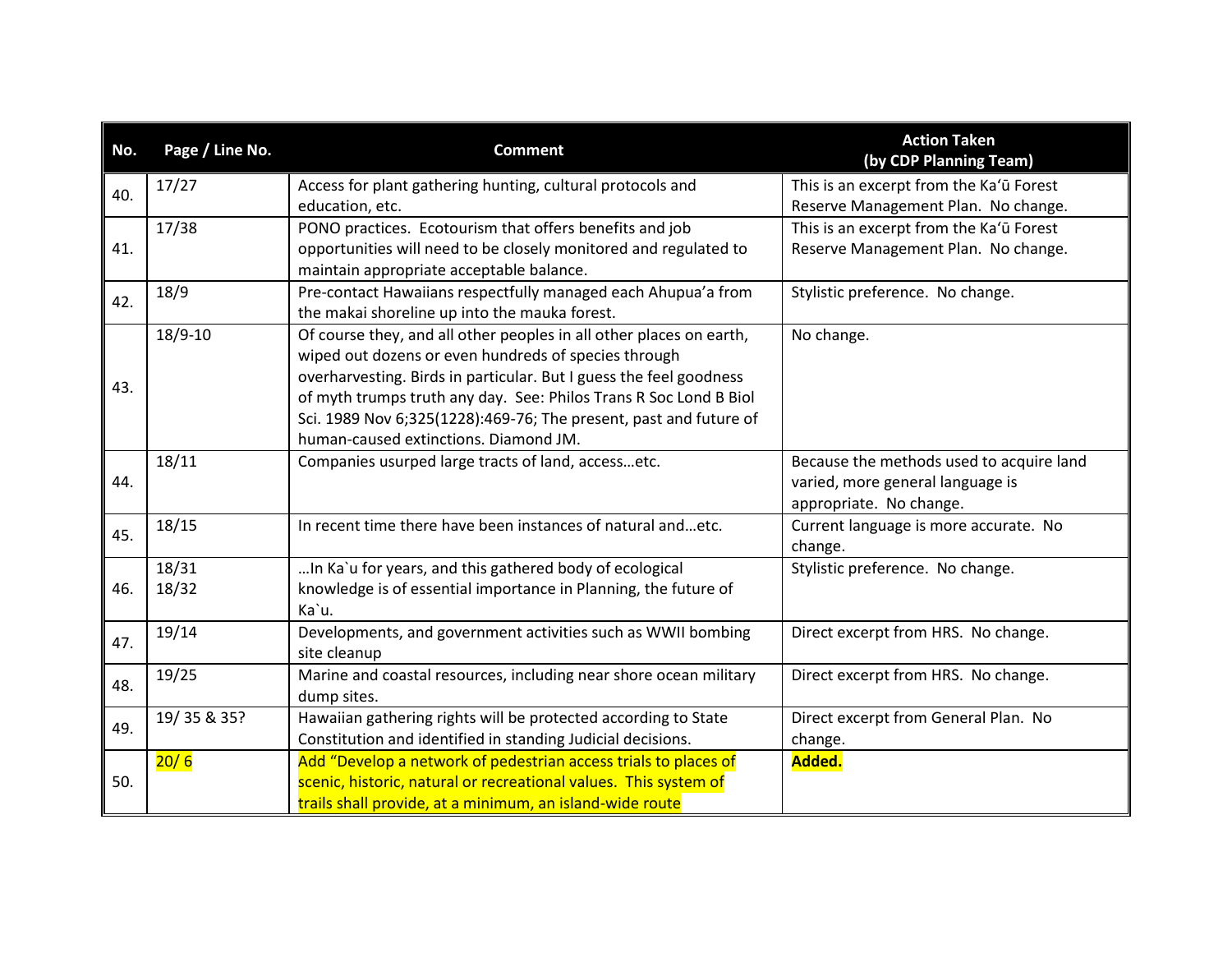| No. | Page / Line No. | <b>Comment</b>                                                                                                                                                                              | <b>Action Taken</b><br>(by CDP Planning Team) |
|-----|-----------------|---------------------------------------------------------------------------------------------------------------------------------------------------------------------------------------------|-----------------------------------------------|
|     |                 | connecting major parks and destinations." G P 12.3(m)                                                                                                                                       |                                               |
| 51. | 20/12           | Man's place in the landscape thru understanding the Ahupua'a                                                                                                                                | Direct excerpt from General Plan. No          |
|     |                 | system & ecology.                                                                                                                                                                           | change.                                       |
| 52. | 20/14           | Apply integrated and regional approachesetc.                                                                                                                                                | Direct excerpt from General Plan. No          |
|     |                 |                                                                                                                                                                                             | change.                                       |
| 53. | pp. 20-24       | Very good summary of all plans.                                                                                                                                                             | Affirmation appreciated. No change.           |
| 54. | p. 20           | Update per new ORMP                                                                                                                                                                         | Updated.                                      |
| 55. | 21/9            | Resource protection derived from the various level of<br>government.                                                                                                                        | Direct excerpt from ORMP. No change.          |
| 56. | 21/11           | Use conflicts and hazards.                                                                                                                                                                  | Direct excerpt from ORMP. No change.          |
| 57. | p. 21/13        | Still under legal challenge, but DOFAW is already taking many of<br>these actions.                                                                                                          | Corrected.                                    |
| 58. | 21/16           | Management plan in those areas.                                                                                                                                                             | Stylistic preference. No change.              |
| 59. | 21/17           | And involvement by keeping Ka`u, Ka`u with its Hawaiian<br>traditions.                                                                                                                      | Direct excerpt from KFRMP. No change.         |
| 60. | 22/283          | Reserves, so people will be able to give-back to the land and<br>community becoming an integral part of management teams for<br>these reserves.                                             | Direct excerpt from KFRMP. No change.         |
| 61. | 23/15           | Update re fencing approval:<br>http://bigislandnow.com/2013/08/27/land-board-approves-<br>fencing-of-kau-watershed/                                                                         | Updated.                                      |
| 62. | p. 24           | (at the very top) - Manukā Bay (not beach, and add Kahakō)                                                                                                                                  | Corrected.                                    |
| 63. | 24/1            | Access should be provided and made available to Pohue Bay and<br>Manuka Beach and old trail systems in the Ahupua'a of Kahuka<br>reestablished for access to the shore from higher regions. | Direct excerpt from 2004 plan. No change.     |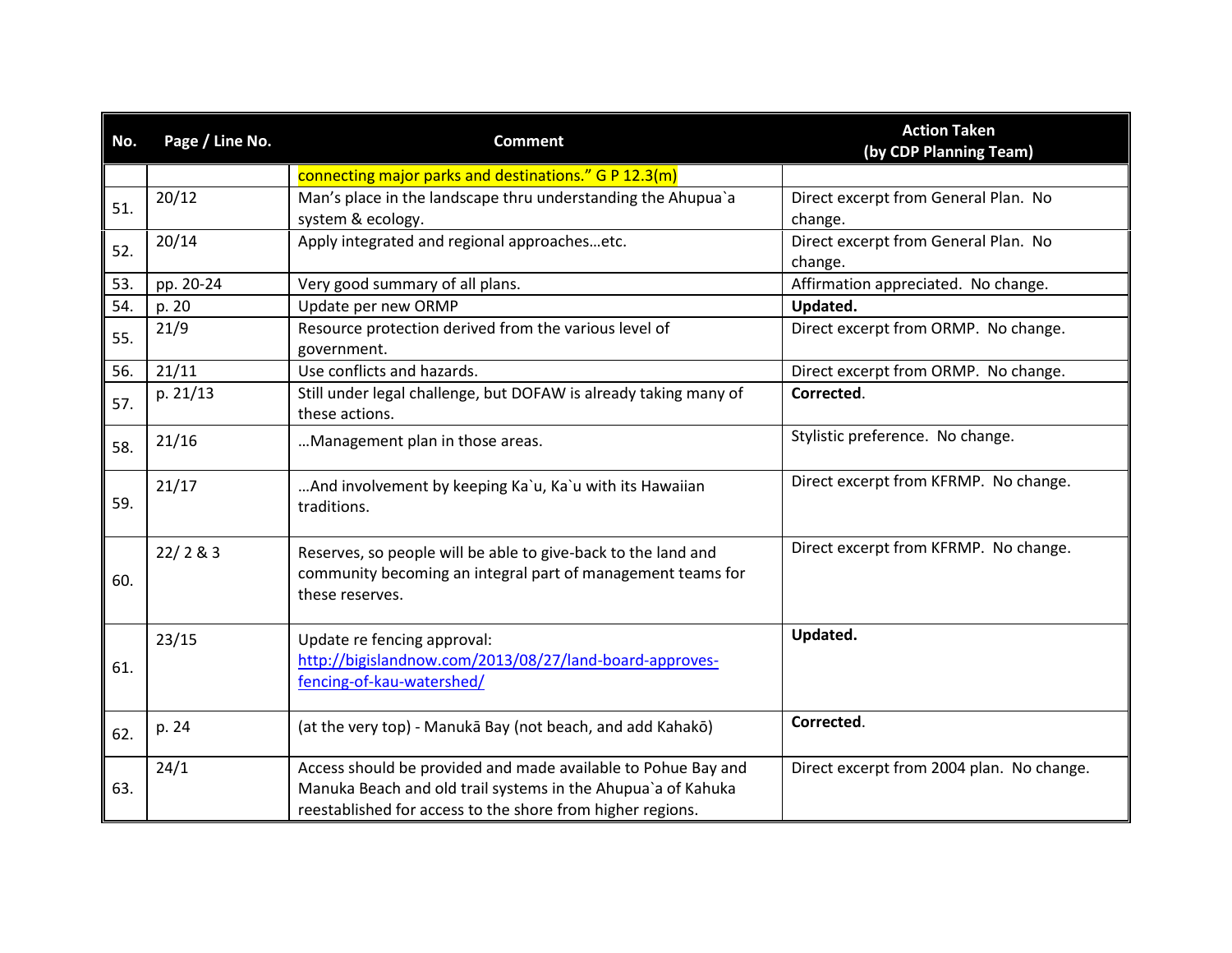| No. | Page / Line No. | <b>Comment</b>                                                                                                                                                                                                                                                                | <b>Action Taken</b><br>(by CDP Planning Team)                                                                                                                                                                                                            |
|-----|-----------------|-------------------------------------------------------------------------------------------------------------------------------------------------------------------------------------------------------------------------------------------------------------------------------|----------------------------------------------------------------------------------------------------------------------------------------------------------------------------------------------------------------------------------------------------------|
| 64. | 24/9            | RENDERED to public use in or before 1892, etc.                                                                                                                                                                                                                                | Direct excerpt from HRS. No change.                                                                                                                                                                                                                      |
| 65. | 24/12           | Protections are available to these ancient and historic trails that<br>have been declared owned through ceding in fee-simple to the<br>state from crown or Kingdom possession which retains true<br>allodium title in trust for the Hawaiian people and their<br>descendants. | Original, more concise language is sufficient.<br>No change.                                                                                                                                                                                             |
| 66. | 24/14           | It is to open the trail or road to public use. On the other hand,<br>denying access has been successfully challenged in courts.                                                                                                                                               | This is a very cursory overview of public<br>access on public land. Specific trail<br>alignments and access need to be<br>considered on a case-by-case basis (see the<br>section starting on p. 27), which is beyond<br>the scope of the CDP. No change. |
| 67. | 24/15           | GOVERN ROADS: Certain old Government Roads and trails leading<br>to coastal or mountain areas may pass through privately held<br>property yet retain their importance as access for the public.                                                                               | Access on privately-held land is discussed in<br>the next section. No change.                                                                                                                                                                            |
| 68. | 24/26           | Subject to prosecutions to obstruct access to any State or County<br>street, road or path public right-of-way.                                                                                                                                                                | Stylistic preference. No change.                                                                                                                                                                                                                         |
| 69. | 24/36           | While it is not correct to assume that the public necessarily has<br>right of access on all government-owned lands, there are<br>provisions for Native Hawaiian gathering rights and cultural<br>practices that afford them special access onto required areas.               | See p. 26, starting on line 30. No change.                                                                                                                                                                                                               |
| 70. | 24/37ff         | Another good piece of info for community.                                                                                                                                                                                                                                     | Affirmation appreciated. No change.                                                                                                                                                                                                                      |
| 71. | 25/1            | Government Property Interest. There have been instances where<br>public interest groups have secured access thru the courts.                                                                                                                                                  | See "usually" on p. 24, line 38. There are<br>probably a number of exceptions. This is an<br>overview. Each (potential) point of access<br>needs to be considered on a case-by-case<br>basis. No change.                                                 |
| 72. | 26/33           | Prior to 1778, subject to the states right to regulate such activities.                                                                                                                                                                                                       | Direct excerpt from the State Constitution.<br>No change.                                                                                                                                                                                                |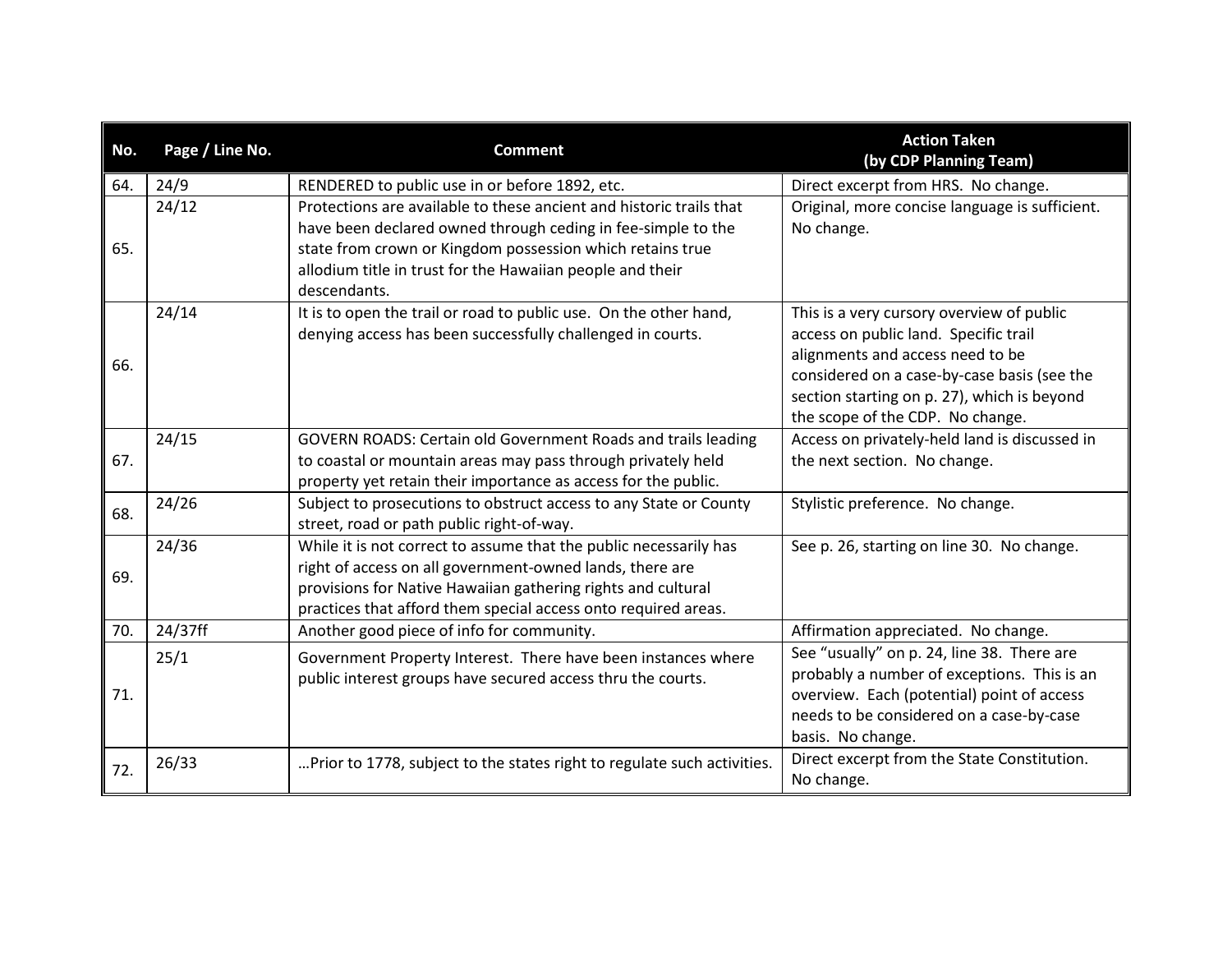| No. | Page / Line No. | <b>Comment</b>                                                                                                                                                                 | <b>Action Taken</b><br>(by CDP Planning Team)                                                    |
|-----|-----------------|--------------------------------------------------------------------------------------------------------------------------------------------------------------------------------|--------------------------------------------------------------------------------------------------|
| 73. | 26/41           | Undertaking that will likely take many years to accomplish and<br>complete.                                                                                                    | Stylistic preference. No change.                                                                 |
| 74. | 27/4            | The State Forest Service is planning and mapping the lands it<br>administers for appropriate recreational and public usages in<br>specific areas.                              | This comment doesn't seem related to pilot<br>program for the Ka'ū Forest Reserve. No<br>change. |
| 75. | 27/12           | Public Access with Kuleana web site (was SmartCard)                                                                                                                            | <b>Updated.</b>                                                                                  |
| 76. | 27/18           | Voluntary Public Access and Habitat Incentive Program (VPA-HIP):<br>http://www.grants.gov/web/grants/view-<br>opportunity.html?oppId=254577                                    | Added.                                                                                           |
| 77. | 27/25           | Add Rick Warshauer's analysis and recommendations re a mauka<br>trail network; check his maps against GI map in Appendix.                                                      | Added.                                                                                           |
| 78. | p. 28           | http://www.americantrails.org/nttp/default.htm                                                                                                                                 | Added.                                                                                           |
| 79. | 28/29 & 30      | PLAN: Though protected from development, the Mauka forest of<br>Ka'u will still need botanical managing of biosphere in order to<br>avoid decline in these watersheds.         | See the discussion of the Biosphere Reserve<br>on p. 32. No change.                              |
| 80. | 28/34           | , The Nature Conservancy, and the good offices of the United<br>Nations Biosphere program for their scientific expertise.                                                      | The UN is not a TMA partner. No change.                                                          |
| 81. | 29/7            | Research and monitoring. The Volcano National Park has been<br>designated a World Biosphere Designation that affords<br>environmental science expertise and expert assistance. | See the discussion of the Biosphere Reserve<br>on p. 32. No change.                              |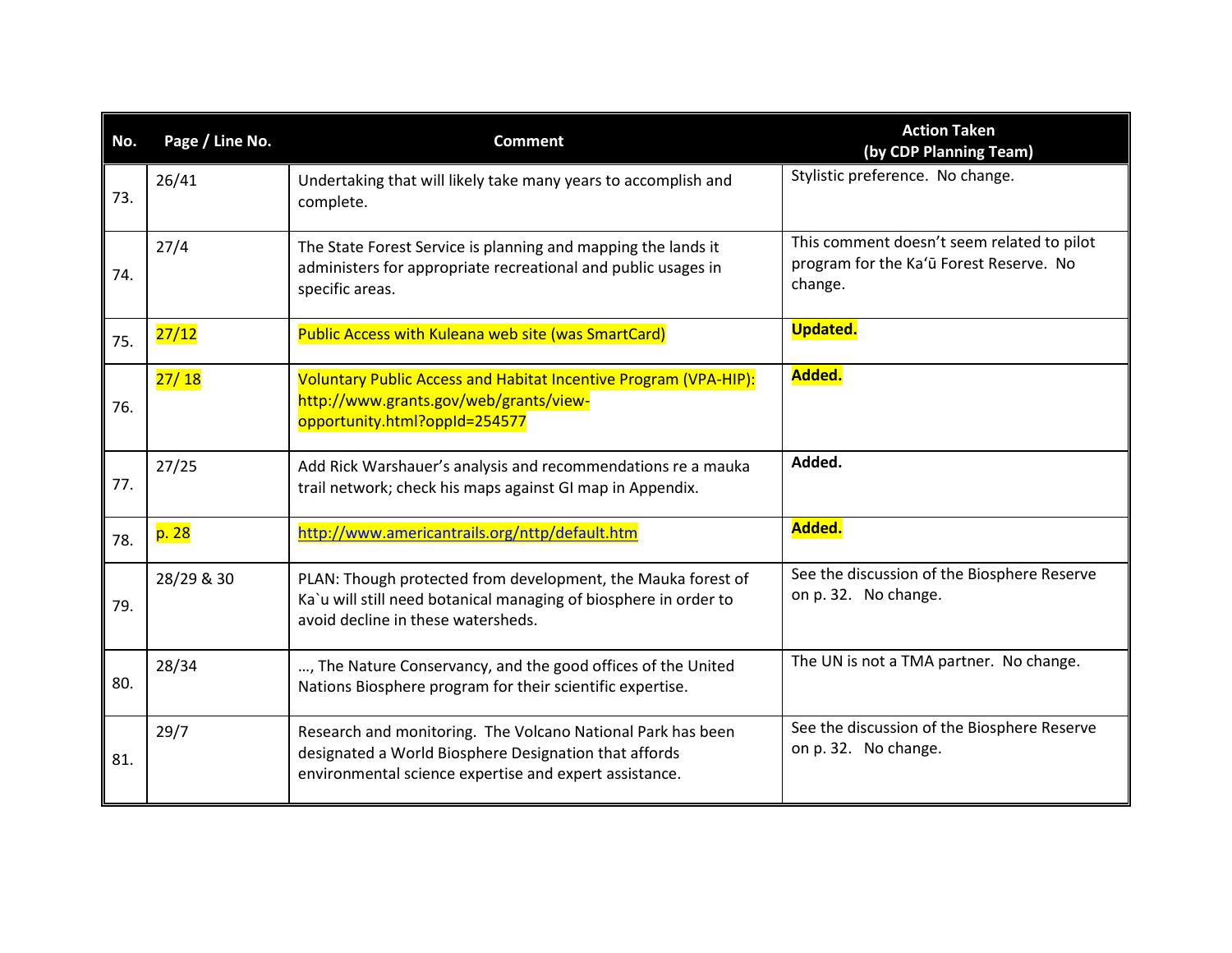| No. | Page / Line No. | <b>Comment</b>                                                                                                                                                                                                                                                                                                                                                                                                                                                                    | <b>Action Taken</b><br>(by CDP Planning Team)                                                                                           |
|-----|-----------------|-----------------------------------------------------------------------------------------------------------------------------------------------------------------------------------------------------------------------------------------------------------------------------------------------------------------------------------------------------------------------------------------------------------------------------------------------------------------------------------|-----------------------------------------------------------------------------------------------------------------------------------------|
| 82. | 29/15           | Pu'u Wa'awa'a is in Kona.                                                                                                                                                                                                                                                                                                                                                                                                                                                         | Deleted.                                                                                                                                |
| 83. | 29/18           | Community groups interested in forest stewardship, one person<br>operating out of Ka'u.                                                                                                                                                                                                                                                                                                                                                                                           | "some" is referring to community groups.<br>Clarified.                                                                                  |
| 84. | 30/41           | To act as the lead agencyetc.                                                                                                                                                                                                                                                                                                                                                                                                                                                     | Stylistic preference. No change.                                                                                                        |
| 85. | 31/7 thru 8     | Incorporate trail review into the Conservation District Use<br>Application, when processing and give this consideration before<br>issuance of other Land Use Permits that might likely effect or<br>contain ancient and historic trails which could for future planning<br>be included into trail systems.                                                                                                                                                                        | Direct excerpt from MOU. No change.                                                                                                     |
| 86. | 31/10           | Help assist with the documentation and classification of unrecorded<br>burial sites and other historic properties utilizing (established)<br>proper cultural protocols.                                                                                                                                                                                                                                                                                                           | Direct excerpt from MOU. No change.                                                                                                     |
| 87. | 32/1            | with potential incorporation into the trail system.                                                                                                                                                                                                                                                                                                                                                                                                                               | Confirmed that it's not a typo.                                                                                                         |
| 88. | 32/9 & 10       | Trail Management Plans thru a fiduciary land trust that provides<br>back-up administrational support for communication requirements<br>and in other official ways that are necessary.                                                                                                                                                                                                                                                                                             | Stylistic preference. No change.                                                                                                        |
| 89. | 32/13 & 15      | As a Biosphere Reserve Program in 1980, and also hold the great<br>distinction of being designated a world heritage site in both of the<br>acknowledgements come from having major world significance,<br>thereby linking Volcano National Park with the other most<br>cherished and endangered treasures existent upon this planet;<br>somewhat like the 'Wonders of the World' classification. This status<br>insures preservation thru ecological protection practices and the | The original language came directly from the<br>Hawai'i Volcanoes National Park. The status<br>does not ensure preservation. No change. |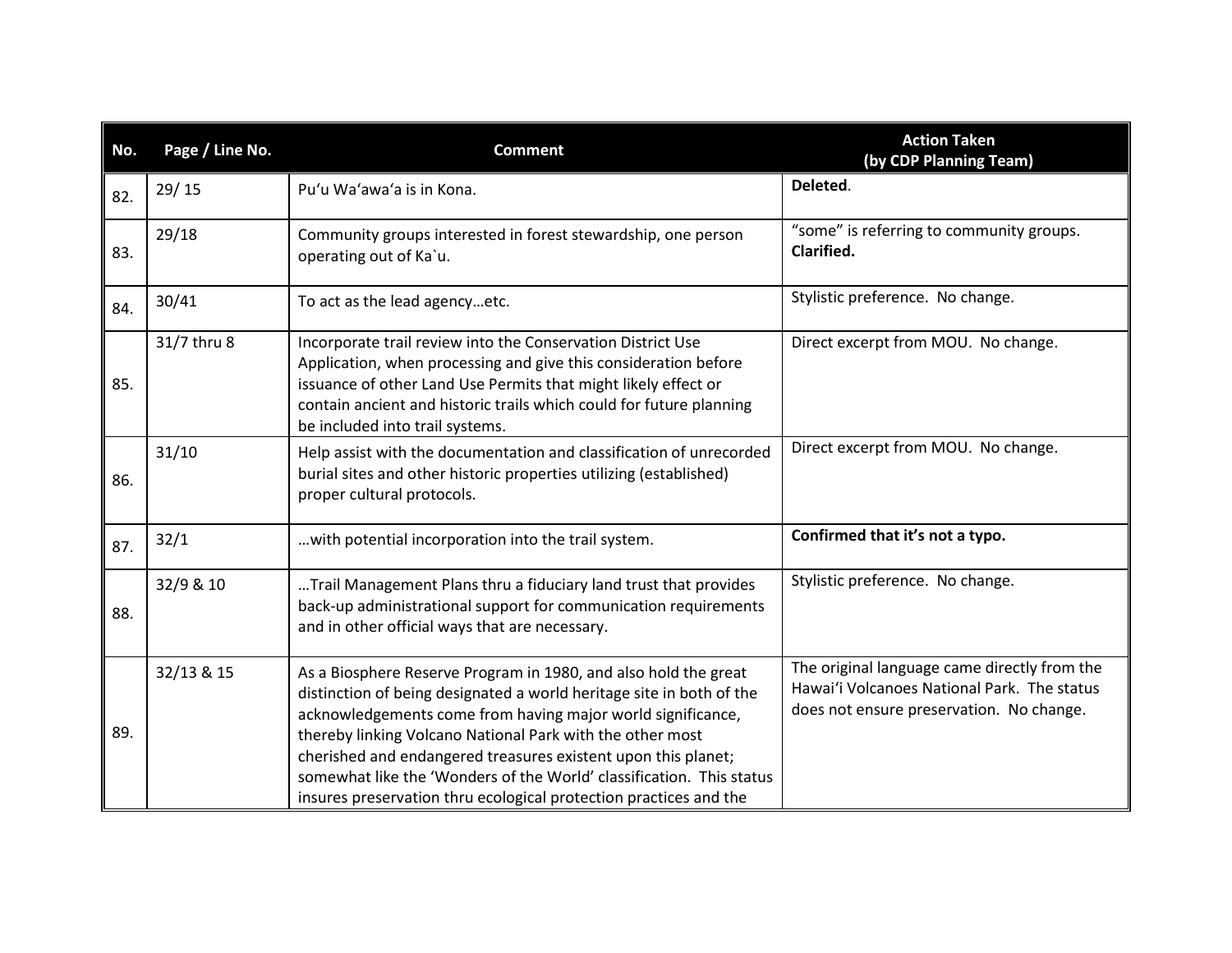| No. | Page / Line No. | <b>Comment</b>                                                        | <b>Action Taken</b><br>(by CDP Planning Team) |
|-----|-----------------|-----------------------------------------------------------------------|-----------------------------------------------|
|     |                 | utilized assistance of the worlds' leading botanical and              |                                               |
|     |                 | environmental science resources and state-of-the art knowhow          |                                               |
|     |                 | advancements. This map program, first established in 1976,            |                                               |
|     |                 | currently has 531 reserve sites in 105 countries; making available to |                                               |
|     |                 | communities and neighboring landowners, located in close              |                                               |
|     |                 | proximity, some uniquely new opportunities to engage and              |                                               |
|     |                 | participate in needed long-term sustainable preservation by           |                                               |
|     |                 | providing their valuable expertise with assistance for helping design |                                               |
|     |                 | programs and planning after 20 years, the research knowledge          |                                               |
|     |                 | gained thru the experience of setting up and establishing Biosphere   |                                               |
|     |                 | Reserves in remote and some very densely populated regions of the     |                                               |
|     |                 | world; acquiring through trial-and-error, and hands-on problem        |                                               |
|     |                 | solving, a new store of knowledge and environmental                   |                                               |
|     |                 | understanding. This prompted leading scientist and expert             |                                               |
|     |                 | researchers working in this field to come together thru attending a   |                                               |
|     |                 | World Conference at Seville Spain in 1995, for sharing all that had   |                                               |
|     |                 | been learned; to sort out tough problems; and determine the           |                                               |
|     |                 | needed models required to insure long-term sustainability for         |                                               |
|     |                 | Biosphere Reserves. Already observed, many critical habitats within   |                                               |
|     |                 | reserves require additional buffer zone protection to ensure viable   |                                               |
|     |                 | sustainability. Reserves are proving inadequate due to human          |                                               |
|     |                 | impacts being factored into the equation; necessitating a larger and  |                                               |
|     |                 | broader context to develop a model of implementation that takes       |                                               |
|     |                 | into consideration the role man can proactively play with nature for  |                                               |
|     |                 | helping endangered critical habitat environments and ultimately       |                                               |
|     |                 | mankind itself.                                                       |                                               |
|     |                 | NOTE: See Attachment that follows: 12 pages of Reference on MAB       |                                               |
|     |                 | Program [-Biosphere Reserves - the Seville Strategy-], E the status   |                                               |
|     |                 | framework of the world network- see page 10 of Goal IV-]              |                                               |
|     |                 |                                                                       |                                               |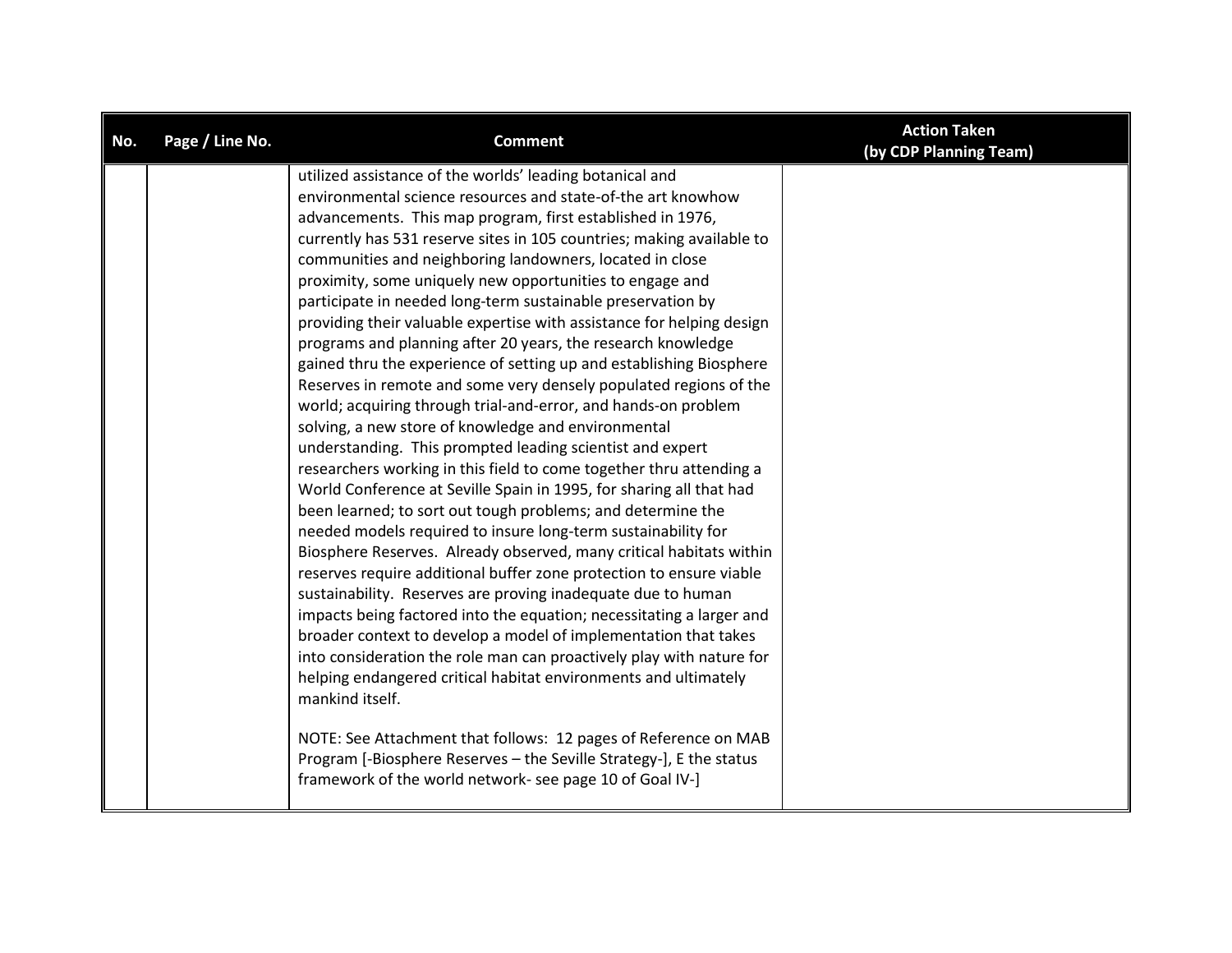| No. | Page / Line No.                     | <b>Comment</b>                                                                                                                                                                                                                                                                                                                                                                                                                                                                                                                                                                                                                                                                                                                                                                                                                                                             | <b>Action Taken</b><br>(by CDP Planning Team) |
|-----|-------------------------------------|----------------------------------------------------------------------------------------------------------------------------------------------------------------------------------------------------------------------------------------------------------------------------------------------------------------------------------------------------------------------------------------------------------------------------------------------------------------------------------------------------------------------------------------------------------------------------------------------------------------------------------------------------------------------------------------------------------------------------------------------------------------------------------------------------------------------------------------------------------------------------|-----------------------------------------------|
|     |                                     | - Goal IV Implement the Biosphere Reserve Concept:<br>7. Encourage private sector initiatives to establish and maintain<br>environmental and socially sustainable activities in appropriate<br>zones of Biosphere reserve and in surrounding areas in order to<br>stimulate community development.<br>- Recommended at the individual reserve level:<br>10. Identify and map the different zones of Biosphere Reserves<br>and define their respective status.<br>12 where necessary, in order to preserve the core area, re-plan the<br>buffer and transition zones according to sustainable development<br>criteria.<br>14. Ensure that the local community participates in planning and<br>management of Biosphere Reserves.<br>15. Encourage private sector initiatives to establish and maintain<br>environmentally and socially sustainable activities in the reserve |                                               |
| 90. | 32/16, 17, 18, 19<br>and 19 thru 23 | and surrounding areas.<br>This programs most important component in planning success in<br>stakeholder and community member engagement on a proactive<br>practical functioning basis. All initiatives must be "ground-up"<br>approachment, though the National Park Service has technical<br>expertise they can provide via their Rivers, Trails, and Conservation<br>Assistance Programs Biosphere related initiates could be in<br>coordination with these of the Puna CDP Action Committee. The<br>Puna CDP calls for establishing buffer zones around the reserve of                                                                                                                                                                                                                                                                                                   | See previous comment.                         |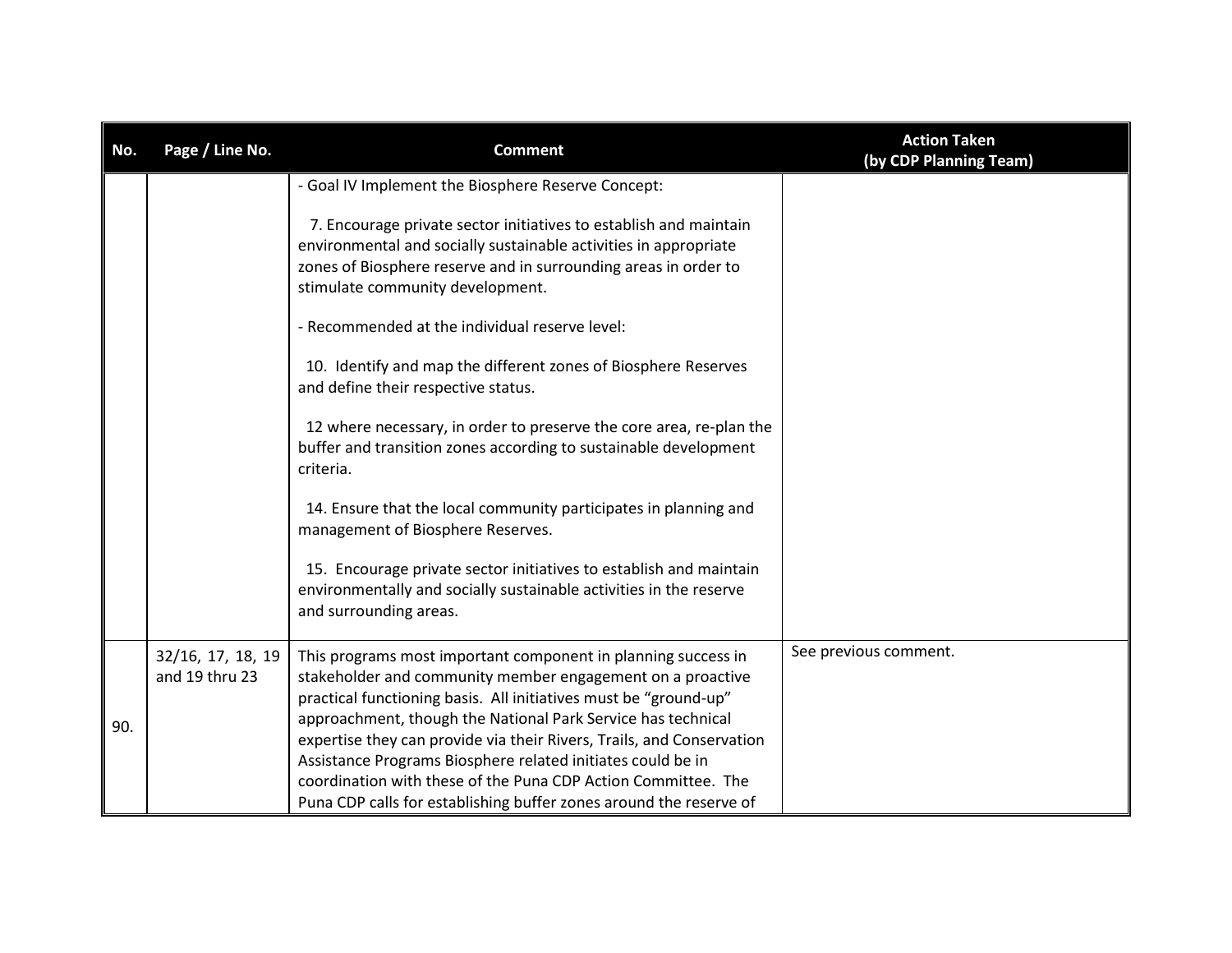| No. | Page / Line No.   | <b>Comment</b>                                                                                                                                                                                                                                                      | <b>Action Taken</b><br>(by CDP Planning Team)                                                                                                          |
|-----|-------------------|---------------------------------------------------------------------------------------------------------------------------------------------------------------------------------------------------------------------------------------------------------------------|--------------------------------------------------------------------------------------------------------------------------------------------------------|
|     |                   | Kilauea with the park. The Puna CDP Action Committee prepared a<br>re-nomination for its' own distinct Biosphere Reserve. This effort<br>ceased after it was disclosed the US State Department does not<br>currently support new Biosphere Reserve nomination.      |                                                                                                                                                        |
| 91. | 32/24-25          | The World Heritage Program has engagement with several groups<br>work throughout these islands on initiatives for promoting interest<br>in the program, primarily in the tourist industry.                                                                          | See previous comment.                                                                                                                                  |
|     | 32/After line 25. | [After Line 25 insert or footnote this REF. information]                                                                                                                                                                                                            | <b>References to MAB and World Heritage</b><br>added:                                                                                                  |
|     |                   | For more information about Biosphere Reserves, please contact:                                                                                                                                                                                                      | http://www.unesco.org/new/en/natural-<br>sciences/environment/ecological-                                                                              |
|     |                   | World network of Biosphere Reserves                                                                                                                                                                                                                                 | sciences/man-and-biosphere-programme/,                                                                                                                 |
| 92. |                   | Division of Ecological Sciences                                                                                                                                                                                                                                     | http://whc.unesco.org/                                                                                                                                 |
|     |                   | <b>UNESCO</b>                                                                                                                                                                                                                                                       |                                                                                                                                                        |
|     |                   | 1, RUE MLULLIS                                                                                                                                                                                                                                                      |                                                                                                                                                        |
|     |                   | 75732 Paris CEDEX 15                                                                                                                                                                                                                                                |                                                                                                                                                        |
|     |                   | <b>FRANCE</b>                                                                                                                                                                                                                                                       |                                                                                                                                                        |
|     |                   | e-mail: mab@UNESCO.org                                                                                                                                                                                                                                              |                                                                                                                                                        |
|     |                   | TEL: +33.1.45.68.41.51<br>FAX: +33.1.40.65.98.97                                                                                                                                                                                                                    |                                                                                                                                                        |
| 93. | p. 33             | (line 28ish) - This is perhaps a good place to mention of Ka 'Ohana O<br>Honu'apo (www.honuapopark.org) and Hawai'i Wildlife Fund<br>(www.wildhawaii.org)  both of whom have and are trying to<br>conserve the natural resources along parts of the Ka'u coastline. | Additions made. Also, KOOH is introduced<br>on p. 23 in the context of the Honu'apo plan,<br>and HWF is introduced in the context of<br>marine debris. |
|     |                   | 8/23/13 HHT article on Hawai'i Wildlife fund pond restoration (In<br>Profile/Coastal Stewardship folder)                                                                                                                                                            |                                                                                                                                                        |
| 94. | 33/25-28          | See lengthy comments below                                                                                                                                                                                                                                          |                                                                                                                                                        |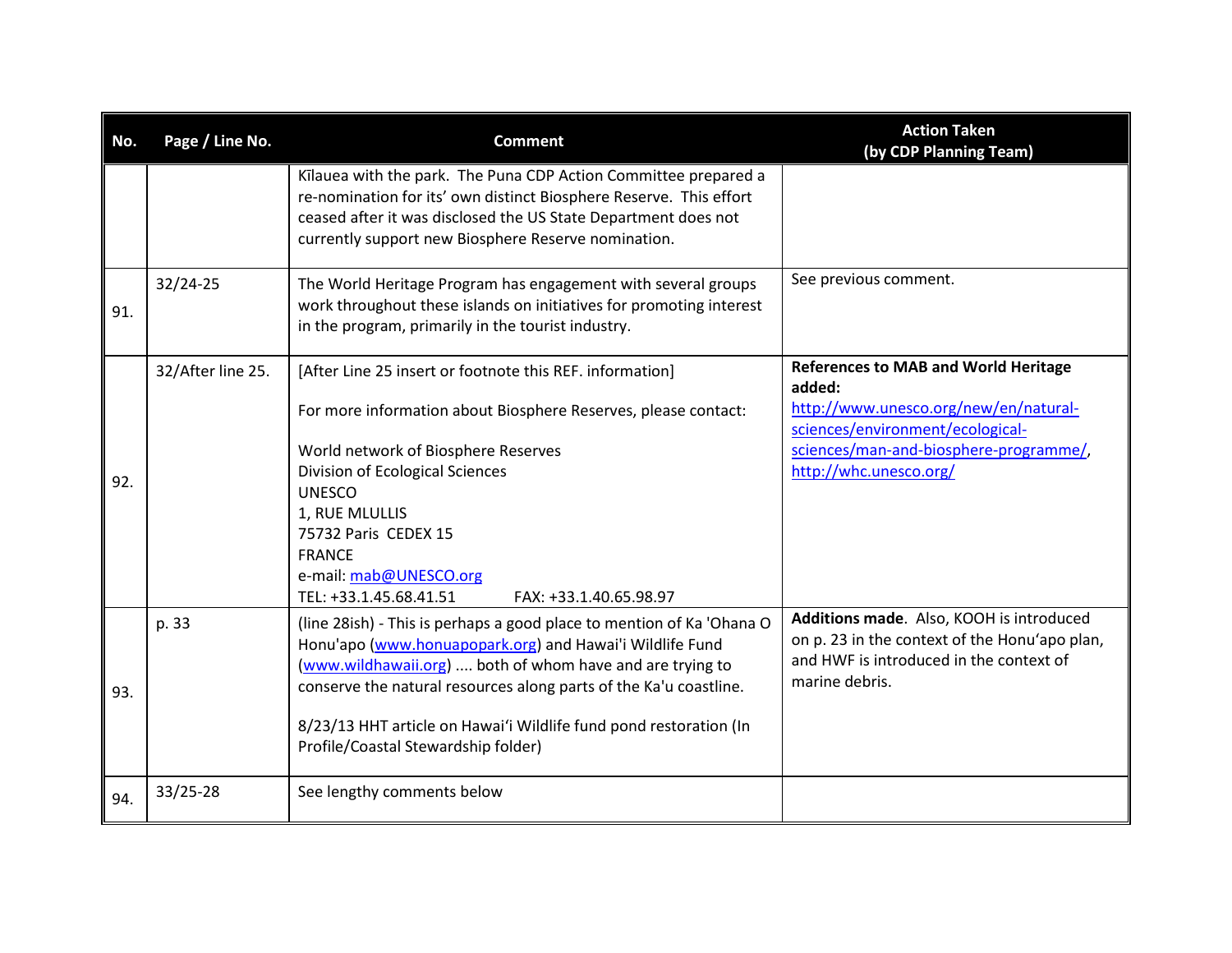| No.  | Page / Line No. | <b>Comment</b>                                                                                                                                                                                                                                                                                                                                                                                                                                                                                      | <b>Action Taken</b><br>(by CDP Planning Team) |
|------|-----------------|-----------------------------------------------------------------------------------------------------------------------------------------------------------------------------------------------------------------------------------------------------------------------------------------------------------------------------------------------------------------------------------------------------------------------------------------------------------------------------------------------------|-----------------------------------------------|
| 95.  | p. 33ff         | Addition of 2 Sea Grant positions (5/14/13)                                                                                                                                                                                                                                                                                                                                                                                                                                                         | Added.                                        |
| 96.  | p. 34           | For your information, Act 288, the Aha Moku was signed into law<br>in July 2012 and overrides Act 212. It established the Aha Moku<br>Advisory Committee (AMAC) within the Department of Land and<br>Natural Resources. Comprised of the eight islands, the committee<br>member representing Hawaii Island is Piilani Kaawaloa. The moku<br>representative representing Ka'u is Darlyne Vierra. The Executive<br>Director is Leimana DaMate. The information in your packet<br>needs to be updated. | Updated.                                      |
| 97.  | 38/31           | America's Great Outdoors: Landscape Conservation Stewardship<br>Program: http://www.nfwf.org/agolandscape/Pages/home.aspx                                                                                                                                                                                                                                                                                                                                                                           | Added.                                        |
| 98.  | pp. 40-51       | Another great discussion                                                                                                                                                                                                                                                                                                                                                                                                                                                                            | Compliment appreciated. No change.            |
| 99.  | 41/12           | Add http://publiclandseveryday.org/grants/capacity-building-grants<br>Office of Hawaiian Affairs: OHA makes Pae 'Aina Sustainability<br>grants in support of strategies to manage the natural and cultural<br>resources of specific kipuka, or small land areas.<br>http://www.conservationalliance.com/about                                                                                                                                                                                       | Added.                                        |
| 100. | 41/14           | Ili 2000 subsistence thesis (in Resources folder)                                                                                                                                                                                                                                                                                                                                                                                                                                                   |                                               |
| 101. | 46/21-47/29     | See lengthy comments below.                                                                                                                                                                                                                                                                                                                                                                                                                                                                         |                                               |
| 102  | 52/3            | "Certain resources are valued and vulnerable enough to merit<br>protective acquisition, etc."                                                                                                                                                                                                                                                                                                                                                                                                       | Changed.                                      |
| 103. | 52/6            | "Converted to affordable agricultural parks if under threat."                                                                                                                                                                                                                                                                                                                                                                                                                                       | Would change meaning. No change.              |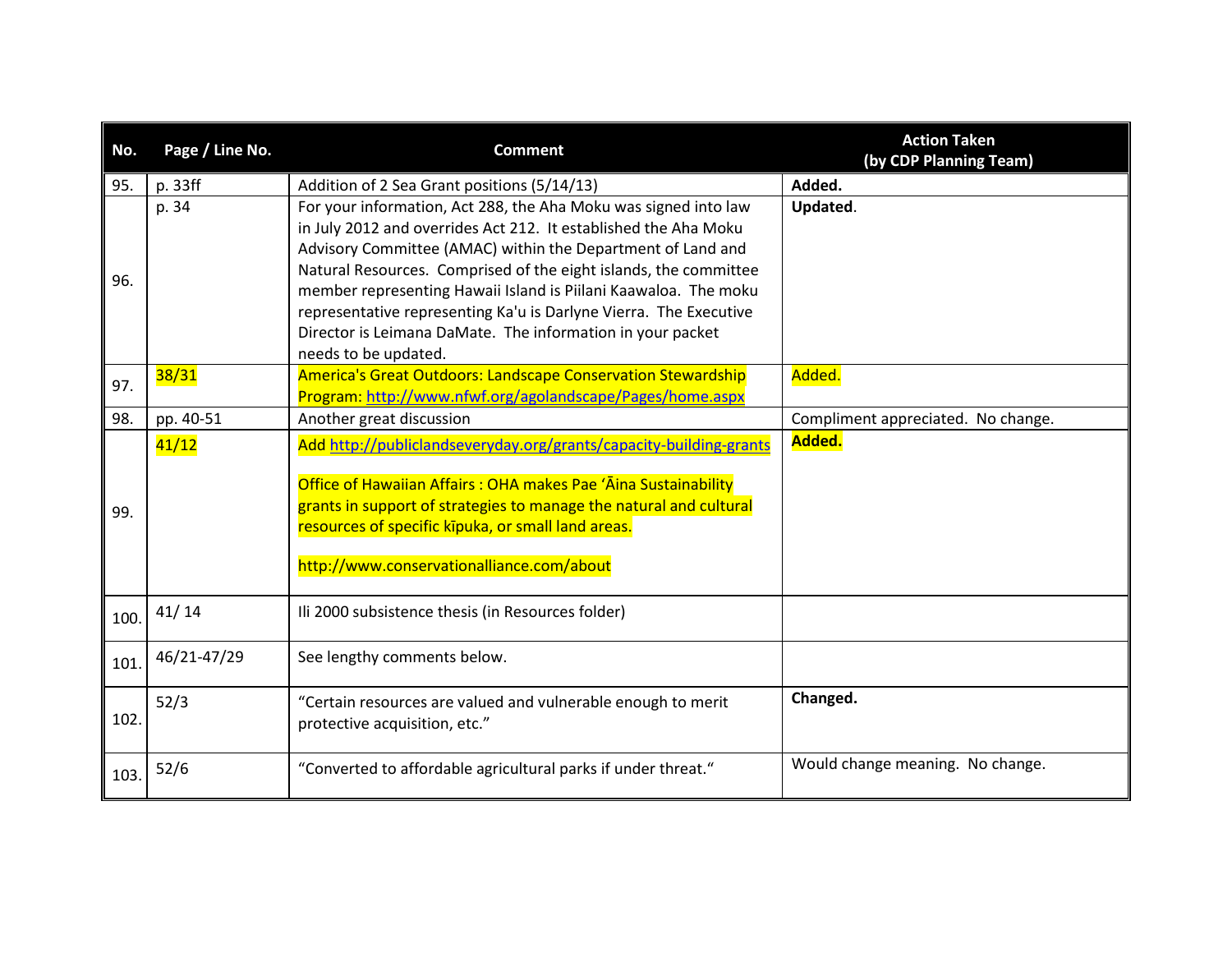| No.  | Page / Line No. | <b>Comment</b>                                                                                                                                                                                                                                                                                                                                                                                                                                                                     | <b>Action Taken</b><br>(by CDP Planning Team)                            |
|------|-----------------|------------------------------------------------------------------------------------------------------------------------------------------------------------------------------------------------------------------------------------------------------------------------------------------------------------------------------------------------------------------------------------------------------------------------------------------------------------------------------------|--------------------------------------------------------------------------|
| 104. | 52/18           | Missing GP Policy 7.3(c) Maintain a continuing program to identify,<br>acquire and develop viewing sites on the island.                                                                                                                                                                                                                                                                                                                                                            | Added.                                                                   |
| 105. | 52/19           | "Substantial portions of the sensitive mauka lands have been placed<br>under protection as public lands, etc. etc."                                                                                                                                                                                                                                                                                                                                                                | Subjective. No change.                                                   |
| 106. | p. 52           | (~ line 19) - Again, the forest reserve at Wai'ohinu is of HUGE value<br>for its cultural and natural resources. It has long been owned by the<br>state, and WAS managed by the Land Use Council/Commission (?)<br>and is now being managed by DOFAW as a Forest Reserve. Just so it<br>isn't forgotten here. There are over 3 dozen species of native plants,<br>four pools, and numerous archeological sites (petro glyph fields,<br>ahu, house sites, cairns, etc.) in the area | Added.                                                                   |
| 107. | 52/25           | "Recovery land acquisition funds. Pohue Bay in the Ahupua'a of<br>Kahuku had been listed as a top priority on the list of nominated<br>properties for the county 2% fund acquisition."                                                                                                                                                                                                                                                                                             | Added information per p. 111, line 18                                    |
| 108. | 52/25           | PRESERVATION OF KAUNAMANO PROPERTIES along the Ka`u Coast<br>has received unanimous approval from Hawai'i County Council's<br>nine members. Res. 351-14 authorizes the Director of Finance to<br>enter into negotiations for acquisition of the more than 1,200 acres.                                                                                                                                                                                                             | Added.                                                                   |
| 109. | 52/38           | "Director. In existing large non-conforming subdivisions that have<br>been grandfathered in, these reqired considerations should be<br>remedially address with planning solutions for those communities."                                                                                                                                                                                                                                                                          | This section of the code applies to new<br>subdivisions only. No change. |
| 110. | 53/14           | "Responsibilities. The possibility exist for establishing needed<br>collective community easements upon multiple parcels where<br>people are living within sensitive mauka forest to enable habitat                                                                                                                                                                                                                                                                                | Added.                                                                   |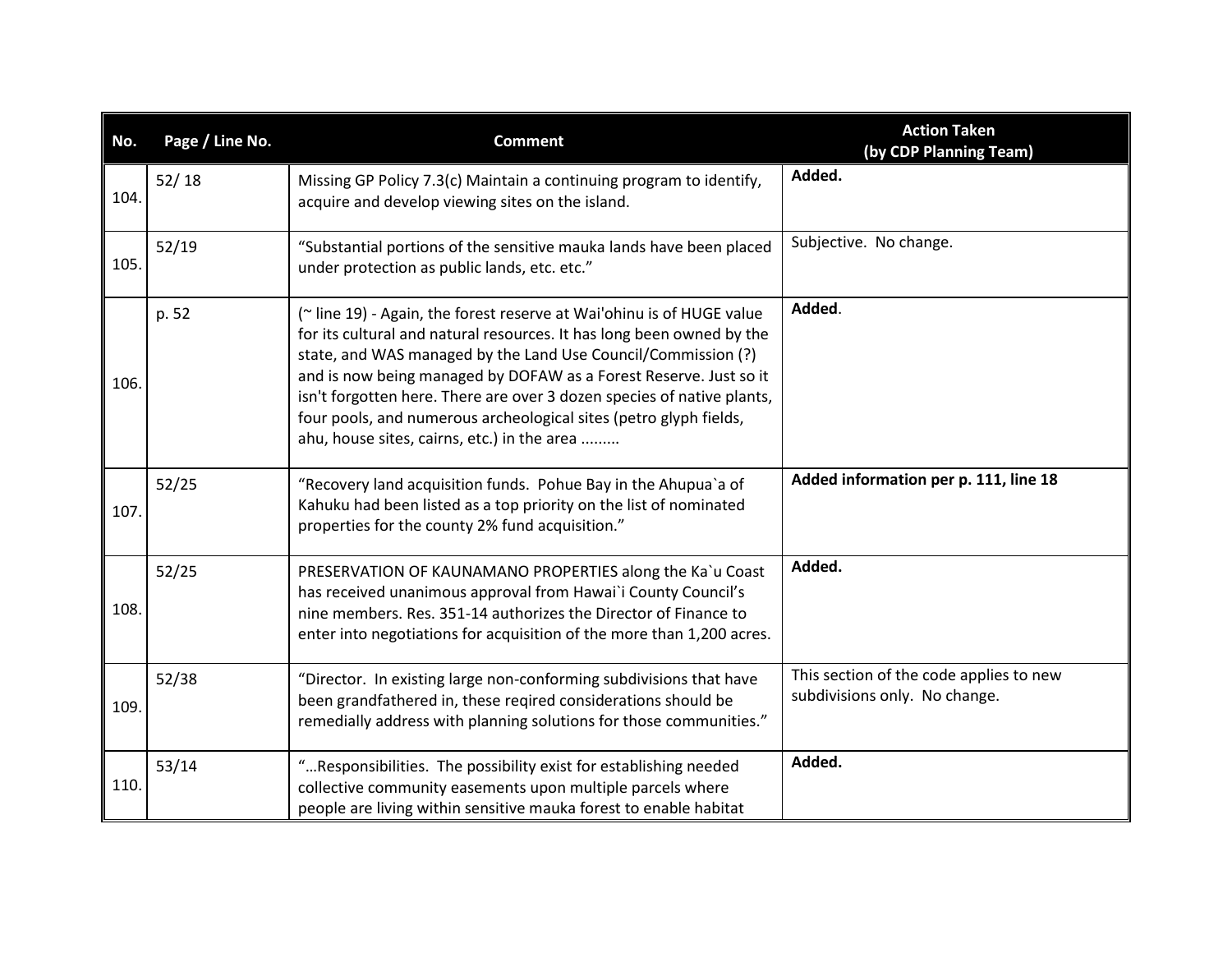| No.  | Page / Line No.           | <b>Comment</b>                                                                                                                                                                                                                                                                   | <b>Action Taken</b><br>(by CDP Planning Team)                                                                                                                                                                                    |
|------|---------------------------|----------------------------------------------------------------------------------------------------------------------------------------------------------------------------------------------------------------------------------------------------------------------------------|----------------------------------------------------------------------------------------------------------------------------------------------------------------------------------------------------------------------------------|
|      |                           | sustainability."                                                                                                                                                                                                                                                                 |                                                                                                                                                                                                                                  |
| 111. | 53/22                     | http://www.hilt.org/hawaiian-islands-land-trust-protects-more-<br>land-as-part-of-its-kipuka-mosaic-project/                                                                                                                                                                     | <b>Updated.</b>                                                                                                                                                                                                                  |
| 112. | 54/ After 1 &<br>Before 2 | "Pohue Bay in Kahuku Ahupua'a below Ocean View."                                                                                                                                                                                                                                 | All Ka'ū properties acquired with PONC<br>funds added.                                                                                                                                                                           |
| 113. | 54/12                     | Identify newly presented acronyms for DOFAW                                                                                                                                                                                                                                      | Introduction to Glossary added on p. 2.                                                                                                                                                                                          |
| 114. | p. 54                     | www.conservationfinancenetwork.org                                                                                                                                                                                                                                               | Added.                                                                                                                                                                                                                           |
| 115. | 54/34                     | Identify USFWS [to extensive use of acronyms for general or<br>unfamiliar reader, at appropriate interval restate full<br>nomenclature then use for a stretch the acronym - if and when it<br>appears further on this document they should be again once<br>more be identified]. | Introduction to Glossary added on p. 2.                                                                                                                                                                                          |
| 116. | Starting on p. 56         | How are the ocean / shoreline resources to be identified and<br>protected in an active plan?                                                                                                                                                                                     | Those resources are identified in Appendix<br>V4A. Alternative strategies for protecting<br>them are detailed on pp. 56-120. The<br>"preferred" strategies will be identified in<br>the body of the CDP (section IV). No change. |
| 117. | 56/12                     | "Green Sand Beaches, all of which remains as nature intended<br>with few or little exception." [Note, the word overdeveloped has<br>conditional and interpretive meaning, such as implying lacking or<br>requiring development and this is done throughout this<br>document.     | "Undeveloped" is a technical planning term.<br>No change.                                                                                                                                                                        |
| 118. | Pg 56 (line 14)           | There was long a debate between the usage of anchialine pools or<br>anchialine ponds. Scientists have pushed for pools  so I would<br>use that one :)                                                                                                                            | Corrected throughout.                                                                                                                                                                                                            |
| 119. | 56/19                     | "Settlements (many of these resources have as yet to be<br>inventoried)."                                                                                                                                                                                                        | Corrected.                                                                                                                                                                                                                       |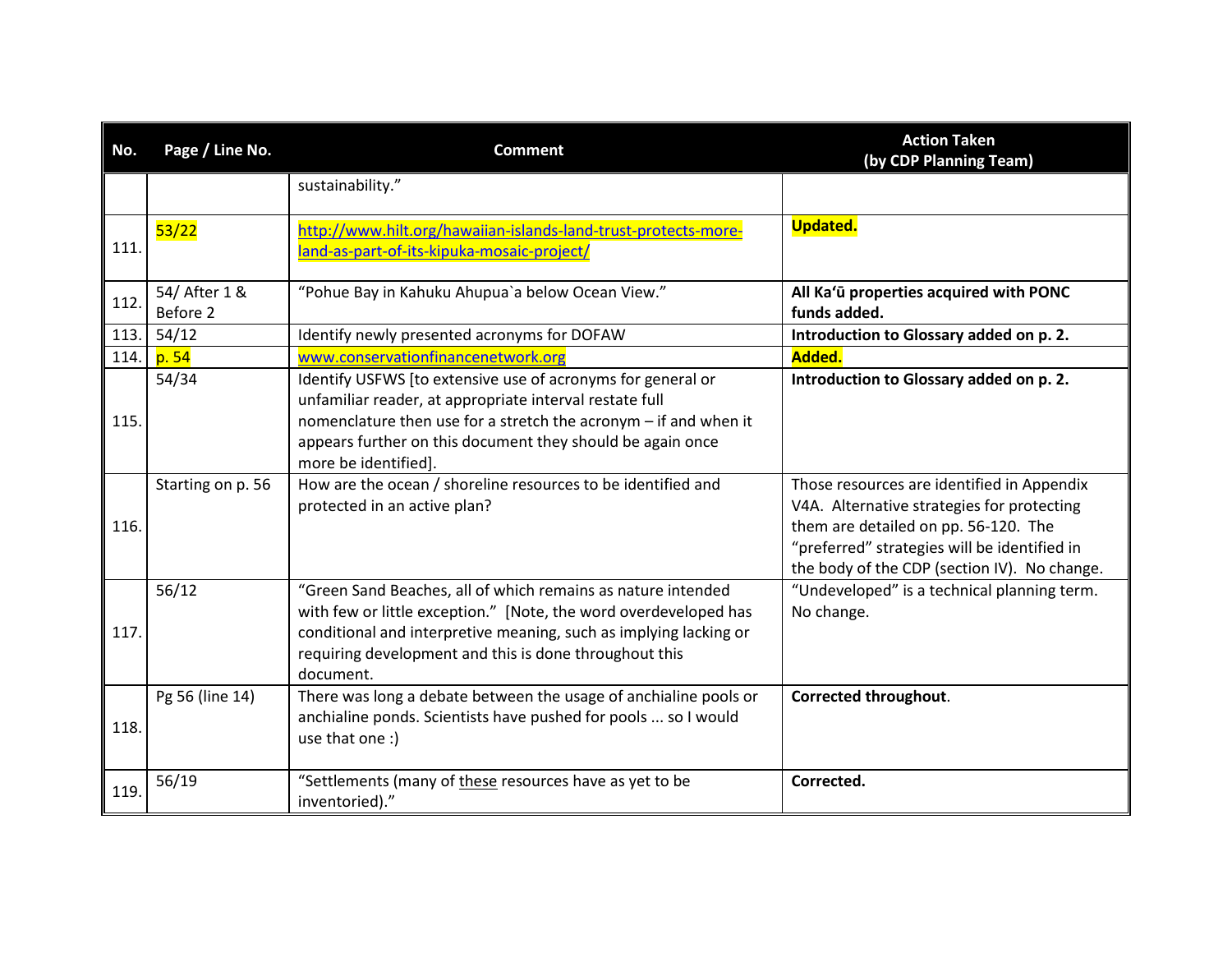| No.  | Page / Line No.         | <b>Comment</b>                                                                                                                                                                                                                                                                                                                                                                                                                                                                                                                                                                                                                                                                                                                                                                 | <b>Action Taken</b><br>(by CDP Planning Team) |
|------|-------------------------|--------------------------------------------------------------------------------------------------------------------------------------------------------------------------------------------------------------------------------------------------------------------------------------------------------------------------------------------------------------------------------------------------------------------------------------------------------------------------------------------------------------------------------------------------------------------------------------------------------------------------------------------------------------------------------------------------------------------------------------------------------------------------------|-----------------------------------------------|
| 120. | Pg 56 (footnote<br>#68) | Will Seitz no longer works for park, new contact is Lauren Kurpita.<br>Jenn Randall spells her name like dis (not Jen Randell)                                                                                                                                                                                                                                                                                                                                                                                                                                                                                                                                                                                                                                                 | <b>Updated and corrected.</b>                 |
|      |                         | Grad student cataloging anchialine ponds: WHT 7/15/13                                                                                                                                                                                                                                                                                                                                                                                                                                                                                                                                                                                                                                                                                                                          |                                               |
| 121. | Pg 56 (in general)      | I think it is worth mentioning that marine debris is a constant threat<br>to marine and coastal wildlife in Ka'u. Kamilo Pt has un-<br>affectionately been deemed "rubbish beach" by residents for years<br>and has lately been called the "World's dirtiest beach" by NBC on<br>the nightly news. HWF has been working with the State, NOAA, and<br>other community groups and volunteers for years (since 2003) and<br>has during that time removed over 161.5 US tons (323,000 lbs) of<br>marine debris from the Ka'u coastline from Ka Lae to Kamilo Pt.<br>Marine debris is a threat to wildlife via ingestion/entanglement/<br>smothering (e.g., seabirds, monk seals, fish, sand crabs, corals, sea<br>turtles), beach-goers, fishermen, boaters (navigational hazard). | Added.                                        |
| 122. | p. 57                   | Table, for Punalu'u Park; under owner list, 'County leases from<br>Sea-Mountain Investment Partners.'                                                                                                                                                                                                                                                                                                                                                                                                                                                                                                                                                                                                                                                                          | Correct name of owner is listed. No change.   |
| 123. | pp. 58 & 59             | Both list Honu'apo shoreline tables, this is confusing and/or<br>redundant - if some distinction exists, it will need to be clarified<br>as to what is being covered.                                                                                                                                                                                                                                                                                                                                                                                                                                                                                                                                                                                                          | <b>Clarification added.</b>                   |
| 124. | p. 63                   | Chart table Pohue Bay mauka-makai trail to Puu Ki - legal<br>case/civil no. 01-1-0389                                                                                                                                                                                                                                                                                                                                                                                                                                                                                                                                                                                                                                                                                          | Comment unclear. No change.                   |
| 125. | 65/1                    | The shoreline maps in figure 10 highlight [? Where is this referring<br>to, is it the insert picture of Humu Humu Point, if so, it needs to<br>be identified as figure 10!                                                                                                                                                                                                                                                                                                                                                                                                                                                                                                                                                                                                     | Figure 10 is clearly labeled. No change.      |
| 126. | 65/5                    | District. Figure 10 identifies the [where is Figure 10]?                                                                                                                                                                                                                                                                                                                                                                                                                                                                                                                                                                                                                                                                                                                       | Figure 10 is clearly labeled. No change.      |
| 127. | p. 66-78, Figure<br>10  | <b>Fantastic Map Series!</b>                                                                                                                                                                                                                                                                                                                                                                                                                                                                                                                                                                                                                                                                                                                                                   | Compliment appreciated. No change.            |
| 128. | p. 69                   | A) Again, pubic ownership to the highest high tide line along the                                                                                                                                                                                                                                                                                                                                                                                                                                                                                                                                                                                                                                                                                                              | A) Public ownership is not established to the |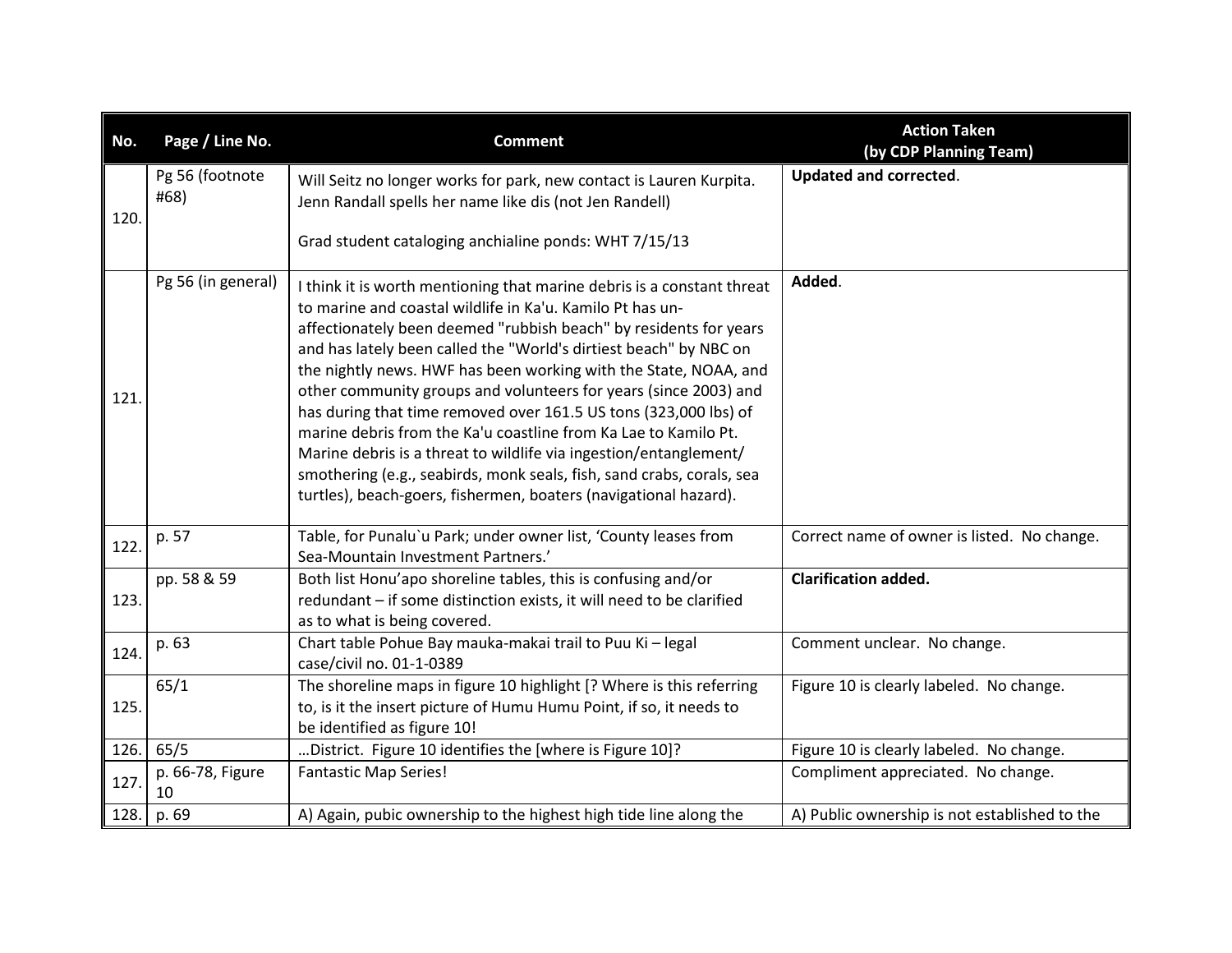| No.  | Page / Line No.   | <b>Comment</b>                                                                                                                                                                                                                                                                                                                                                                                                               | <b>Action Taken</b><br>(by CDP Planning Team)                                                                                                                         |
|------|-------------------|------------------------------------------------------------------------------------------------------------------------------------------------------------------------------------------------------------------------------------------------------------------------------------------------------------------------------------------------------------------------------------------------------------------------------|-----------------------------------------------------------------------------------------------------------------------------------------------------------------------|
|      |                   | whole shoreline and given rights of access via land or water<br>makes it seem contra to indicating this Map 2 is all `Access Not<br>Established' as shown or as stated, what is being said and<br>implied?<br>B) Please indicate the Wetlands in Pakini Nui.                                                                                                                                                                 | highest tide. See section of public access.<br>No change.<br>B) Anchialine ponds and fish ponds are<br>subsets of "wetlands" and are marked on the<br>shoreline maps. |
| 129. | 81/15             | Based on public input, the Ka'ū CDP Community Profile also<br>identifies the scenic lookout between Whittington Beach Park and<br>Nā'alehu on the makai side of highway as a breathtaking<br>panoramic view of the shoreline.                                                                                                                                                                                                | Added.                                                                                                                                                                |
| 130. | 82/17             | Waste of time for Ka`u. The methods are awful, not statistically<br>valid even if you have data, which we don't. Worse, it applies to<br>sandy, low shorelines, not the case in Ka'u.                                                                                                                                                                                                                                        | No change. Will be considered when<br>assessing alternative strategies.                                                                                               |
| 131. | p. 83             | Reference Dr. Minerbi's AKNHT corridor analysis for Ka'ū (12/20/10<br>in Partnership/Luciano folder)                                                                                                                                                                                                                                                                                                                         | Integrated.                                                                                                                                                           |
| 132. | Pg 83 (figure 11) | There is only a 40' Setback on shoreline development?!?!?! Auwe!<br>If this is true, GOD save us. I know several of us (including myself<br>and John Replogle) were pushing for a 1500 meter setback on<br>coastal development. Did anything happen with this?                                                                                                                                                               | See pp. 106-107. No change.                                                                                                                                           |
| 133. | 84/9              | Add Pakini Nui ordnance report                                                                                                                                                                                                                                                                                                                                                                                               | Added.                                                                                                                                                                |
| 134. | Pg 85 (line 13)   | By the way, it's Hawai'i Wildlife Fund WITH an 'okina. Also, FYI<br>NOAA's marine debris program has been supporting Hawai'i Wildlife<br>Fund's cleanup efforts in Ka'u in 2005-6, 2008-2011, 2011-2013. The<br>University of Hawai'i - Hilo and Surfrider Fdn don't host cleanups in<br>Ka'u  but sometimes they bring volunteers to our cleanups. The<br>only reason Surfrider's name was in there was because I was their | <b>Diacriticals corrected. Information</b><br>added/updated on p. 33.                                                                                                 |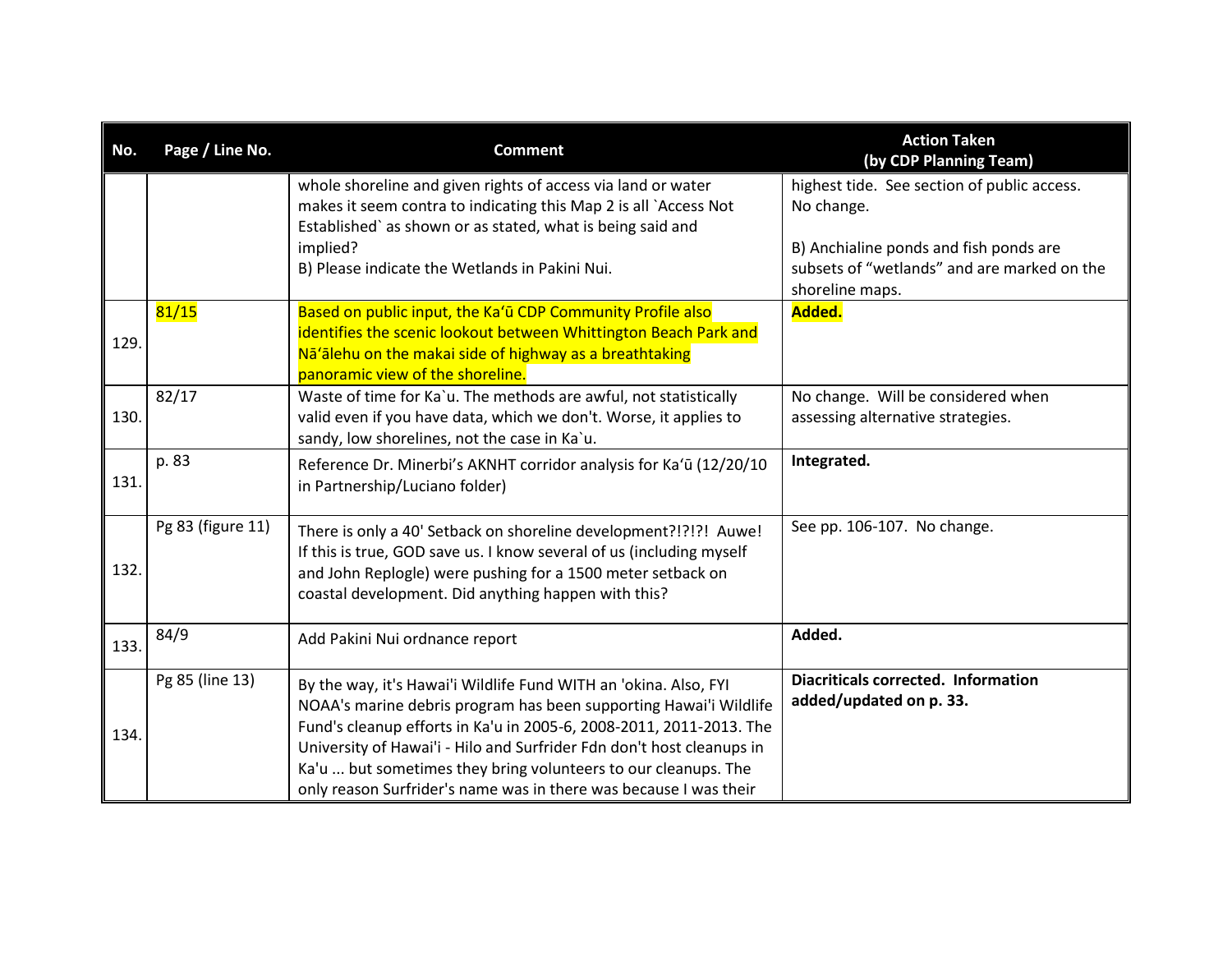| No.  | Page / Line No. | <b>Comment</b>                                                                                                                                                                                                                                                                                                                                                                                                                                                                                                                                                 | <b>Action Taken</b><br>(by CDP Planning Team) |
|------|-----------------|----------------------------------------------------------------------------------------------------------------------------------------------------------------------------------------------------------------------------------------------------------------------------------------------------------------------------------------------------------------------------------------------------------------------------------------------------------------------------------------------------------------------------------------------------------------|-----------------------------------------------|
|      |                 | beach cleanup coordinator for a while  they have now disbanded<br>and it isn't worth mentioning in your report. Here might be a great<br>time to mention that 161 tons of marine debris have been collected<br>and removed by HWF and volunteers since 2003. Thanks :)                                                                                                                                                                                                                                                                                         |                                               |
| 135. | Pg 86 (line 11) | This implies KOOH has already gotten the money. Our grant was<br>accepted but due to mistakes in the actual proposal package and<br>requirements of this US FWS grant  we may never see it: (That<br>said, it would be great if we did! We just need to put more pressure<br>on DOFAW in O'ahu (our state-partner "fiscal agent" who may or<br>may not have totally dropped the ball on this one). I don't think you<br>should put all that in the final write up, but just thought you should<br>know the money has not been given and is currently in limbo. | Updated.                                      |
| 136. | p. 88           | Update per new ORMP                                                                                                                                                                                                                                                                                                                                                                                                                                                                                                                                            | Updated.                                      |
| 137. | p. 89           | csc.noaa.gov/slr: based on consensus 6' rise be end of century;<br>strictly elevation - bathtub ring = low lying areas; will likely be<br>worse do to localized hydrology/flooding<br>Kahuku: Kanonone Waterhole (just west of Pohue Bay),<br>Kahakahakea<br>Pakinu Nui: Walalua-Kahio, Waioahukini<br>Ka'alu'alu to beyond Kamilo Point<br>Waikapuna<br>Honu'apo<br>Maakole to Kāwā<br>Nīnole-Punalu'u                                                                                                                                                        | Integrated.                                   |
| 138. | p. 89           | Bethany's recs re code/rule amendments from "the Adaptive<br>Planning for Sea-level Rise in Maui and Hawai'i Counties" as well<br>as the policy recs from ORMP for community planning: #A14, #B8                                                                                                                                                                                                                                                                                                                                                               | <b>Integrated.</b>                            |
| 139. | 90/7            | Guess you can take that out.                                                                                                                                                                                                                                                                                                                                                                                                                                                                                                                                   | Deleted.                                      |
| 140. | Pg 90 (line 17) | What about Manuka NAR? This extends to the coastline. Sounds like                                                                                                                                                                                                                                                                                                                                                                                                                                                                                              | Section updated based on most current         |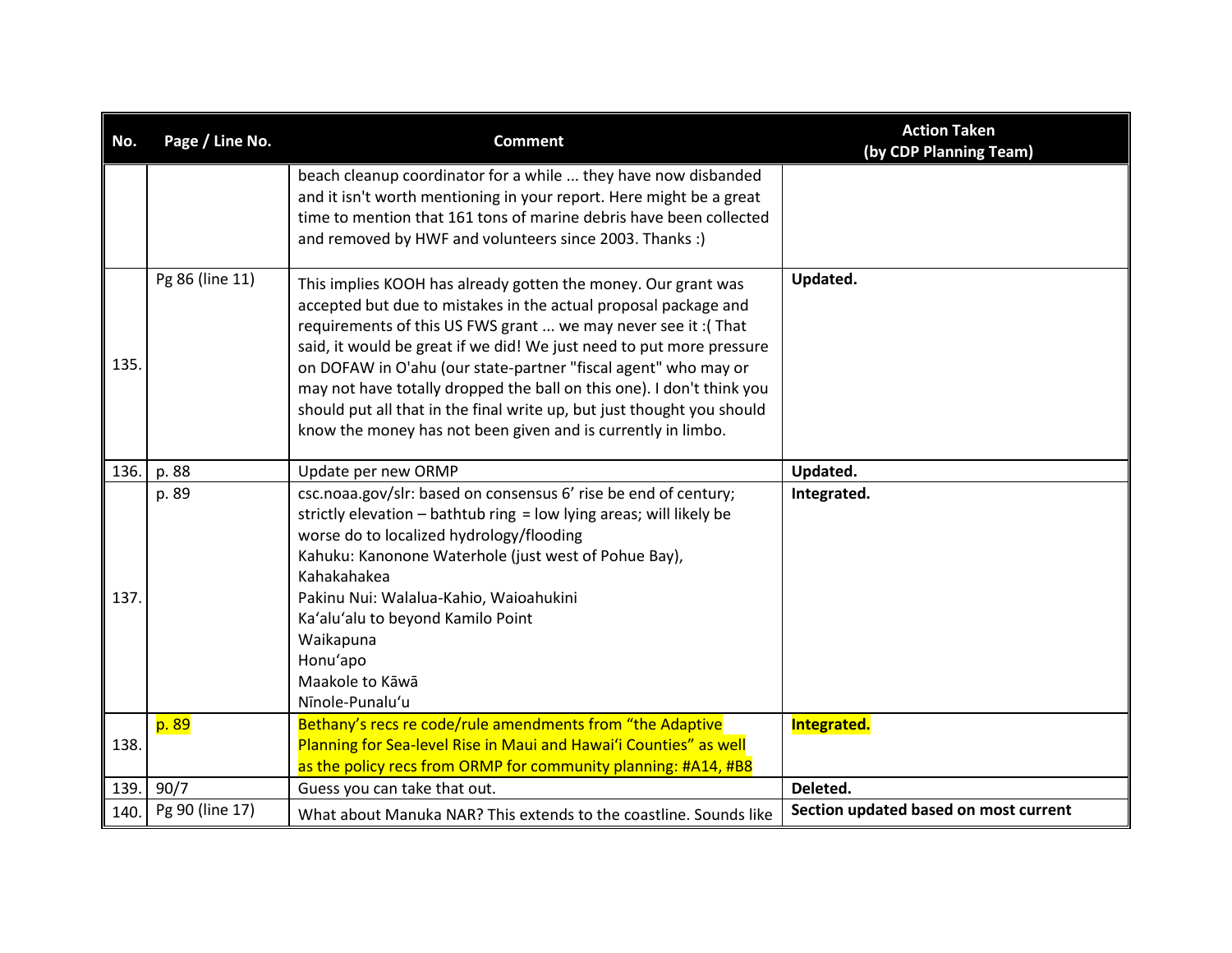| No.  | Page / Line No. | <b>Comment</b>                                                                                                                                                                                      | <b>Action Taken</b><br>(by CDP Planning Team)             |
|------|-----------------|-----------------------------------------------------------------------------------------------------------------------------------------------------------------------------------------------------|-----------------------------------------------------------|
|      |                 | this paragraph may have been taken from an old write up?                                                                                                                                            | initiatives.                                              |
| 141. | 90/17           | Schatz advancing coastal study:<br>http://www.govtrack.us/congress/bills/113/s618?utm_source=Haw<br>aii+Scenic+Byways+Newsletter+-<br>+May+2013&utm_campaign=SB+May+Newsletter&utm_medium=e<br>mail | Updated.                                                  |
| 142. | p. 91           | HawaiiNMSF.org                                                                                                                                                                                      | Added.                                                    |
| 143. | 91/26           | 15 species added to endangered list:<br>http://bigislandnow.com/2013/10/29/fifteen-big-island-species-<br>declared-endangered/ and HHT                                                              | Updated.                                                  |
| 144. | 92/13           | Add highlights from Hawai'i Marine Debris Action Plan (2013)                                                                                                                                        | Added.                                                    |
| 145. | P 92 L 35       | Could be more informing by explaining how this is done or<br>accomplished or approached.                                                                                                            | More information than merited. No change.                 |
| 146. | P 93 L 12       | estuary. The unique wetlands of Pakini Nui need study, monitor<br>ship, and protection and not being overlooked.                                                                                    | Available information about Pakini Nui<br>wetlands added. |
| 147. | P 93 L 28       | License in Hawai'i only commercial licensing or Hawaiian Protocols<br>being administered for the general fishing public. Management etc.                                                            | Comment unclear. No change                                |
| 148. | P 93 L 36       | as Class AA; unfortunately other areas around the Big island have<br>had to be downgraded cause by human activity.                                                                                  | Not immediately relevant. No change.                      |
| 149. | P 94 L 5        | Restoration projects. The extent of the ocean front setback for                                                                                                                                     | See p. 106, line 27ff regarding setback                   |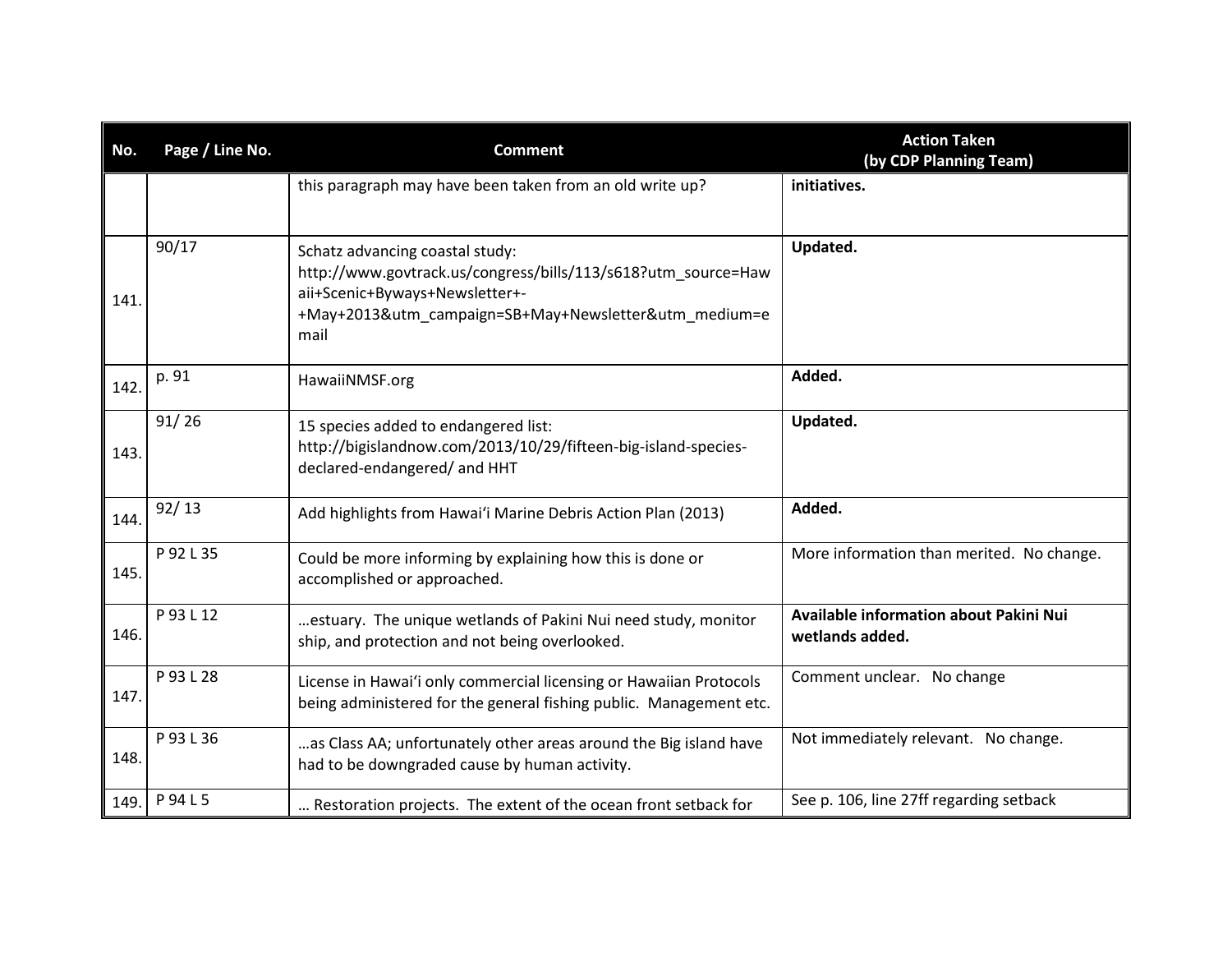| No.  | Page / Line No. | <b>Comment</b>                                                                                                                                                                                                                               | <b>Action Taken</b><br>(by CDP Planning Team)                                                                     |
|------|-----------------|----------------------------------------------------------------------------------------------------------------------------------------------------------------------------------------------------------------------------------------------|-------------------------------------------------------------------------------------------------------------------|
|      |                 | the conservation district for all of the coast line of Ka'ū is under<br>consideration and currently a hot issue.                                                                                                                             | determinations in the Conservation district.<br>No change.                                                        |
| 150. | P 94 L 29       | Do they indulge in matters pertaining to military dump sites in near<br>coastal waters such as off the cost of Ka'ū and/or have they been<br>identified and addressed appropriately elsewhere as to how they<br>are being dealt with?        | More information about plans for<br>unexploded ordinance added.                                                   |
| 151. | P 95 L 6        | Allow cluster development [comment, this is most likely an<br>urbaniatic ploy to build in changes and loopholes to allow higher<br>density development in coastal areas. Watch out sneaky things<br>happen a supposed justification excuse.] | Noted. No change.                                                                                                 |
| 152. | P 95 L 17-19    | Viable use of land where possible; for small lots, insuring that<br>those use on Kauai. [need to give an example of how this differs<br>from our zoning here and now.                                                                        | Setbacks in Hawai'i County explained<br>elsewhere. No change.                                                     |
| 153. | P 95 L 21       | Natural and known man-made hazards. Site etc.                                                                                                                                                                                                | This is an excerpt from the source. No<br>change.                                                                 |
| 154. | P 95 L 25       | Approval such rules should only include a variance.                                                                                                                                                                                          | This is an excerpt from the source. No<br>change.                                                                 |
| 155. | P 95 L 26       | Procedure allowing to be sought if doesn't not game change the fair<br>playing field.                                                                                                                                                        | This is an excerpt from the source. No<br>change.                                                                 |
| 156. | P 95 L 30       | South Point. The Punalu'u launch ramp is claimed a private facility<br>but could not possibly be, being within the high-tide mark.                                                                                                           | Ownership of facility and regulatory<br>jurisdiction relative to the shoreline are<br>distinct issues. No change. |
| 157. | P 95 L 43       | The entire coastline (to a range of distance now under<br>consideration mauka of the shoreline) is etc.                                                                                                                                      | The Conservation district boundary is<br>established. No change.                                                  |
| 158. | P 96 L 22       | Includes land susceptible to hazards, both natural and manmade.                                                                                                                                                                              | This is an excerpt from the source. No<br>change.                                                                 |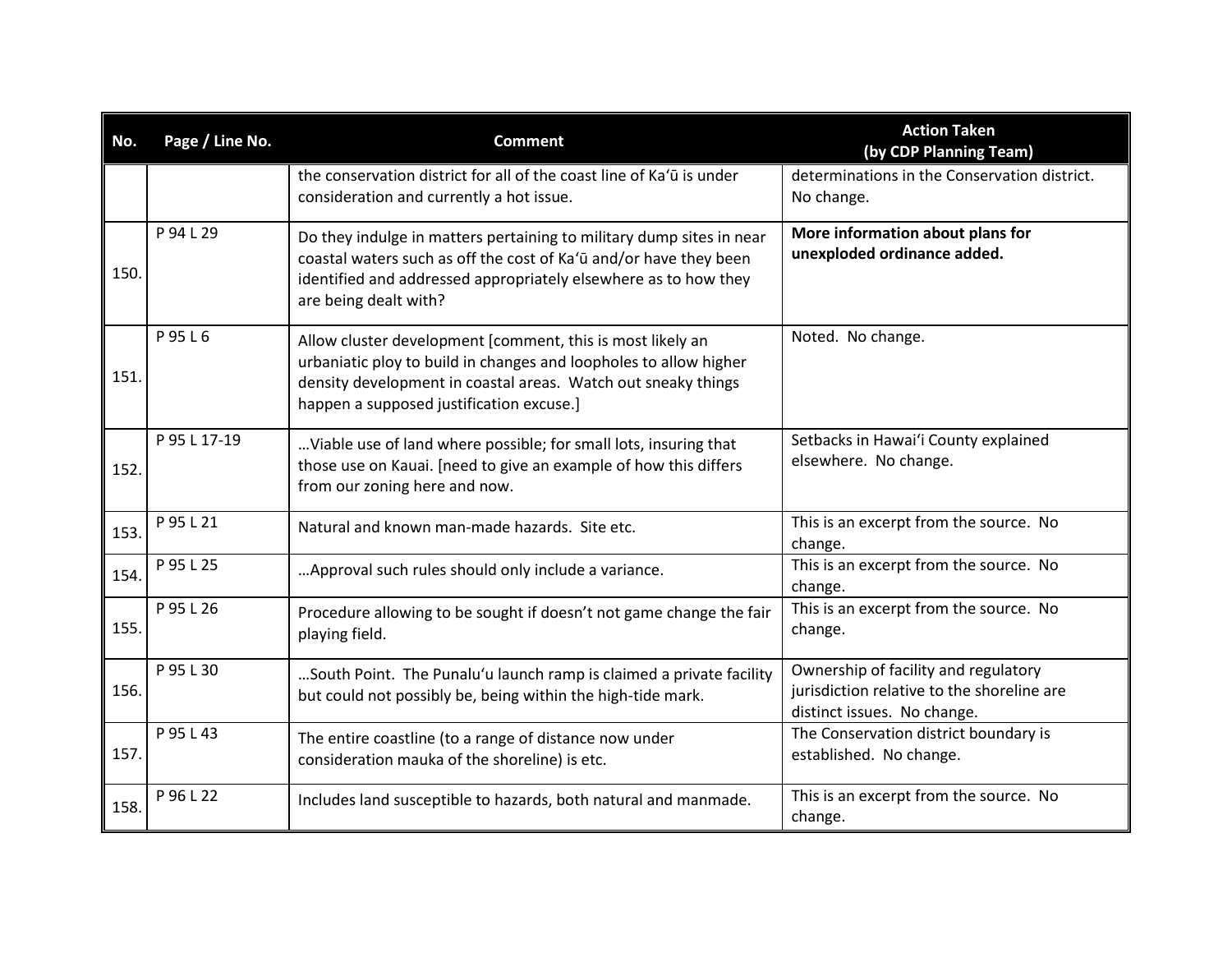| No.  | Page / Line No. | <b>Comment</b>                                                                                                                                                                                                                          | <b>Action Taken</b><br>(by CDP Planning Team)                  |
|------|-----------------|-----------------------------------------------------------------------------------------------------------------------------------------------------------------------------------------------------------------------------------------|----------------------------------------------------------------|
| 159. | P 96 L 26       | Would be undesirable. This general subzone excludes land use<br>needs in urban, rural, and industrialized agricultural usages but<br>includes suitable agricultural land use. [or however more clearly<br>stated in verbal expression]. | This is an excerpt from the source. No<br>change.              |
| 160. | 96/28           | Give examples of special subzones, including June 2013 Env Haw<br>article on special Cons Dist subzone for ahupuaa                                                                                                                      | Added.                                                         |
| 161. | P 96 L 31       | each subzone classification. Depending on, etc.                                                                                                                                                                                         | Terminology not accurate. No change.                           |
| 162. | P 96 L 34       | Is this Pakini Iki or Pakini Nui?                                                                                                                                                                                                       | Pakini is noted as a geographic reference<br>point. No change. |
| 163. | P 96 L 38       | Are processed by the State (or the State's) Land Use Commission,<br>by                                                                                                                                                                  | Added.                                                         |
| 164. | P 97 L 1        | Located. Land Use District boundary amendment involving other<br>designations and zoning change classification of lands under 15<br>acres is processed or handled by the planning                                                       | Unnecessary. No change.                                        |
| 165. | P 97 L 10       | opportunities which will have to be proactively well coordinated<br>with long-term sustainability policy and Planning, in order not to<br>become at cross purposes with preservation goals.                                             | The PLDC was repealed, and that section<br>will be deleted.    |
| 166. | P 97 L 15       | Not to mention, by passing all public input and necessary checks<br>and balances. Another fast track sleight of hand political ? for<br>speculative development. Call it ????                                                           | The PLDC was repealed, and that section<br>will be deleted.    |
| 167. | P 97 L 16       | Under development, flapping in the wind from the fallout of trying<br>to raise weather balloons in political storms of outrage. This                                                                                                    | The PLDC was repealed, and that section<br>will be deleted.    |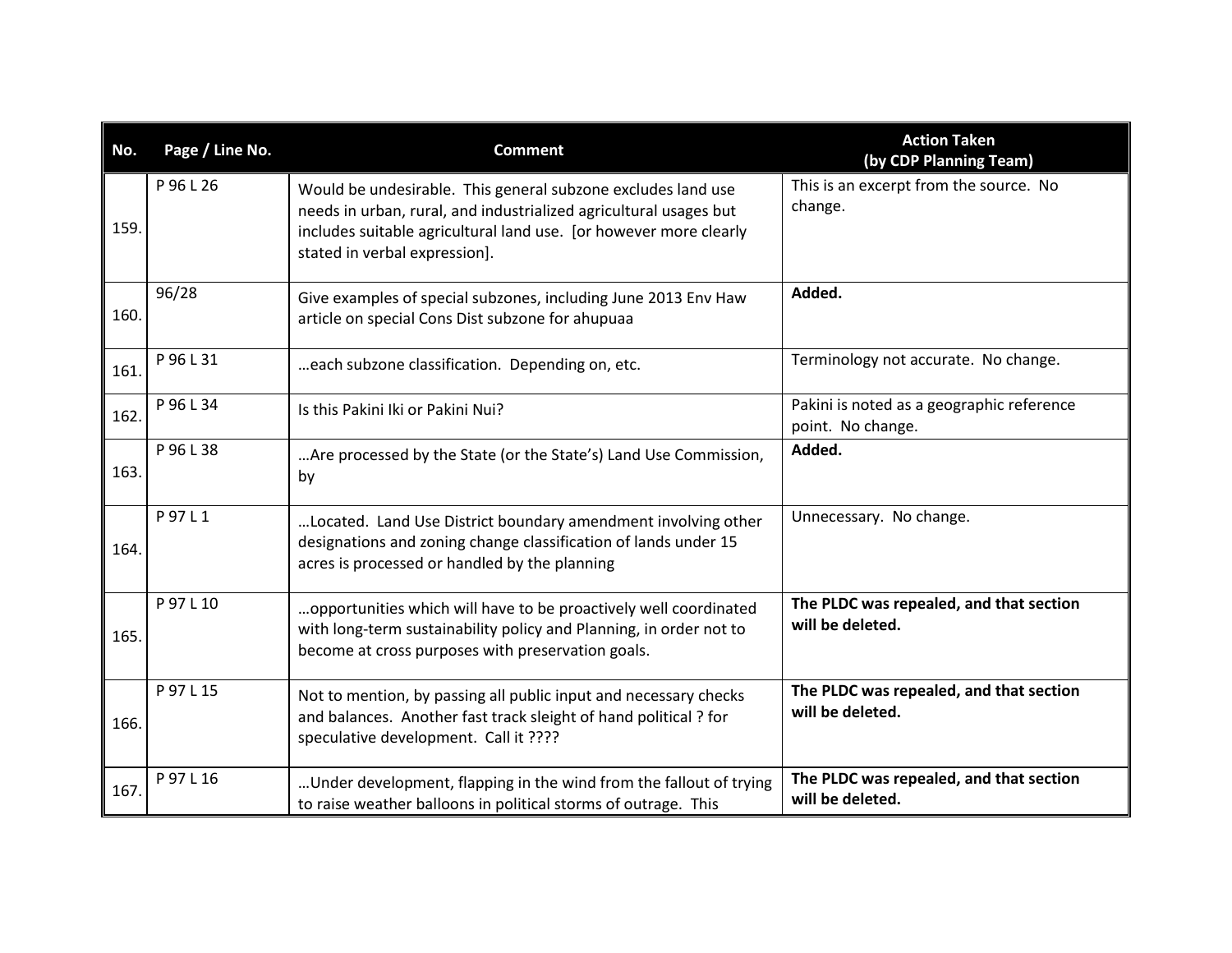| No.  | Page / Line No. | <b>Comment</b>                                                                                                                                                                                                                                                                                                                                                | <b>Action Taken</b><br>(by CDP Planning Team)                         |
|------|-----------------|---------------------------------------------------------------------------------------------------------------------------------------------------------------------------------------------------------------------------------------------------------------------------------------------------------------------------------------------------------------|-----------------------------------------------------------------------|
|      |                 | scheme is hopefully dead politically! And we can get on to another<br>back door or loop hole matching attempt, unfazed, gotta keep on<br>the row and take advantage of any and every hot opportunity.<br>Keep on the fast track!                                                                                                                              |                                                                       |
| 168. | 97/34           | 2013 Act 120 ended one-gallon sand rule                                                                                                                                                                                                                                                                                                                       | Updated.                                                              |
| 169. | 98/4            | There are also FRAs (fishery replenishment areas) which have<br>open/closed years to allow stocks to rest and recover during closed<br>years.                                                                                                                                                                                                                 | Added.                                                                |
| 170. | P 99 L 23       | Modeled after WHFC but doesn't take years of talking and<br>bickering before it ever takes a stand and actually does<br>something!                                                                                                                                                                                                                            | This is an excerpt from the source. No<br>change.                     |
| 171. | 99/23           | Add update on proposed rule change:<br>http://state.hi.us/dlnr/dar/announcements.html                                                                                                                                                                                                                                                                         | Added.                                                                |
| 172. | P 101 L 4       | Migration Guidebook policy is currently under review for building<br>in flood plains and coastal hazard areas.                                                                                                                                                                                                                                                | Noted.                                                                |
| 173. | P 101 L 13      | And a management plan encouraged, considering the large<br>percentage of Hawaiians in the Ka'ū population, and how<br>delicious and uncontaminated their fish is!                                                                                                                                                                                             | This is an excerpt from the source. No<br>change.                     |
| 174. | P 101 L 23      | Development is strictly to be controlled and using it for helping<br>achieve long-term sustainability goals in the best environmentally<br>scientific manor.                                                                                                                                                                                                  | Suggested language not consistent with the<br>Zoning Code. No change. |
| 175. | P 101 L 28      | That "A lot shall beintended to be sold                                                                                                                                                                                                                                                                                                                       | Suggestion unclear. No change.                                        |
| 176. | P 102 L 23      | Coastline as possible. Ka'ū in its CDP should require the county to<br>explore non-urban low density models appropriate to country<br>side living and scrap methods for gentrification and land use<br>development speculation of growth inducing planning devices<br>that have already proven disgracing to Hawai'i over a half century<br>of ???? progress. | Noted.                                                                |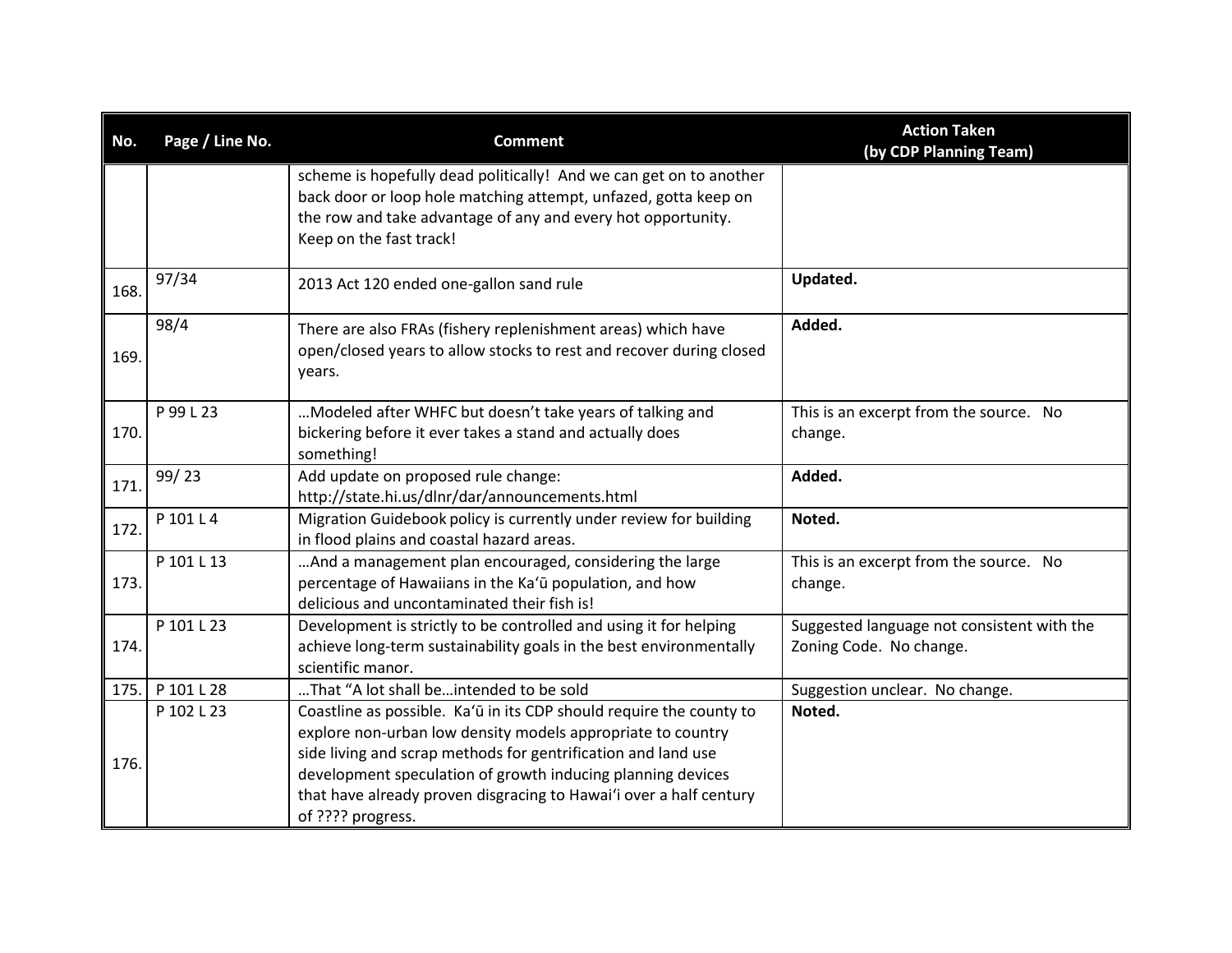| No.  | Page / Line No. | <b>Comment</b>                                                      | <b>Action Taken</b><br>(by CDP Planning Team) |
|------|-----------------|---------------------------------------------------------------------|-----------------------------------------------|
|      | P 102 L 28      | Improvements, or left for the sake of rethinking some nature in its | This is an excerpt from the source. No        |
| 177. |                 | natural and wild state to allow room for needed environmental       | change.                                       |
|      |                 | adjustments in our world changing dynamics.                         |                                               |
| 178. | P 102 L 38      | For park purposes, stewardship management policy is as yet to       | Noted.                                        |
|      |                 | evolve to address the complexity involved.                          |                                               |
|      | P 104 L 28      | Coastal Hazards: [ Comment Note: Make sure that this CDP            | Noted.                                        |
|      |                 | document for Ka'ū follow what Lines 29, 30, 31, & 32 states         |                                               |
| 179. |                 | regarding point and nonpoint source solution hazardous that exist   |                                               |
|      |                 | in Pakini Nui and on and below the pali and other known sites       |                                               |
|      |                 | within Ka'ū that no longer should be ignored and not integrated     |                                               |
|      |                 | into their planning processes].                                     |                                               |
|      | P 104 L 33      | Flood Insurance Program. Or better yet, more practically in         | Noted. See Flood Insurance section on p.      |
|      |                 | flood and tsunami prone areas establish thru zoning, open space-    | 110. No change.                               |
|      |                 | no build zones, to reduce devastation damage cost and the           |                                               |
|      |                 | driving up of construction cost due to extreme code change          |                                               |
|      |                 | requirements; in adopting building codes from rules required by     |                                               |
|      |                 | the Federal Flood insurance in order to qualify; they will not for  |                                               |
|      |                 | see catastrophic disaster; higher construction cost and build out   |                                               |
|      |                 | will only make the disaster more disastrously costly to the tax     |                                               |
|      |                 | payer and the county. But the multi-million dollar home owners      |                                               |
| 180. |                 | in their exclusive flood plains that will be unaffordable to        |                                               |
|      |                 | everyone but the most of the privileged will get the maximum        |                                               |
|      |                 | insurance compensation of 250,000 dollars and a big tax write off   |                                               |
|      |                 | which surely they would not mind getting or they would never        |                                               |
|      |                 | build there in the first place. It only makes sense on paper to     |                                               |
|      |                 | their accountant. Why in the world would the county and their       |                                               |
|      |                 | tax payers saddle themselves with such a liability for the sake of  |                                               |
|      |                 | very limited insurance or to provide the opportunity for only the   |                                               |
|      |                 | very well-to-do to build on hazard waterfront coastal and flood     |                                               |
|      |                 | plain areas that no one else is able to afford. Probably because it |                                               |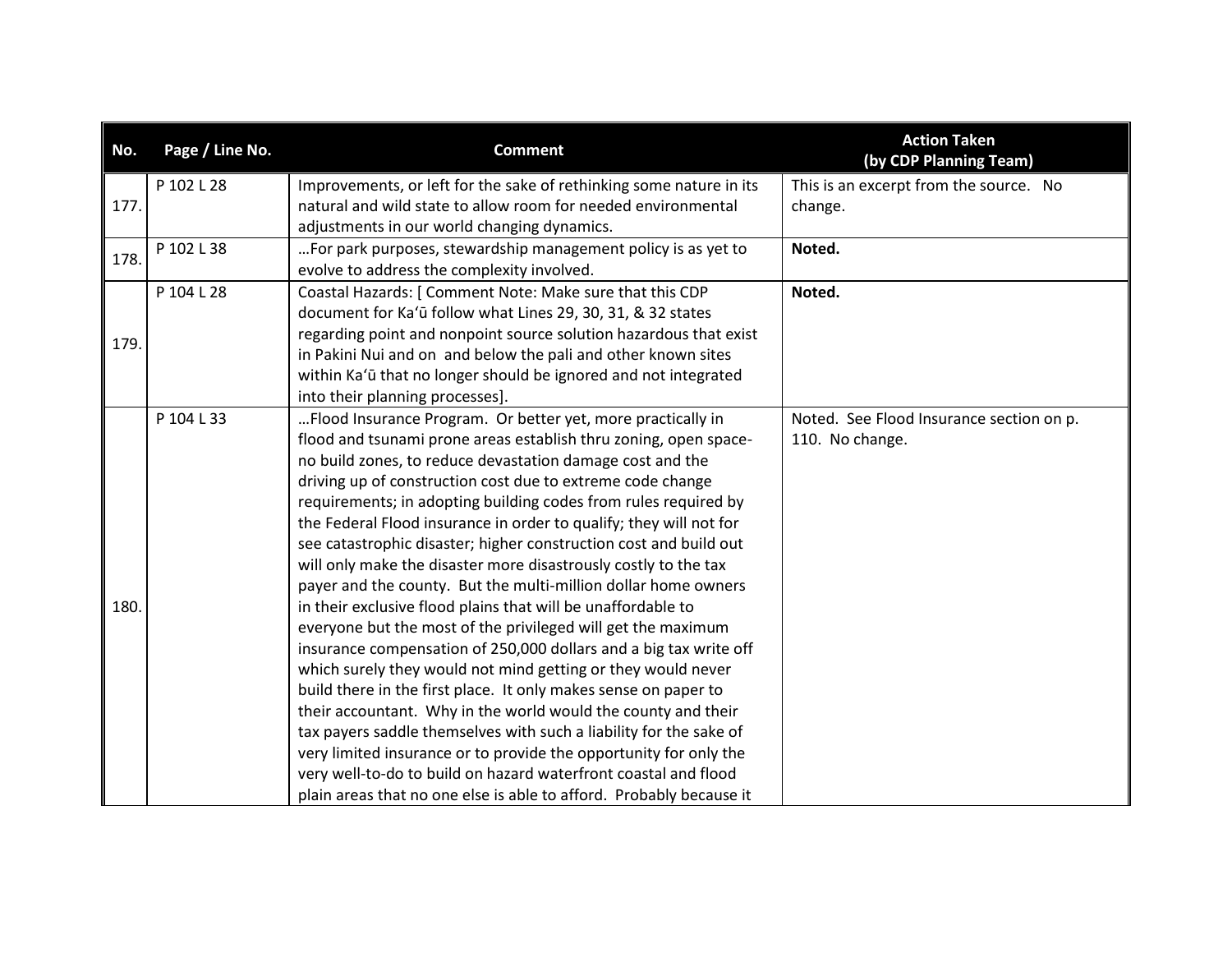| No.  | Page / Line No. | <b>Comment</b>                                                                                                                                                                                                                                                                                                                                                                                                           | <b>Action Taken</b><br>(by CDP Planning Team)     |
|------|-----------------|--------------------------------------------------------------------------------------------------------------------------------------------------------------------------------------------------------------------------------------------------------------------------------------------------------------------------------------------------------------------------------------------------------------------------|---------------------------------------------------|
|      |                 | is a nice choice spot otherwise and a good speculative investment<br>if offered before the disaster strikes. We need to evolve better<br>planning and zoning policy that than this one!                                                                                                                                                                                                                                  |                                                   |
| 181. | P 104 L 34      | Managing development in line with long-term sustainable goals:                                                                                                                                                                                                                                                                                                                                                           | This is an excerpt from the source. No<br>change. |
| 182. | P 105 L 1       | Future coastal zone development, in the most environmentally<br>appropriate policy planned disposition;                                                                                                                                                                                                                                                                                                                  | This is an excerpt from the source. No<br>change. |
| 183. | P 105 L 2       | Facilitate timely processing for compliant applicants for permits of<br>appropriate sustainable development and resolve complexities of<br>over lapping or conflicting.                                                                                                                                                                                                                                                  | This is an excerpt from the source. No<br>change. |
| 184. | P 105 L 15      | Beach transit corridor. (No private landscaping on public land<br>below the high tide line).                                                                                                                                                                                                                                                                                                                             | This is an excerpt from the source. No<br>change. |
| 185. | p. 105, Table 5 | This is interesting!                                                                                                                                                                                                                                                                                                                                                                                                     | No change.                                        |
|      | p. 105, Table 5 | As the representative for Nani Kahuku Aina, LLC, we would like to<br>suggest a change to Table 5 on page 112 for the "Notes Relative<br>to Acquisition Priories" regarding TMK (3) 2-001:072 we request<br>that the following sentence be deleted: "The Trust for Public<br>Land, the National Park, and the County are in conversations with<br>the owner about the acquisition of this parcel or a portion<br>thereof. | Updated.                                          |
| 186. |                 | While inquires with The Trust for Public Land, the National Park,<br>and the County have been made in the past, there currently are<br>no ongoing discussions among the parties of anything<br>substantive.                                                                                                                                                                                                              |                                                   |
|      |                 | Nani Kahuku Aina filed a General Plan Amendment Petition with<br>the County in 2009 and a Draft Environmental Impact Statement<br>(DEIS) with the State Office of Environmental Quality Control in<br>2011. Neither one of these submittals have been withdrawn.                                                                                                                                                         |                                                   |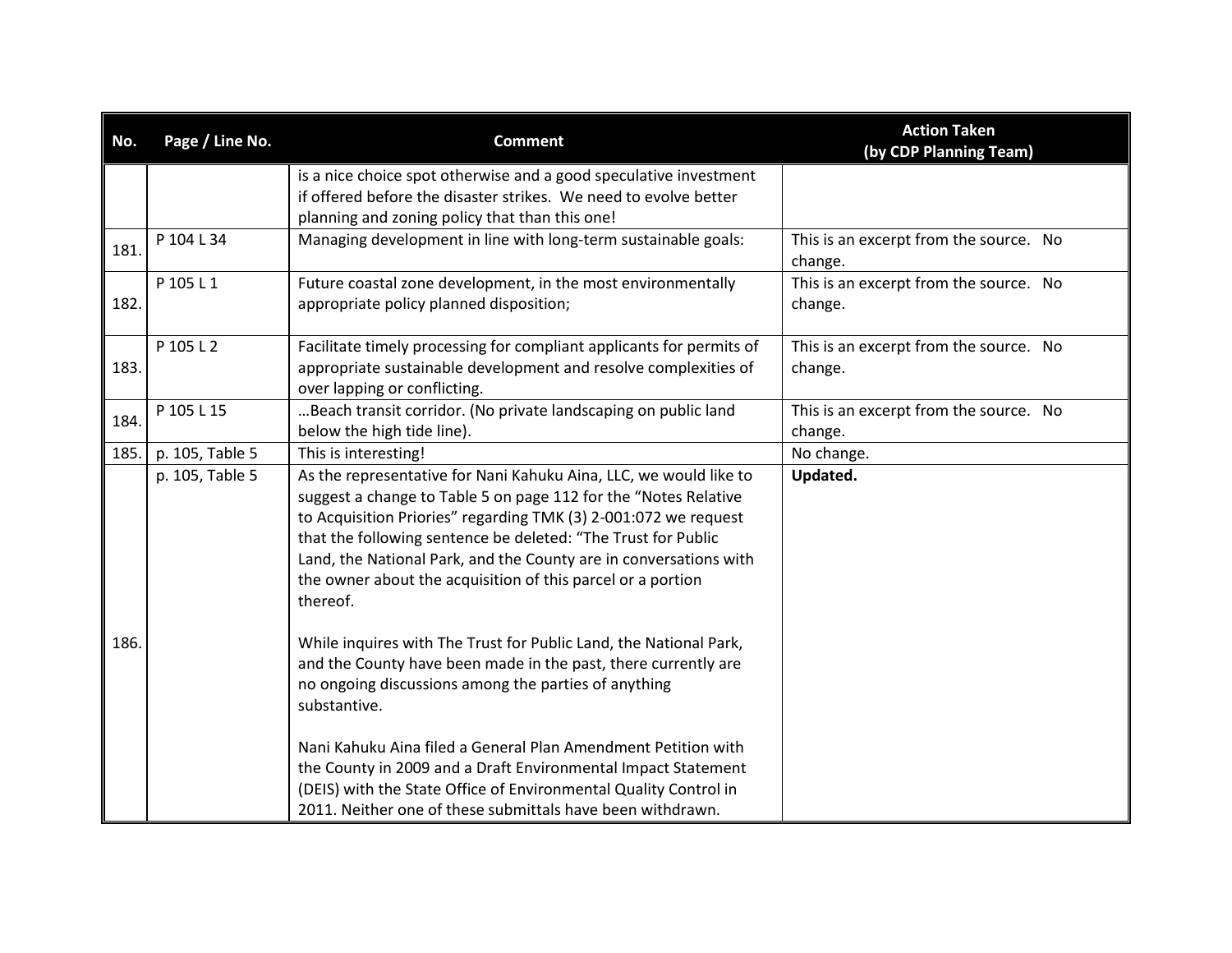| No.  | Page / Line No. | <b>Comment</b>                                                                                                                                                                                                                                                                                                                                                                                                                                                                                                                          | <b>Action Taken</b><br>(by CDP Planning Team) |
|------|-----------------|-----------------------------------------------------------------------------------------------------------------------------------------------------------------------------------------------------------------------------------------------------------------------------------------------------------------------------------------------------------------------------------------------------------------------------------------------------------------------------------------------------------------------------------------|-----------------------------------------------|
|      |                 | However due to the substantial infrastructure costs associated<br>with the project proposed in the DEIS, alternative proposals are<br>being explored. The discussions with The Trust for Public Land,<br>the National Park, and the County, were part of the analysis of<br>other alternatives. Other options, including scaled down<br>development alternatives, are also being considered.                                                                                                                                            |                                               |
| 187. | P 106 L 23      | , through Hawai'i County Code Chapters 5 and 27 as adopted<br>and amended from the national Building Code of 1997 (or?) [is<br>this some other county code?]                                                                                                                                                                                                                                                                                                                                                                            | Not immediately relevant. No change.          |
| 188. | P 106 L 24      | While, on the other hand, land use process standards historically<br>have not been by their nature or application science-based. And<br>consequently these standards in their land use applications have<br>not resulted consistently in adequate protection of shorelines or<br>related structures, and in various cases, has let to hardening of<br>the shoreline.                                                                                                                                                                    | Stylistic preference. No change.              |
| 189. | P 106 L 26      | Loss of beach systems and losing public coastal access.                                                                                                                                                                                                                                                                                                                                                                                                                                                                                 | Stylistic preference. No change.              |
| 190. | P 107 L 16      | Perspective however, that being said, an evolved well defined<br>policy must be established based upon the critical need of long -<br>term sustainable environmental goals and objectives for enduring<br>as well as changing shoreline coastal condition protection.<br>Scientific studies and research is required to help formulate the<br>most plausible projection strategy of Sinequanon in protective<br>solutions. Clear intent should be addressing all coastal setback<br>determinations; not arbitrary minimal requirements. | Noted. No change.                             |
| 191. | P 108 L 1       | ; and a portion of Kamehameha Schools' Pakini Nui parcel.                                                                                                                                                                                                                                                                                                                                                                                                                                                                               | <b>Accuracy confirmed.</b>                    |
| 192. | 109/16          | <b>Contrast SMA Assessment application with requirements</b><br>Because Ka'ū's coastal resources are so unique and the hazards so<br>potentially dangerous, most uses or activities in the Special                                                                                                                                                                                                                                                                                                                                      | Added.                                        |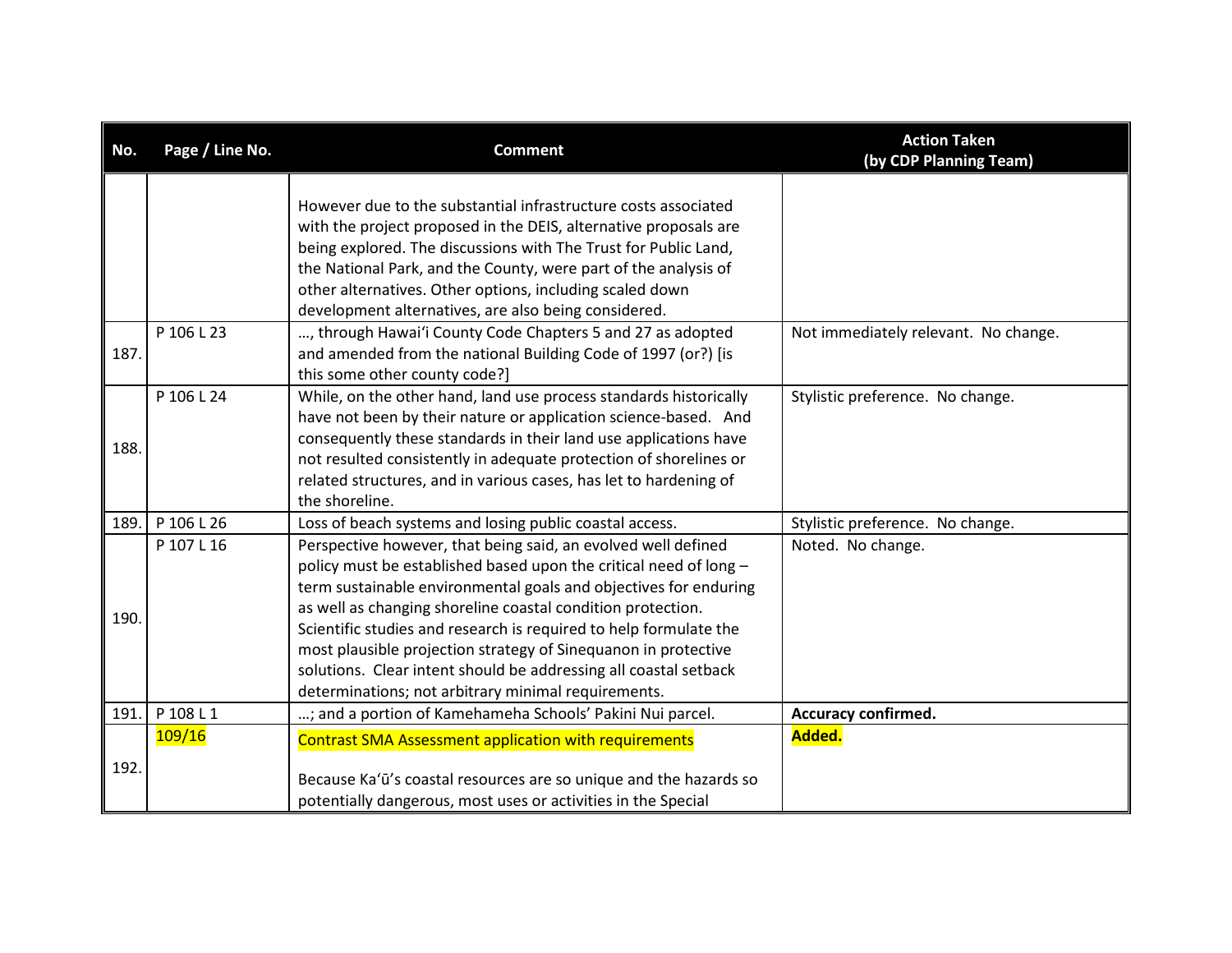| No.  | Page / Line No. | <b>Comment</b>                                                                                                                     | <b>Action Taken</b><br>(by CDP Planning Team) |
|------|-----------------|------------------------------------------------------------------------------------------------------------------------------------|-----------------------------------------------|
|      |                 | Management Area will likely have a cumulative impact or a                                                                          |                                               |
|      |                 | significant adverse environmental or ecological effect on the SMA,<br>as defined in Planning Commission Rule 9-10(h). However, the |                                               |
|      |                 | SMA Assessment Application form currently used by the Planning                                                                     |                                               |
|      |                 | Department does not specifically request information about some                                                                    |                                               |
|      |                 | factors that may constitute an adverse effect on the environment,                                                                  |                                               |
|      |                 | including rare, threatened, or endangered species; estuaries or                                                                    |                                               |
|      |                 | water quality; cultural resources and historic sites; viewplanes;                                                                  |                                               |
|      |                 | public access to and along the shoreline; tsunami, geological, or                                                                  |                                               |
|      |                 | other hazards; or goals and policies of the General Plan.                                                                          |                                               |
|      |                 |                                                                                                                                    |                                               |
| 193. | P 110 L 34      | Zone A in Ka'ū (There are no zones V in Ka'ū) How could that                                                                       | Reconfirmed.                                  |
|      |                 | be?                                                                                                                                |                                               |
|      | P 110 L 36      | To decipher; Render information in specific detail inadequate for                                                                  | Noted. No change.                             |
|      |                 | being useful. The county should reject these digital generated                                                                     |                                               |
|      |                 | maps; paying top dollar for serviceable questionable product;                                                                      |                                               |
| 194. |                 | which will only serve the most generalized use function and not                                                                    |                                               |
|      |                 | infomining where more accurate detail is desired or necessary.<br>These new maps don't illustrate the terms of what actually       |                                               |
|      |                 | occasions on our Terrafirma.                                                                                                       |                                               |
|      | P 110 L 36 & 37 | NOTE: The old flood plan maps for this island had many                                                                             | Noted. No change.                             |
|      |                 | inaccuracies and were far from receivable in places, even being                                                                    |                                               |
|      |                 | contradictory misleading. The new maps are quite disappointing                                                                     |                                               |
|      |                 | in graphically correcting that problem, in that being harder to                                                                    |                                               |
|      |                 | decipher; render information in specific detail inadequate from                                                                    |                                               |
| 195  |                 | being useful. The county should reject these digital generated                                                                     |                                               |
|      |                 | maps; paying top dollar for serviceable questionable product;                                                                      |                                               |
|      |                 | which will only serve the most generalized use function and not                                                                    |                                               |
|      |                 | informing where more accurate detail is desired or necessary.                                                                      |                                               |
|      |                 | These new maps don't illustrate the terms of what actually                                                                         |                                               |
|      |                 | occasions on our Terrafirma.                                                                                                       |                                               |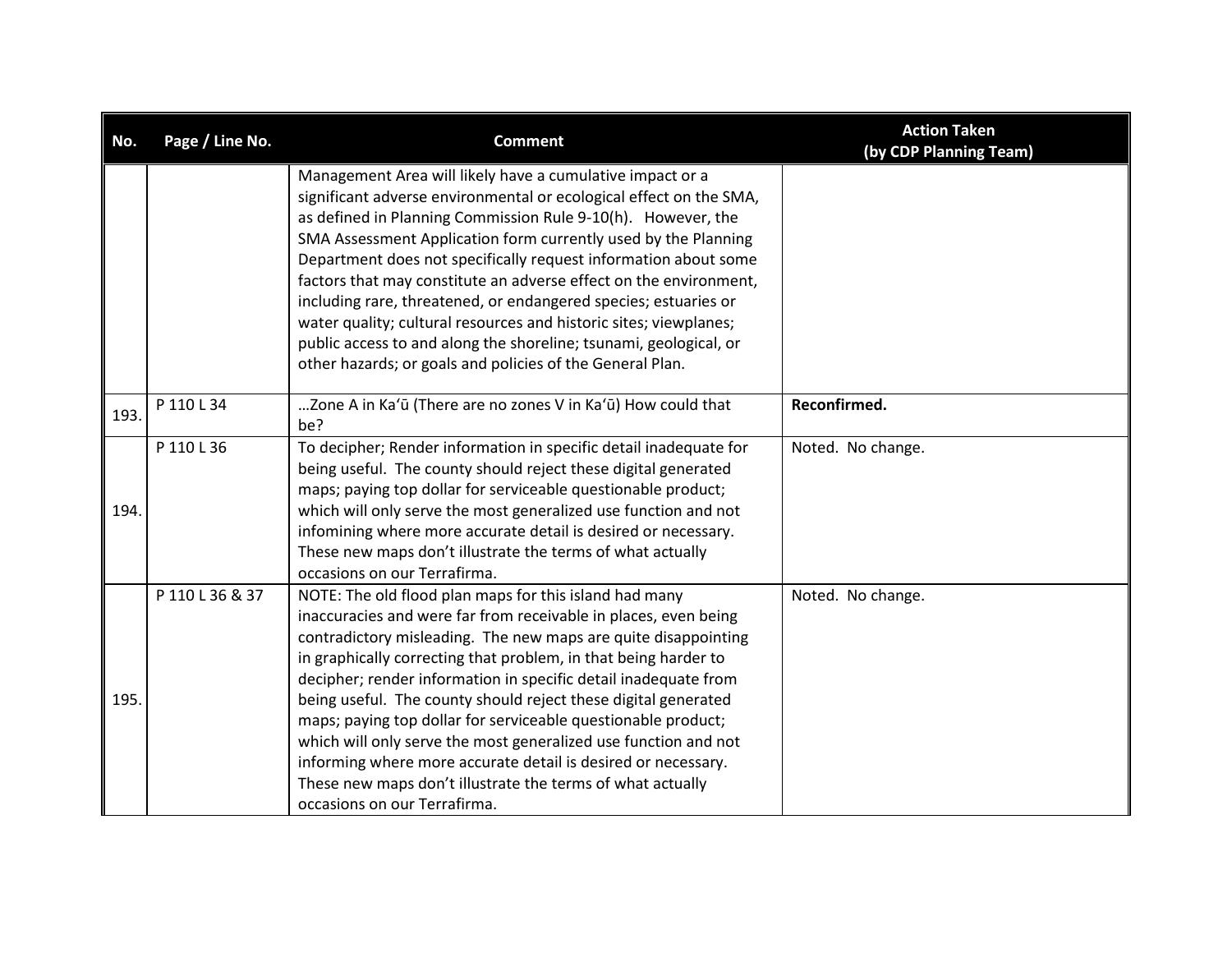| No.  | Page / Line No. | <b>Comment</b>                                                                                                                                                                                                                                                                                                                                                                                                                                                                                                                                                                                               | <b>Action Taken</b><br>(by CDP Planning Team)                                                              |
|------|-----------------|--------------------------------------------------------------------------------------------------------------------------------------------------------------------------------------------------------------------------------------------------------------------------------------------------------------------------------------------------------------------------------------------------------------------------------------------------------------------------------------------------------------------------------------------------------------------------------------------------------------|------------------------------------------------------------------------------------------------------------|
| 196. | Pg 111 (line 6) | Is this the Wai'ohinu parcel? If so, it's a Forest Reserve and not a<br>NAR. Plus, the survey boundaries extend PAST the rock wall (on the<br>Waikapuna parcel). Bill has info on this and he is cc'ed here.                                                                                                                                                                                                                                                                                                                                                                                                 | Corrected.                                                                                                 |
| 197. | 111/17-25       | PRESERVATION OF KAUNAMANO PROPERTIES along the Ka`u Coast<br>has received unanimous approval from Hawai'i County Council's<br>nine members. Res. 351-14 authorizes the Director of Finance to<br>enter into negotiations for acquisition of the more than 1,200 acres.                                                                                                                                                                                                                                                                                                                                       | Added.                                                                                                     |
| 198. | P 111 L 23      | Ka'ū Sole Resort Node, grandfathered-in at Punalu'u is in limbo<br>having become condemned from Tsunami damage. The likely<br>hood of High-End-High-Density development approval with what<br>is known today is very remote. There is a major aquifer discharge<br>creating a very shallow water table under this site among other<br>prohibitive conditions that would be hard to mitigate.                                                                                                                                                                                                                 | Punalu'u is discussed in detail in Appendix<br>V4B. No change.                                             |
| 199. | P 111 L 26      | Here a recounting of actions relevant to Pohue Bay taken in the<br>past and going on today for its acquisition would be relevant,<br>informative and timely. (To be continued out of time).                                                                                                                                                                                                                                                                                                                                                                                                                  | No change.                                                                                                 |
| 200. | P 112 Table 5:  | TMK (3) 9-2-001:072. Please NOTE Figure 10:<br>Shoreline Fold-out Map Identifies on P 68/69 Parcel Number written<br>392001072- should be consistent for cross-referencing. Figure 10:<br>and Table 5: should designate the TMK No.'s the same way.<br>Location Column: Site for a second Kahuku Village proposal and a<br>long list of apocryphal scheme and scams, starting with the Ocean<br>View Yacht Club; The Riviera Iran-Contra Drug money laundering<br>project, not to mention those proposals to help speculation and job<br>creation like rocket launching or state prisons, that this site has | TMK notation in table is clearer. Notation in<br>map is difficult to change because of the<br>data source. |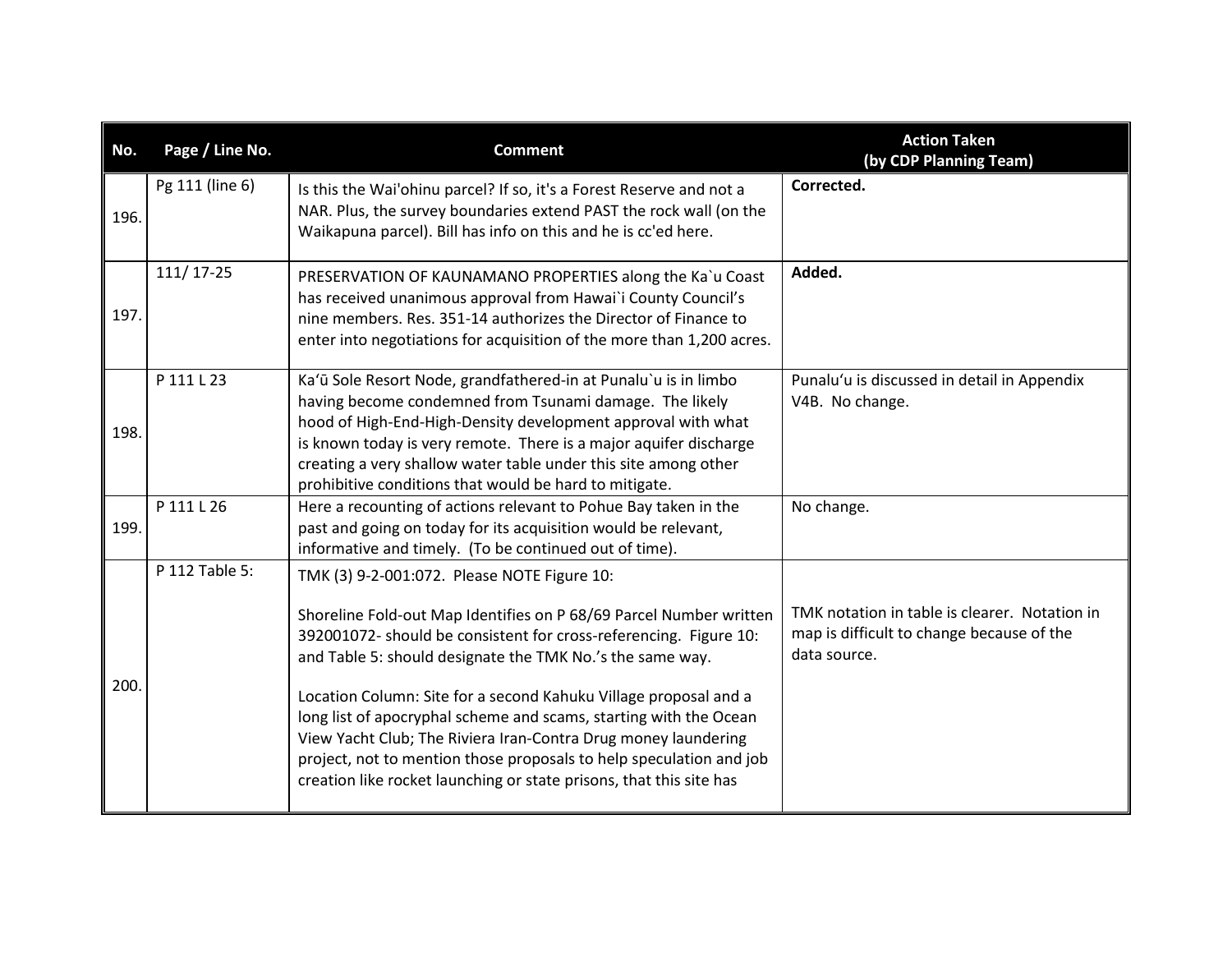| No.  | Page / Line No. | <b>Comment</b>                                                                                                                                                                                                                                                                                                                                                                                                                                                                                                                                                                                                                                                                                                                                                                                                                                                                                                                                                                                                                                                                           | <b>Action Taken</b><br>(by CDP Planning Team)                                                                       |
|------|-----------------|------------------------------------------------------------------------------------------------------------------------------------------------------------------------------------------------------------------------------------------------------------------------------------------------------------------------------------------------------------------------------------------------------------------------------------------------------------------------------------------------------------------------------------------------------------------------------------------------------------------------------------------------------------------------------------------------------------------------------------------------------------------------------------------------------------------------------------------------------------------------------------------------------------------------------------------------------------------------------------------------------------------------------------------------------------------------------------------|---------------------------------------------------------------------------------------------------------------------|
|      |                 | been eyed for.<br>Owner Column: Nani Kahuku Aina an-out-of-state correspondence<br>with known local principal and secret concealed partners.<br>NOTES: Relative to acquisition priorities: Add extensively large lave<br>tube cave systems and update pending application.                                                                                                                                                                                                                                                                                                                                                                                                                                                                                                                                                                                                                                                                                                                                                                                                               | Application is still pending. No change.                                                                            |
| 201. | P 112           | TMK (3) 9-3-001:006, Location Column: Ahupua'a is Pakini Nui.<br>Notes under acquisition priorities: Major unexploded ordinance<br>clean-up site with hazardous off-shore WWI dumping location.<br>Also, one of the most significant Archaeological Discovery Sites in<br>Hawai'i, a major resource. Also, has wetlands that percolate up<br>from subsurface water fed from mountain rains that lay in the flat<br>lands beyond tidal wave surges, nice and unique!                                                                                                                                                                                                                                                                                                                                                                                                                                                                                                                                                                                                                      | Corrected.<br>Anchialine ponds and fish ponds are subsets<br>of "wetlands" and are marked on the<br>shoreline maps. |
| 202. | P 113           | TMK (3) 9-5-016:041 And (3) 5-016:036, should have never been<br>allowed a split subdivision of parcel in existing conservation district.<br>Well here is a good point-in-fact illustration of how a table like this<br>can convey the appearance of presenting the most germane data<br>and not telling significant preemptive dilemma facts facing coastal<br>parcel management, Policy and Procedural Administration failure<br>breakdowns, that are representing the greatest threat humans are<br>causing. This outrageous flagrancy of intent of law circumvention is<br>the direct result of DLNR's all political appointee Board only<br>operating in Honolulu with no outer island presents or meaningful<br>or affective interaction with the County of Hawai'i or even providing<br>proper notifications when it comes to Coastal Conservation Districts<br>and processing issues of public concern. While this problem cannot<br>be addressed in this or any other table tabulation, it does need to<br>be dealt with, so this County or CDP covers these types of flagrancy | Noted. No change.                                                                                                   |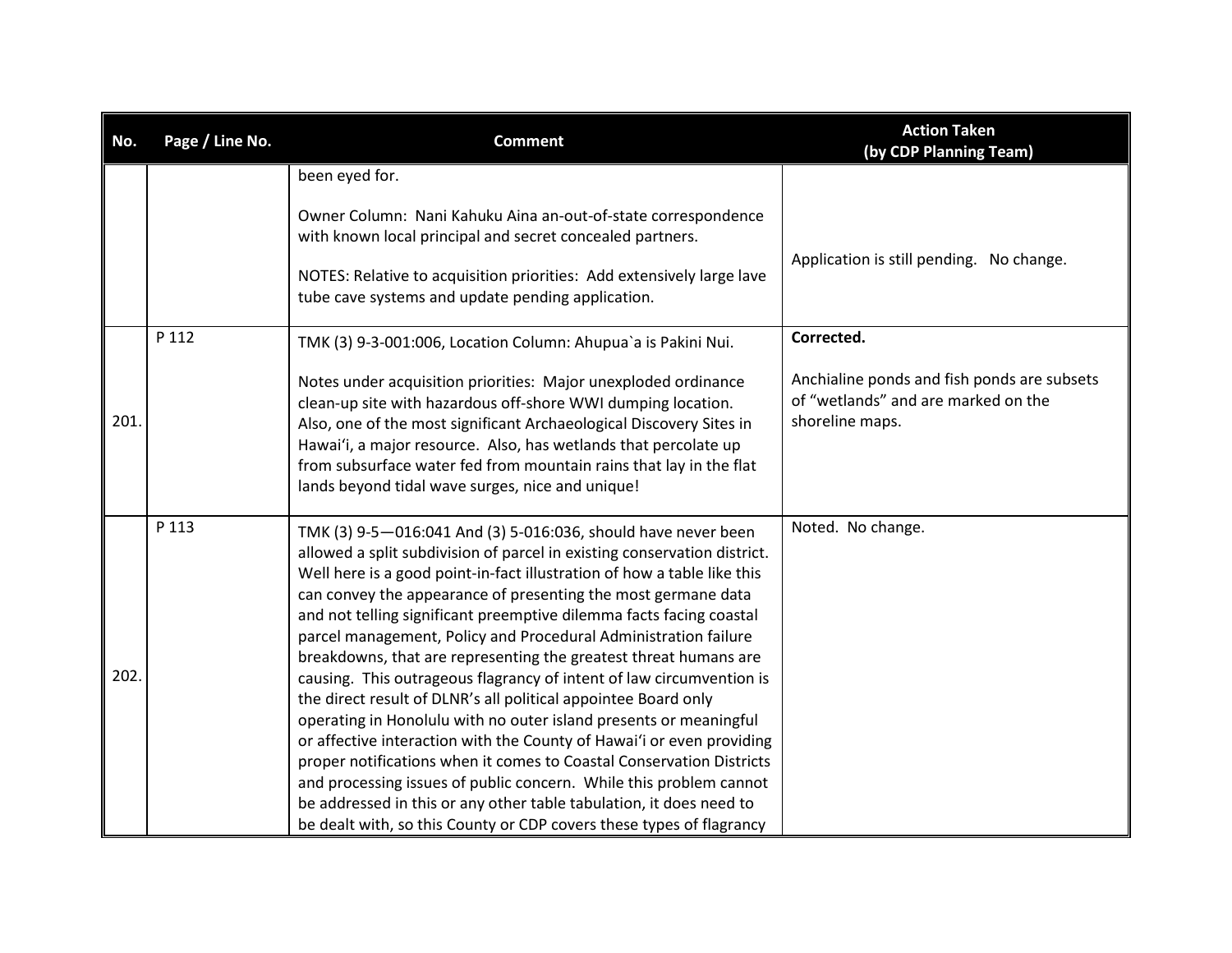| No. | Page / Line No. | <b>Comment</b>                                                                                                                                                                                                                                                                                                                                                                                                                                                                                                                                                                                                                                                                                                                                                                                                                                                                                                                                                                                                                                                                                                                                                                                                                                                                                                                                                                                                                                                                                                                                 | <b>Action Taken</b><br>(by CDP Planning Team) |
|-----|-----------------|------------------------------------------------------------------------------------------------------------------------------------------------------------------------------------------------------------------------------------------------------------------------------------------------------------------------------------------------------------------------------------------------------------------------------------------------------------------------------------------------------------------------------------------------------------------------------------------------------------------------------------------------------------------------------------------------------------------------------------------------------------------------------------------------------------------------------------------------------------------------------------------------------------------------------------------------------------------------------------------------------------------------------------------------------------------------------------------------------------------------------------------------------------------------------------------------------------------------------------------------------------------------------------------------------------------------------------------------------------------------------------------------------------------------------------------------------------------------------------------------------------------------------------------------|-----------------------------------------------|
|     |                 | from being pulled off ASAP. The amount of misinformation put out<br>there ??.                                                                                                                                                                                                                                                                                                                                                                                                                                                                                                                                                                                                                                                                                                                                                                                                                                                                                                                                                                                                                                                                                                                                                                                                                                                                                                                                                                                                                                                                  |                                               |
|     |                 | This matter requires clarification of fact, to see the magnitude of<br>the problem, to realize how seriously this must be addressed. So-<br>here-is-the-rest-of-the-story. The real scoop! On this ocean front<br>parcel D previous owner started grubbing and grading the site<br>without approvals or permits in a conservation zone; was reported<br>to DLNR and/or County, and was stopped in his bulldozing tracks.<br>The property then later changed hands being sold to the Carroll's, at<br>issue, there were known to be old Hawaiian Burial at this site. The<br>DLNR Board chose to override the staff research and<br>recommendation not to approve building upon this parcel. The<br>approval pretext was it had already been graded, Abet illegally, and<br>the area already cleared would be the limit of any future grading<br>and the house they wanted to build would have to be scaled down<br>and resubmitted with a maximum of set square footage and foot<br>print upon the existing grading; no additional grading was to be<br>allowed. All this transpired and took place in Honolulu without any<br>County oversight or even apparent interest; no community<br>awareness or opportunity for any citizen to raise objections. The<br>first shock wave came to the community when this two-store large-<br>twin structure loomed between the ocean and highway; The first<br>and only house in the Ka'ū Coastal Conservation District along the<br>whole pristine coast; rising in enormous distinction as the block |                                               |
|     |                 | buster for shoreline development in Ka'ū.<br>At this point, you have conservation minded and environmentalist<br>standing off realty and speculative development interest preparing<br>for political battle through sacrificing truth and integrity! But the<br>battle over Punalu1u white elephant development evaporated into                                                                                                                                                                                                                                                                                                                                                                                                                                                                                                                                                                                                                                                                                                                                                                                                                                                                                                                                                                                                                                                                                                                                                                                                                |                                               |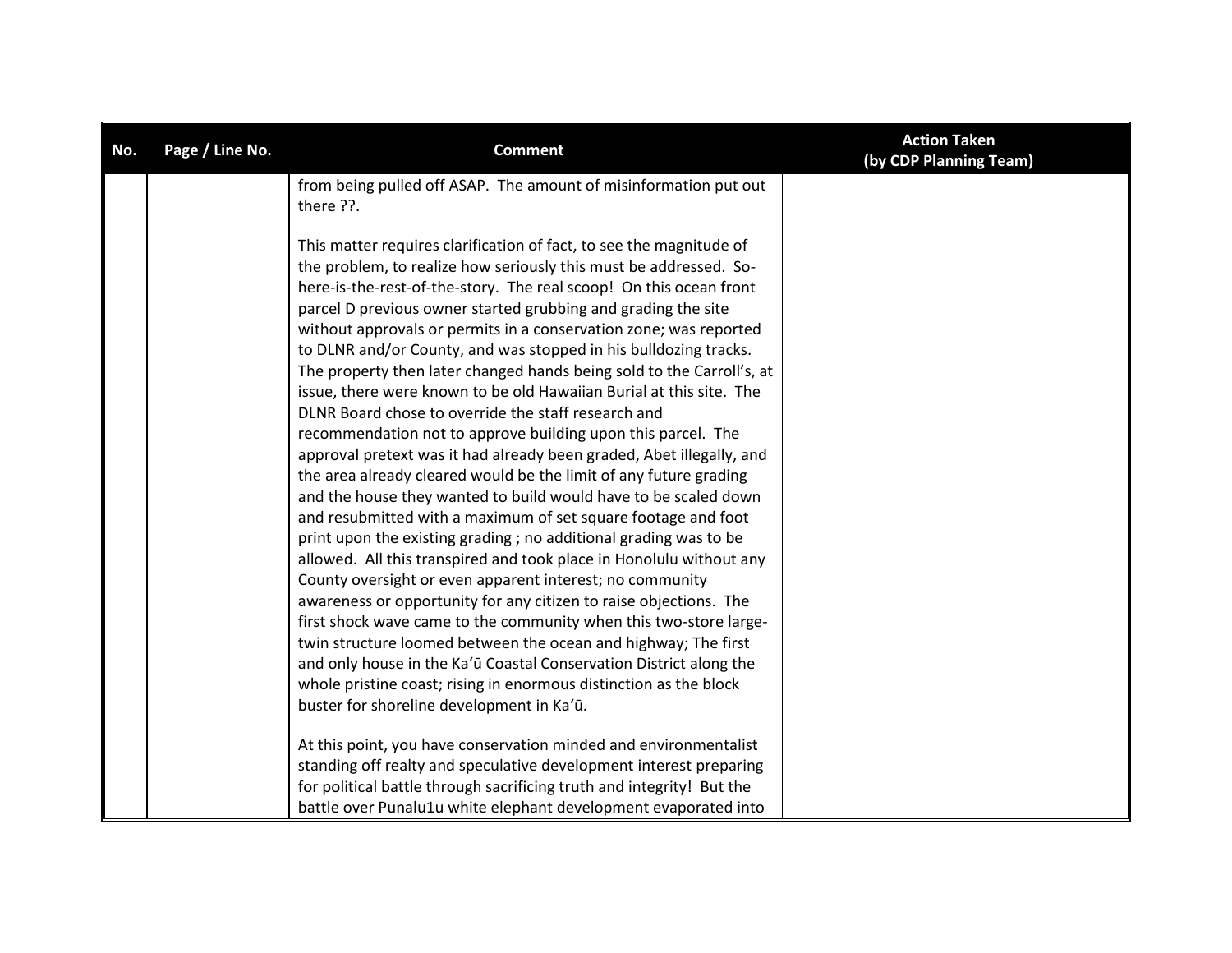| No. | Page / Line No. | <b>Comment</b>                                                           | <b>Action Taken</b><br>(by CDP Planning Team) |
|-----|-----------------|--------------------------------------------------------------------------|-----------------------------------------------|
|     |                 | investor never-never land; and the speculative housing bubble            |                                               |
|     |                 | popped. The market crashed but banks are doing well again even if        |                                               |
|     |                 | everyone else isn't just yet-but banks may get regulated over the        |                                               |
|     |                 | next few years if there is the political will. With all the things going |                                               |
|     |                 | on in the world in every area aspect, where are we headed is             |                                               |
|     |                 | anyone gestalt assumption. But we do know in the midst of all this       |                                               |
|     |                 | the Carroll's were nailed, so-to-speak, somewhat, through a DLNR         |                                               |
|     |                 | Hearing for building a house twice the submitted and approved            |                                               |
|     |                 | plans size that the DLNR and County had not bothered to inspect          |                                               |
|     |                 | during construction, and by testifying they had not done any             |                                               |
|     |                 | additional bulldozing or ground work where given a little slap on the    |                                               |
|     |                 | read and a normal fine and told to submit the plans of what they         |                                               |
|     |                 | built for approval. Now they were not put under oath when they           |                                               |
|     |                 | testified and therefore could not be prosecuted for perjury but          |                                               |
|     |                 | documented is the fact they did extensive earth moving, digging a        |                                               |
|     |                 | large underground basement??? and distributing the material over         |                                               |
|     |                 | the site extending the graded area covering surrounding lave             |                                               |
|     |                 | surface areas and redistributing bone fragments in the process.          |                                               |
|     |                 | Shame, this should not be allowed to happen or gotten away with.         |                                               |
|     |                 | They do have money and had top lawyers navigating this process           |                                               |
|     |                 | but one can't help wondering if some pay off of some kind wasn't         |                                               |
|     |                 | required to overcome all protestation they faced? Possibly the           |                                               |
|     |                 | mandate of the DLNR to balance development with preservation of          |                                               |
|     |                 | resources needs to be reexamined in how this is being interpreter        |                                               |
|     |                 | pated wise, applied. And if this policy balance hasn't shifted or        |                                               |
|     |                 | needs to shift. Or is there some organizational dysfunction needing      |                                               |
|     |                 | fixing. I know some correctives where undertaken between the             |                                               |
|     |                 | County and DLNR over this matter. This should be explored to             |                                               |
|     |                 | insure checks and balances do exist to implement regulatory policy       |                                               |
|     |                 | toward desired goals. Agencies and Departments under the                 |                                               |
|     |                 | authority of different levels of government working in sync in the       |                                               |
|     |                 | complex of bureaucratic regulating departments may require an            |                                               |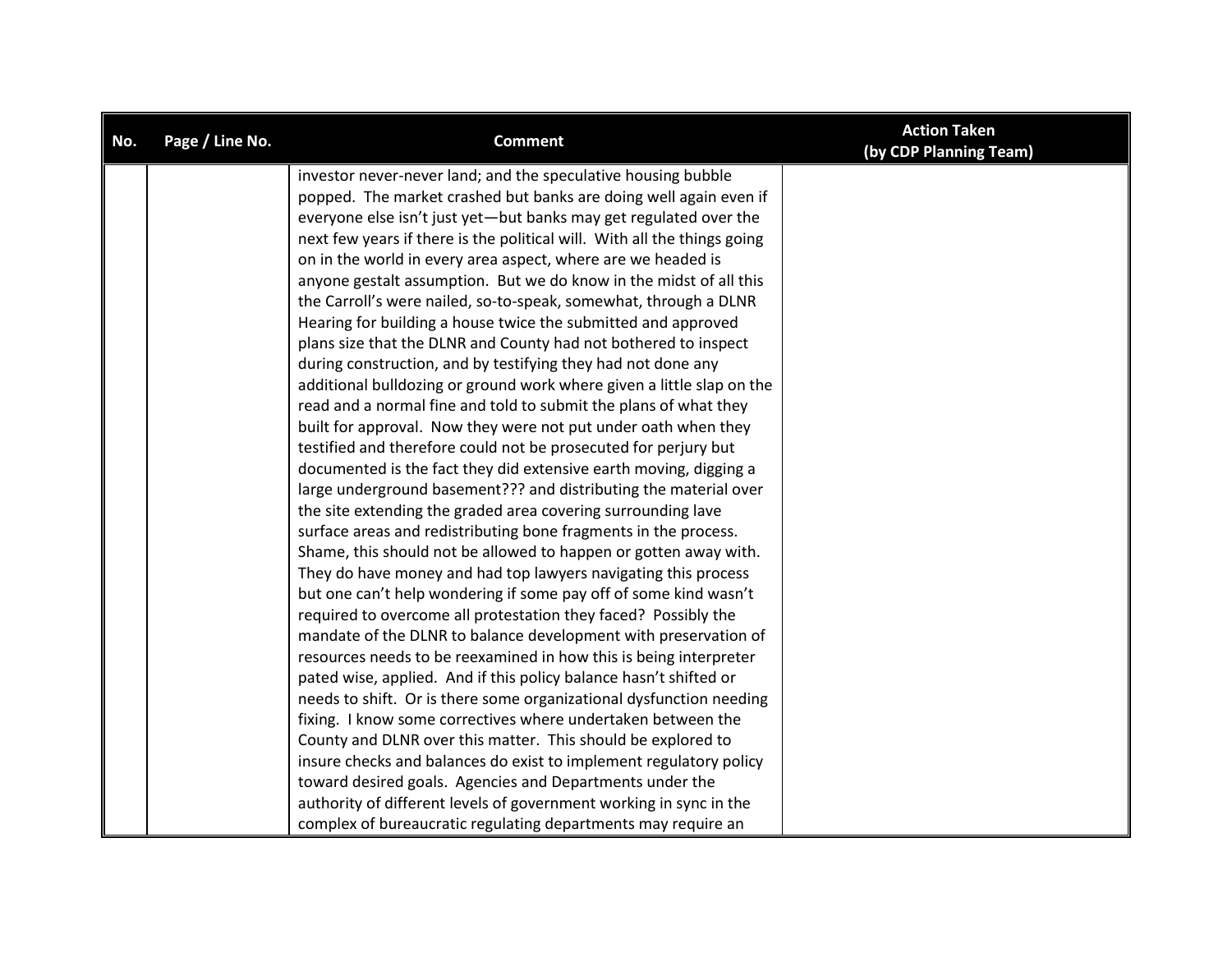| No.  | Page / Line No. | <b>Comment</b>                                                                                                                                                                                                                                                                                                                                                                                                                                                                                                                                                                                                                                                                                                                                  | <b>Action Taken</b><br>(by CDP Planning Team) |
|------|-----------------|-------------------------------------------------------------------------------------------------------------------------------------------------------------------------------------------------------------------------------------------------------------------------------------------------------------------------------------------------------------------------------------------------------------------------------------------------------------------------------------------------------------------------------------------------------------------------------------------------------------------------------------------------------------------------------------------------------------------------------------------------|-----------------------------------------------|
|      |                 | information exchange-coordination czar or Tsarina. For all the<br>compliances being required and regulated, there will have to be<br>implementation and enforcement. Any over site or neglect and<br>there is system failure or outcome a normally that is costly or<br>causes liability. The more complex the system interaction the more<br>demanding and time consuming the processes, the more endurance<br>and energy demanded and at some point, administration out trips<br>purpose benefit. Are we there yet! When we get to the Big-Turn-<br>Around and when things have to swing one way or the other way,<br>we will start applying the principles learnt on the farm! More<br>output and results for least effort = Max efficiency! |                                               |
| 203  | P 115 L 2       | Who and how is the Commission appointed and composed?                                                                                                                                                                                                                                                                                                                                                                                                                                                                                                                                                                                                                                                                                           | Added.                                        |
| 204. | 115/22ff        | General pond permits: http://www.honuaconsulting.com/lokoia/                                                                                                                                                                                                                                                                                                                                                                                                                                                                                                                                                                                                                                                                                    | Added.                                        |
| 205. | P 115 L 120     | You could identify which organizations have now active programs<br>operating in Ka'ū.                                                                                                                                                                                                                                                                                                                                                                                                                                                                                                                                                                                                                                                           | Not aware of any. No change.                  |
| 206. | pp. 117-118     | Great summary of sort of obscure documents                                                                                                                                                                                                                                                                                                                                                                                                                                                                                                                                                                                                                                                                                                      | No change.                                    |
| 207. | 118/8           | http://www.spatial.redlands.edu/waipunikahaluu/default.aspx                                                                                                                                                                                                                                                                                                                                                                                                                                                                                                                                                                                                                                                                                     | Updated.                                      |
| 208. | 120/18          | CDUA ST-3703: Ho'ala Loko I'a: Statewide Programmatic General<br>Permit and Programmatic Agreement for the repair, restoration,<br>maintenance, and operation of traditional fishpond systems in<br>Hawai'i                                                                                                                                                                                                                                                                                                                                                                                                                                                                                                                                     | Added.                                        |
| 209. | P 121 L 12      | Crops grown in the district by farmer's included coffee, flowers,<br>salad greens, vegetables, orchard fruits, macadamia nuts,<br>including cattle raising and honeybee colonies.                                                                                                                                                                                                                                                                                                                                                                                                                                                                                                                                                               | Stylistic preference. No change.              |
| 210. | P 121 L 13      | Several cattle ranches utilize vast acreages for grazing, some of<br>these lands are leased at annual rent rates.                                                                                                                                                                                                                                                                                                                                                                                                                                                                                                                                                                                                                               | Not pertinent. No change.                     |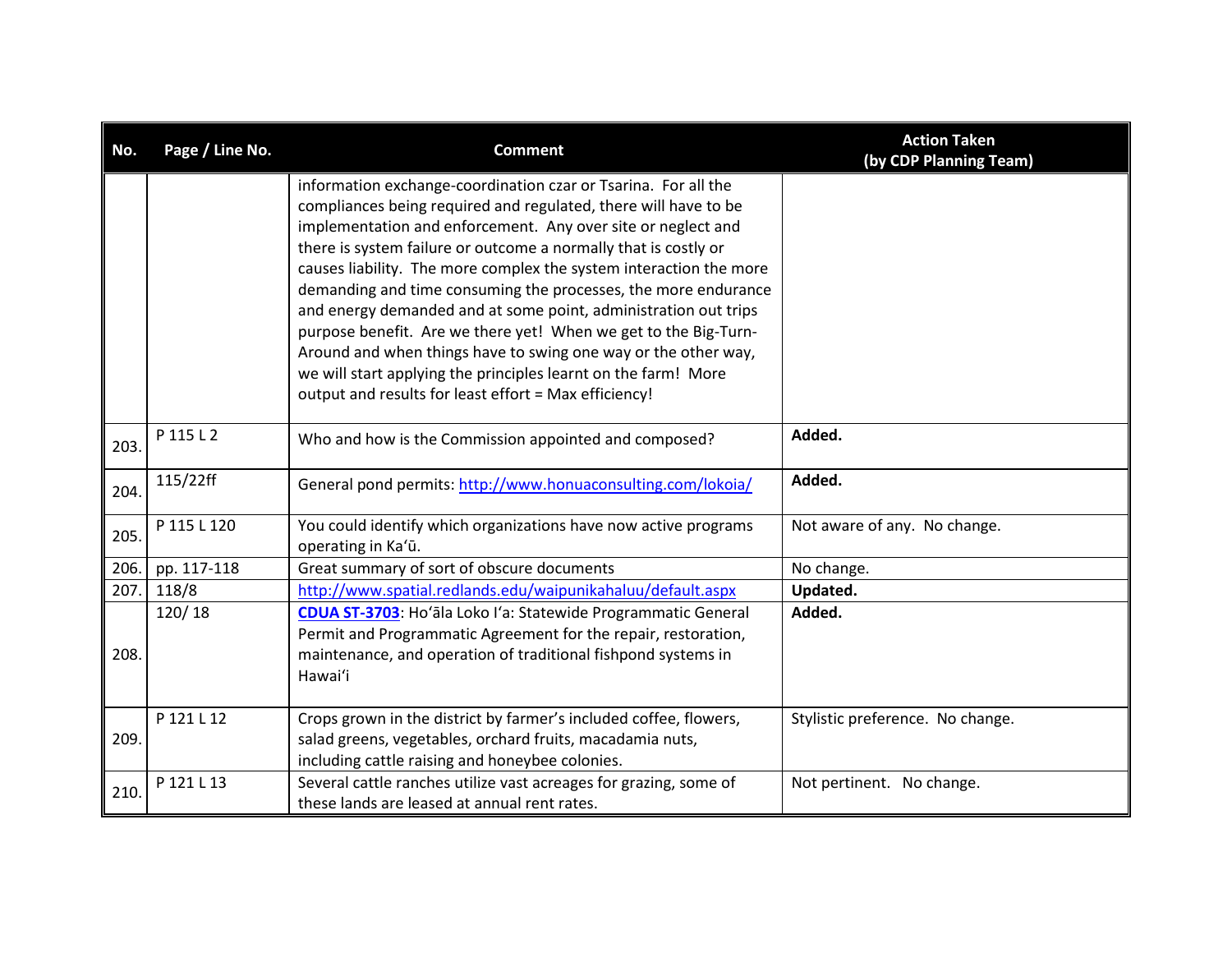| No.  | Page / Line No.         | <b>Comment</b>                                                                                                          | <b>Action Taken</b><br>(by CDP Planning Team)    |
|------|-------------------------|-------------------------------------------------------------------------------------------------------------------------|--------------------------------------------------|
| 211. | P 121 L 26              | Soil conservation, buffers for wildlife and natural habitats.                                                           | Added.                                           |
|      | P 122 L 21              | Is prone to flooding in the vicinity of gulches; and the sugar                                                          | Some additional detail added.                    |
|      |                         | plantation had the practice of filling in gulches for their cane                                                        |                                                  |
|      |                         | roads where they crossed each gulch; subsequently there has                                                             |                                                  |
| 212. |                         | been a long history of washout of sediment, rocks and boulders                                                          |                                                  |
|      |                         | being carried and deposited in ponds, on beaches and into the                                                           |                                                  |
|      |                         | ocean and this still keep reoccurring. Historically, and still yet,                                                     |                                                  |
|      |                         | large landowners are adamantly reluctant to except blame or                                                             |                                                  |
|      |                         | responsibility for the damage to their roads over gulches cause.                                                        |                                                  |
| 213. | P 122 L 27              | Resources. There are sites of chemical contamination left by the                                                        | See the section on brownfields in Appendix       |
|      |                         | sugar mills that critically need cleaned up.                                                                            | V4B. No change.<br><b>Corrected web address.</b> |
| 214. | p. 122, footnote<br>138 |                                                                                                                         |                                                  |
|      | P 123 L 5               | Ocean View and between South Point Na'alehu. New                                                                        | See the discussion of the agriculture sector     |
|      |                         | technologies and crop opportunities are opening up in organic                                                           | in Appendix V4C. No change.                      |
| 215. |                         | marketing and in the food sustainability movement that promise                                                          |                                                  |
|      |                         | to make viable, lands hither-to-fore not considered useful for                                                          |                                                  |
|      |                         | viable agriculture practice. New doors and practices are opening                                                        |                                                  |
|      |                         | up that will bring change in land utilization and productivity.                                                         |                                                  |
|      | P 123 L 20              | At this point in history, the classification of "important Agriculture                                                  | Noted.                                           |
|      |                         | Lands' by soil type need to be reconsidered as to the allowed                                                           |                                                  |
|      |                         | usage in zoning and planning considerations; in order to ensure                                                         |                                                  |
|      |                         | protection of potential agricultural utilization in all intensive and                                                   |                                                  |
| 216. |                         | extensive agricultural classifications, protecting the most prime                                                       |                                                  |
|      |                         | agriculture lands from urban encroachment is surely<br>fundamental, but other agricultural land classifications deserve |                                                  |
|      |                         | just as much of the protection from urban encroachment and                                                              |                                                  |
|      |                         | transfer to non-agricultural usage. This is now becoming a threat                                                       |                                                  |
|      |                         | because many crops do and can be grown on lands classified as                                                           |                                                  |
|      |                         | extensive just because they have little soil and can't be tilled), yet                                                  |                                                  |
|      |                         | well suited to orchards coffee, flowers, raised bed garden                                                              |                                                  |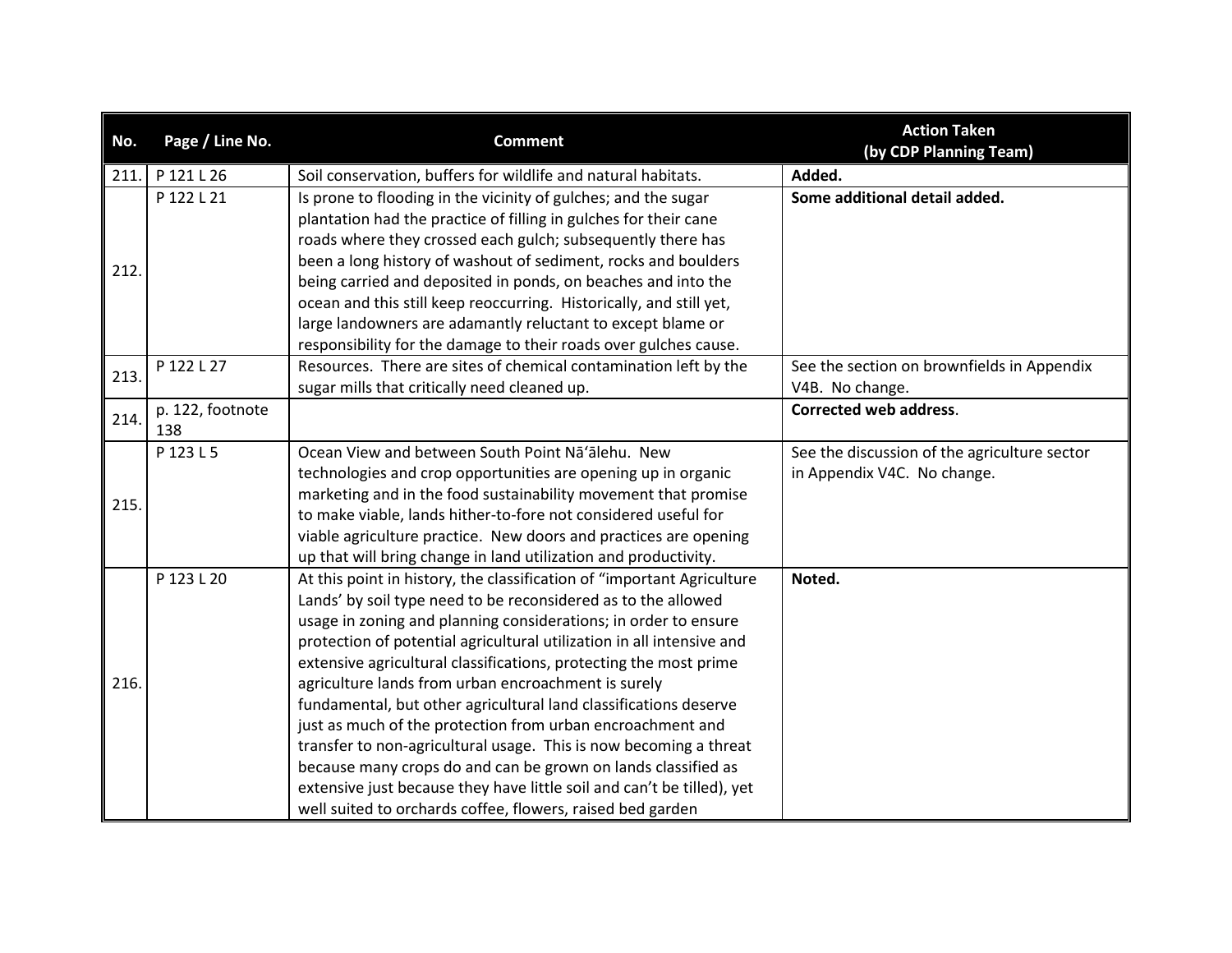| No.  | Page / Line No. | <b>Comment</b>                                                         | <b>Action Taken</b><br>(by CDP Planning Team) |
|------|-----------------|------------------------------------------------------------------------|-----------------------------------------------|
|      |                 | farming, or the nursery business, say for succulents and xeriscape     |                                               |
|      |                 | plant selections or other dry land crops. These are trends and         |                                               |
|      |                 | projections that should transcend beyond current policy in the<br>CDP. |                                               |
|      | P 123 L 31      | An assessment for potential density growth and expansion in            | See Appendix V4D. No change.                  |
|      |                 | existing urban areas should be undertaken to determine the             |                                               |
| 217. |                 | needed projections to ensure population growth isn't allowed to        |                                               |
|      |                 | over run the countryside, rural landscapes and small town              |                                               |
|      |                 | communities.                                                           |                                               |
|      | P 124 L 15      | Manage and protect identified watersheds enhance and                   | This is an excerpt from the source. No        |
| 218. |                 | encourage water catchment technology for a more reliable               | change.                                       |
|      |                 | system of water conservation utilization to assist watershed           |                                               |
|      |                 | replenishment of aquifers and lessen well water demand.                |                                               |
|      | P 124 L 24      | NOTE: Current CDP should call for historical research and the          | Noted.                                        |
| 219. |                 | documentation of narrow gage railway line system in Ka'ū and           |                                               |
|      |                 | throughout the district of Hawai'i. They could have an important       |                                               |
|      |                 | future role to play in sustainability planning.                        |                                               |
| 220. | P 124 L 28      | Railroad ROW need to be established and clarified.                     | Noted.                                        |
| 221  | p. 125          | Update per new ORMP                                                    | Updated.                                      |
| 222. | P 126 L 4       | Agricultural District (see MAP Figure 13: State Land Use District.     | Inconsistent with norms. No change.           |
| 223. | 126/6           | Add summary table of ag permitted uses                                 | Added.                                        |
|      | P 126 L 14      | Update with County Council Ordinance and LUC letter specifying         | <b>Updated.</b>                               |
| 224. |                 | that overnight accommodations not OK on parcels 15 acres or            |                                               |
|      |                 | larger.                                                                |                                               |
|      | P 126 L 32      | NOTE: Surrounding neighbors and community and those                    | Noted. Amendments in HRS or HCC               |
|      |                 | especially who have their view plan altered need to, and should        | required.                                     |
| 225. |                 | be able to, weigh in on wind machines installations and have full      |                                               |
|      |                 | impacts considered; no more fast tracking, it's the worst of bad       |                                               |
|      |                 | planning.                                                              |                                               |
|      | 226. P 126 L 33 | And here again we have a wide open door for anything goes with         | Noted. Amendments in HRS or HCC               |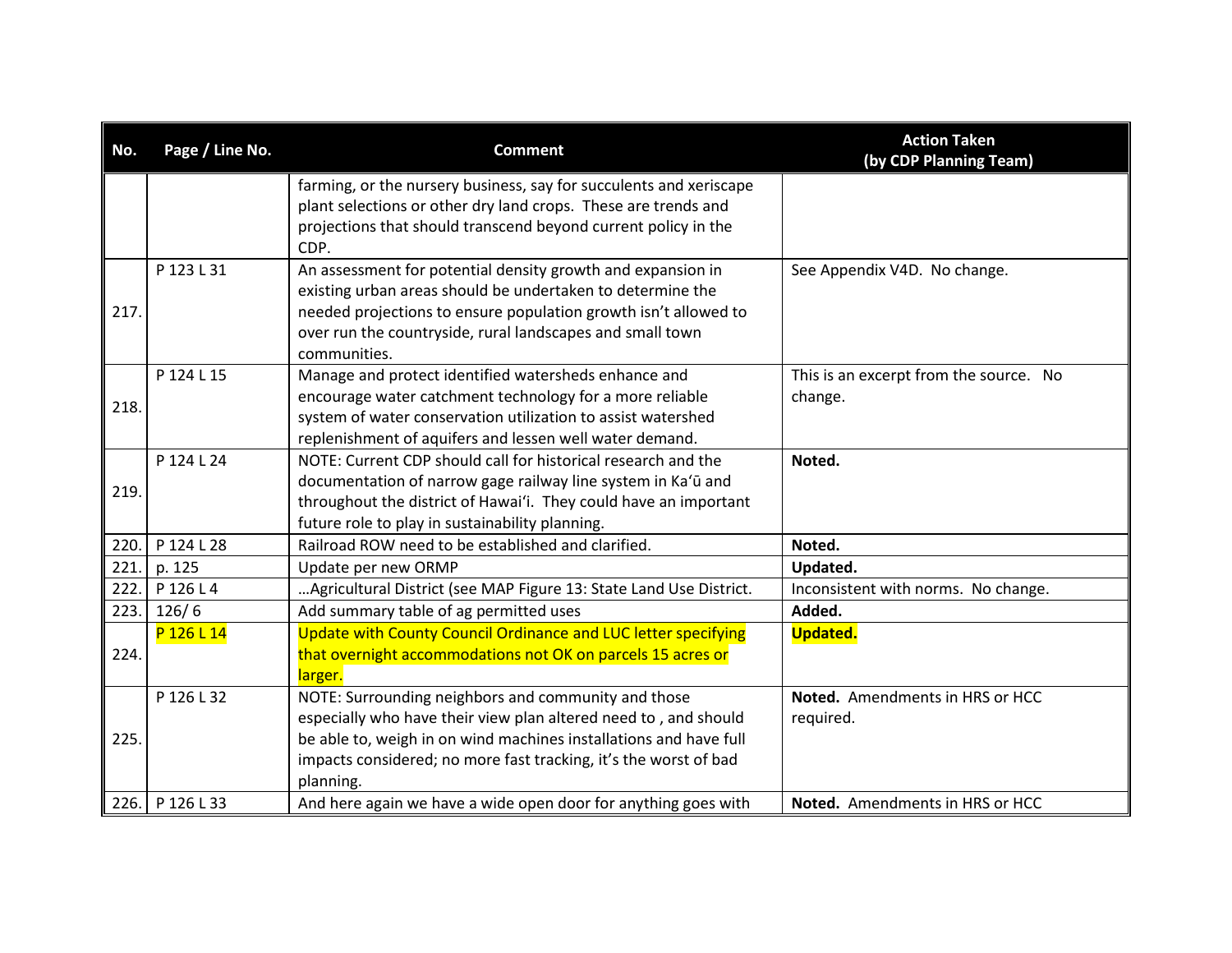| No.  | Page / Line No. | <b>Comment</b>                                                                                                                                                                                                                                                                                                                                                                                                                                                                                                                                                                                                                | <b>Action Taken</b><br>(by CDP Planning Team)                                                              |
|------|-----------------|-------------------------------------------------------------------------------------------------------------------------------------------------------------------------------------------------------------------------------------------------------------------------------------------------------------------------------------------------------------------------------------------------------------------------------------------------------------------------------------------------------------------------------------------------------------------------------------------------------------------------------|------------------------------------------------------------------------------------------------------------|
|      |                 | no checks or balances, if the land's non-soil soil classification is D<br>or E. But here in Hawai'i, many farmers grow successfully on rock<br>and a high percentage of AG land is classified A and E. Planning<br>needs to rope this in the CDP to be meaningful influence, must<br>regulate what is going to be done to all AG lands. No more<br>allowing Aberrant Abdications in a catch all AG Land Zone<br>Classifications.                                                                                                                                                                                              | required.                                                                                                  |
| 227. | P 127 L 2-17    | This is high hopes wishful thinking of the sophomoric sophism<br>kind that needs to be readdressed with common sense and some<br>good science and whether we really want to let in heavy<br>industrialization into agricultural zoning, bad concept!                                                                                                                                                                                                                                                                                                                                                                          | Noted. Amendments in HRS or HCC<br>required.                                                               |
| 228. | 127/31          | Specify the IAL purpose: delineates blocks of productive<br>agricultural land and areas of agricultural activity for protection<br>from the encroachment of nonagricultural uses                                                                                                                                                                                                                                                                                                                                                                                                                                              | Added.                                                                                                     |
| 229. | P 130 L 1-23    | There needs to be some examples of how this works and further<br>explanation especially 1-3, 14-16, and 20-22.                                                                                                                                                                                                                                                                                                                                                                                                                                                                                                                | Greater detail not merited. No change.                                                                     |
| 230. | 130/14          | Incentive 6 is missing from the list.                                                                                                                                                                                                                                                                                                                                                                                                                                                                                                                                                                                         | Added.                                                                                                     |
| 231. | P 130 L 17-22   | Where and when has this been actualized?                                                                                                                                                                                                                                                                                                                                                                                                                                                                                                                                                                                      | Examples added.                                                                                            |
| 232. | P 130 L 28/29   | MAP: Color tones too fussy; what's with the little yellow rural dot<br>in the middle of Ocean View Subdivision? And, what does the<br>gray tone indicate over Ocean View and in Ranchos, there is no<br>gray keyed in ledger. Kahuku section of the National Park should<br>be blue for Conservation and not green for Agricultural. The<br>classification of Urban is bad. Growth inducing zoning implying<br>gargantuan populations centers - more appropriate for Waiuhinu,<br>Nā'ālehu and Pāhala would be a more qualifying designation of<br>County Village, or rural township or ASC, for Agrarian Service<br>Centers. | Localized maps are included later in the<br>Appendix. Recommended boundary<br>amendments noted. No change. |
| 233. | 133/21          | See B&B changes per Ord 12-124: support use and special permits<br>as needed                                                                                                                                                                                                                                                                                                                                                                                                                                                                                                                                                  | Updated.                                                                                                   |
| 234. | 131/38          | Reference summary of ag permitted uses                                                                                                                                                                                                                                                                                                                                                                                                                                                                                                                                                                                        | Added.                                                                                                     |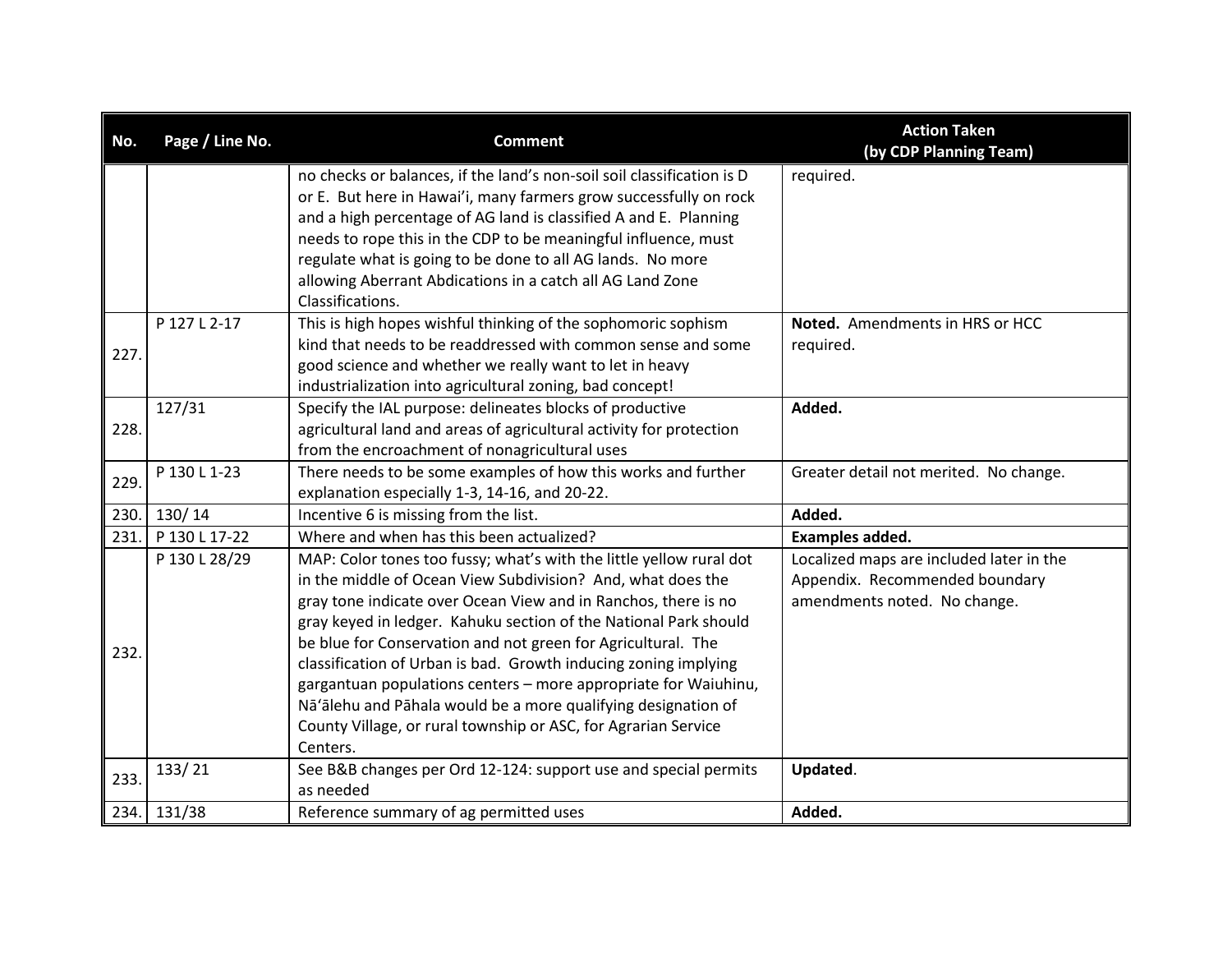| No.  | Page / Line No. | <b>Comment</b>                                                       | <b>Action Taken</b><br>(by CDP Planning Team) |
|------|-----------------|----------------------------------------------------------------------|-----------------------------------------------|
| 235. | P 133 L 29-32   | The Biofuel production being discussed on Page 133 & 134 does.       | Noted. No change.                             |
|      | P 134 L 1-12    | Highlight the dangerous reactive stabbing in the dark prompted       | Noted. No change.                             |
|      |                 | by dynamics of world change. It is obvious that policy is fanned     |                                               |
|      |                 | and a Task Force should be established to study and access such      |                                               |
| 236. |                 | problematic proposals in expert and good science manner and do       |                                               |
|      |                 | a through assessment of impacts. Political venting and PR            |                                               |
|      |                 | promotion combined with HRS §205-2 and 2-5-4.5. A dangerous          |                                               |
|      |                 | blind and deaf statute is headed towards a speculative nightmare.    |                                               |
| 237. | 135/29          | Add summary of uses that require SPP                                 | Added.                                        |
| 238. | 136/26          | HRS 205-4.5(b): re restrictions on subdivisions                      | Updated.                                      |
|      | 137/42          | Reference Puna CDP 3.2.3(a): Prohibit variances that allow           | Added.                                        |
|      |                 | subdivisions that rely on water catchment or roads that do           |                                               |
|      |                 | not meet subdivision road standards to a maximum of six lots,        |                                               |
|      |                 | unless the subdivision results in lots averaging at least twenty     |                                               |
|      |                 | acres in size, and averaging at least four times the minimum lot     |                                               |
| 239. |                 | size allowed by zoning, up to an absolute limit of twenty lots.      |                                               |
|      |                 | There shall be no further variances to permit re-subdivision of lots |                                               |
|      |                 | created by such variances. Where lots were created by previous       |                                               |
|      |                 | variances allowing catchment, and the variance provided              |                                               |
|      |                 | that further variances should not be allowed, enforce those          |                                               |
|      |                 | provisions by denying further variances on such lots.                |                                               |
|      | 138/1           | Does not apply to private, non-catchment systems that do not         | Added.                                        |
|      |                 | meet DWS standards. DWS definition in Rules and Regs:                |                                               |
|      |                 | "DEVELOPMENT WATER SYSTEM" means the water system to                 |                                               |
|      |                 | and/or within any development, including but not limited to          |                                               |
| 240. |                 | water source and treatment facilities, mains, valves, hydrants,      |                                               |
|      |                 | laterals, pumps, tanks, reservoirs and all appurtenances necessary   |                                               |
|      |                 | to provide water services and fire protection for such               |                                               |
|      |                 | development. "DEVELOPMENT" means any improvement on a                |                                               |
|      |                 | parcel of real property. The term shall include but not be limited   |                                               |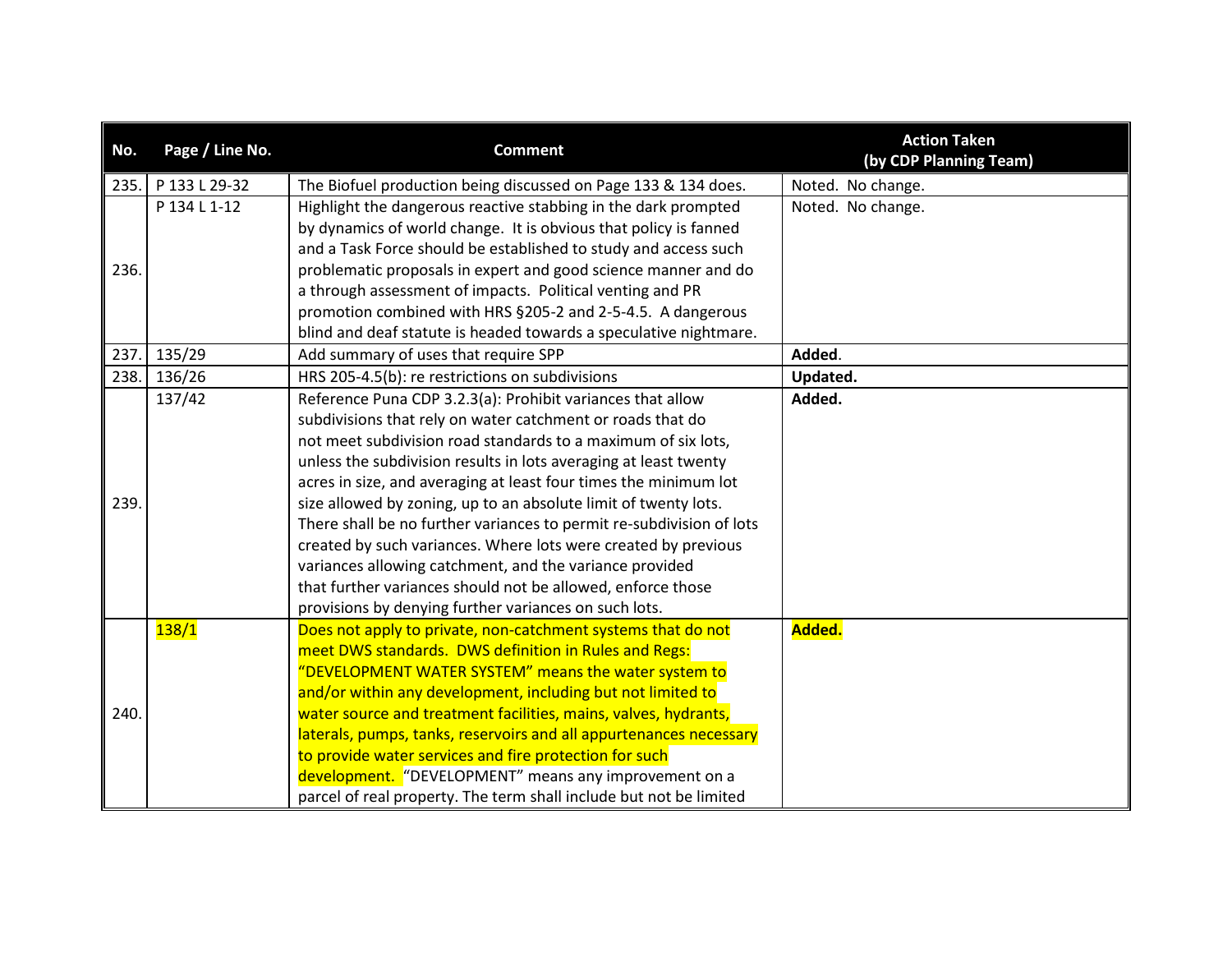| No.  | Page / Line No. | <b>Comment</b>                                                         | <b>Action Taken</b><br>(by CDP Planning Team) |
|------|-----------------|------------------------------------------------------------------------|-----------------------------------------------|
|      |                 | to subdivisions, cluster developments, condominiums,                   |                                               |
|      |                 | commercial, and resort projects which may be further defined           |                                               |
|      |                 | under the Zoning Code of the County of Hawai'i.                        |                                               |
|      | P 138 L 1-11    | Water Catchment Systems need to be reconsidered in light of            | Noted. No change.                             |
| 241. |                 | sustainability and well water demand and seen as a positive            |                                               |
|      |                 | rather than something sub-standard.                                    |                                               |
| 242. | 138/12          | PUD bills 59 and 291: postponed 7/9/13; S Kona PUD ruling              | Updated.                                      |
|      |                 | implications (see in box)                                              |                                               |
|      | P 138 L 12-38   | Here again is potentially bad planning policy, where a political       | Noted.                                        |
|      |                 | appointee is given the power to decision making in the most            |                                               |
|      |                 | power given agency of County Government and is allowed to              |                                               |
| 243. |                 | change the level playing field rules at their discretion to allowing   |                                               |
|      |                 | nesating of ways around laws, rules, and policy that are standard      |                                               |
|      |                 | in planning criteria to accommodate what is politically correct at     |                                               |
|      |                 | the moment for special interest needs. Or in other words, making       |                                               |
|      |                 | loop hole legal policy!                                                |                                               |
| 244. | P 139 L 1-12    | And Promoting mixed zoning facilitating urbanization!                  | Noted.                                        |
| 245. | 139/11          | The "private water system" is a well and water tanker, though the      | Added.                                        |
|      |                 | variance only requires potable water catchment.                        |                                               |
| 246. | P 139 L 21      | Pre-existing lots of record for which confirmation has been            | Clarified.                                    |
|      |                 | determined thus far in Ka'ū.                                           |                                               |
|      | P 139 L 32      | Several other parcels in ku likely have prior classification potential | See the section on Ocean View. No change.     |
|      |                 | as well as the large subdivisions that became designated non-          |                                               |
| 247. |                 | conforming when they were blanketed under Agricultural zoning          |                                               |
|      |                 | upon being established and thus have a Grandfather status.             |                                               |
|      | P 140 L 22      | Community objectives. What steps should or could be taken to           | To be addressed in the strategy section of    |
| 248. |                 | see this doesn't happen or transpire!                                  | the CDP. No change.                           |
|      | P 140 L 38      | Impacts are mitigated and every effort is made to see that the         | This is an excerpt from the source. No        |
|      |                 | countryside ambient surrounding environment is not                     | change.                                       |
| 249. |                 | compromised with urbanization and negative economic                    |                                               |
|      |                 | speculation such as gentrification.                                    |                                               |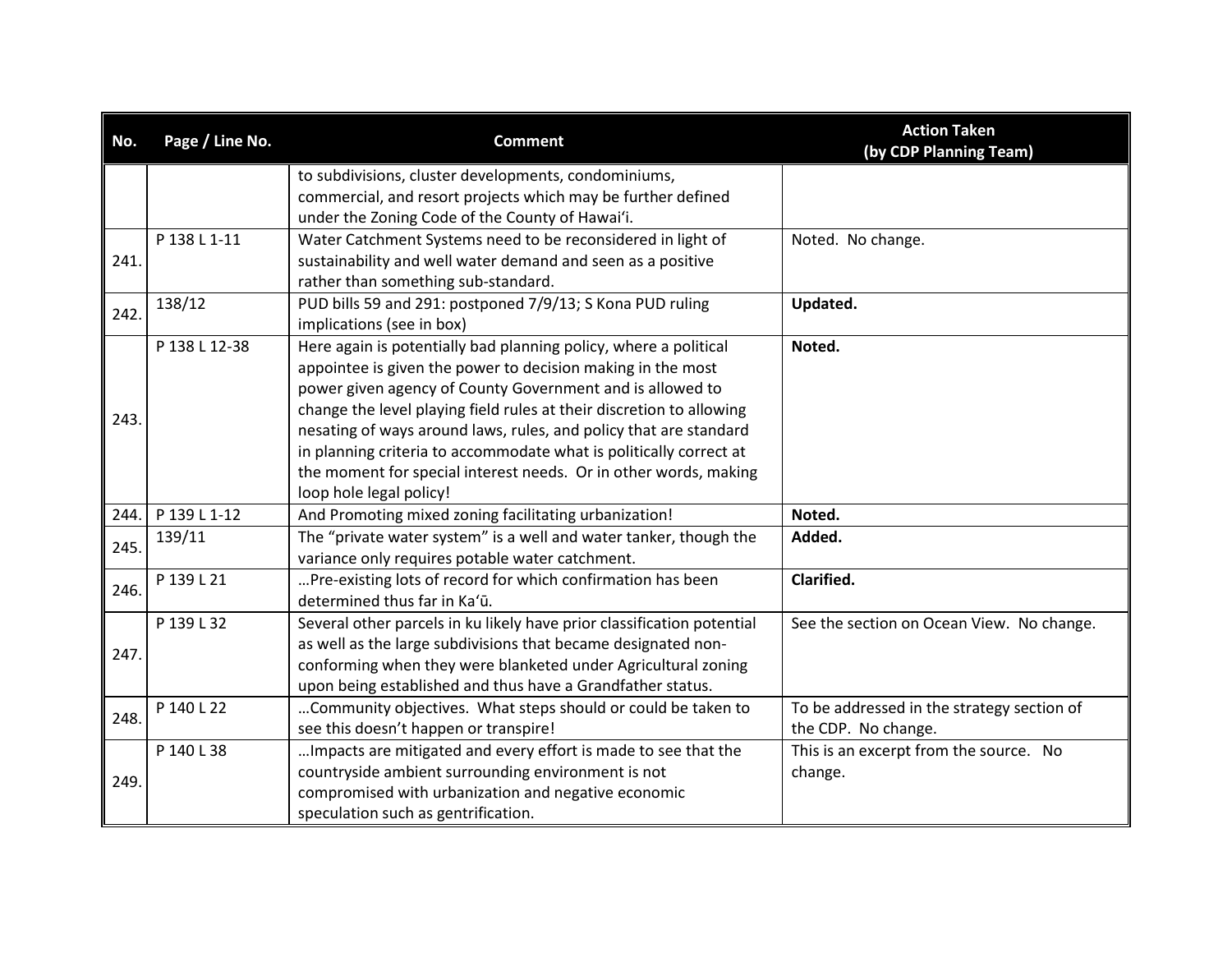| No.  | Page / Line No. | <b>Comment</b>                                                                                                                                                                                                                                                                                                                                                                                                                                                                                                                                                                                                                                                                                                                                                          | <b>Action Taken</b><br>(by CDP Planning Team)                                                                                                                                            |
|------|-----------------|-------------------------------------------------------------------------------------------------------------------------------------------------------------------------------------------------------------------------------------------------------------------------------------------------------------------------------------------------------------------------------------------------------------------------------------------------------------------------------------------------------------------------------------------------------------------------------------------------------------------------------------------------------------------------------------------------------------------------------------------------------------------------|------------------------------------------------------------------------------------------------------------------------------------------------------------------------------------------|
| 250. | 140-141         | Add HCC 10-12(c): "In granting any permit, the director of public<br>works may attach such conditions as may be reasonably<br>necessary to prevent creation of a nuisance or hazard to public or<br>private property. Such conditions may include, but shall not be<br>limited to:<br>(1) Improvement of any existing grading to bring it up to the<br>standards of this chapter;<br>(2) Requirements for fencing of excavations or fills which<br>otherwise would be hazardous;<br>(3) Screen planting, landscaping, erosion control planting, or other<br>treatments to maintain good appearance of graded area and<br>reduce the detrimental impact on adjacent properties of the<br>community;<br>(4) Cleaning up the area; and<br>(5) Days and hours of operation. | Added.                                                                                                                                                                                   |
| 251. | P 141 L 1-4     | Directors under a Conservation Plan. Be that as it may, there is<br>need for grubbing permits and related policy guidelines for dry<br>and wetland forest coastal areas and areas containing high degree<br>of biological diversity or native habitats.                                                                                                                                                                                                                                                                                                                                                                                                                                                                                                                 | Activity in coastal areas is regulated through<br>the Special Management Area (see above).<br>Proper land use designations are required to<br>protect diversity and habitats. No change. |
| 252. | P 141 L 10      | LUPAG Designations (See Figure 2: General Plan Land Use Pattern<br>Allocation Guide (LUPAG) (MAP): NOTE: Well Figure 2 four maps<br>are all identified as Ka'ū Green Infrastructure Maps for 1 of 4,<br>Kauna Watershed Area, 1 of 4, South Point Watershed Area, 3 of<br>4, and Uilea and Pahal Watershed Area, 4 of 4, respectfully but no<br>cross reference to LUPAG designations in Figure 2 what-so-ever!<br>In V4A.                                                                                                                                                                                                                                                                                                                                              | Those sets of maps have different purposes.<br>Both sets will be considered when<br>developing the Ka'ū land use policy map. No<br>change.                                               |
| 253. | P 141 L 11      | NOTE: This in fact leads to considerable confusion and misspeak-<br>doublespeak; need clarification as to overlapping Government<br>levels and terminology designations.                                                                                                                                                                                                                                                                                                                                                                                                                                                                                                                                                                                                | Noted. Could be addressed in<br>comprehensive update to the General Plan.<br>No change.                                                                                                  |
| 254. | P 141 L 28      | The extensive agriculture category needs revisiting in terms of                                                                                                                                                                                                                                                                                                                                                                                                                                                                                                                                                                                                                                                                                                         | Noted.                                                                                                                                                                                   |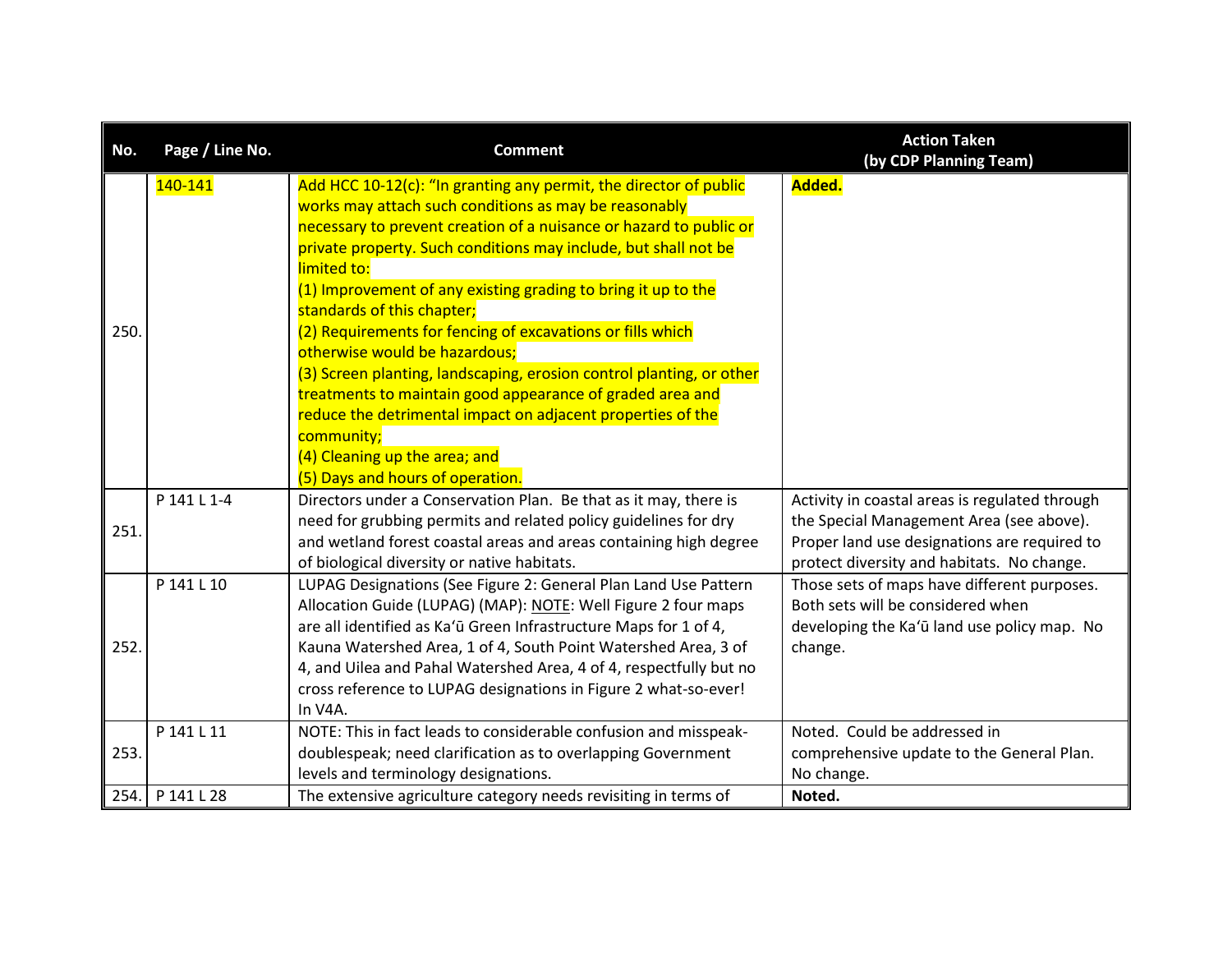| No.  | Page / Line No. | <b>Comment</b>                                                     | <b>Action Taken</b><br>(by CDP Planning Team)  |
|------|-----------------|--------------------------------------------------------------------|------------------------------------------------|
|      |                 | potential future utilization important to the development of       |                                                |
|      |                 | sustainable programs for rapid change in demographic growth        |                                                |
|      |                 | and population shifts and their age ratios. From what is now       |                                                |
|      |                 | known, projections can now be made as to the amount of             |                                                |
|      |                 | agricultural lands needed for generational sustainability and the  |                                                |
|      |                 | populated being supported in 2050 and beyond for the rest of this  |                                                |
|      |                 | century. The gobbling up of extensive classed Agricultural Lands   |                                                |
|      |                 | for other uses will prove disastrous folly for the future when new |                                                |
|      |                 | technology and techniques will have made them viable and           |                                                |
|      |                 | necessary!                                                         |                                                |
|      | P 141 L 36      | As noted in the discussion of Land Use Policy maps above, NOTE:    | See p. 15. No change.                          |
| 255. |                 | There neither are no land use policy maps above nor is there any   |                                                |
|      |                 | prior mention of UGB much less a discussion!                       |                                                |
| 256. | P 141 L 41      | This needs to be explored with great comprehensibility and         | This will be done for the Ka'ū land use policy |
|      |                 | nuanced into an organic whole island model plan.                   | map. No change.                                |
|      | P 142 L 4       | , and high density urban). Yet the county continues to fail        | Noted. No change.                              |
|      |                 | farmers by not restraining negative impacts of land speculation    |                                                |
|      |                 | and development within agricultural communities; driving up        |                                                |
|      |                 | costs; encouraging gentrification through tax and other incentives |                                                |
|      |                 | and in general following economic and political policies that      |                                                |
|      |                 | undermine and stifle the human resource capabilities that          |                                                |
|      |                 | Hawaiian Island Farmers' possess in their ethnic and regional      |                                                |
| 257. |                 | knowhow. We have some of the world's best farmers using            |                                                |
|      |                 | methods of growing on rock without the benefit of irrigation or    |                                                |
|      |                 | heavy equipment. Just knowledge of seasons, rainfall patterns,     |                                                |
|      |                 | and the nature of their crops needs. Their thumbs, toes, and       |                                                |
|      |                 | minds are green! But have been played in a life and death          |                                                |
|      |                 | struggle against those who only have minds for green money!        |                                                |
|      |                 | Push has come to shove, the farmer was once the back bone of       |                                                |
|      |                 | America, but that has been undermined and rug pulled out from      |                                                |
|      |                 | under; but an island in the middle of the Pacific Ocean won't have |                                                |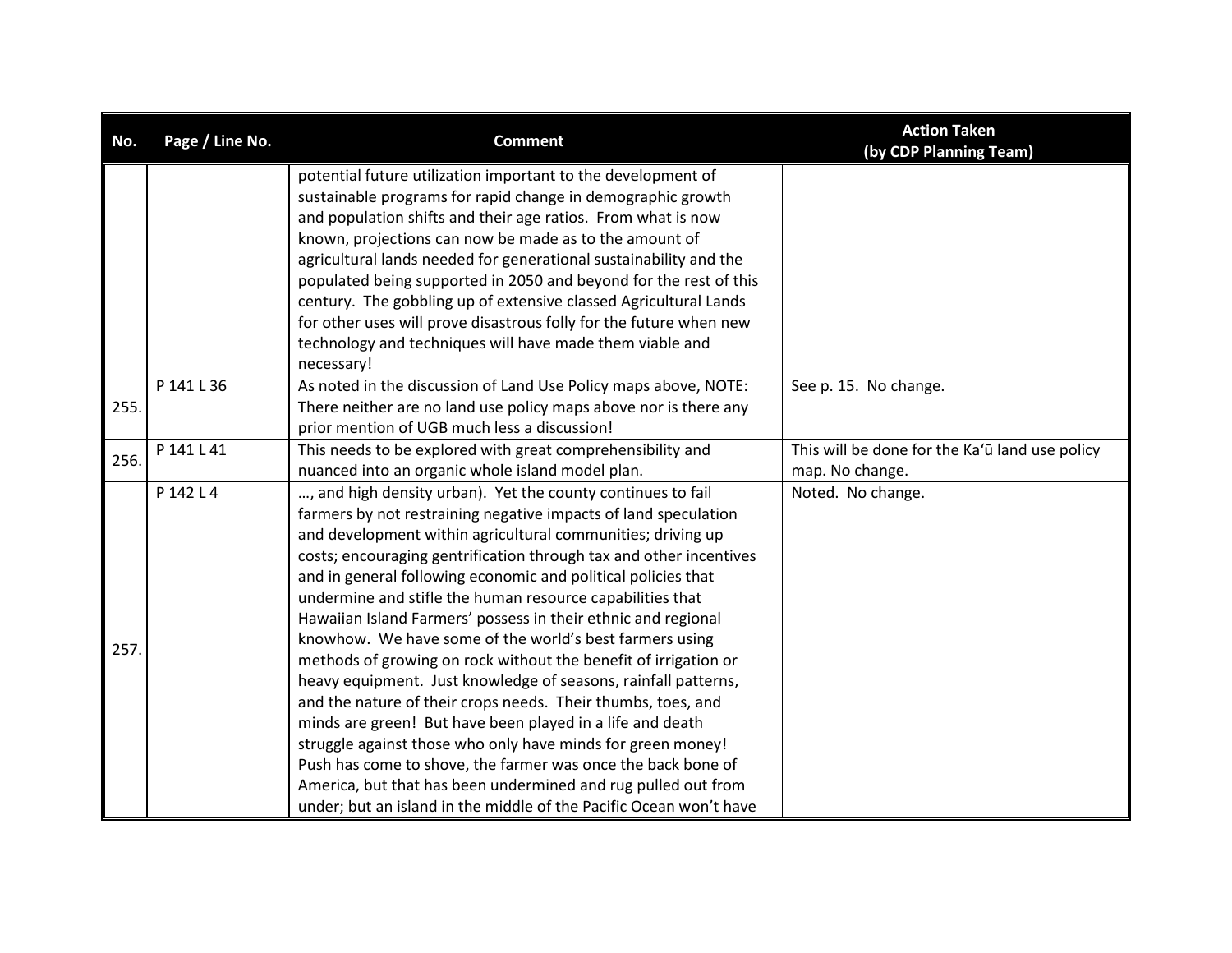| No.  | Page / Line No. | <b>Comment</b>                                                                                                                      | <b>Action Taken</b><br>(by CDP Planning Team) |
|------|-----------------|-------------------------------------------------------------------------------------------------------------------------------------|-----------------------------------------------|
|      |                 | the luxury of exploiting land out of the hands farmers. If the                                                                      |                                               |
|      |                 | farmer loses we all lose. A tragic price has been extracted<br>already. The kids of farmers are at a dead end with no               |                                               |
|      |                 | opportunity to continue their way of life and livelihood. Zoning a                                                                  |                                               |
|      |                 | necessary function is not going to solve this problem and don't                                                                     |                                               |
|      |                 | fool yourself into thinking it will or can. The planning solutions                                                                  |                                               |
|      |                 | needed for this island hasn't evolved yet and the ones being                                                                        |                                               |
|      |                 | considered; half baked fragmentations.                                                                                              |                                               |
|      | P 143 L 14      | impact to Agriculture. Since this is a matter of argumentative                                                                      | Noted. No change.                             |
|      |                 | long-term impacts and planners being more versed in the matters                                                                     |                                               |
|      |                 | of urban problem solutions, the jury is very much still out on how                                                                  |                                               |
|      |                 | effective the country and state are addressing the long term                                                                        |                                               |
|      |                 | sustainable need in protecting agricultural lands. And, if present                                                                  |                                               |
|      |                 | policy and regulatory ordinances will meet the test of time and                                                                     |                                               |
|      |                 | soundness from the perspective of the next and future                                                                               |                                               |
|      |                 | generations. The piece mill approach has not been promising                                                                         |                                               |
|      |                 | from agrarian promotional establishment point of view. The                                                                          |                                               |
|      |                 | political will to address low income and unemployment with                                                                          |                                               |
| 258. |                 | Agrarian opportunities in marketing and distribution through a                                                                      |                                               |
|      |                 | viable agricultural diversified industry has been curiously lacking                                                                 |                                               |
|      |                 | though tacked-up more and more over the last thirty years. The                                                                      |                                               |
|      |                 | drift of impacts over the last half of a century as made it harder<br>for farmers and the viable use of agriculturally zoned lands. |                                               |
|      |                 | Though resourceful people overcoming restrictive limitations are                                                                    |                                               |
|      |                 | finding nitch opportunities in new market in the ongoing                                                                            |                                               |
|      |                 | dynamics of a changing world are certainly living and farming                                                                       |                                               |
|      |                 | among us and in some cases in spite of economic impracticality.                                                                     |                                               |
|      |                 | Planning has to develop a comprehensive Agrarian utilization                                                                        |                                               |
|      |                 | model for providing available farm lands and practical way for                                                                      |                                               |
|      |                 | people to return to homestead farming.                                                                                              |                                               |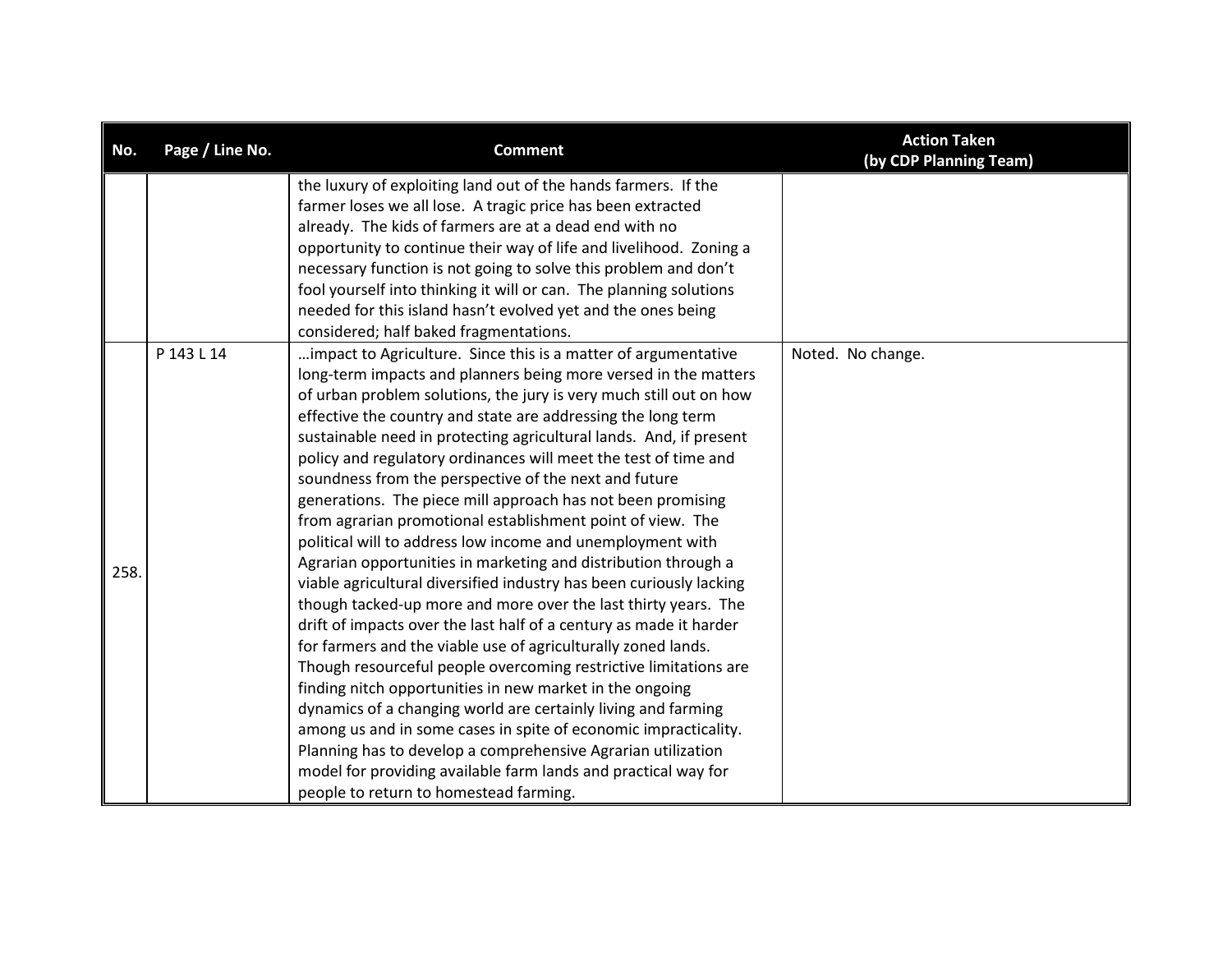| No.  | Page / Line No. | <b>Comment</b>                                                     | <b>Action Taken</b><br>(by CDP Planning Team) |
|------|-----------------|--------------------------------------------------------------------|-----------------------------------------------|
| 259. | P 142 & 143     | Pictured planning illustration on both pages not all that relevant | No change.                                    |
|      |                 | to what Ka'ū needs to have as examples for planning options.       |                                               |
|      | P 143 L 19      | Agriculture is a valuable part of the local economy and culture,   | Additional language added.                    |
| 260. |                 | and mitigate problems where a higher density has encroached        |                                               |
|      |                 | into rural farming areas with urban sprawl or residential usage.   | State right to farm law referenced.           |
|      | P 143 L 32      | Penalty. Of course, if we have any mnemonic capacity to learn      | Noted.                                        |
| 261. |                 | from the past mistakes, we would realize that tax write off        |                                               |
|      |                 | incentives have played a major role in promotions speculation      |                                               |
|      |                 | investments on Agricultural Lands.                                 |                                               |
| 262. | P 144 L 9       | It is absolutely necessary to reevaluate and update these          | Noted.                                        |
|      |                 | programs so that taxation works to incentivize landowners.         |                                               |
|      | P 144 L 15      | NOTE: Might be helpful in some limited instances in and/or         | Noted.                                        |
| 263. |                 | around suburban areas but could be a dangerous loophole            |                                               |
|      |                 | development on farmlands.                                          |                                               |
| 264. | P 144 L 20      | Owner for tax deductions and help the wealthy with land            | No change.                                    |
|      |                 | banking of large tracks of lands.                                  |                                               |
|      | P 145 L 6       | Manuka Forest, that should be part of the study planning for       | Noted.                                        |
| 265. |                 | Ocean Views forest habitats mitigation program for protecting      |                                               |
|      |                 | and buffering.                                                     |                                               |
|      | P 145 L 12-26   | TDR, DTC, ROT, and CDP need study and hashing out, but not         | Noted.                                        |
|      |                 | necessarily adopted in our island comprehensive planning model.    |                                               |
| 266. |                 | Rational good science planning should dictate over market driven   |                                               |
|      |                 | forces.                                                            |                                               |
| 267. | p. 145ff        | http://www.usbr.gov/WaterSMART/cwmp/                               | Integrated.                                   |
| 268. | p. 147          | Luke re riparian: April asked him to think about buffer, etc.      | Updated.                                      |
|      | 148/32          | There are two common challenges for landowners interested in       | Added.                                        |
|      |                 | developing and implementing conservation plans:                    |                                               |
| 269. |                 | Local NRCS offices and SWCDs don't always have the<br>1)           |                                               |
|      |                 | capacity to help prepare conservation plans, approve them in a     |                                               |
|      |                 | timely way, or verify that they are being implemented              |                                               |
|      |                 | appropriately; and                                                 |                                               |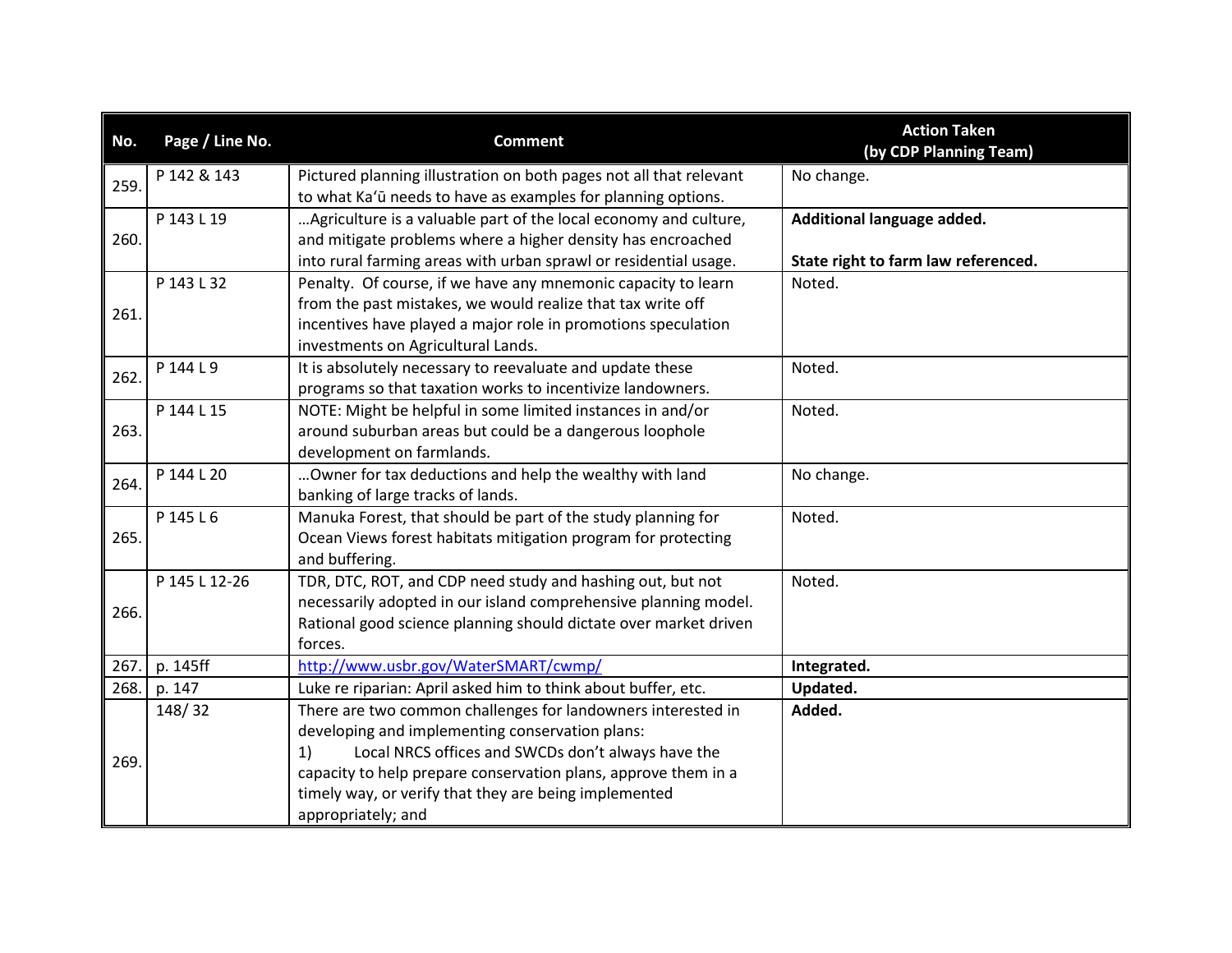| No.  | Page / Line No. | <b>Comment</b>                                                                                                                 | <b>Action Taken</b><br>(by CDP Planning Team) |
|------|-----------------|--------------------------------------------------------------------------------------------------------------------------------|-----------------------------------------------|
|      |                 | 2)<br>Landowners have to pay out-of-pocket for implementing<br>the management measures and BMPs, and reimbursement is          |                                               |
|      |                 | either inadequate or too slow to make conservation affordable                                                                  |                                               |
|      |                 | for many.                                                                                                                      |                                               |
|      | P 149 L 28      | NOTE: needed the small family farm program of three to twenty<br>acres to establish policies for homesteading in areas without | Noted.                                        |
| 270. |                 | infrastructure or other amenities but where subsistence farming                                                                |                                               |
|      |                 | is possible and where new technology of decentralization might                                                                 |                                               |
|      |                 | be viable.                                                                                                                     |                                               |
|      | P 150 L 33      | For some reason Wao Nehele is omitted and what is stated about                                                                 | This is a brief overview $-$ not a            |
|      |                 | Wao Akua deserves a better theology transfiguration translation.                                                               | comprehensive, detailed introduction to the   |
|      |                 | Nor is there a reference mentioned of Piko or the summit region.                                                               | many ahupua'a zones.                          |
| 271. |                 | NOTE: It might help if you depicted the Ahupua'a Land Divisions                                                                |                                               |
|      |                 | and their traditional land utilization zones that extended from                                                                | Ahupua'a are discussed at the beginning of    |
|      |                 | offshore ocean areas to the Piko or Summit Regions; and how                                                                    | the appendix.                                 |
|      |                 | they are all linked in spiritual connection and tied together with                                                             |                                               |
|      |                 | Moku lineage linkages.                                                                                                         | No change.                                    |
|      | P 150 L 34      | (Back to page 150 again) NOTE: Rainforest as a Geo-ecological                                                                  | This is an excerpt from the source. No        |
|      |                 | scientific designated definition doesn't exist in Ka'ū, the place                                                              | change.                                       |
| 272. |                 | they are only found in the United States. 15 in Puna and in the                                                                |                                               |
|      |                 | upper slopes above Hilo and nowhere else on this island. So                                                                    |                                               |
|      |                 | bringing up Wao Ma'U Hele doesn't serve to understand Ka'ū and                                                                 |                                               |
|      |                 | only misleads. We have wet and dry forests, but no rainforest.                                                                 |                                               |
|      | P 150 L 39      | On page 150, The Kukui Nut tree or Candlenut Tree is mostly                                                                    | This is an excerpt from the source. No        |
|      |                 | found in lower dryer land areas from 300 to 1800 foot elevation                                                                | change.                                       |
|      |                 | and this chapter is on upland forest. The concept as                                                                           |                                               |
| 273. |                 | understanding Hawaiian designated zones are Wao Kanaka; for                                                                    |                                               |
|      |                 | dry and low land forest, garden farming, and resource gathering;                                                               |                                               |
|      |                 | who Nahele; upper forest regions for medicine and forest                                                                       |                                               |
|      |                 | resource gathering; wad Akua; The spiritual higher reaches                                                                     |                                               |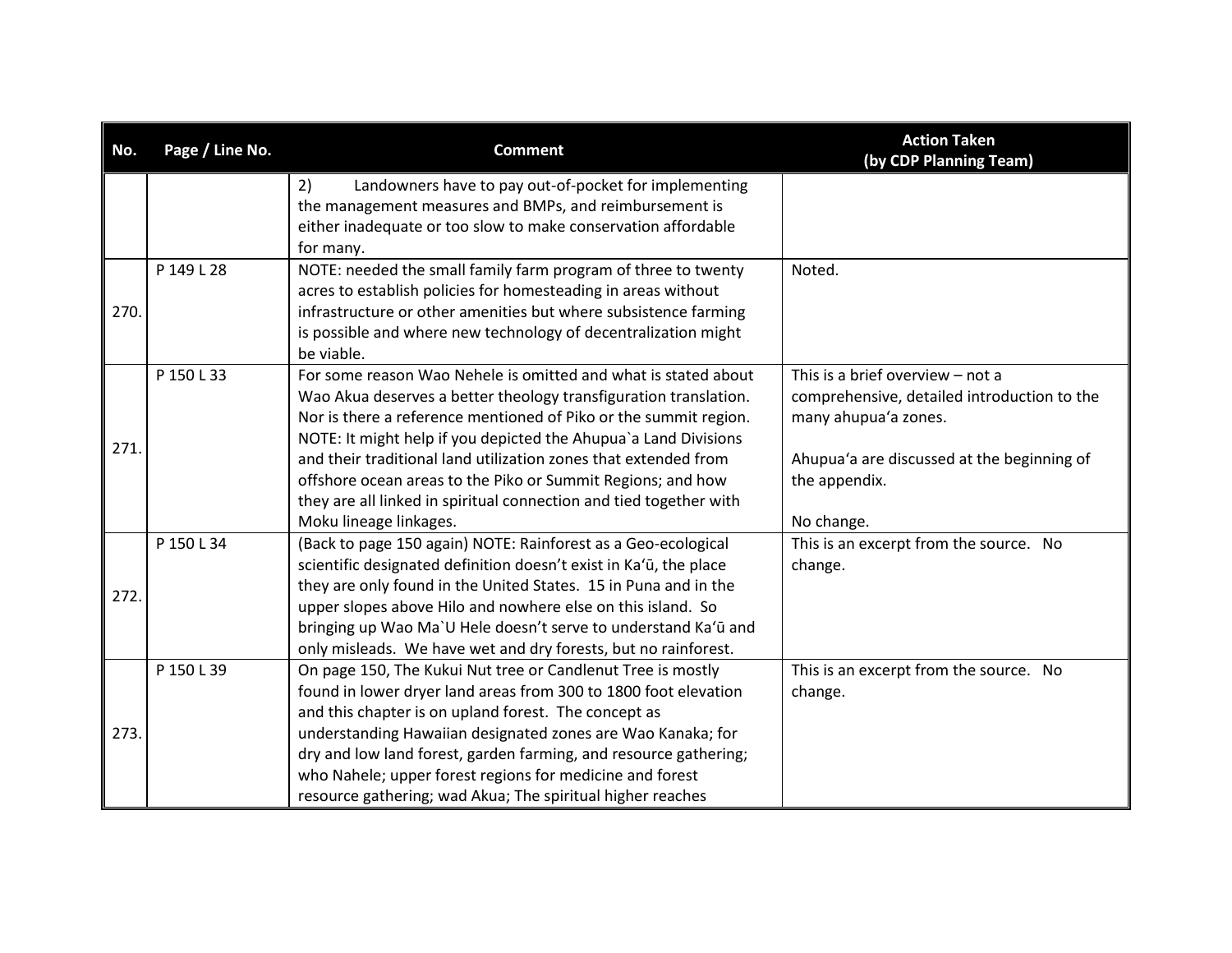| No.  | Page / Line No. | <b>Comment</b>                                                         | <b>Action Taken</b><br>(by CDP Planning Team) |
|------|-----------------|------------------------------------------------------------------------|-----------------------------------------------|
|      |                 | leading to the summit.                                                 |                                               |
| 274. | P 151 L 27      | View planes from becoming obstructed, altered and                      | This is an excerpt from the source. No        |
|      |                 | transformed in natural appearance.                                     | change.                                       |
|      | <b>151, 34</b>  | Missing GP Policy 8.3 (m) Encourage appropriate State agencies to      | Added.                                        |
| 275. |                 | review and designate forest and watershed areas into the               |                                               |
|      |                 | conservation district during State Land Use boundary                   |                                               |
|      |                 | comprehensive reviews.                                                 |                                               |
| 276. | p. 152          | Update per new ORMP                                                    | Updated.                                      |
| 277. | 152/33          | http://parkplanning.nps.gov/havo ecosystem rod                         | Added.                                        |
|      | P 152 L 8       | . All of the priority areas in Ka'ū are already normally protected     | Specific species are not immediately relevant |
|      |                 | either by public ownership or other means. In that the 'Ohi'a tree     | to the analysis. No change.                   |
|      |                 | is not mentioned in this Wau Region section from page 150 to 161       |                                               |
|      |                 | nor 'Ōhi'a Forest addressed as such anywhere, is more than             |                                               |
|      |                 | curious. The 'Ōhi'a tree is known in fact, to be the second            |                                               |
|      |                 | greatest extractor of moisture from the air after the Coastal          |                                               |
|      |                 | Redwood Trees of California. They cause moisture from the air to       |                                               |
|      |                 | condensate at a phenomenal rate - so rain gage monitoring does         |                                               |
| 278. |                 | not tell the full story about our 'Ohi'a Forest or the critical unique |                                               |
|      |                 | role it plays. In fact, the replacement of native forests with large   |                                               |
|      |                 | tracts of mac nut trees has drastically changed rainfall patterns      |                                               |
|      |                 | because of its lack of moisture attraction capacity. All of this is    |                                               |
|      |                 | pertinent and critical to the microclimate requirements to unique      |                                               |
|      |                 | habitats within our wet and dry lands forest. In double checking       |                                               |
|      |                 | to see if 'Ōhi'a or 'Ōhi'a Forest was totally circumvented             |                                               |
|      |                 | throughout this Chapter, 1 found what must be a misquote on (go        |                                               |
|      |                 | to P 150)                                                              |                                               |
| 279. | 152/30          | Add Puu Pākua and 'Iki. Both feature pristine native low land          | Added.                                        |
|      |                 | forest.                                                                |                                               |
|      | P 153 L 16-18   | Conservation Corps. And somehow induce elected officials and           | This is an excerpt from the source. No        |
| 280. |                 | Governmental workers in Agencies to acquire a comprehensive            | change.                                       |
|      |                 | understanding the critical priority needed to protect our forest       |                                               |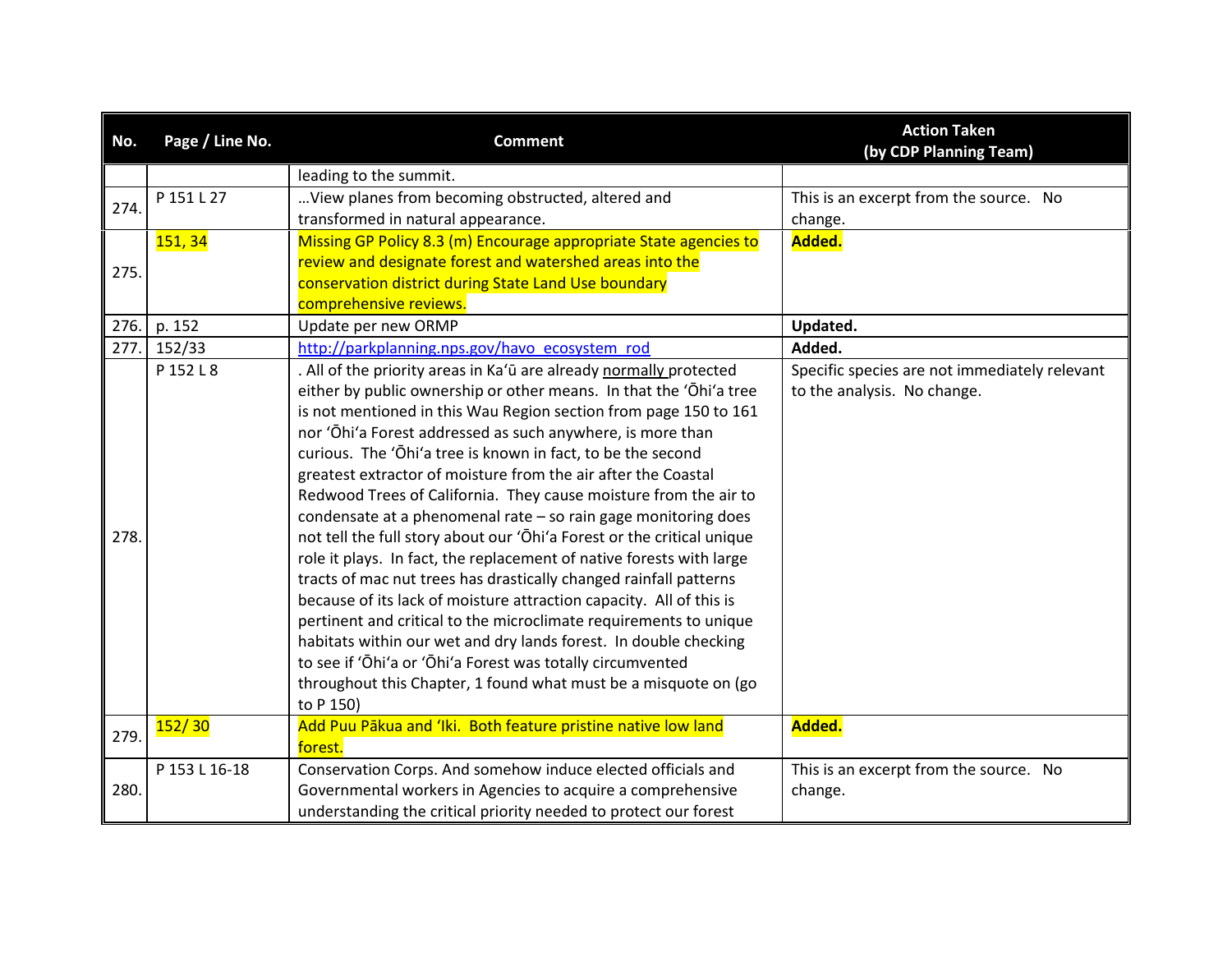| No.  | Page / Line No.    | <b>Comment</b>                                                                                                                                                                                                                                                                                                                                                                                    | <b>Action Taken</b><br>(by CDP Planning Team)                                                                                                                                                                                                                                                                                                          |
|------|--------------------|---------------------------------------------------------------------------------------------------------------------------------------------------------------------------------------------------------------------------------------------------------------------------------------------------------------------------------------------------------------------------------------------------|--------------------------------------------------------------------------------------------------------------------------------------------------------------------------------------------------------------------------------------------------------------------------------------------------------------------------------------------------------|
|      |                    | ecology and the necessary balance of nature that must be                                                                                                                                                                                                                                                                                                                                          |                                                                                                                                                                                                                                                                                                                                                        |
|      |                    | maintained to give us hope for sustainability and avert disaster.                                                                                                                                                                                                                                                                                                                                 |                                                                                                                                                                                                                                                                                                                                                        |
| 281. | 154                | 8/20/13 WHT article re DLNR \$ for KFR                                                                                                                                                                                                                                                                                                                                                            | Updated.                                                                                                                                                                                                                                                                                                                                               |
| 282. | 158/33             | Koa reserve: Call Colleen. Part of KFR. Community-based project.<br>Hired local. Have kala.                                                                                                                                                                                                                                                                                                       | Updated.                                                                                                                                                                                                                                                                                                                                               |
|      | Starting on p. 162 | The cultural properties and inventories that are unique to Ka'u,<br>and do not exist anywhere else in the state have only partially<br>been identified. While there are maps and topic headings listed,<br>there are no identifying areas where culturally important areas<br>and/or resources are noted. Where are the endemic and/or<br>indigenous resources and how are they to be protected?  | The analysis is limited to those cultural<br>resources that have been identified as<br>historic, since those are addressed in<br>Federal, State, and County law. We<br>recognize that there are many cultural<br>resources that it does not include. But there<br>are so many cultural resources in Ka'ū, it is                                        |
| 283. |                    |                                                                                                                                                                                                                                                                                                                                                                                                   | beyond the scope of the CDP to catalog<br>them all. Instead, the analysis notes when<br>cultural resources need to be considered in<br>the permitting process. It also focuses on<br>the need for collaborative, community-based<br>approaches to inventorying, prioritizing, and<br>preserving important cultural resources (p.<br>17-51). No change. |
| 284. | 163/30             |                                                                                                                                                                                                                                                                                                                                                                                                   | Added introduction to the Heritage Center<br>of Ka'ū being pursued by Ho'omalu Ka'ū                                                                                                                                                                                                                                                                    |
| 285. | 167/21             | Hoomalu got Partners in Development grant to conduct oral<br>histories: making video of the interviews                                                                                                                                                                                                                                                                                            | Updated.                                                                                                                                                                                                                                                                                                                                               |
| 286. | P 168 L 8          | County Cultural Resource Commission. Regardless Ka'ū needs,<br>and would on its own, qualify for a cultural task force.<br>Commission of Ka'ū, in light of its history as the earliest<br>settlement (as the Polynesian Plymouth Rock) and the most<br>continuous cultural connections still existing in Hawai'i. Reflecting<br>the earliest practices and structure retained to this day. Get on | Noted.                                                                                                                                                                                                                                                                                                                                                 |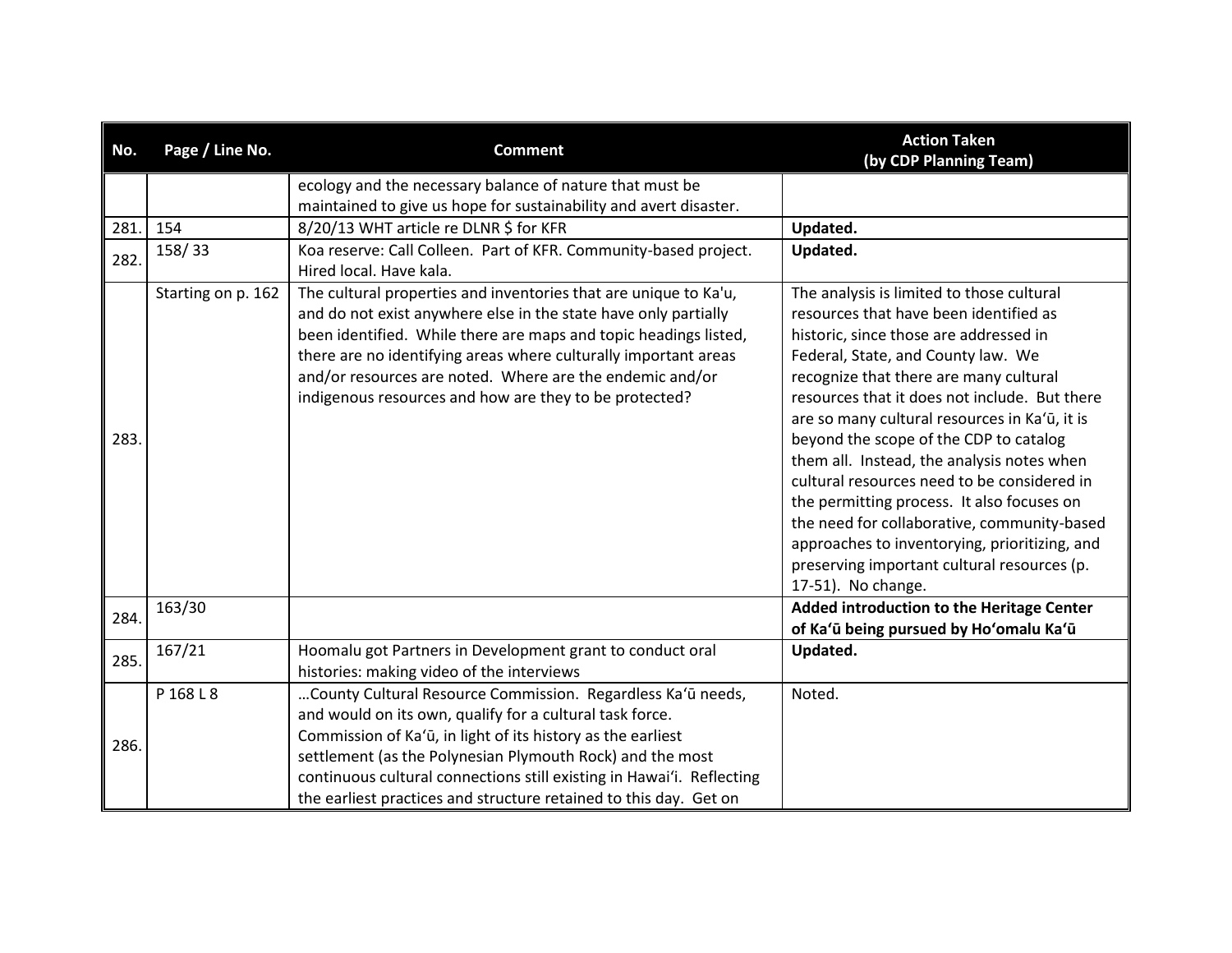| No.  | Page / Line No. | <b>Comment</b>                                                                                                                                                                                                                            | <b>Action Taken</b><br>(by CDP Planning Team) |
|------|-----------------|-------------------------------------------------------------------------------------------------------------------------------------------------------------------------------------------------------------------------------------------|-----------------------------------------------|
|      |                 | with it!                                                                                                                                                                                                                                  |                                               |
| 287. | 168/19          | http://www.nps.gov/history/tribal heritage/                                                                                                                                                                                               | Added.                                        |
| 288. | 168/37          | Preservation Technology and Training (PTT) Grants program:<br>http://ncptt.nps.gov/grants/                                                                                                                                                | Added.                                        |
| 289. | 172/3           | http://www.bizjournals.com/pacific/news/2014/08/21/historic-<br>hawaii-foundation-organizing-event-on.html heritage tourism<br>event                                                                                                      | Added.                                        |
| 290. | 172/26          | Add Hoomalu Ka'ū info (eg, recent newsletter)                                                                                                                                                                                             | Added.                                        |
| 291. | 173/16          | http://www.govtech.com/local/A-database-to-keep-Los-Angeles-<br>from-forgetting-itself.html<br>http://www.preservation.lacity.org/survey<br>http://www.getty.edu/conservation/our_projects/field_projects/<br>arches/arches overview.html | Added.                                        |

Lengthy comments referenced above:

## Page: 33 Line: 25/28

Ka'ū preservation, operating as a 501(c)(3) non-profit org. from a perspective of Hawaiian Culture and History, has sought to preserve for future generations the entire Ka'ū coastline with protectively meaningful open space setbacks; and has tried to be effective protectors to all endangered native species, their habitats and related Ecosystems throughout Ka'ū. As protective stewards for the aina, members seek to perpetuate through ways of cultural education and related programs, or the necessary activist awareness in order to carry out insuring the protection for all historical sites; Hawaiian Burial locations, through conveying appropriate discern for inappropriate development and those who would desecrate by the use of practices drawn from the rich cultural heritage which is Ka'ū. Ka'ū preservation stands up and fights for Ka'ū. Their activities has supported educational programs and hosted and organized annual Malama Punalu'u Festivals, produced DVDs., and has been the prime advocate for the restoration and preservation of Punalu'u.

As is asserted and exemplified in the Hawaiian saying, "Ka'ū is all one family", which is based upon historical truth from when a ruling Ali`I took a commoner for his wife, which unified the Kingdom of Ka'ū cast system, making everyone related. This consequently established the strong independent character of its people, believing as they did, themselves equal with higher authority and only accepted rule with their own consent. Moreover they were unconquered having fought off King Kamehameha to a draw, three times, starting after first western contact.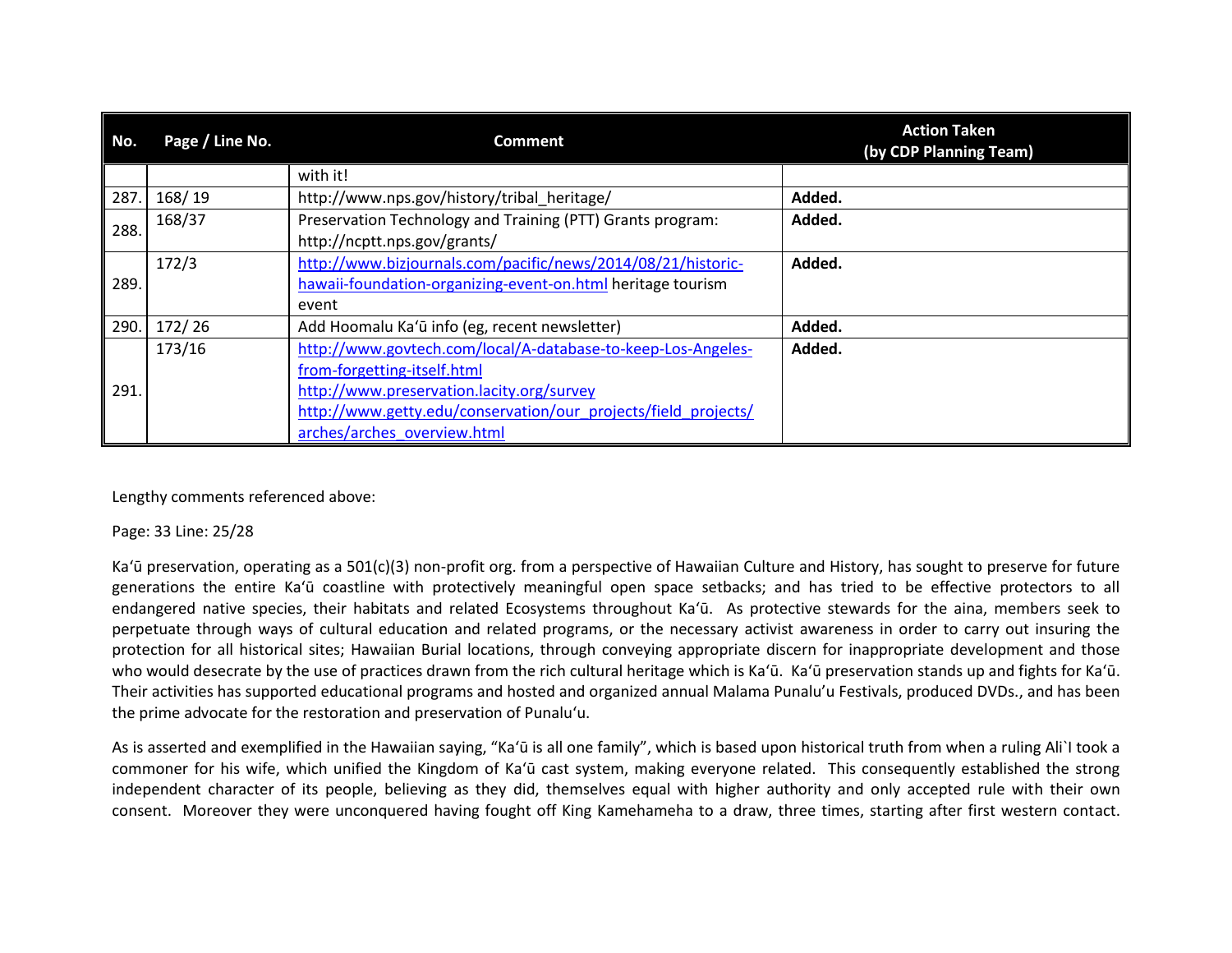These were major non conclusive battles. This is now reflected in the current generation of Ka'ū by their unlikeliest to cave-in over changes it doesn't concur with or consent to, and any attempting of pulling rank does not seem to go over well at all.

Any planning therefore will have to be right and pono in order to gain consensus approval of the people of Ka'ū. And that would require understanding a peoples history from the very start and then into the colonization, when plantations were established after the collapse of the slavery economics of the southern states at the ending of the U.S. Civil War; which prompted the northern merchants, shippers, whalers, opportunistic business men and missionaries to decide to start up the lucrative sugar trade growing business in the Hawaiian kingdom to address the void that then existed. This provided a perfect fit for American interest, but the Hawaiians were not willingly going along as they were facing the darkest chapters in their history. So imported indentured labor was brought-in from the far reaches of shipping trade routes. And these culturally decimated and impacted districts like Ka'ū got to experience how very pusillanimous these plantations operated; run by hard driving aggressive New Englander's and Scottish (carpetbaggers in the deep south had nothing on these guys) overlords maneuvering in usurpation. Not the most glorious chapter in history to romanticize, but we do try. It can be simply put, Ka'ū has seen it all and see what's coming for what it is: and every time a new threat of siege of outsiders attempting something here, Ka'ū unifies or divides in resistance.

The current and past consensus have been based on, Ka'ū must absolutely retain its purlieus ambience of pastorial open spaces and vast natural vistas and foster the means for their alimentation, while restraining the inappropriate use and development thereof. To the Hawaiians and culturally integrated people of Ka'ū, these are elysian fields sacred to the ancestors. And the ocean and coastal shores are sacred. And the valleys and mountains are as mystic and shangrila, and sacred. As is all of nature, whether man, plants, and animals, and rocks, and their spirits are all related and bonded in sacredness. The creator and all creation, all related, one family.

### Page 33 line 28 General Inclusion

[Note: Somewhere within this CDP document, there needs to be addressed a truer representatively informing outline for Ka'ū History which clearly establishes what makes it so uniquely profound, important and significant; and the many rules that have played out in both the ancient and post contact Hawaiian, and related American chapters. Please feel free to include these concepts and topics wherever most appropriate to achieve a fuller more balance contextualized presentation.]

Thus far histories are tied back to the first known carbon dated Hawaiian settlement found on the coast in a fishing settlement/shelter in the Ahupua`a of Pakininui below the Pali, this site is extremely important, only Hawaiian oral history with its creation and other chants and genealogies can take history much further into the most distant pasts. And we have the footprints molded in hot lava and frozen in time commutating a great historic Hawaiian battle and also an unusual, big volcanic event.

The establishment of the first Hawaiian cattle ranch, know now as Kahuku Ranch; which predated western expansions and their cattle ranches, and the ranges of Indian territory Texas with its famous Spur Ranch, long known as the largest and finest in the world where Queen Victoria developed long horn breed or open range ranches, like the King Ranch that grew to become the largest in the US until broken up a few years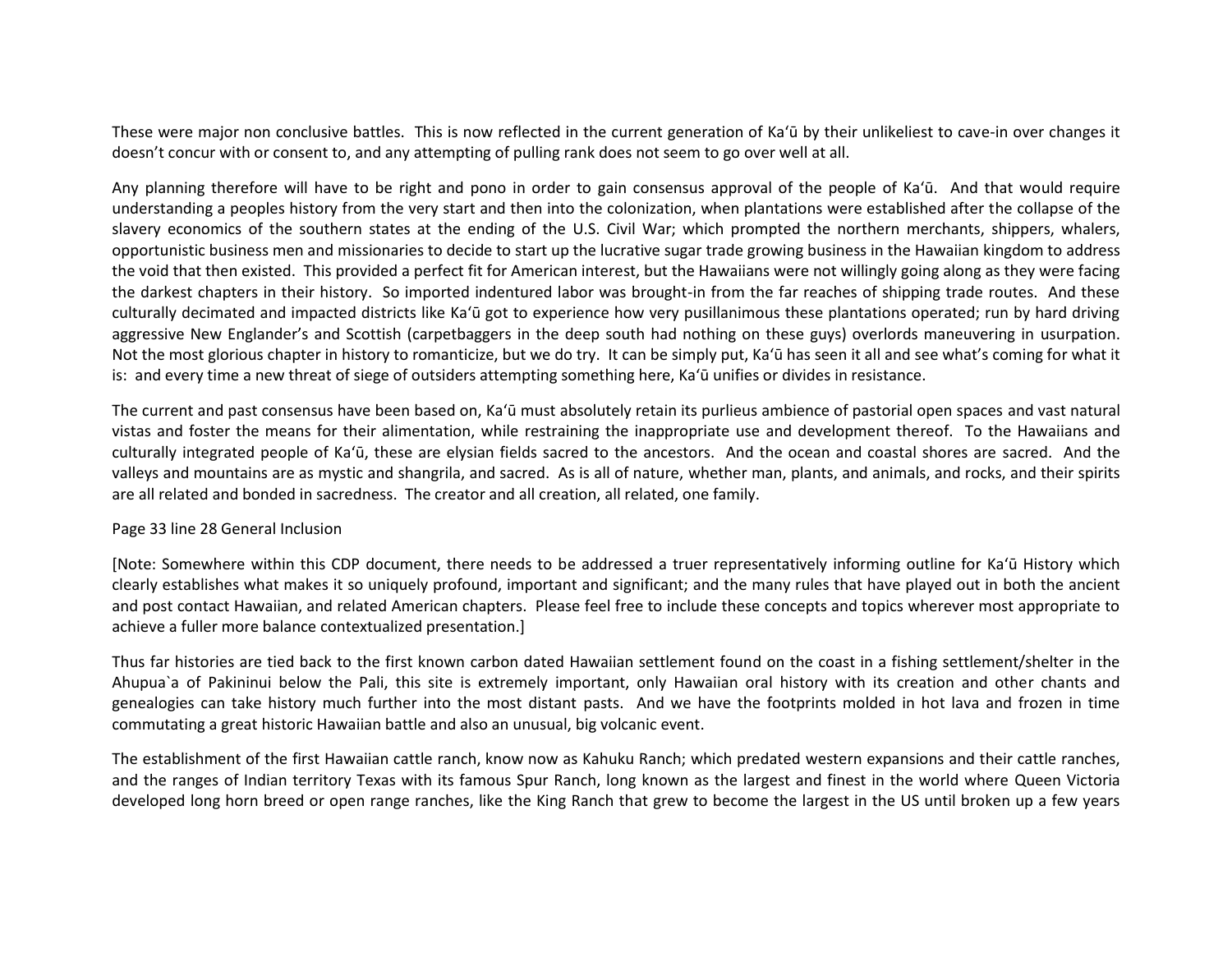back. Kahoku Ranch was established first, coming into being well before these and our Parker Ranch of Waimea, which now holds the status of the largest cattle ranch in America. Little is known to the people was the fact that it was the oldest or first in Hawai'i and holds and acquired distinction in the US since statehood.

There also are sad darker chapters in the Hawaiian histories, from famines to what followed in the wake of western contact where disease unchecked by immunity resistance, and the introduction of money used, caused the collapse of the social order system based upon the Ahupuaa land division policy structure. Disrupted by external imports and lapse loss of life, heavily reducing populations, communities suffered. During these turbulent times, many people from Ka'ū chose 'chance-ing-it' in Lahaina or Honolulu, where money existed and could made at the bustling ports and towns, where some grief could be adverted. By new interest and excitement or with alcohol and gambling or just plain hard work and the challenges of survival, thus keeping the mind from dwelling upon all that had befallen on themselves and their own with all the bewilderment and change causes insecurity to deal with.

Well indeed, very hard times came to Ka'ū where they held to the practice of the oldest established tradition with their evolving Hawaiian culture. Intact their society had developed equal to the complexity of structuring and in functions to that of mediaeval 4th or 10TH Century Europe and with the most advanced evolved social developed culture in all Oceania. Europe was one leaping step ahead due to causes of Multi-Cultural interactions and numerous restricting over the centuries after the repeated wars and plaques influences from older advanced cultures by trading and propelled with every new invention, they were launched into the industrial age and invincible into the age of discovery. It is not adequately understood that Hawai'i's isolated culture and society were comparable to pre-Charmagne European development.

For the lack of study and understanding probably due to problems of perspective and unexamined bias, we just don't know or realize in which ways Hawaiians might have been more advanced. It is quite possible that future assessments by historical revisionist place Hawaiians (or say, maybe the Tibetans) as having achieved the highest integrated mental capacities, and denote the mental development of European stock down as a blocked ideological mindset, preventing the health engagements of interactions with reality. One does wonder about the ancient Hawaiians having the study of starts at Umi's Temple or how they were able to know about events happening on other islands. In our esoteric interest we know less about Hawaiians than we ever knew about the Druids, which quite possibly was their closest counterpart, we find, in the Western world. Both of these legacies have been lost into hidden meaning suppressed and only found in undesirable legends, chants, symbols, and petroglyphs. The only hope of recovering any of this valuable knowledge, intended for trans-generational consumption, would be through serious research and study; and preservation of all that still remains from their ancient civilization and start becoming recherche. Ka'ū is one of the greatest significance with regard to archaeology and deep cultural knowledge. We have been negligent in protection and this most charge.

In constructive review, even with all the invaluable greed of the plantation ear, that underneath, Ka'ū has an interesting and colorful chapter there in social tradition encounters, reorganization, and population replacement. A most unique account of people living together in striking differentiated world realities all because mixed together like oil and water and/or comingling, merging into a new dynamic brew; some holding tenaciously to their old ways and identities, others putting feet in two or more worlds, some embracing change and trying to go modern, and others resisting change and rejecting it. and many fighting to hold on to what they cherish, trying to keep what matters from being taken away; some tattooed with clues, others using switch blades, machete or samurai saber, or using the outlawed martial arts of Hula to break every bone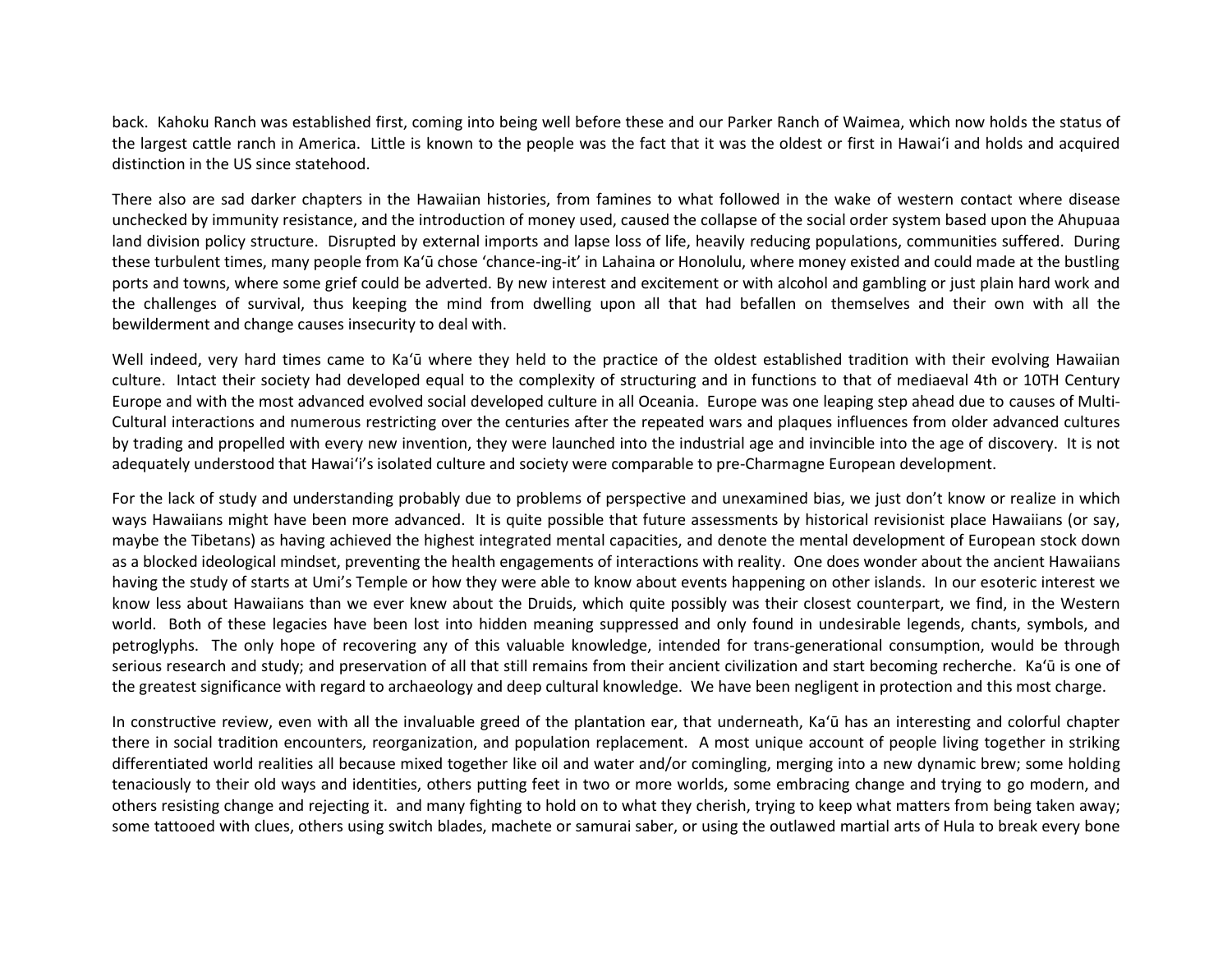of the body with just the swift movement of hands. These were times when one was very careful about whom he was offending. In the original Ka'ū of olden days, Ka'ū was notorious and feared for their best trained warriors and the schooled the best in the islands. As dysfunctional as it might seem to outsiders and the unaware, unintegrated to this day, all of the old Hawaiian traditions are still being lived and practiced in Ka'ū.

In going backwards we will need to fast-forward to a very significant, interesting, and transforming event in history, of the first maiden navel scientific expedition launched by the young government of the US. This hallmark expedition discovered the South Pole was a large continent and not just some ice, then made their travels around the pacific ocean recording, mapping and collecting, and it brought them to Ka'ū to make gravitational and magnetic reading on top of Mauna Loa, these exploring scientist also visited Kīlauea Caldera. This expedition was very celebrated and heightened the American interest in Hawai'i within high office of Washington D.C.; spurring the creation of a Navy and caused an endowment to be use by Congress to fund and found the Smithsonian Institute in order to house all the collections of plants, shells, animals, and other misc. asunder they returned with exemplifying the principles of cause and effect, the US scientist, the Smithsonian Institute, Hawai'i and the US Navy as well as the Volcanoes in Ka'ū, have forever since been linked together and Hawai'i Volcano a first established National park as a consequence!

## Well there, you have the rest of the story!

One of the next transformative chapters would be, the military use and presence during WWII, under the powers of Martial Law. Bases were made at many places but wangled its way into the National park at Kīlauea for military maneuvering exercises and training that was quite destructive and contrary to the parks' resource protection mandates. Damage was intensive and in some regard irreplaceable; and below the Pali the military established a major bombing site, for naval and airstrike. If I recall correctly, two uninformed fisher got killed. The issue of war, how many people killed and how many saved by the military training and efforts cannot be fully submersed but almost every government in the World believes the loss of life is necessary and worth it. They even held prisoners of War in the basement under what is now the Parks Visitor Center. The basement is now used to hold park archives.

The residual clean-up of unexploded ordinances is in planning to be addressed, soon, and hopefully someday accomplished. Someday is now, over 68 years now! The military might have been waiting for lava hopefully to bury and/or detonate.

South Point became another wartime military base and another story. As a consequence of reoccurring fighting and unruliness at Whittington and Na'alehu Bar between locals and servicemen, presumably over gals, the high brass made these areas off-limits and to give the guys something to do to break the boredom cut the road for transport, they dubbed "Road to the Sea", so they could take troops, rocket launchers, to trudge their way back thru the rough and smooth lavas of Kahuku, shooting rockets off at cinder cones and the cliff, then ascended the pali to return to the base. This all took several days and included splashing in Pohue and Kekuli Bays and some fishing along the shore and whatever free time activities they were allowed. Then the troops were kept busy, out of trouble and away from the bars.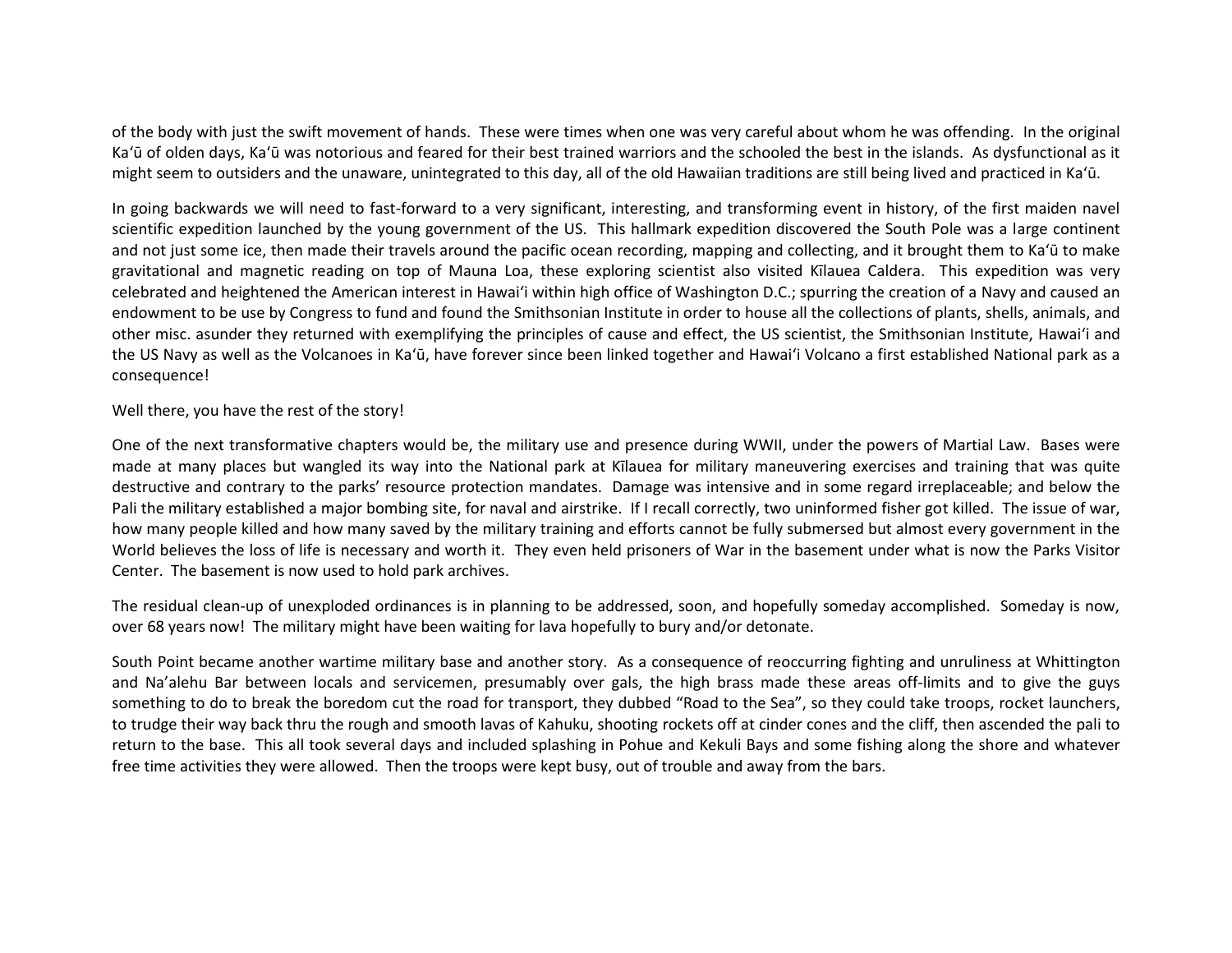Of course this had to be scheduled in lulls, in bombing practices for Pakini Nui was another extensive/intensive bombing sight/site used by Army, Army Air force, navy and the Marines for various practice which at times included the cinder cones, they were good shooting gallery targets along this coast. Now this Pakini Nui Bombing Range and unexploded ordinance has been finally acknowledged and given the highest rating of hazardous for urgency in requiring clean-up. Newly available technology equipment is required. It has been estimated that hundreds of millions of dollars are necessary to accomplish this clean up.

Other facts of interest related to the war effort of WWI in Ka'ū was having resident farmers plant potatoes to feed the troops and other abounding myth making stories that get better every time they are told. My favorite ones are about South Point and the giant underground underwater lava tube cave that perfectly suited was used for a secret submarine port, it so vast they could be used for dry dock and were loaded with torpedoes which were brought down in a large elevator shaft in trucks from above on the South Point promontory. This elevator shaft has not been sealed and cemented over with a slab but there is still a secret atomic sub base there. And giant lizards inhabit these and other underwater caves of the cliffs of South Point, some time they have wings and fly out on dark night or which is most often don't have wings but can climb the vertical cliffs, if someone is looking they do a shift change altering their appearance into craggy rocks. They are there, you just can't see them!

More recent chapter might be found of more interest and related to this processes purpose. Then comes Statehood and you have 1960, the creation of the world's largest (then) subdivision, Ocean View, in the Ahupua`a of Kahuku got approval with membership in the yacht Club marina on the deeds of titles at Pohue Bay. It is not crystal clear what happened but that slipped out of reality with the disappearance of the million dollar bond that was put up to guarantee the dirt roads would get maintained and was to be overseen by 'The party of Three' that was created or self appointed, made up with the Hawai'i County Planning Director, the subdivision land developer and the head of the homeowners Association (some of the problem may have stemmed from the fact there never was a homeowner's Association. Needless to say, there are usually some problems with big scams. To put it in perspective, our first Governor of the State of Hawai'i after statehood had been uncoincidentally the last Governor of the Territory, he declares in the newspaper, "Ocean View, the world's largest and most magnificent subdivision has opened in the southern end of the Big island and will have over 100,000 people living in it by 1975."

Well....a prominent Hawaiian couple I knew living in Honolulu in 1960, decided to buy a couple of lots, sight unseen, for their retirement someday at 500-dollar a shot, right off the bat, thinking, " No way could they lose, someday it would be good to go back to the country real Hawai'i, where there will still be some left." But soon the lots were going for 1,000-dollars a shot, many people were speculating and lots kept changing hands over the years as prices continued to rise, doubling, and jumping to each big development rumor. The last big price surge went up when realtors spread the rumor about the General Plan change of ag to rural, per Ord. 05-25, implying a house per ½-acre meant that you would be able to build 2 houses on a lot, speculating that Real Estate in Ocean View was jumping again, then came the frenzy of the bubble; Pop! But the population had doubled. Well, there you have it, the last to first word on it.

Obviously they have been on the course for "induce growth! It's been the continuous mantra regardless of over succeeding rational limits on Maui and Honolulu. No thought of using breaks or learning from crying shame mistakes. We have much more lucky so far, maybe it has been some kind of credibility problem, because none of the frightening large growth inducing proposals in Ka'ū have managed to fly. We have faced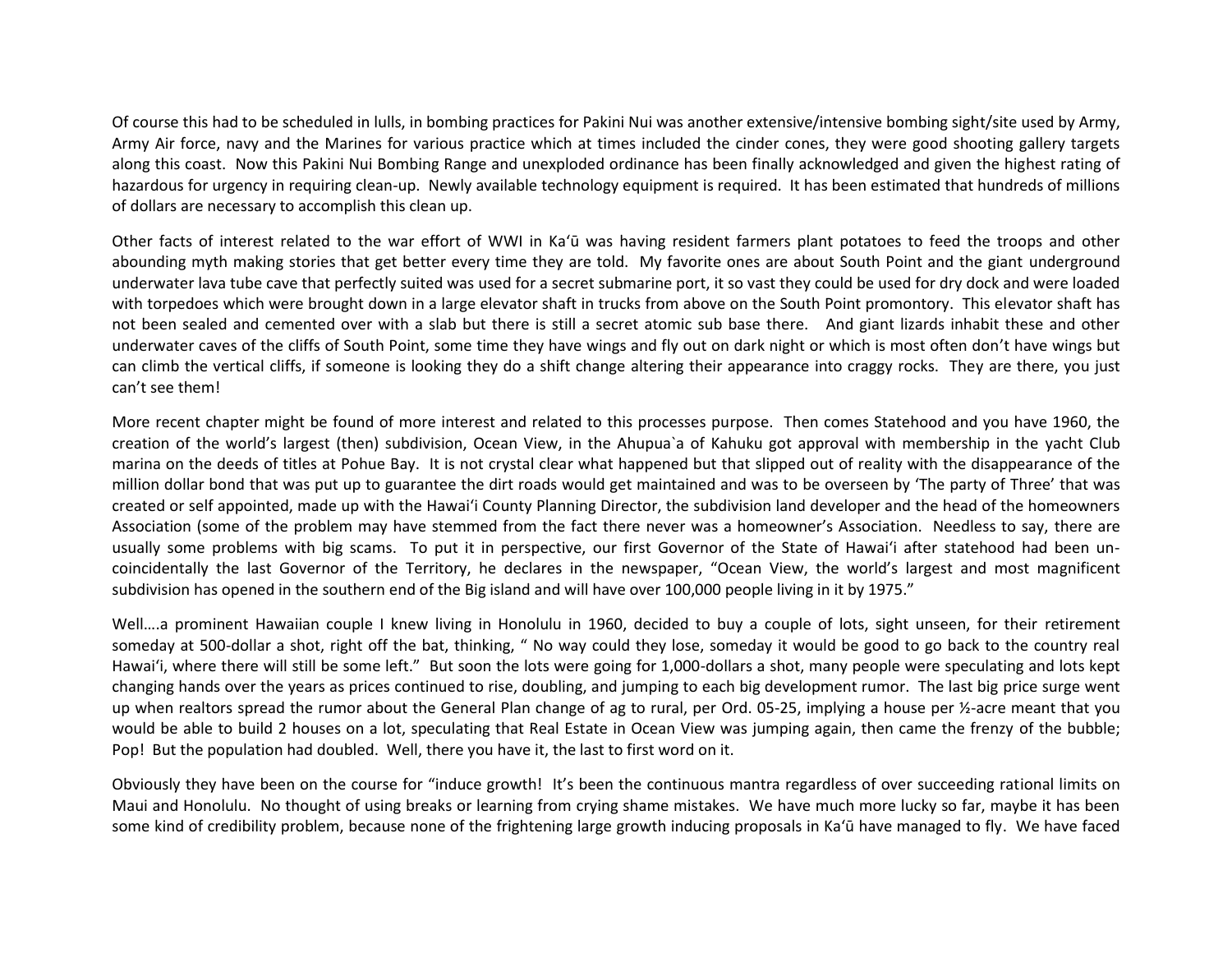and avoided rocket launching base for (I think it was satellites), space port, state prisons, Resorts 1,2,3,4, the Rivera, Kahuku Villages, both at Pohue Bay and whatever is being hatched for next.

Now to be only told that all of the past actions of Planners, in all that was done before isn't up to snuff. Its nice to know once you are well on the way and steeled that all the start up was wrong mistakes with problems, need fixing, won't work for the future and isn't sustainable. Well you are going to prove you have the common sense and knowledge because this whole thing has been incredibility un-credible.

This diatribe rambling on is actually a good example of real "talk story" tradition. The CDPs co-opting of this cultural practice into such a manipulating distorting agenda generating format of planners control packaging over community outreach participation input. Hui. What a mocking cultural insult call and labeling what you were doing 'talk story'. All this categorical list of all we would like to see and have in our communities future, like – "we want sidewalks'; we want jungle-gym for the kids; we want to have roundabouts too'; 'we want everything'; great give us all the urban solutions'; you are actually this time around going to let us decide and let us have all we want'; 'we want jobs'; "well just help us, we are setting up committees to pull it all together for you. It will have the force of law, a binding contract on the future."

Well gee great, you've never done anything before because we were to small and remote population to be treated like actual existing and now finally you're willing to change everything, yea, all the dysfunctional big white elephant subdivisions you created will be re-planned and fixed, and all our small towns upgraded for growth needs of the future, (what about higher taxes), don't worry about that, we are not considering that yet! Just get on the bandwagon, we are going on sustainabilities urban lup-tee-lup, we got it all covered, no fear; we will insure the needed loop'holes. We have changed and you will have to change for the sake of the future, we need to get away from and fix all the old bad stumbling planning of our past and start a new day and jump into good planning, riding towards the sunset, careening into the future, with all the white elephants line dancing in a row in a big row with one elephant doing handstands.

To be continued at the next time after work that we meet to talk story into the wee hours of the night, drinking beer and swipe shots, and playing our own compositions on the uke. Aloha, next time.

### Page 46 Line 21 thru Page 47 Line 29

Response Comments: Certainly beyond politically correct and establishment social order organization, there are many clicks with mutual mindsets that do identify, recognizing each other. Typically encountered as: This our place, borned here group, or the here first, here long time adherents, etc, etc. and the bikers, hells' angels, crack head, all nighters, druggies, pot smokers, beer drinking crowd, Alc'ies-guys; big clicks for the big fish/small ponds egoites; the haves verses the have nots division clubs social status rankers; new age spiritual transcenders vibing saving the world; witches and warlock wizard coven wantabes'; war-glory mongers and rednicks; wart breeders and skin piercers ; skinheads; longhairs; mercenary merchant monopoly gang; and the famous monophobic hermits association; alien telepathic; and alienist legal psychiatry role; not to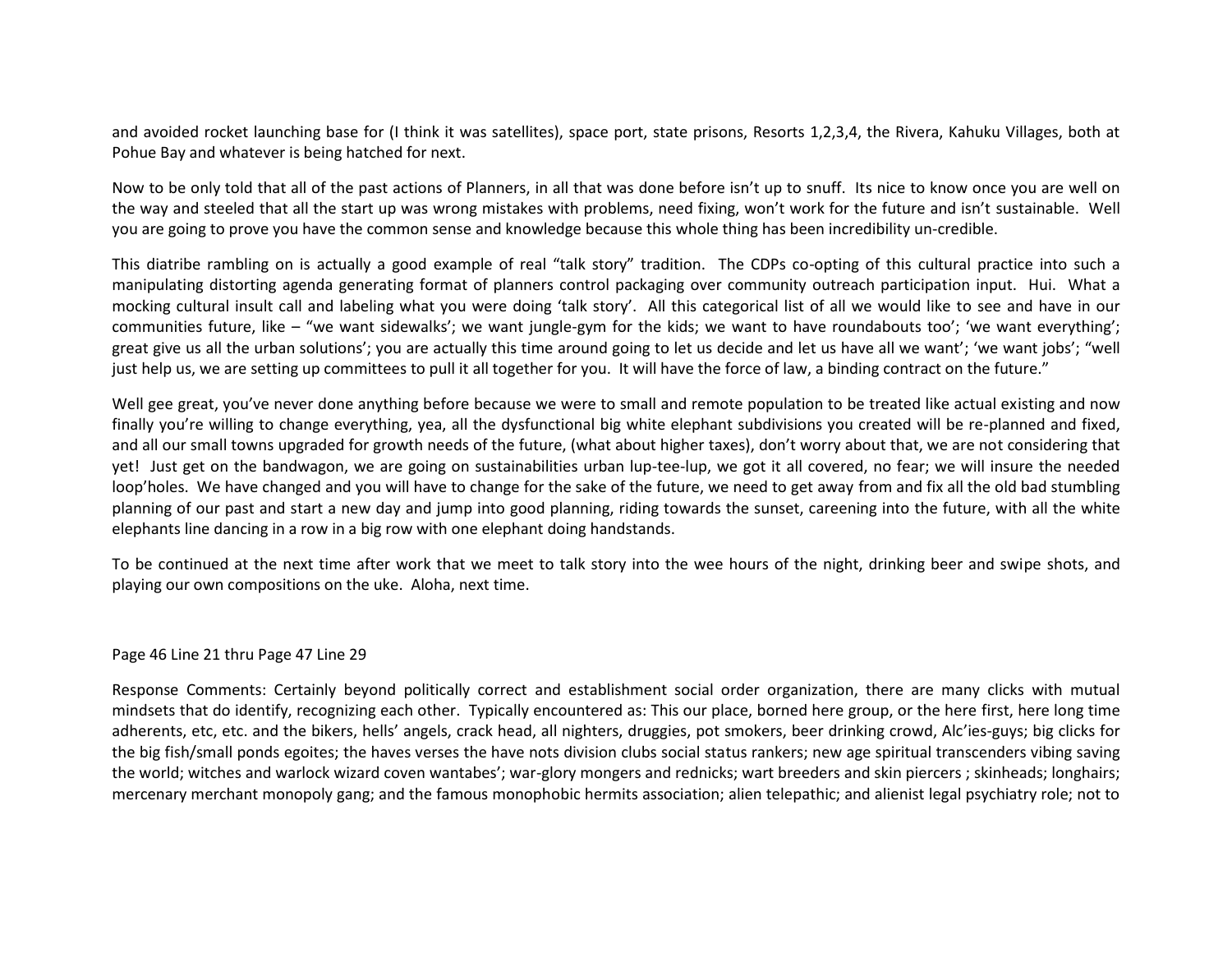forget the aboreal-trolodyte alliance; or our miracles thru mirage seekers; and our struggling misanthropes' support groups. You want, we got it! All have networks managed in unconventional structured ways. I would like to see how you graph in, elucidating this. But seriously, how about a diagram depicting rational peoples' interactive networks which demonstrates how utilizing the understanding of the principles of democracy, can work to facilitate the common good via respect of individualities role played within the collective pursuit of purpose thru applying all resource talent in fair give and take, towards problem solving goals. Think about it!

Graphed out, that certainly should look more interesting than the organizational structures shown. Possibly an electric microscope might help see and find this diagram I'm alluding to; it's out there, been operational and used before. (The movie making industry know-how, in how they utilize human resource capability and talent to achieve production goals). Collective decision making by cooperate boards has proven harder to achieve good policy discussions than has good leadership of individual CEOs given that capacity in corporate America.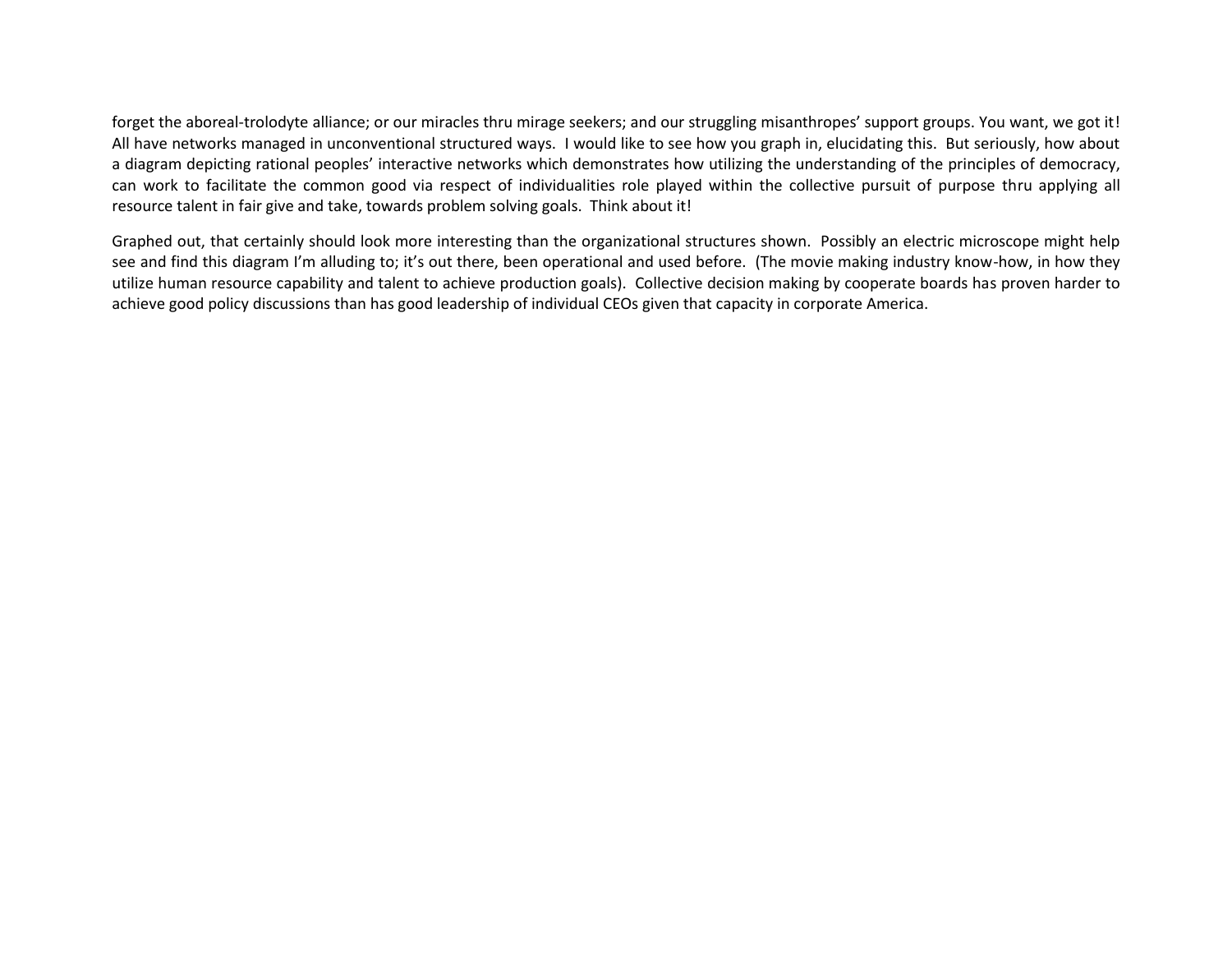# **Formatting Revisions**

| No.  | Page / Line No.                                | <b>Comment</b>                                                                                                                                                                                                                | <b>Action Taken</b><br>(by CDP Planning Team) |
|------|------------------------------------------------|-------------------------------------------------------------------------------------------------------------------------------------------------------------------------------------------------------------------------------|-----------------------------------------------|
| 292. | Throughout                                     | Integrate numbering system that corresponds with section headers                                                                                                                                                              | Done.                                         |
| 293. | Appendices<br>layout/General                   | The fading color tone parchment test computer-generated graphics is<br>very hard for non-impaired readers, detractive for content<br>consumption and seems more appropriate, say for the Pueblos of the<br>Southwest.         | Noted.                                        |
| 294. | 1/13, 14                                       | Lacks $a(.)$                                                                                                                                                                                                                  | Corrected.                                    |
| 295. | 1/19                                           | To induce [That which is being here! Definitely not reducing]                                                                                                                                                                 | Corrected.                                    |
| 296. | 2/15                                           | These forms for review comment don't function for the purpose of<br>feedback!                                                                                                                                                 | Noted.                                        |
| 297. | 2/17                                           | A faxing No. should have been made available here and/or<br>somewhere.                                                                                                                                                        | Noted.                                        |
| 298. | $6/18$ , 19, 20,<br>22, 24, 27, 30,<br>32 & 33 | Lack periods (.).                                                                                                                                                                                                             | Corrected.                                    |
| 299. | 7/38                                           | The partial lines of separatelization above the website foot notes as<br>well as the under-score lines with the fading-out graphic line at the<br>bottom of the pages are unnecessary and look tacky. Best deleted in<br>CDP. | Noted.                                        |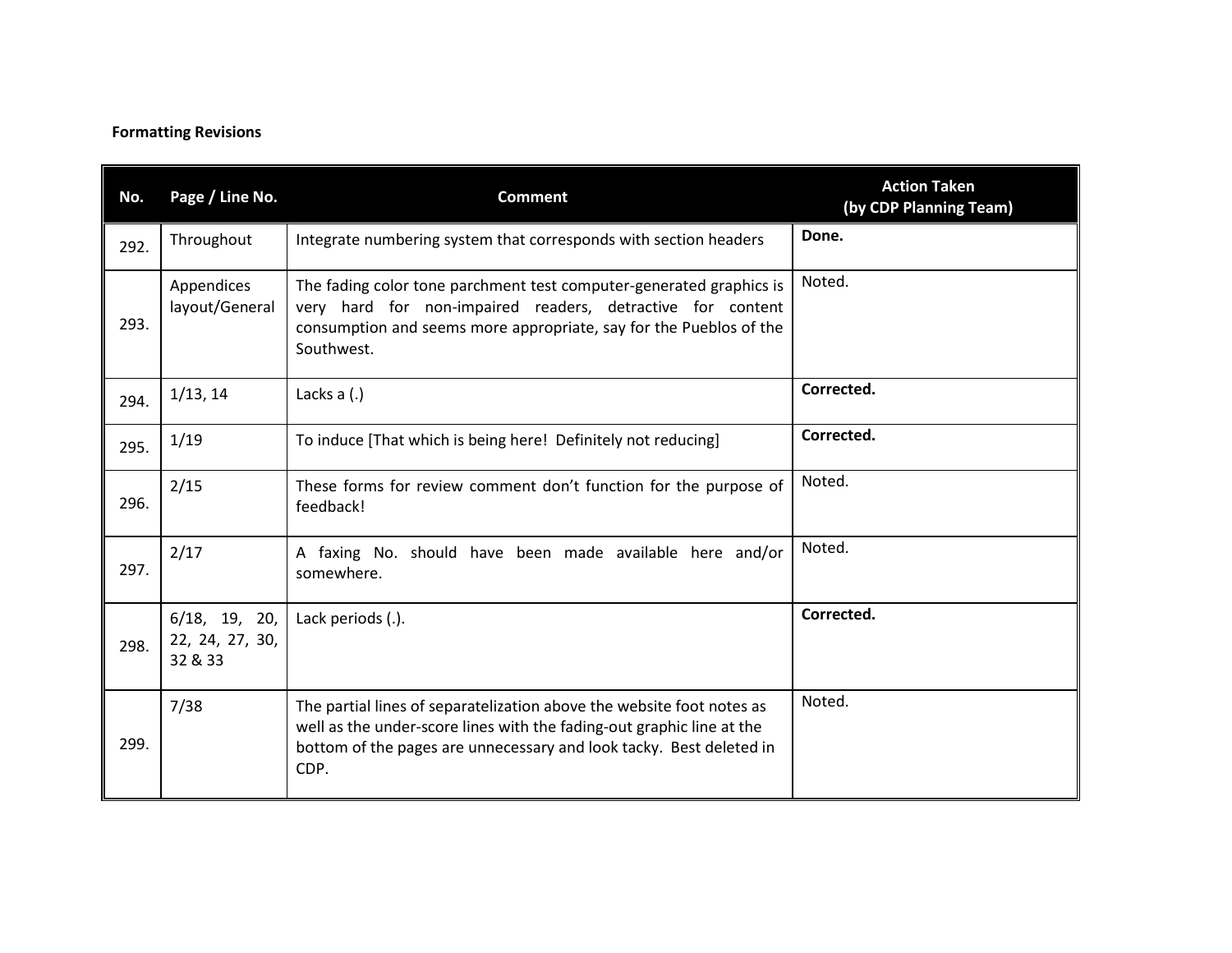| No.  | Page / Line No.                      | <b>Comment</b>                                                                                                                                                                         | <b>Action Taken</b><br>(by CDP Planning Team)                       |
|------|--------------------------------------|----------------------------------------------------------------------------------------------------------------------------------------------------------------------------------------|---------------------------------------------------------------------|
| 300. | 9/33                                 | coastal strand management area is called Kamilo, or Waiohinu, not<br>Ka'alu'alu                                                                                                        | Corrected.                                                          |
| 301. | 10/1                                 | This whole Page and Table should be relocated to Page 14<br>positioning so that the dialogue from Page 9 that continues on Page<br>11 would be in sequence concluding then on Page 13. | Corrected.                                                          |
| 302. | 11/figure 2                          | punalu'u mislabeled punalulu                                                                                                                                                           | Corrected.                                                          |
| 303. | pp. 11-13 maps                       | Even at high magnification Figure 2 is pretty hard to reada lot of<br>great infoif on web you can get super resolution if you wantfor<br>print, maybe larger scale?                    | Included the green infrastructure<br>maps as 11x17.                 |
| 304. | pp. 11-13 maps                       | Streams should be labeled "intermittent"?                                                                                                                                              | Corrected.                                                          |
| 305. | pp. 11-13 maps                       | Specify that "trails" are not necessarily public                                                                                                                                       | Corrected.                                                          |
| 306. | 12/1                                 |                                                                                                                                                                                        | Deleted bullet.                                                     |
| 307. | 13/map 4                             | pu'u One mislabeled to where Maka'alia is, should be lower                                                                                                                             | Corrected.                                                          |
| 308. | 12/12                                | Line 12 indicate the footnote after the period $-$ (LOA.6)                                                                                                                             | All footnotes corrected to reflect<br>proper superscript placement. |
| 309. | 13/19 & 14/7                         |                                                                                                                                                                                        | Used same bullet format as<br>elsewhere.                            |
| 310. | 18/40 & 41                           | Lack periods (.)                                                                                                                                                                       | Corrected.                                                          |
| 311. | $20/19-38$                           | No sentence periods (.)                                                                                                                                                                | Corrected.                                                          |
| 312. | 21/1, 3, 5, 7, 9,<br>18, 19, 21, 24, | Lacking periods (.)                                                                                                                                                                    | Corrected.                                                          |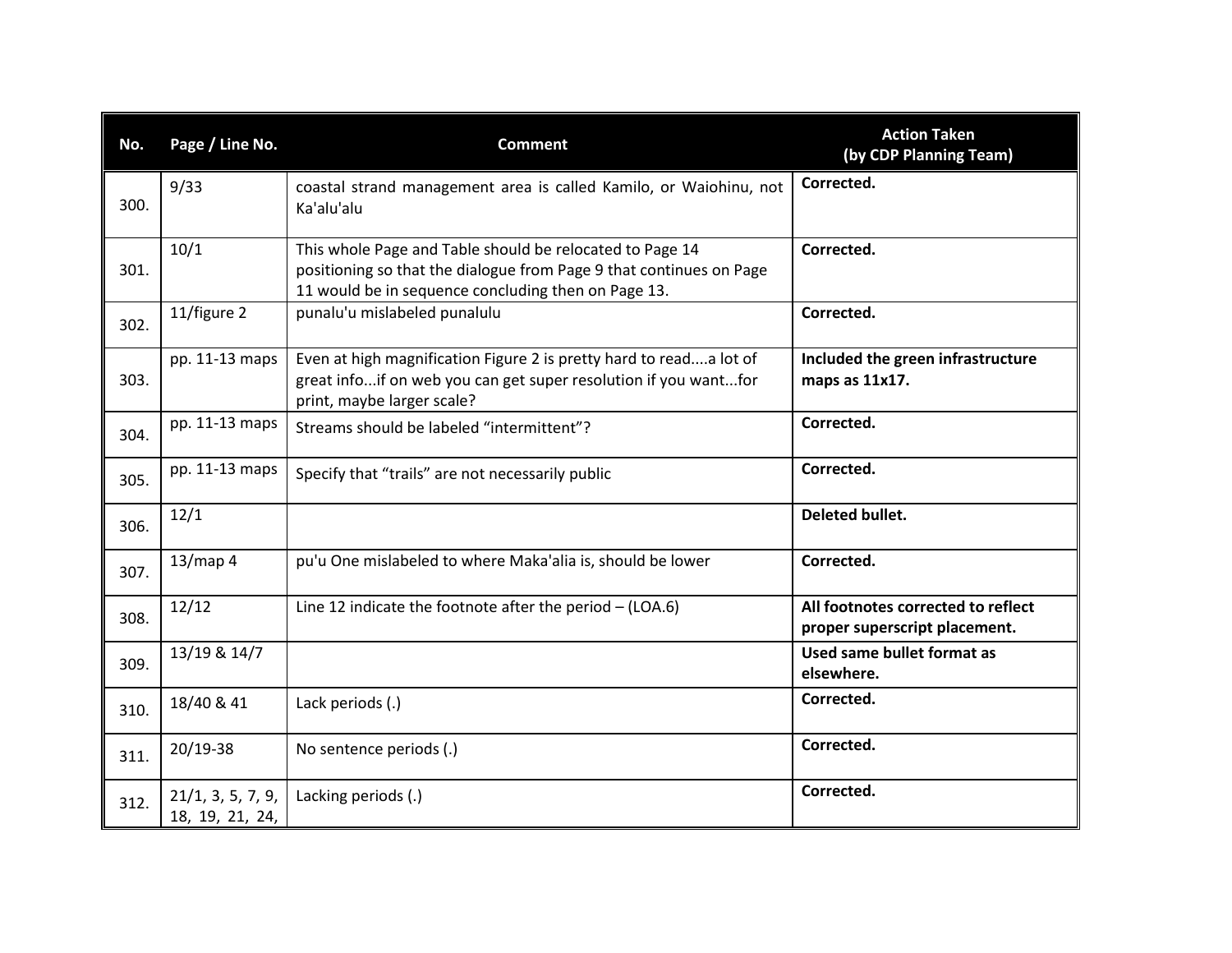| No.  | Page / Line No.                                                   | <b>Comment</b>                                                                           | <b>Action Taken</b><br>(by CDP Planning Team)                       |
|------|-------------------------------------------------------------------|------------------------------------------------------------------------------------------|---------------------------------------------------------------------|
|      | 27, 29, 31, 34 7<br>37                                            |                                                                                          |                                                                     |
| 313. | 22/3                                                              | Provide period (.)                                                                       | Corrected.                                                          |
| 314. | 22/6                                                              | SHPD's Statewide Historic Preservation Plan: 9[Foot Notes after<br>punctuation]          | All footnotes corrected to reflect<br>proper superscript placement. |
| 315. | 22/22, 23, 25,<br>26, 27, 28, 29,<br>30, 31, 34 7 35<br>& LINE 33 | Lack periods (.)<br>LINE 33switch .) to ). After resources.                              | Corrected.                                                          |
| 316. | 23/2, 4, 6, 7, 9,<br>10, 11 7 12                                  | Lack periods(.)                                                                          | Corrected.                                                          |
| 317. | 27/3                                                              | Correct font in hyperlink                                                                | Corrected.                                                          |
| 318. | 27/20                                                             | Trails misspelled as trials.                                                             | Corrected.                                                          |
| 319. | 27/31-43                                                          | Can use some punctuation, periods (.)                                                    | Corrected.                                                          |
| 320. | $28/1 - 11$                                                       | Can use some punctuation, periods (.)                                                    | Corrected.                                                          |
| 321. | 28/12 & 25                                                        | Recreational Trails Program: is not Program 13 (and again in the<br>footnote in Line 25) | All footnotes corrected to reflect<br>proper superscript placement. |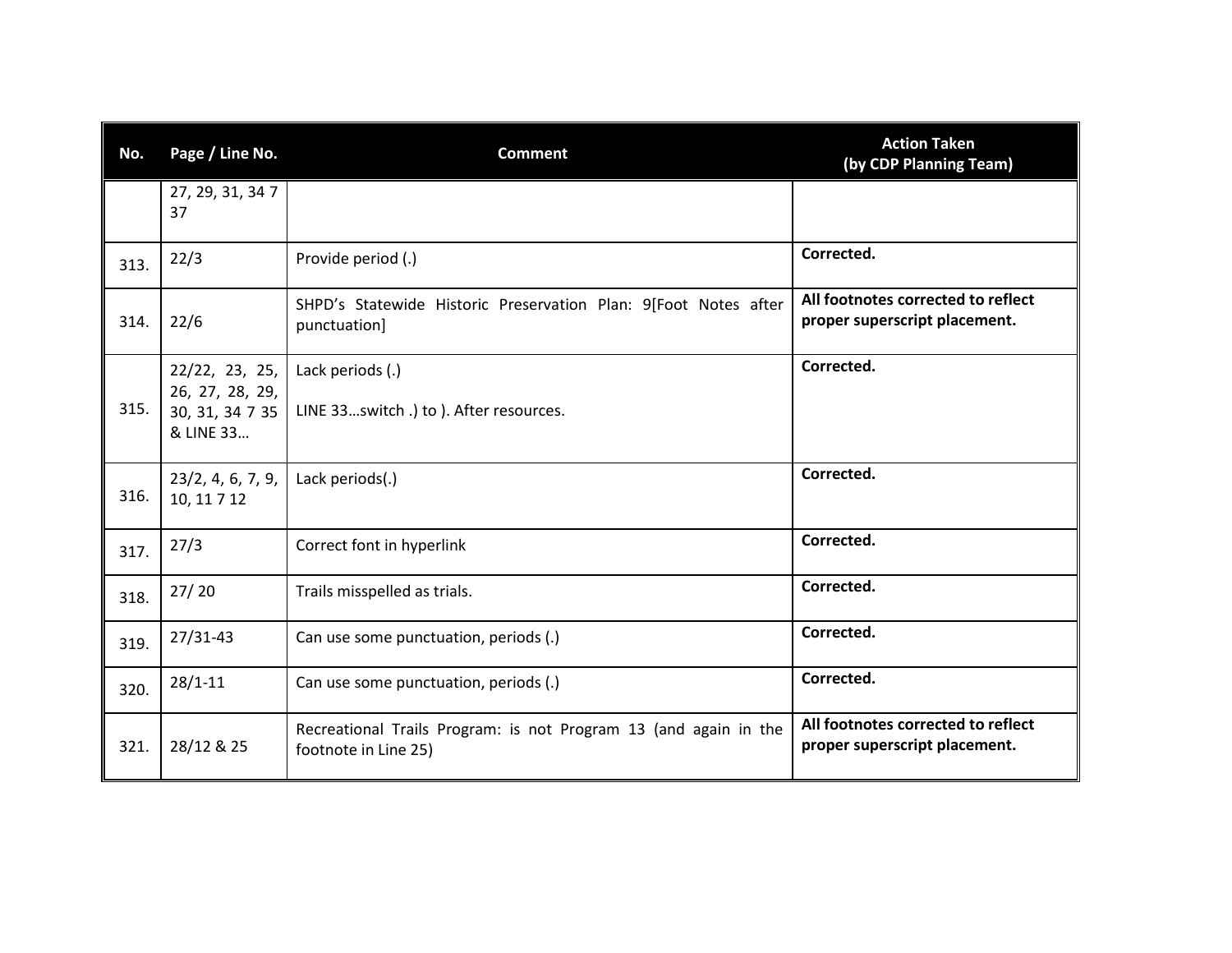| No.  | Page / Line No.                                         | <b>Comment</b>                                                                                                                                                                                                                                                                                                                                                                         | <b>Action Taken</b><br>(by CDP Planning Team)                                    |
|------|---------------------------------------------------------|----------------------------------------------------------------------------------------------------------------------------------------------------------------------------------------------------------------------------------------------------------------------------------------------------------------------------------------------------------------------------------------|----------------------------------------------------------------------------------|
| 322. | 29/10, 11, 13,<br>14 & 15                               | Lack Periods(.)                                                                                                                                                                                                                                                                                                                                                                        | Corrected.                                                                       |
| 323. | p. 29/20                                                | (at the bottom under DOFAW staff) - field trips (not filed)                                                                                                                                                                                                                                                                                                                            | Corrected.                                                                       |
| 324. | 28/29                                                   | Bold title.                                                                                                                                                                                                                                                                                                                                                                            | Bolded.                                                                          |
| 325. | p. 30                                                   |                                                                                                                                                                                                                                                                                                                                                                                        | Made the fonts of the first 2<br>paragraphs consistent with rest of<br>document. |
| 326. | 30/1                                                    | Correct font                                                                                                                                                                                                                                                                                                                                                                           | Corrected.                                                                       |
| 327. | 30/2                                                    | The Ka`u education and statement: 16 [Place footnote indication after<br>sentence period]                                                                                                                                                                                                                                                                                              | All footnotes corrected to reflect<br>proper superscript placement.              |
| 328. | 30/42                                                   | Lacks period(.)                                                                                                                                                                                                                                                                                                                                                                        | Corrected.                                                                       |
| 329. | 31/3,8,12,14,1<br>9, 22, 23, 24, 25, 2<br>7,29,32,34&36 | Lack period(.)                                                                                                                                                                                                                                                                                                                                                                         | Corrected.                                                                       |
| 330. | 32/3&4                                                  | Could use periods(.) Line 3into the Trail System.                                                                                                                                                                                                                                                                                                                                      | Corrected.                                                                       |
| 331. | 52/20                                                   | "(The nature Conservancy). In addition, large portions of the Ka'ū<br>shorelineetc."                                                                                                                                                                                                                                                                                                   | Style preference. No change.                                                     |
| 332. | p. 57                                                   | Charts-Table 3: Ka'ū Shoreline Access.<br>By reducing the category block space across the top of each page by<br>almost half of its depth, then the block for Honuapo Shoreline on<br>page 58 can move back and fit on page 57; then on page 59 which<br>looks possibly redundant there is another block for Honu'apo<br>shoreline and possibly the next block for Honuapo-Whittington | <b>Table reformatted.</b>                                                        |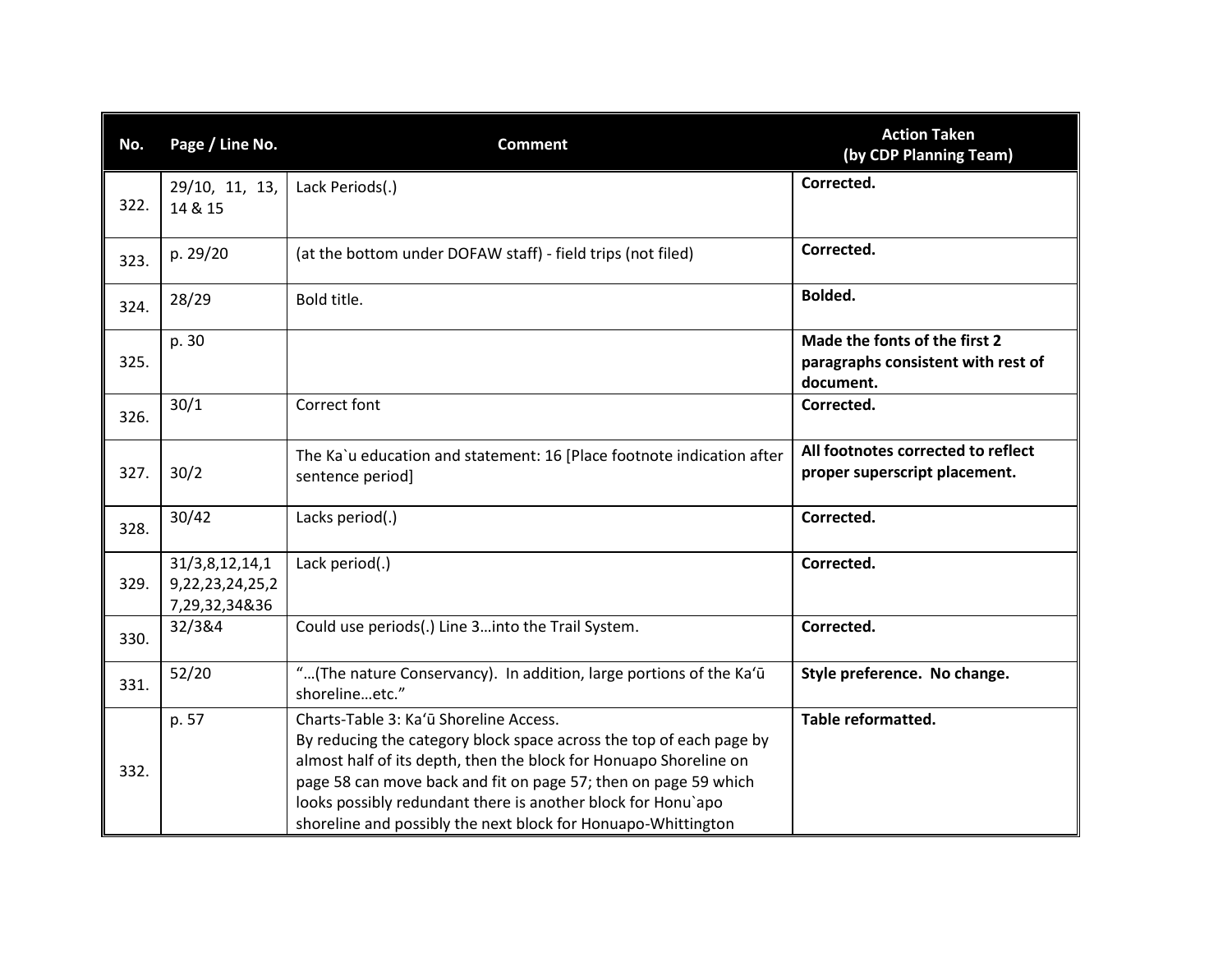| No.  | Page / Line No.       | <b>Comment</b>                                                                                                                                                                                                                                                                                                                                                                                                                      | <b>Action Taken</b><br>(by CDP Planning Team)                                                                    |
|------|-----------------------|-------------------------------------------------------------------------------------------------------------------------------------------------------------------------------------------------------------------------------------------------------------------------------------------------------------------------------------------------------------------------------------------------------------------------------------|------------------------------------------------------------------------------------------------------------------|
|      |                       | Beach park could move back on to the previous page, thus making<br>on Page 60 appear on page 59; and blocks on Page 61 find space on<br>Page 60; and 62 on 61; and 63 on 62; and those using less than half<br>a page on Page 64 could be accommodated on Page 63. Thus<br>eliminating of a waste of a page. Only requiring not wasting space<br>in margins and excessive title caption blocks.                                     |                                                                                                                  |
| 333. | p. 56, Footnote<br>68 | [This is a back page pickup] This footnote ends withThe Ka'ū<br>Coastline. In addition, [and then not continued on subsequent<br>pages of dialogue which would be page 65 which should have<br>followed Page 56 thus becoming Page 51; then take off remainder<br>of Dr. Rkh MacKenzie's footnote from below chart page it is not<br>related to. [page shuffle previously noted earlier].                                           | Corrected.                                                                                                       |
| 334. | p. 65                 | This page should precede the chart pages and follow after Page 56<br>in sequence, then the charts.                                                                                                                                                                                                                                                                                                                                  | Page flow corrected.                                                                                             |
| 335. | 65/7                  | Kahakai Trails features in Ka'ū is included below. [Most of this page<br>is blank, nothing below, something missing, what?]                                                                                                                                                                                                                                                                                                         | Page flow corrected.                                                                                             |
| 336. | pp. 66-79             | Fold out maps problems I see.<br>1) There are two pages 66, one a single-page of a partial map and<br>the other the first in the series of 7 fold-out maps. Doublets.<br>2) These fold-out map series are given two page numbers, one 62,<br>the lower left corner, the other on the right. If they are planned to<br>be split in half, putting the 7 maps on a separate page, it just won't<br>work. It's too fragmented as it is. | Pagination corrected.                                                                                            |
| 337. | pp. 66-79             | 3) Better organization for assimilation and absorption by:<br>A) Increase map size a little by reducing the unnecessary wide<br>borders.<br>B) Take the legend item block list and put it in the wide boarder to<br>its left, off the map.<br>C) This now gives room to relocate the 'Historic Place within this                                                                                                                    | A-B, E) Map size made uniform,<br>eliminating unnecessary white<br>space.<br>C) Stylistic preference. No change. |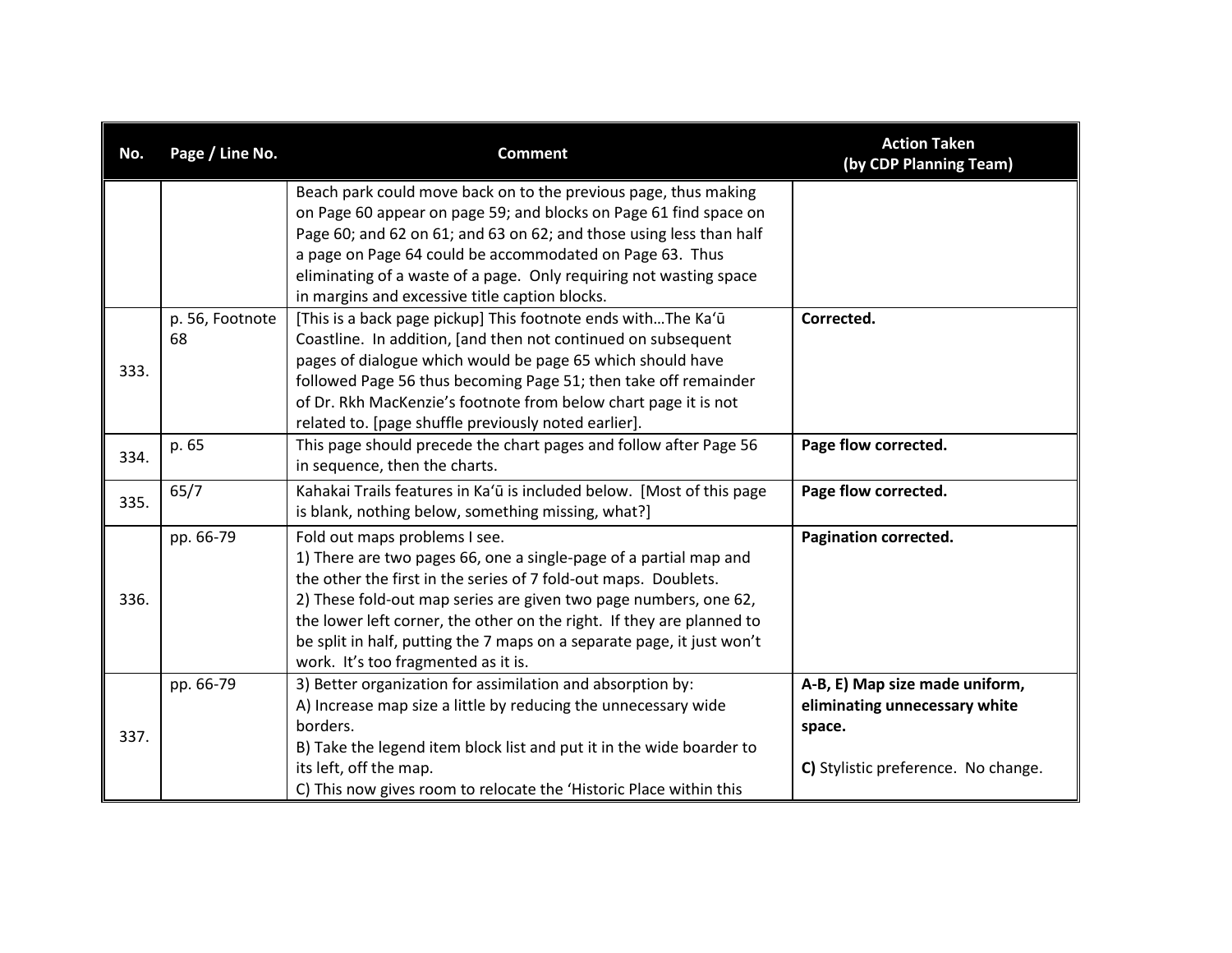| No. | Page / Line No. | <b>Comment</b>                                                                                                                          | <b>Action Taken</b><br>(by CDP Planning Team)                  |
|-----|-----------------|-----------------------------------------------------------------------------------------------------------------------------------------|----------------------------------------------------------------|
|     |                 | map area' chart and the HumuHumu Point insert off the face of the                                                                       | D) Arrow added.                                                |
|     |                 | map, they distract attention trying to study this map!                                                                                  |                                                                |
|     |                 | D) And now you should find room to have the necessary north                                                                             | F) Corrected.                                                  |
|     |                 | arrow we should never overlook.                                                                                                         |                                                                |
|     |                 | E) It states in PLEASE NOTE: Legend items, scale, and orientation<br>remain the same throughout this map series. Well they are actually | G) Tables and map aligned.                                     |
|     |                 | not and thus misleading spatially in terms of distance relationships.                                                                   | H) Anchialine ponds and fish ponds                             |
|     |                 | Maps 4, 5, 6, and 7 have been reduced and copied at our near the                                                                        | are subsets of "wetlands" and are                              |
|     |                 | same scale as eachother. While Map 3 has been copied slightly                                                                           | marked on the shoreline maps.                                  |
|     |                 | larger; and Map 1 is much smaller, scaled down. While Map 2                                                                             |                                                                |
|     |                 | much larger than all the rest [you can blow up or reduce various                                                                        | I) A list of known, unregistered sites                         |
|     |                 | maps as you like using standards of scale measurement, but not                                                                          | is not available. No change.                                   |
|     |                 | juggle sizes of maps in a series.                                                                                                       |                                                                |
|     |                 | F) There are two coastal photo red flags on this map indicated in                                                                       | J) Feature of basemap that can't be                            |
|     |                 | legend, but just one picture.                                                                                                           | edited. No change.                                             |
|     |                 | G) This map 1 starts with Seg. 15 of the Shore line and runs thru this                                                                  |                                                                |
|     |                 | map series in reverse order to 1 on Map 7 while Table 4: ALA<br>Kahakai Trail segments in Ka'ū, which is being referenced goes in       | K) Legal public access has not been<br>established. No change. |
|     |                 | the opposite order listing segments 1-15 these tables on pages: 5,                                                                      |                                                                |
|     |                 | 86, and 87 should follow directly after the map series and Pages 80,                                                                    |                                                                |
|     |                 | 81, 892, 83 and 84 be remembered following after that. And then                                                                         |                                                                |
|     |                 | pickup with the ocean Recourse Management Plan on Page 88.                                                                              |                                                                |
|     |                 | H) In the Legend, a darker blue dot below the blue dot, Anchialine                                                                      |                                                                |
|     |                 | Ponds should be included for the wetland indication for those                                                                           |                                                                |
|     |                 | existing in behind the shore of pakini Nui and then identified on                                                                       |                                                                |
|     |                 | page 68 and 69 Map.                                                                                                                     |                                                                |
|     |                 | I) Historical places within this map area should the whole inventory                                                                    |                                                                |
|     |                 | including known and as yet not registered sites and features. Only                                                                      |                                                                |
|     |                 | provided for map 1 is not presented for the best of the maps of this                                                                    |                                                                |
|     |                 | series.                                                                                                                                 |                                                                |
|     |                 | J) Lava flow called out, is not dated or otherwise shown by color                                                                       |                                                                |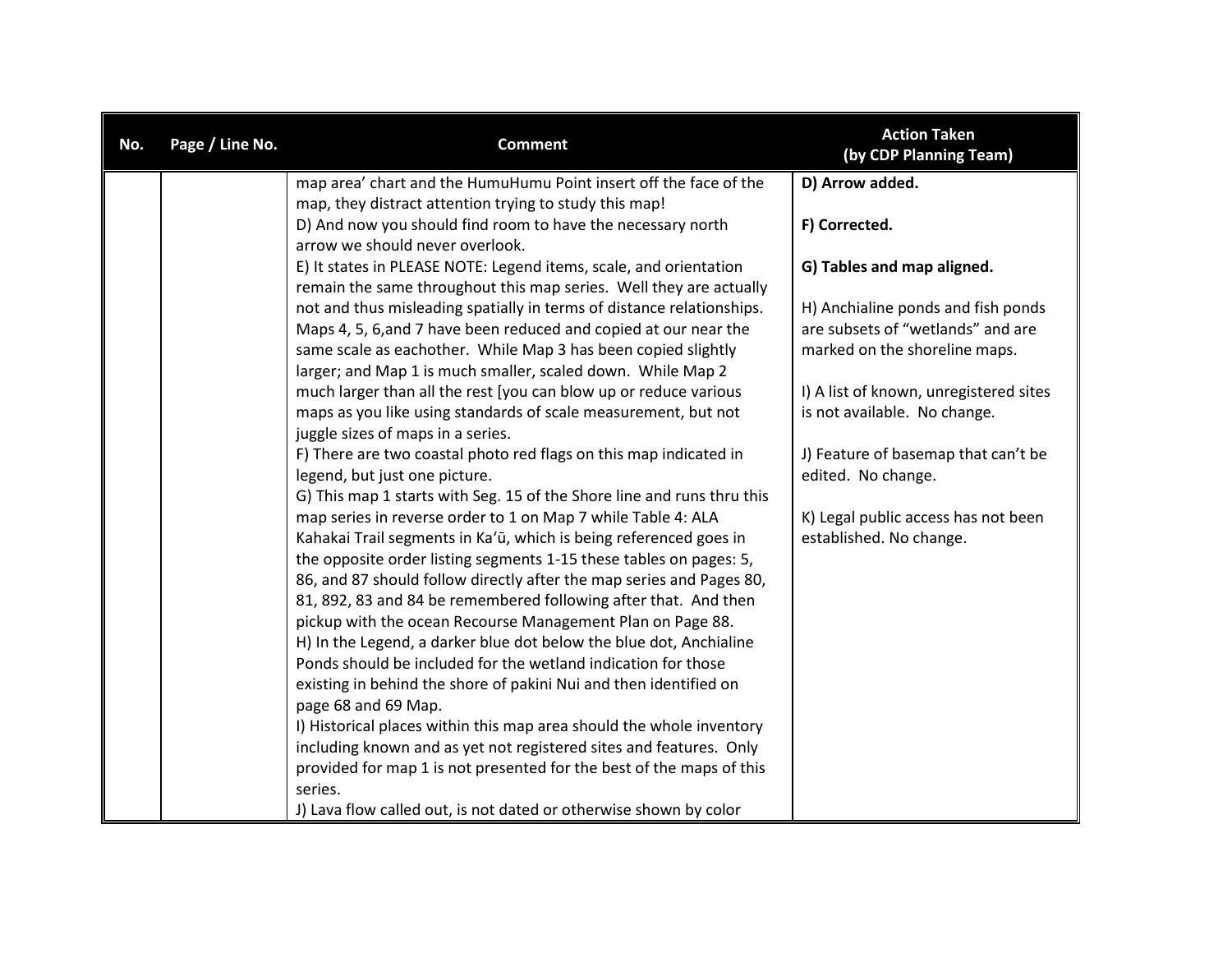| No.  | Page / Line No. | <b>Comment</b>                                                        | <b>Action Taken</b><br>(by CDP Planning Team) |
|------|-----------------|-----------------------------------------------------------------------|-----------------------------------------------|
|      |                 | tone or making as to extent of location.                              |                                               |
|      |                 | K) How is it possible that as indicated, Shoreline Public access not  |                                               |
|      |                 | established for TMK 392001076.                                        |                                               |
|      | pp. 68 and/or   | Map 2 is the largest in reproduced blow up, if scaled down to the     | Map sizes and margins adjusted.               |
|      | 69              | rest and with eliminating the excessive margins could easily          |                                               |
|      |                 | accommodate all of SEG. 14 and help eliminate the cropping            | Grids are longitude and latitude.             |
|      |                 | between Maps 2 & 3, (there is almost % of an inch space wasted in     |                                               |
|      |                 | boarders, top-and-bottom and another going side-to-side). A slight    | Vertical line is on base map layer            |
|      |                 | adjustment up with this map and you get it all in without cramping.   | and difficult to remove. No change.           |
|      |                 | Are these grids on these maps Latitude & Longitude? They seem to      |                                               |
|      |                 | scale out as 5/8 mile squares, what's that, and where does that       | Contours are stylistic preference.            |
|      |                 | come from? A new invented Algorithm? There is an extraneous           | No change.                                    |
|      |                 | vertical line next to TMK 392001027, indication @ lava flow 1887.     | All printing is black. No change.             |
|      |                 | The contours are very energetic and somewhat confusing for            |                                               |
|      |                 | laypersons a bit fussy and elevations marking faint; Printing names   | Tsunami evacuation zone indicated             |
| 338. |                 | and things in color doesn't work well, just use all black Printing to | already. No change.                           |
|      |                 | read well. To have useful relevance the distances from the ocean      |                                               |
|      |                 | would better be in elevation feet. For planning purposes, these       | Exact location of registered historic         |
|      |                 | maps should indicate low lying areas below 100-foot elevation as      | sisters not known (or it's not                |
|      |                 | Tsunami threatened exposures. It might help to color-tone in lava     | prudent to identify them). No                 |
|      |                 | flow 1887 so all the erratic cultures find their meaning.             | change.                                       |
|      |                 |                                                                       |                                               |
|      |                 | Where is all the historical places known and/or registered identified | No choice of map size and segment             |
|      |                 | with corresponding ledger? Come on! Got to have all that's there,     | definitions is perfect. No change.            |
|      |                 | presented somehow, one way or another; to significant and             |                                               |
|      |                 | important to completely ignore.                                       |                                               |
|      |                 |                                                                       |                                               |
|      |                 | This map 3 does not overlap Map 1 enough, cropping out                |                                               |
|      |                 | everything but the line of the coast eliminating all that lies behind |                                               |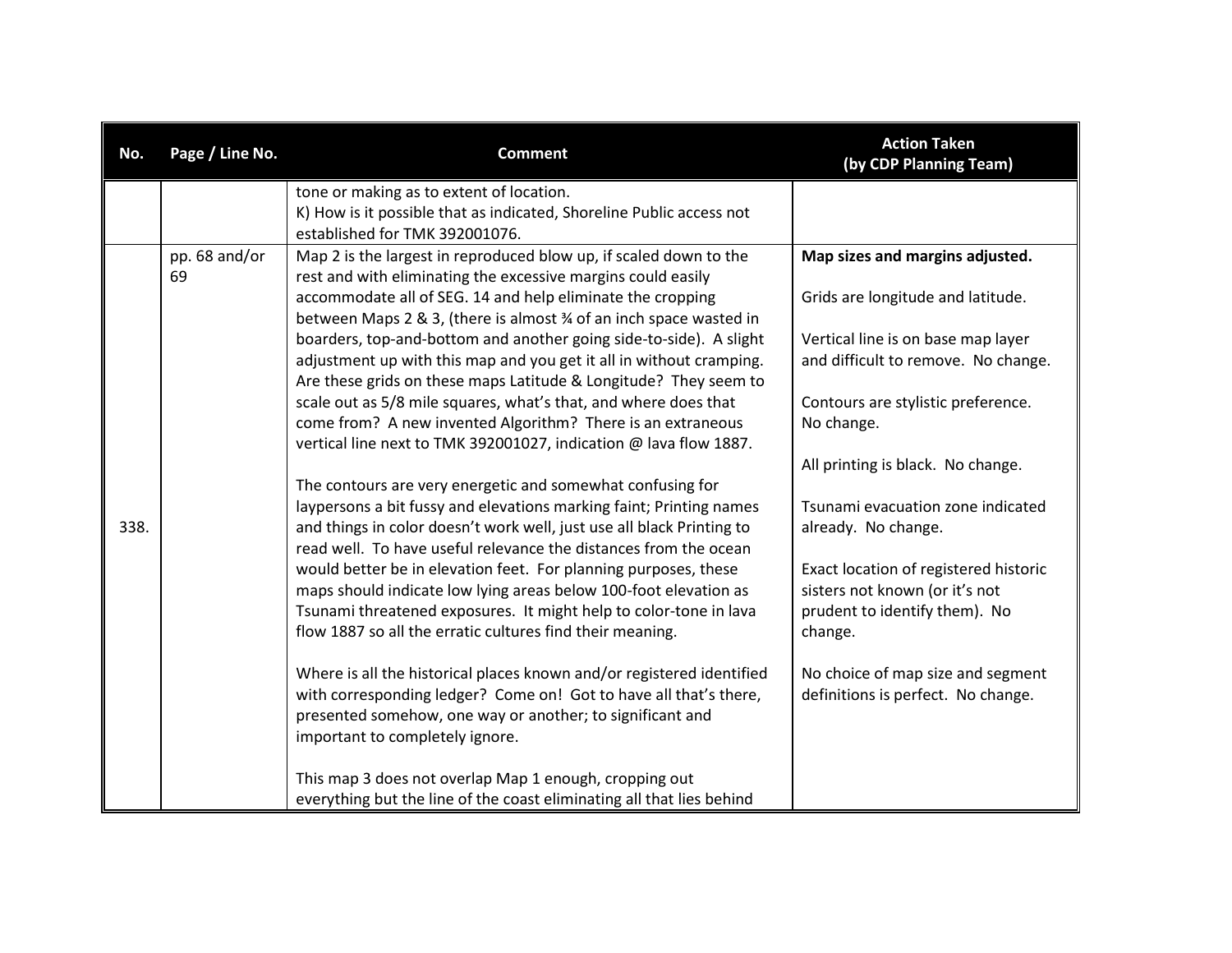| No.  | Page / Line No. | <b>Comment</b>                                                                                                                                                                                                                                                                                                                                                                                                                                                                                                                                                                                                                                                                                                                                                                                                                                    | <b>Action Taken</b><br>(by CDP Planning Team)                                                                                                          |
|------|-----------------|---------------------------------------------------------------------------------------------------------------------------------------------------------------------------------------------------------------------------------------------------------------------------------------------------------------------------------------------------------------------------------------------------------------------------------------------------------------------------------------------------------------------------------------------------------------------------------------------------------------------------------------------------------------------------------------------------------------------------------------------------------------------------------------------------------------------------------------------------|--------------------------------------------------------------------------------------------------------------------------------------------------------|
|      |                 | in Pakini Nui TMK 393001006. Pulling the map down on the page<br>and/or decreasing the unnecessary large borders. And much better<br>yet have as already suggested have all of SEG 14 back on Map 2 and<br>show this map starting with SEG. 13 with over lap of the train<br>running up below the Pali. Then by shifting the map some 3 inches<br>to the left, and pulling it all down, you could get SEG 13 and all of<br>SEG 12 on this map with the reduction of wasteful boarders top,<br>bottom, left, and right-hand-side. I hope you are getting this<br>because it does make for a much better Map reading functionalism.<br>The light-color dashes in SEG 14 on maps 3 and 2, both are very<br>fussy and read as blurred vision. These and the trails are blotching<br>out printed words and again colored printed words are really hard |                                                                                                                                                        |
| 339. | pp. 72-73 map   | to see and read, all printing using the alphabet is best black.<br>This Map 4 has shifted significantly with all of SEG 12 back on Map 3<br>and thus start at SEG 11 which is pulled now way over to the left<br>and then down to accommodate all of SEG 9 on this map. Again,<br>taking advantage of using more of the wasted boarders. Again,<br>surprised that no Historic Places are indicated and logged. What's<br>with the big white patch behind insert Picture? Margins in the<br>hatched over hatching slashes aren't clear to what they are.                                                                                                                                                                                                                                                                                           | Map sizes and margins adjusted.<br>Exact location of registered historic<br>sisters not known (or it's not<br>prudent to identify them). No<br>change. |
| 340. | pp. 74-75 map   | This Map 5, with SEG 9 now back on map 4, this map would drop<br>down and then include Seg. 6 and not split it up and also include<br>the first Seg. 4 to Hono'Apo with boundary adjustments and pulling<br>the land to the right showing less ocean, you would get more of the<br>inland settlement of communities showing. The coast line itself is<br>fragmented broken up by cross hatching in Seg. 9 this line of lands<br>edge should probably be stronger on all the Map, a bit too fine,<br>needs a bolder graphic contrast to other lines. Again, a chart<br>should indicate known significant Historical and any Archeological<br>sites.                                                                                                                                                                                                | Map sizes and margins adjusted.<br>Exact location of registered historic<br>sisters not known (or it's not<br>prudent to identify them). No<br>change. |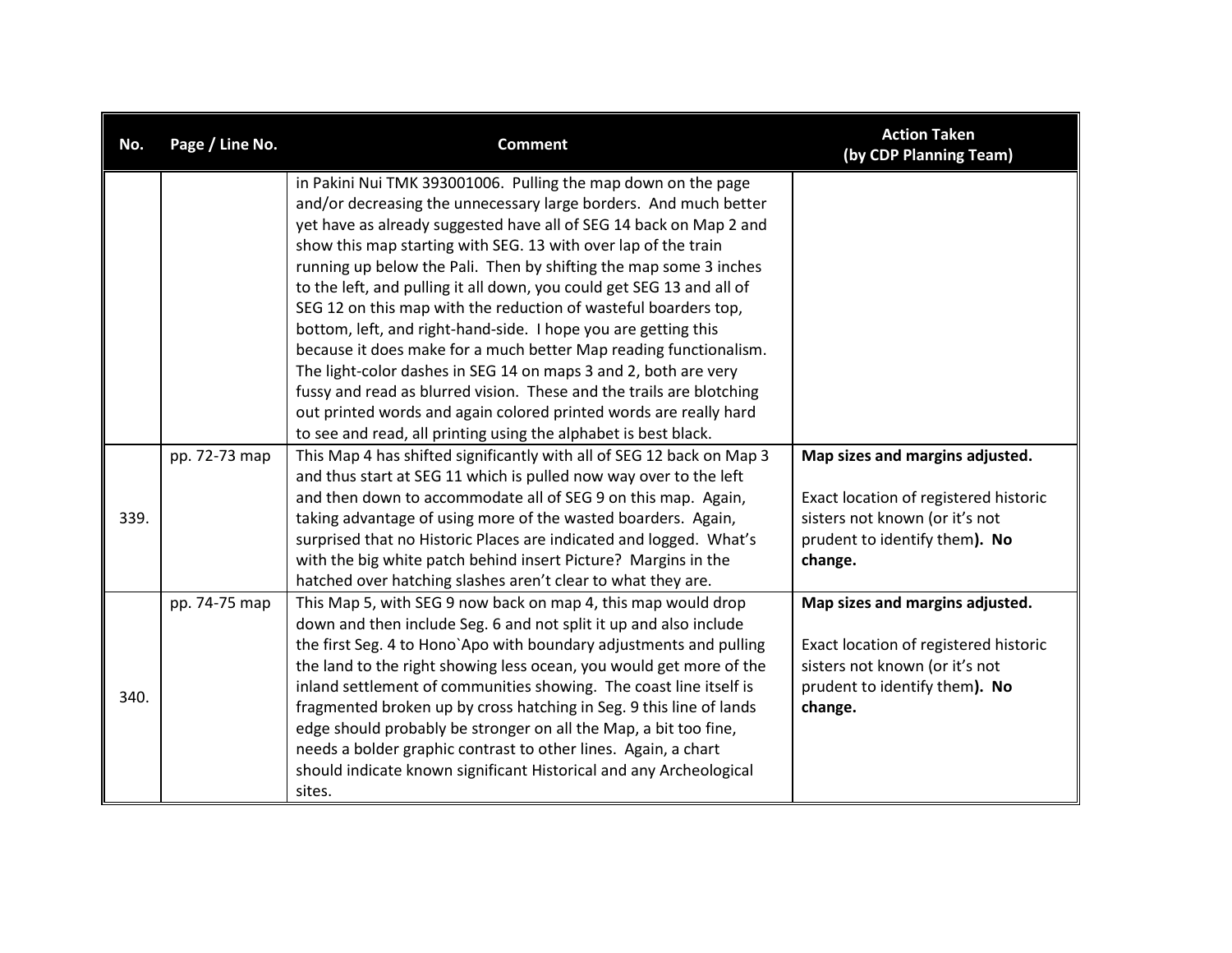| No.  | Page / Line No. | <b>Comment</b>                                                                                                                                                                                                                                                                                                                                                                                                                                                                                                                                                                                                                                                                                                                                                                                                                                                                                                                                                                                                                                                                                                                                                                                                                                                                                                                                                                                                                                                                                                                                                                                | <b>Action Taken</b><br>(by CDP Planning Team)                                                                                                              |
|------|-----------------|-----------------------------------------------------------------------------------------------------------------------------------------------------------------------------------------------------------------------------------------------------------------------------------------------------------------------------------------------------------------------------------------------------------------------------------------------------------------------------------------------------------------------------------------------------------------------------------------------------------------------------------------------------------------------------------------------------------------------------------------------------------------------------------------------------------------------------------------------------------------------------------------------------------------------------------------------------------------------------------------------------------------------------------------------------------------------------------------------------------------------------------------------------------------------------------------------------------------------------------------------------------------------------------------------------------------------------------------------------------------------------------------------------------------------------------------------------------------------------------------------------------------------------------------------------------------------------------------------|------------------------------------------------------------------------------------------------------------------------------------------------------------|
| 341. | pp. 76-77 map   | This is Map 6 where things take on a crescendo of visual confusion<br>and the segment sequence goes berserk. Until now, in Maps 1 thur<br>5, all Segments numbers have been sequential but now become<br>alternating and non-sequence ordered, burgeoning with TMK<br>numbers, bizarre segment line shaping's, overlapping<br>differentiation of cross hatches and colors, super imposed on other<br>information data mapping and with this printed on top of each<br>other; turns this coast into a burlesque seismological event. Got-to-<br>get a graphic handle on this! It took me quite awhile to figure out<br>what was happening here; and discovered there was segment<br>charts 8 pages down the road that were suppose to correlate all<br>these Segments and TMK Number of coarse they happen to be<br>listed in reverse order to the sequence run in the map series, not<br>matter, things don't mean much if you can't correlate, trail status<br>may reside with the continuing map placement page adjustments.<br>This map drops down starting with Seq. 5 and picks up all of Seg. 3<br>at the top and the next Seg. 4 and Sec. 3 from map 7, easily done<br>with boarder adjustments. The blotch of white is a real visual<br>distraction. Red flags could be numbered and then red flags and<br>numbers with names for each picture placed directly below. Using<br>extended arrows from top and bottom with names over and under,<br>adds to the unplanned after thought aspect but would flunk you<br>out of graphic school. All the roads abruptly end in the yellow of | Segments vary by nature of<br>ownership. Clarified in text.<br>Map sizes and margins adjusted.<br><b>Correlation between tables and</b><br>maps corrected. |
|      |                 | Honu`Apo                                                                                                                                                                                                                                                                                                                                                                                                                                                                                                                                                                                                                                                                                                                                                                                                                                                                                                                                                                                                                                                                                                                                                                                                                                                                                                                                                                                                                                                                                                                                                                                      |                                                                                                                                                            |
| 342. | pp. 78-79 map   | This Map 7 drops down lapping some of Seg. 3 which is now on<br>Map 6 and would ascend diagonally up to include more of Seg. 1.<br>The great crack needs full identification. Of coarse Kamehame is<br>now pictured back on map 6. Put Mahuka Bay below the picture<br>with a red flag. The TMK numbers can now be placed on the map in<br>the upper right-hand area eliminating lines. "Remember there is no                                                                                                                                                                                                                                                                                                                                                                                                                                                                                                                                                                                                                                                                                                                                                                                                                                                                                                                                                                                                                                                                                                                                                                                 | Appropriate changes made.                                                                                                                                  |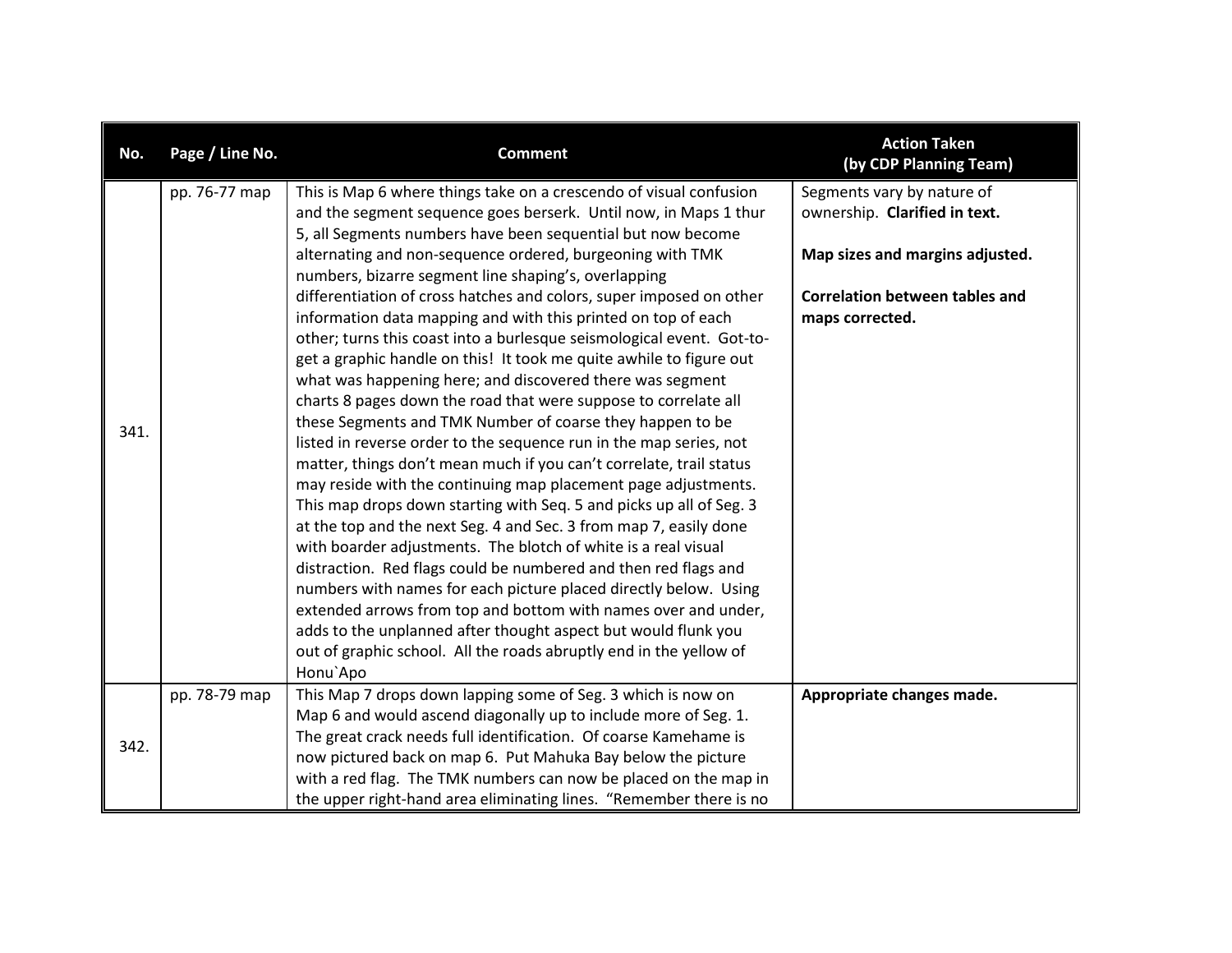| No.  | Page / Line No.       | <b>Comment</b>                                                                                                                                                                                                                                                                                                                                     | <b>Action Taken</b><br>(by CDP Planning Team)                                       |
|------|-----------------------|----------------------------------------------------------------------------------------------------------------------------------------------------------------------------------------------------------------------------------------------------------------------------------------------------------------------------------------------------|-------------------------------------------------------------------------------------|
|      |                       | making things better in the world if you can't make everything<br>better!"                                                                                                                                                                                                                                                                         |                                                                                     |
| 343. | p. 79                 | There is an extra half sheet map fragment that follows this fold-out<br>series like the one that preceded it. Two Page 79.                                                                                                                                                                                                                         | Fold-out maps were inserted<br>afterwards due to printing<br>challenges. Corrected. |
| 344. | pp. 75 & 86           | These Tables read from Seg. 1 to Seg. 15, top to bottom while what<br>they reference to in the map series is reversed going Seg. 15 to Seg.<br>1 left to right thru the map series. Comprehension and not<br>confusion is the objective here.                                                                                                      | Sequencing corrected.                                                               |
| 345. | pp. 76-84             | Sequence wise, should follow after the Table 4: on pages 85 thru<br>87.                                                                                                                                                                                                                                                                            | Text, tables, and maps reorganized.                                                 |
| 346. | Pg 76 (line 40)       | First mention of Wai'o'ahukini Bay  now it's Wai'ahukini  I've<br>heard both used - not sure which is correct but good to stay<br>consistent.                                                                                                                                                                                                      | <b>Consistency confirmed.</b>                                                       |
| 347. | Page 80 Line 3        | Natural Resources: [:Not.]                                                                                                                                                                                                                                                                                                                         | Corrected.                                                                          |
| 348. | Page 80 Line<br>27    | 12.5.9.2: Courses of Action for Ka'ū: [needs : twice]                                                                                                                                                                                                                                                                                              | Corrected.                                                                          |
| 349. | Page 80 thru<br>87    | Running dialogue apparently continues from the isolated page of 65<br>between charts and maps and here again these Pages 80 thru 84 are<br>sandwiched between foldout map series and their reference charts.<br>Charts on page 85, 86, and 87 should best be placed before page 80<br>following the maps with subsequent number changes for pages. | Corrected.                                                                          |
| 350. | Page 81 Line<br>1,2,3 | Switching lines around. Make Line 3, Line 1. Then make, 1 Line 2,<br>and 2 Line 3. Then new Line 1 should be given● Indicator; with                                                                                                                                                                                                                | Corrected.                                                                          |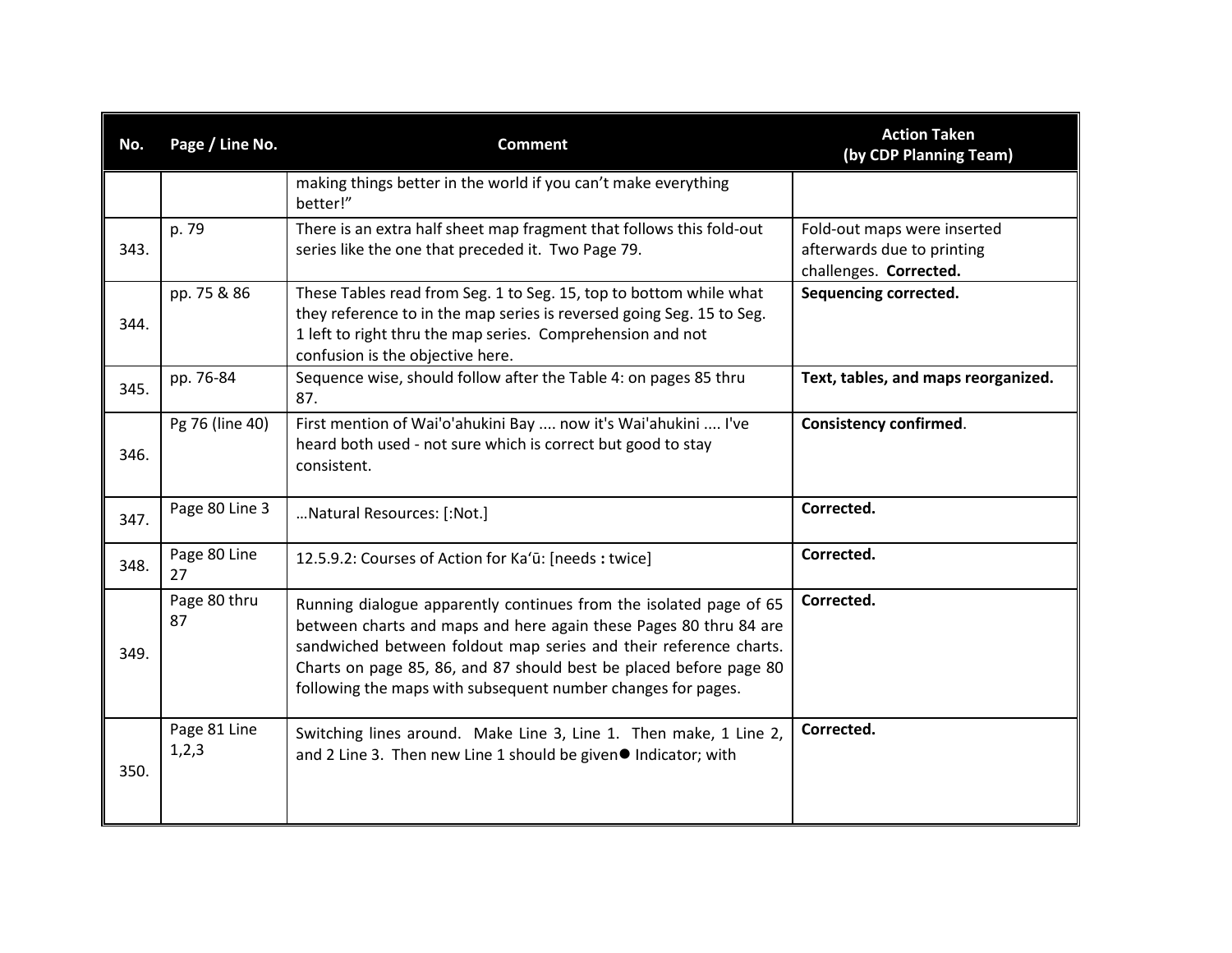| No.  | Page / Line No.           | <b>Comment</b>                                                                | <b>Action Taken</b><br>(by CDP Planning Team) |
|------|---------------------------|-------------------------------------------------------------------------------|-----------------------------------------------|
| 351. | Page 81 Line 4<br>thru 15 | Lines 4 thru 15 given 0 Sub-indicator with all ending with . (periods)        |                                               |
| 352. | Page 81 Line<br>17        | Meaningless redundancy, eliminate!                                            |                                               |
| 353. | Page 81 Line<br>18        | Insert ● the 2-4 draft strategicaction related to trails:                     |                                               |
| 354. | Page 81 Line<br>19        | Strike ' (Line 19 would start)                                                |                                               |
| 355. | Page 81 Line<br>19        | Reads: 0 increase the number of hiking trails in Ka'ū.                        |                                               |
| 356. | Page 81 Line<br>21        | Insert ●                                                                      |                                               |
| 357. | Page 81 Line<br>23        | Change $\blacksquare$ to an 0 Sub-Indicator and then end line with . (period) |                                               |
| 358. | Page 81 Line<br>$24 - 27$ | As does lines 24 thru 27, use . (periods)                                     |                                               |
| 359. | Page 81 Line<br>28        | Start with ● indicator; and then line                                         |                                               |
| 360. | Page 81 Line<br>32        | Start with 0 indicator.                                                       |                                               |
| 361. | Page 82 Line 5            | Using 0 sub-indicator @ Line 5, 6, 7 & 8 works; 5, 6, and 7 need (.)          |                                               |
| 362. | Page 82 Line<br>10        | Use ● main indicator topics                                                   |                                               |
| 363. | Page 82 Line<br>26        | Use ● the same month,  The DLNR. It endorsed the                              |                                               |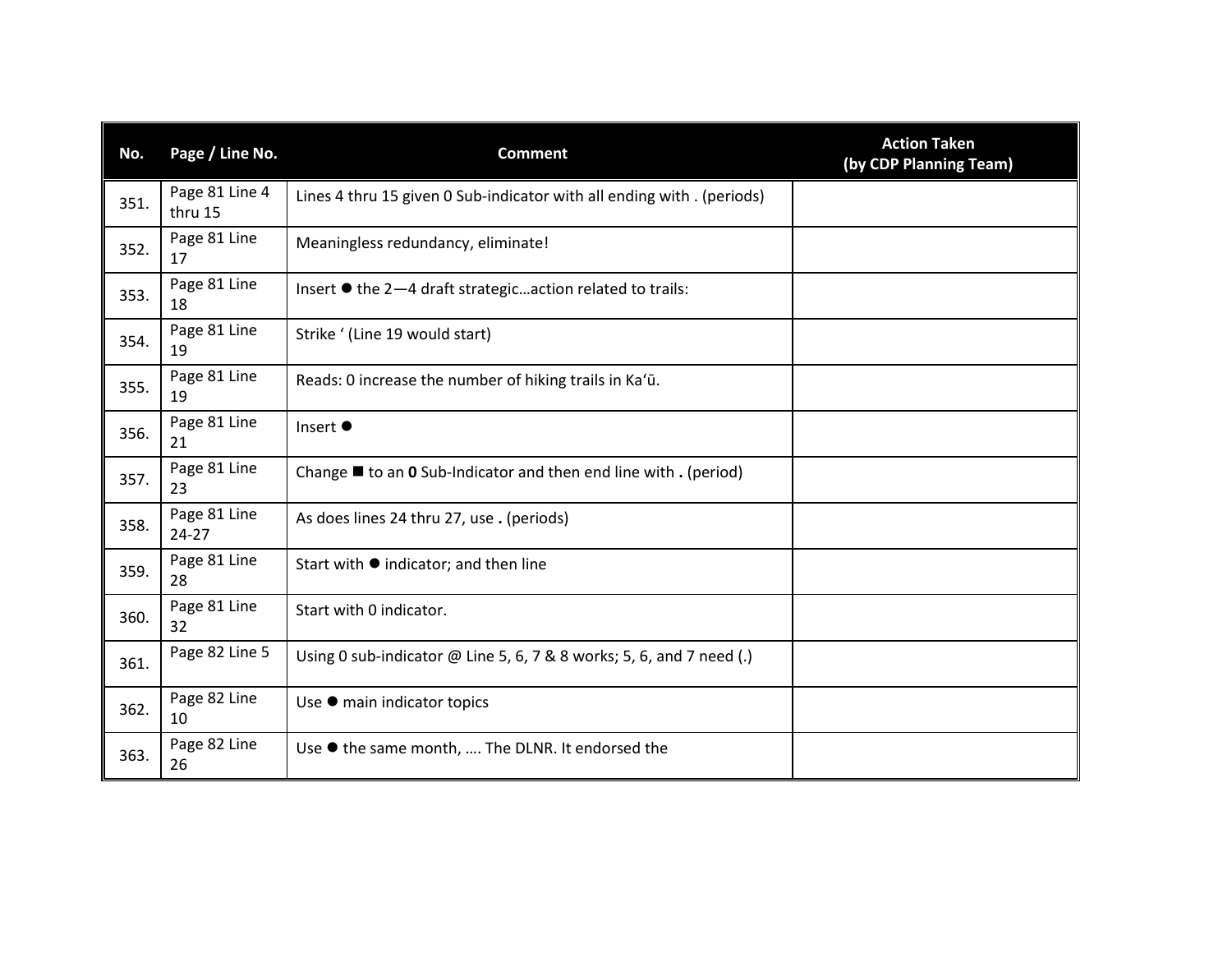| No.  | Page / Line No.            | <b>Comment</b>                                                                                                                                                                                                                           | <b>Action Taken</b><br>(by CDP Planning Team) |
|------|----------------------------|------------------------------------------------------------------------------------------------------------------------------------------------------------------------------------------------------------------------------------------|-----------------------------------------------|
| 364. | Page 82 Line<br>27         | 11Following recommendations listed above: 11[is double speak]<br>following is below and above is before ---which is it?                                                                                                                  |                                               |
| 365. | Page 82 Line<br>28, 29, 30 | Need. (periods)                                                                                                                                                                                                                          |                                               |
| 366. | Page 82 Line<br>32         | Possibly underling major titles would help or use a larger font.                                                                                                                                                                         |                                               |
| 367. | Page 83 Line 2             | Underscore or larger bolder font.                                                                                                                                                                                                        |                                               |
| 368. | Page 83 Line<br>13         | Ala Kahakai National historic Trail 70 [ No (Acronym)]                                                                                                                                                                                   |                                               |
| 369. | Page 83 Line<br>19         | Canoe landing areas a appropriately re-established.                                                                                                                                                                                      |                                               |
| 370. | P 83 Line 30               | Which attest to cultural and social interchange patterns existing<br>historically in Hawai'i and of a people residing and traveling over a<br>vast landscape. The labor to create [or other better wordsmithing, as<br>stated reads bad] |                                               |
| 371. | Page 83 Line<br>37         | Add to linerecorded, or evaluated, including some that are well<br>commonly known to the community.                                                                                                                                      |                                               |
| 372. | Page 83 Line<br>38-42      | Need. (periods)                                                                                                                                                                                                                          |                                               |
| 373. | Page 83 Line<br>41         | Village complex, chieftain center [chiefly=adverb]                                                                                                                                                                                       |                                               |
| 374. | P 84 L 1                   | Needs a . (period)                                                                                                                                                                                                                       |                                               |
| 375. | P 84 L 2                   | . Punalu'u archeological ruins including Punalu'u Heiau, a huge                                                                                                                                                                          |                                               |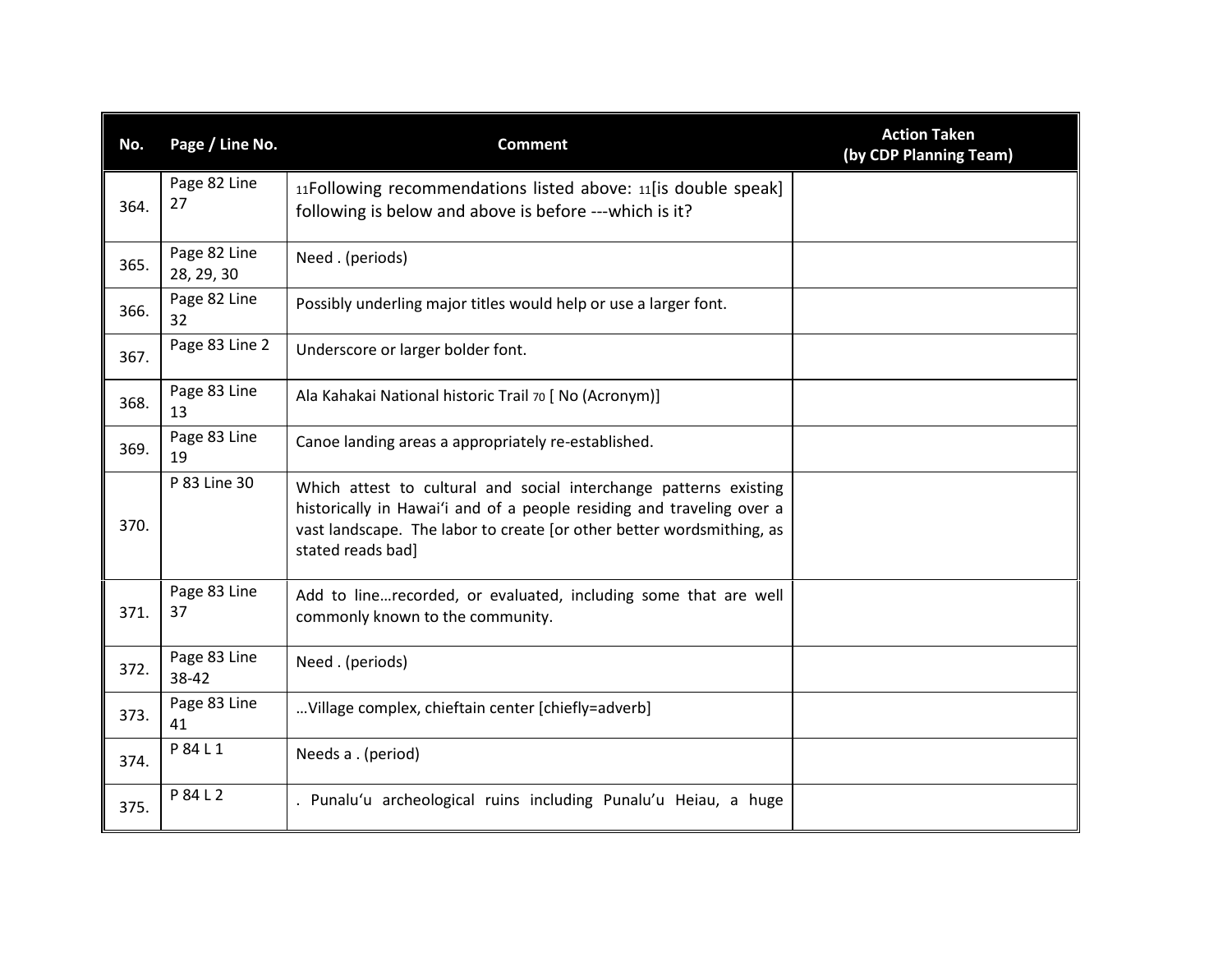| No.  | Page / Line No. | <b>Comment</b>                                                                                                                                                                                                                                                                                                                  | <b>Action Taken</b><br>(by CDP Planning Team) |
|------|-----------------|---------------------------------------------------------------------------------------------------------------------------------------------------------------------------------------------------------------------------------------------------------------------------------------------------------------------------------|-----------------------------------------------|
|      |                 | Kuakini Temple.                                                                                                                                                                                                                                                                                                                 |                                               |
| 376. | P 84 L 3        | "Nearly all of the royal centers of the various Kingdoms lay etc.                                                                                                                                                                                                                                                               |                                               |
| 377. | P 84 L 8        | Table 4 on Pages 80, 81, and 83, summarizes analysis for the Ala<br>Kahakai Trail System in segments, their ownership status, and related<br>implications in next steps. The numbered segments referenced<br>precede on maps Figure 10: Shoreline of Ka'ū map foldouts Pages 66<br>thru 79 and can be correlated Table 3 ? that |                                               |
| 378. | P 75 & 86       | Table 4 as stated in covering the fold-out maps these segments are<br>listed in reverse order and would best follow the maps they reference<br>to.                                                                                                                                                                              |                                               |
| 379. | Pg 86 (line 30) | sorry to be so pedantic  but PuakO has a kahakO over the o and<br>Klholo has one over the I (this also comes up again for the Hui Aloha<br>Kiholo group mention near the end of kahakai section).                                                                                                                               | Corrected.                                    |
| 380. | Page 87         | Key to what? What is it cross reference to? How is this key keyed to<br>the tables or maps?<br>Seems fragmented, might better be<br>incorporated into one of the tables?                                                                                                                                                        |                                               |
| 381. | P 88 L 1        | No need acronyms in main captions.                                                                                                                                                                                                                                                                                              |                                               |
| 382. | 88/2            | Correct font for "ORMP." Hyperlink broken.                                                                                                                                                                                                                                                                                      |                                               |
| 383. | P 88 L 3        | Replace $\Box$ (small square) with a big-black-circle-dot $\bullet$                                                                                                                                                                                                                                                             |                                               |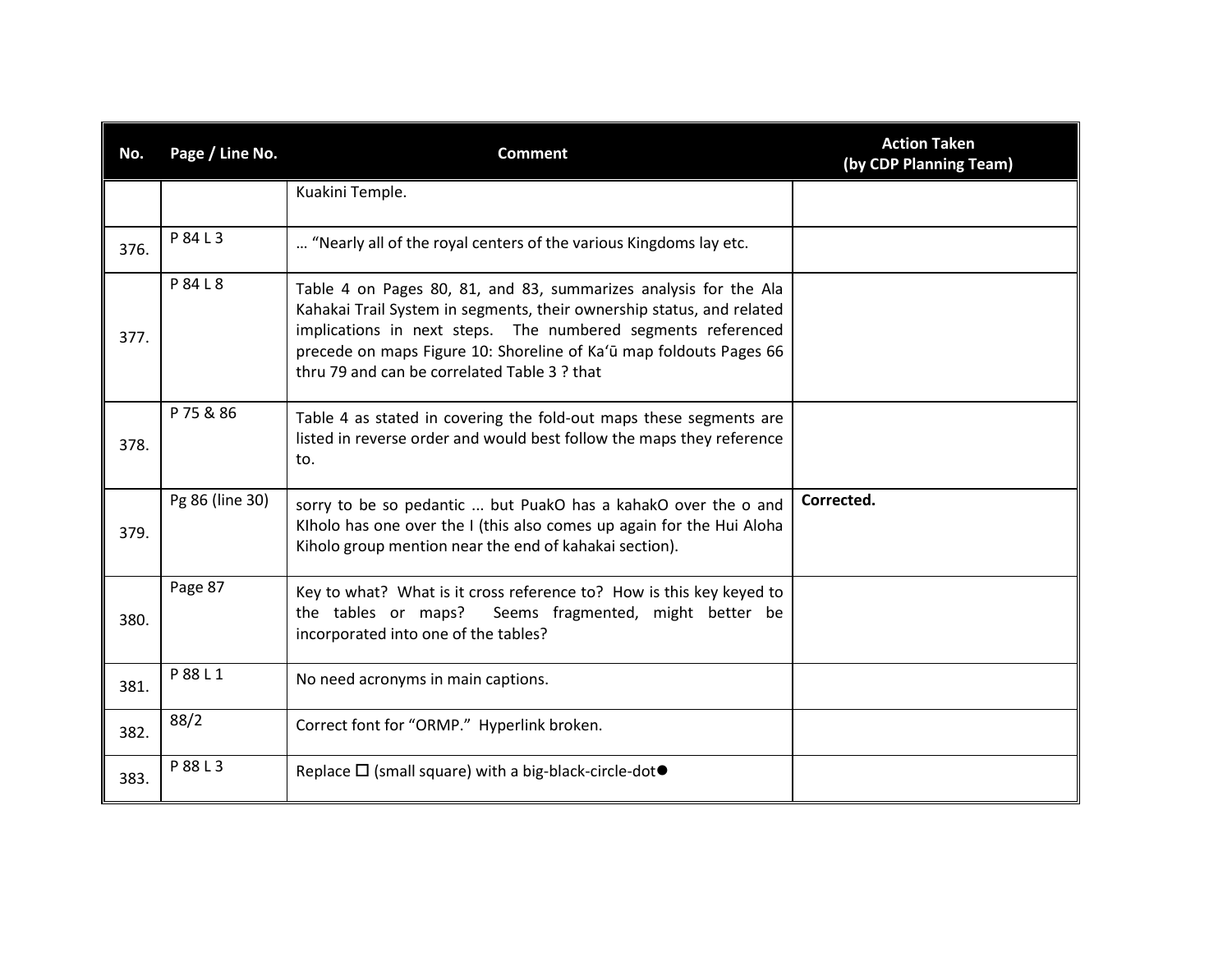| No.  | Page / Line No. | <b>Comment</b>                                                                                                                                                                                                                                                                                                                           | <b>Action Taken</b><br>(by CDP Planning Team) |
|------|-----------------|------------------------------------------------------------------------------------------------------------------------------------------------------------------------------------------------------------------------------------------------------------------------------------------------------------------------------------------|-----------------------------------------------|
| 384. | P 88 L 4        | Keep 0 Sub-Indicator as shown                                                                                                                                                                                                                                                                                                            |                                               |
| 385. | P 88 L 5        | Add period after resources. And back up at Line 3 also                                                                                                                                                                                                                                                                                   |                                               |
| 386. | P 88 L 6        | Use smaller 0 for this little black square $\Box$ get a consistent tiered<br>system for sub-topics and sub-sub-topics and stop using little black<br>squares $\Box$ for main topics and sub-sub-topics both all together, it will<br>bug people; the whole appendix needs to have a uniform system for<br>topic captions and sub-groups. |                                               |
| 387. | P 88 L 1-33     | No period (.) punctuations on this page.                                                                                                                                                                                                                                                                                                 |                                               |
| 388. | P 89 L 2        | No period (.) The rest of the page seems to have needed periods (.)                                                                                                                                                                                                                                                                      |                                               |
| 389. | 89/23           | No bullet. Correct font.                                                                                                                                                                                                                                                                                                                 |                                               |
| 390. | P 90 L 5        | Does jurisdiction need: or/and underscoring, even bold black?                                                                                                                                                                                                                                                                            |                                               |
| 391. | P 90 L 8        | Isn't the acronym 'ACOE'                                                                                                                                                                                                                                                                                                                 |                                               |
| 392. | 90/10           | Cross reference to Figure is incorrect                                                                                                                                                                                                                                                                                                   |                                               |
| 393. | P 90 L 12       | , at high tide during the season of the year when the most high tide<br>waves occur, etc.                                                                                                                                                                                                                                                |                                               |
| 394. | P 90 L 14       | Figure 11 as graphically presented as Line 15 could be better<br>illustrated.                                                                                                                                                                                                                                                            |                                               |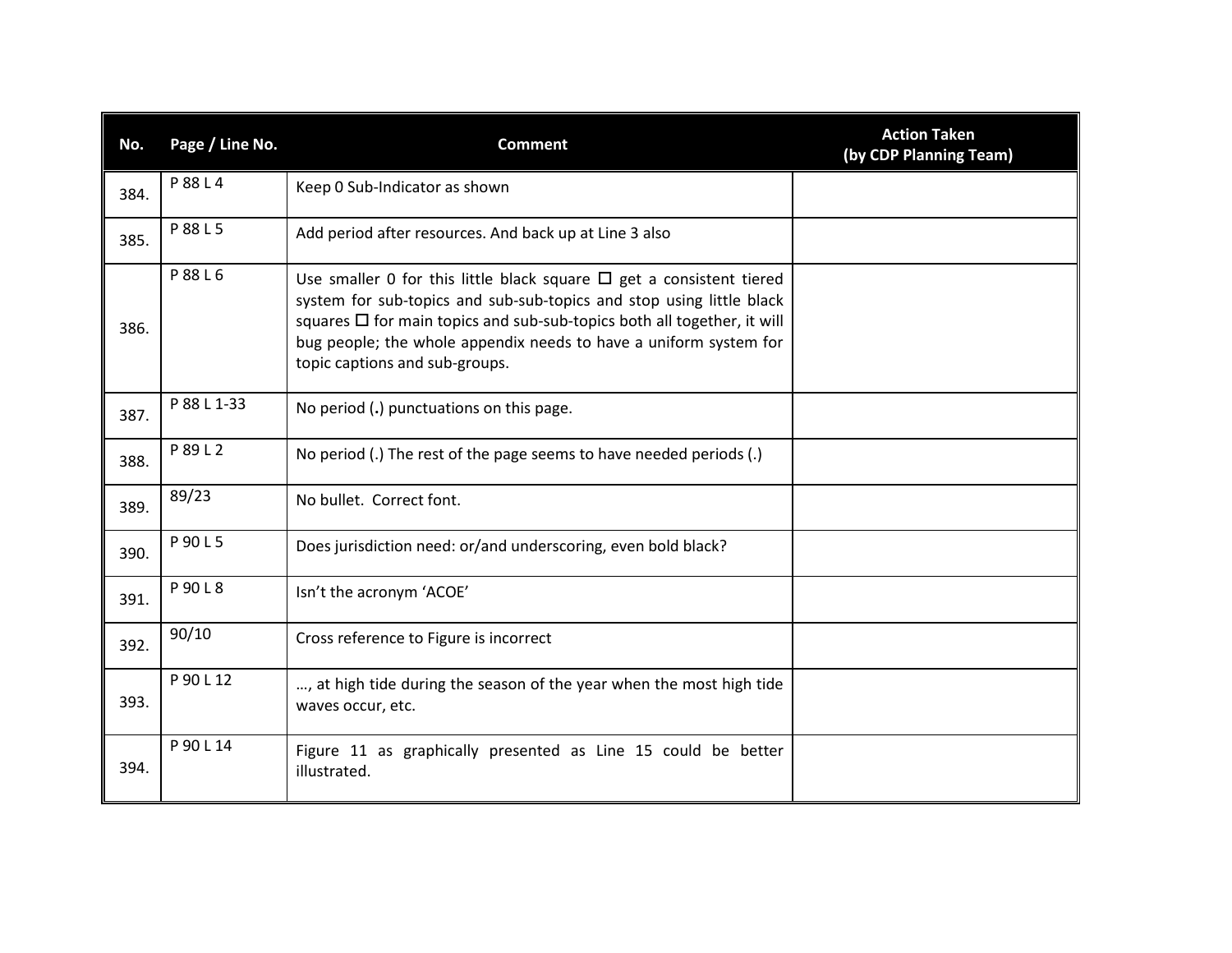| No.  | Page / Line No.               | <b>Comment</b>                                                                                                                                                                                                                                                                    | <b>Action Taken</b><br>(by CDP Planning Team) |
|------|-------------------------------|-----------------------------------------------------------------------------------------------------------------------------------------------------------------------------------------------------------------------------------------------------------------------------------|-----------------------------------------------|
| 395. | P 90 L 16                     | Is this caption a sub-group under (5) jurisdiction? The layout structure<br>is confusing because of caption title inconsistencies and their<br>breakdown? Gets confounding at the times and places throughout<br>appendix.                                                        |                                               |
| 396. | P 91 L 1-3                    | Is there an update regarding this? Has this happened? CAP gets<br>published in 2014 or 2015? Such a major component of CDP!                                                                                                                                                       |                                               |
| 397. | P 91 L 4-12                   | Or is this the updating? And will it be up-to-date when the CDP gets<br>published in 2014 or 2015? Such a major component of CDP!                                                                                                                                                 |                                               |
| 398. | 91/12                         | Delete "for"                                                                                                                                                                                                                                                                      |                                               |
| 399. | P 91 L 13                     | National Marine Sanctuaries: 72The etc. [standard form]                                                                                                                                                                                                                           |                                               |
| 400. | 93/9 & 13                     | US Fish and Wildlife Service                                                                                                                                                                                                                                                      |                                               |
| 401. | P 91 L 13                     | National Marine Sanctuaries: 72The National etc.                                                                                                                                                                                                                                  |                                               |
| 402. | P 91 L 23                     | Protection of the sanctuaries. 73Enforcement of                                                                                                                                                                                                                                   |                                               |
| 403. | P 91 L 39                     | Make sure to update what's pertinent when you reach the year this<br>gets finalized and published.                                                                                                                                                                                |                                               |
| 404. | P 91 Footnotes<br>72, 73 & 74 | Why are these notes printed in 3 different colors, black, blue, and<br>brown; underscored different or not? With all the unnecessary<br>separation dash lines and fading tonal graphic bottom lines (not to<br>mention the thing at the top of the pages) it is the most crammed- |                                               |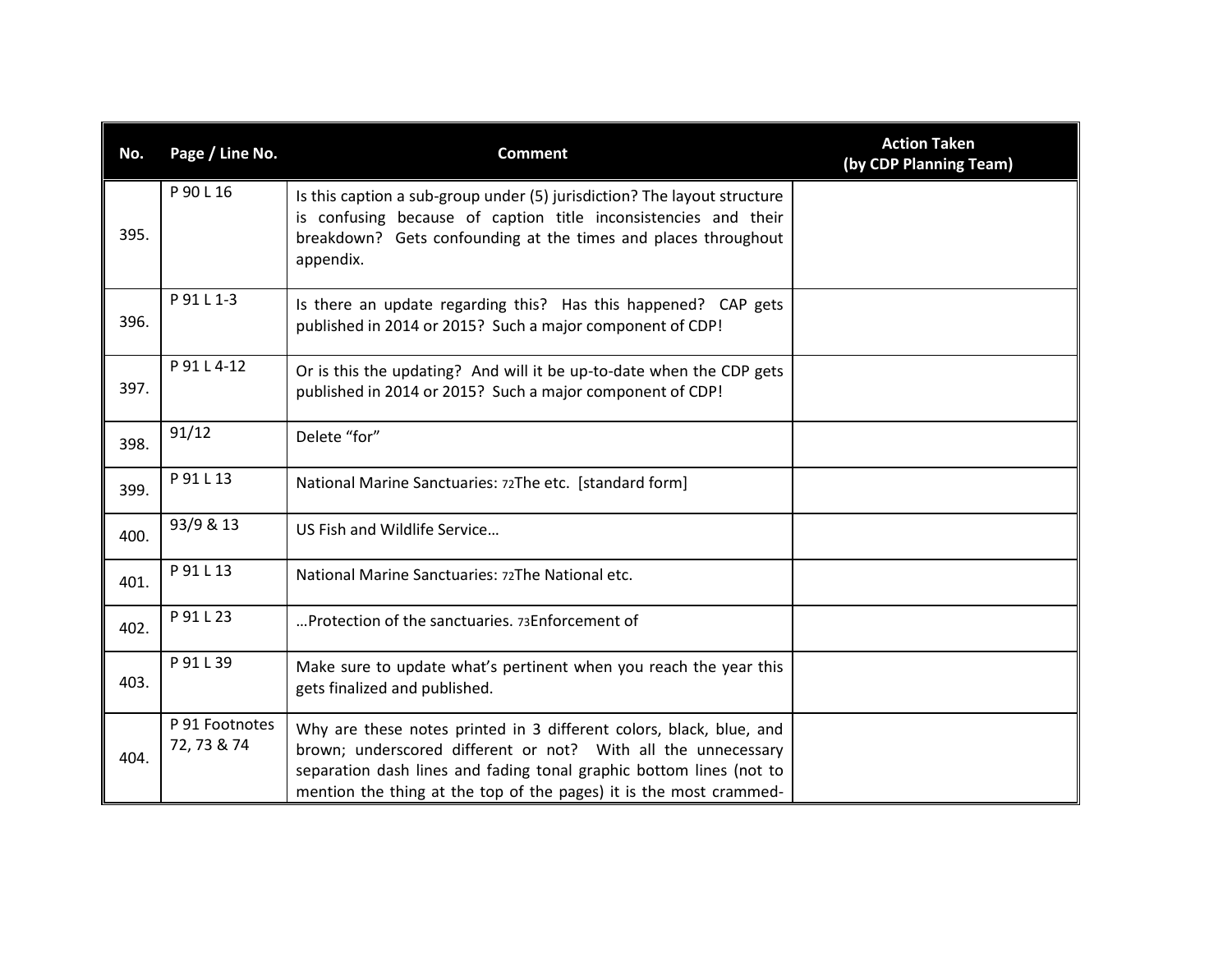| No.  | Page / Line No. | <b>Comment</b>                                                                                                                                                                                                                                                                 | <b>Action Taken</b><br>(by CDP Planning Team) |
|------|-----------------|--------------------------------------------------------------------------------------------------------------------------------------------------------------------------------------------------------------------------------------------------------------------------------|-----------------------------------------------|
|      |                 | cramped layout presentation I've seen put together. I hope you were<br>just playing around to see what you could get the computer to do<br>while putting together a draft!                                                                                                     |                                               |
| 405. | P 92            | I just looked and found on Page 173, there are 222 footnotes                                                                                                                                                                                                                   |                                               |
| 406. | $P$ 92 - 173    | You could consolidate dialogue and put the footnotes all together on<br>last pages as is so commonly done in books and any duplication could<br>reduce their numbers. Better think about whether you want this to<br>look like a technical manual or read well. Appearance is? |                                               |
| 407. | P 93            | For V4A, and Page 92 has 9 notes at bottom and Page 93 some 5 of<br>these notes. Why not un-clutter the pages from www.http:11.org/-<br>07.00?=8/ole about.html.soest/etc.                                                                                                     |                                               |
| 408. | P94L6           | Title doesn't need (acronym)                                                                                                                                                                                                                                                   | Style preference. No change.                  |
| 409. | P 94 L 16       | No need (UH Sea Grant) 91: UseProgram:91                                                                                                                                                                                                                                       | Style preference. No change.                  |
| 410. | P 96 L 1        | District (see Figure 10L maps of Ka'ū shoreline). Etc.                                                                                                                                                                                                                         |                                               |
| 411. | P 96 L 2        | Necessary For:                                                                                                                                                                                                                                                                 |                                               |
| 412. | P 96 L 3-10     | Missing some periods (.)                                                                                                                                                                                                                                                       |                                               |
| 413. | P 96 L 16       | Hawai'i Administrative Rulessubzone classifications within.                                                                                                                                                                                                                    | Style preference. No change.                  |
| 414. | 97/5            | Typo                                                                                                                                                                                                                                                                           | Corrected.                                    |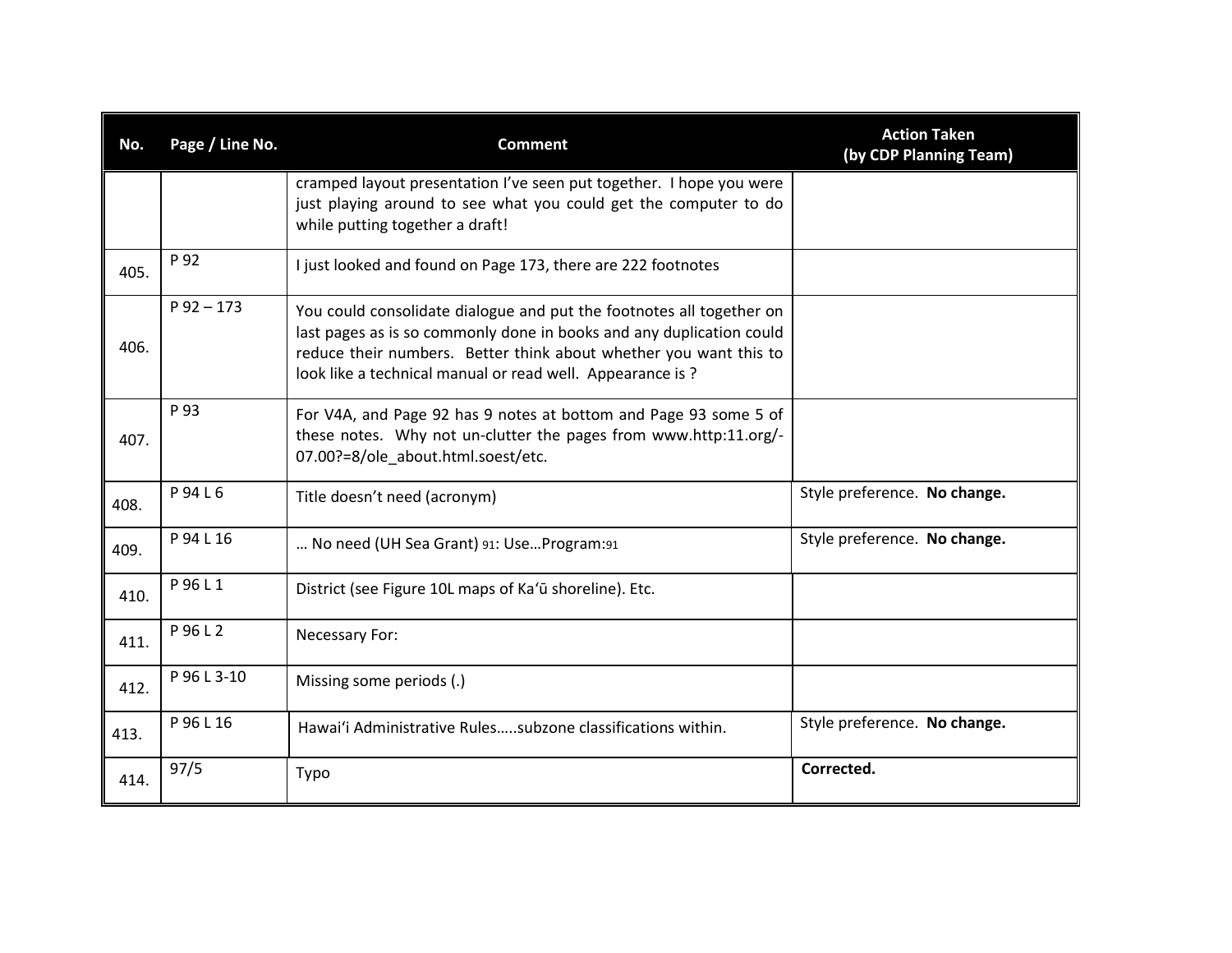| No.  | Page / Line No.             | <b>Comment</b>                                                                                                                                                                                                                                                                                                                                                                                                                                                                                 | <b>Action Taken</b><br>(by CDP Planning Team) |
|------|-----------------------------|------------------------------------------------------------------------------------------------------------------------------------------------------------------------------------------------------------------------------------------------------------------------------------------------------------------------------------------------------------------------------------------------------------------------------------------------------------------------------------------------|-----------------------------------------------|
| 415. | 99/15                       | Font change                                                                                                                                                                                                                                                                                                                                                                                                                                                                                    | Corrected.                                    |
| 416. | 99/35                       | Figure cross-reference is incorrect.                                                                                                                                                                                                                                                                                                                                                                                                                                                           | Corrected.                                    |
| 417. | p. 100 map                  | Make the file size of the map smaller. Enlarge the map.                                                                                                                                                                                                                                                                                                                                                                                                                                        |                                               |
| 418. | P 100 MAP                   | Now here is a map with clarity but is important enough to be a fold<br>out so it would be big enough to read names (on the south coast and<br>curiously none on the south east). The National park should show<br>Kahuku extension and not have it in AG Zoning. Map could move up<br>so to avoid the bottom frame line from running over the border and<br>writing and Page 100. Is the thing in the upper-left-hand corner<br>supposed to be indicating North? Try $\bigwedge N$ that works! |                                               |
| 419. | P 101 L 6                   | Good Map, good compass indicating orientation. There are other<br>restricted area along Ka'ū coast for vessels off limits (see marine<br>Navigation map for south end of island.                                                                                                                                                                                                                                                                                                               |                                               |
| 420. | P 101 L 16                  | Pu'u Hou in pakini Nui and etc.                                                                                                                                                                                                                                                                                                                                                                                                                                                                |                                               |
| 421. | P 101 L 26                  | See "FIGURE 13: Zoning in Ka'ū" Map.                                                                                                                                                                                                                                                                                                                                                                                                                                                           |                                               |
| 422. | P 102 L 1                   | "No area subjectsubdivided for residential purposes". ." [Must<br>start and finish full sentences on separate pages with "" quotation<br>marks.                                                                                                                                                                                                                                                                                                                                                | Not correct. No change.                       |
| 423. | P 102 L 44                  | Needs (.) period                                                                                                                                                                                                                                                                                                                                                                                                                                                                               |                                               |
| 424. | P 103 L<br>1,4,7,8,9,11,12, | Needs periods (.)                                                                                                                                                                                                                                                                                                                                                                                                                                                                              |                                               |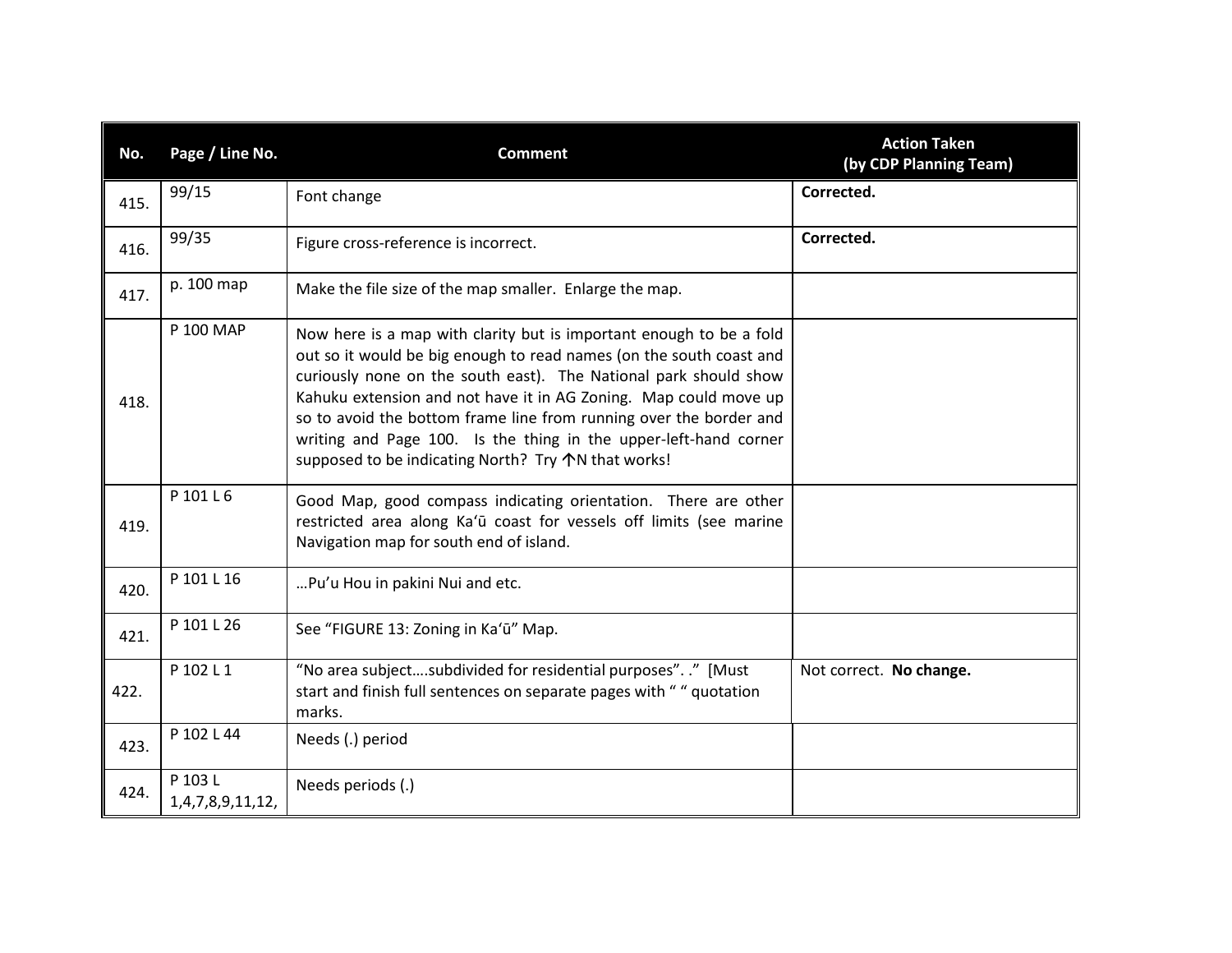| No.  | Page / Line No.       | <b>Comment</b>                                                                                                                                                                                                                                                 | <b>Action Taken</b><br>(by CDP Planning Team) |
|------|-----------------------|----------------------------------------------------------------------------------------------------------------------------------------------------------------------------------------------------------------------------------------------------------------|-----------------------------------------------|
|      | & 13                  |                                                                                                                                                                                                                                                                |                                               |
| 425. | P 103 L 18            | Deserves a big-black dot $\bullet$ not a puny little $\Box$                                                                                                                                                                                                    |                                               |
| 426. | P 108 L 25            | An assessment or a permit for all users and activities in special<br>management areas. 113 Pursuant to PC Rule9-10(b), information<br>provided in the special management area.                                                                                 |                                               |
| 427. | P 108 L 26            | Assessment shall include but not be limited to:                                                                                                                                                                                                                |                                               |
| 428. | P 108 L 27 to<br>28   | OAn Environmental Assessment (EA) or Environmental Impact<br>Statement, if either are required, under Chapter 343, Hawai'i Revised<br>Statutes, or by the Planning Director.                                                                                   |                                               |
| 429. | P 109 L 11            | OA written discussion statement about the proposed use, activity or<br>operation in relationship to objectives and policies contained in<br>HR § 205A                                                                                                          |                                               |
| 430. | P 109 L 16<br>17 & 18 | The planning director when assessing any SMAA does one of three<br>courses of action:<br>1. Makes a finding that the activity is exempt from the definition<br>of development, because of certain conditions, such as being<br>a single-family residence, etc. |                                               |
| 431. | P 110 L 25<br>30      | <b>OThese zones and other hazards in Ka'ū require more flood insurance</b><br>is required. The real question should be about the wisdom of building<br>there at all.                                                                                           |                                               |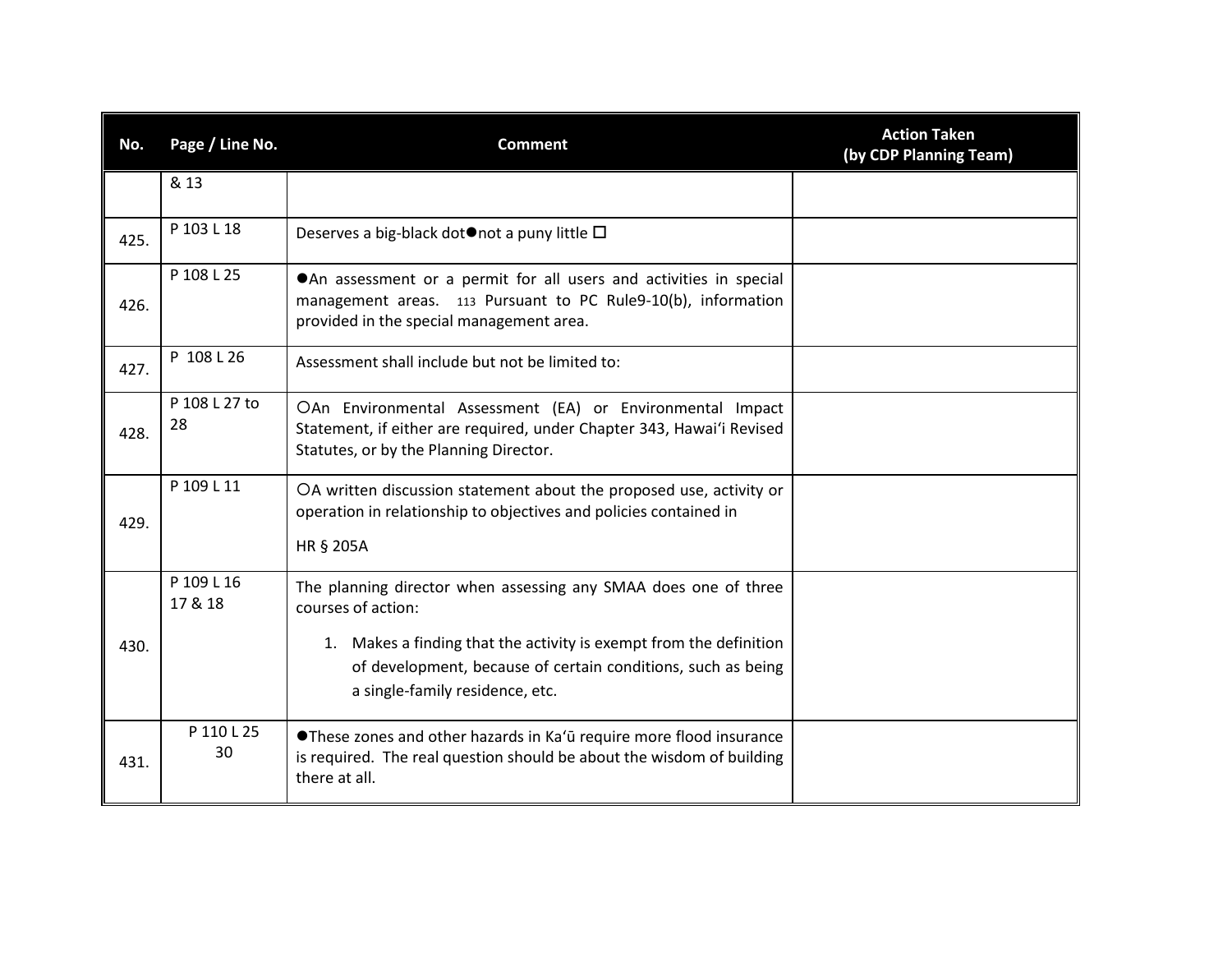| No.  | Page / Line No.  | <b>Comment</b>                                                                                                        | <b>Action Taken</b><br>(by CDP Planning Team)                                                                          |
|------|------------------|-----------------------------------------------------------------------------------------------------------------------|------------------------------------------------------------------------------------------------------------------------|
| 432. | Pg 118 (line 27) | Ka'upulehu there is a kahakO over the U in Ka'Upulehu (like in our<br>beloved Ka'U).                                  | Corrected.                                                                                                             |
| 433. | 124/9            | "5.3(n): Develop drainage master plans form a<br>watershed<br>perspective", should be "from" a watershed perspective. | Corrected.                                                                                                             |
| 434. | 167/21           | Archaeological Inventory Survey, repeated.                                                                            | Corrected.                                                                                                             |
| 435. | 169/32           | There are many examples of communities pursuing oral, photo, or<br>video history projects, including                  | Corrected.                                                                                                             |
| 436. | 171/1            | "educator", should be educate.                                                                                        | Corrected.                                                                                                             |
| 437. |                  |                                                                                                                       |                                                                                                                        |
| 438. | Throughout       |                                                                                                                       | Lowered top margin to reveal more<br>of color band.                                                                    |
| 439. | Throughout       |                                                                                                                       | Increased indent of inside margins.                                                                                    |
| 440. | Throughout       |                                                                                                                       | Increased the bottom margin,<br>preventing text and footnotes from<br>spilling into or getting too close to<br>footer. |
| 441. | Throughout       |                                                                                                                       | Kept fonts in bolded, italicized, and<br>hyperlinked text consistent with<br>other text.                               |
| 442. | Throughout       |                                                                                                                       | Kept heading fonts and styles<br>consistent with other CDP<br>documents.                                               |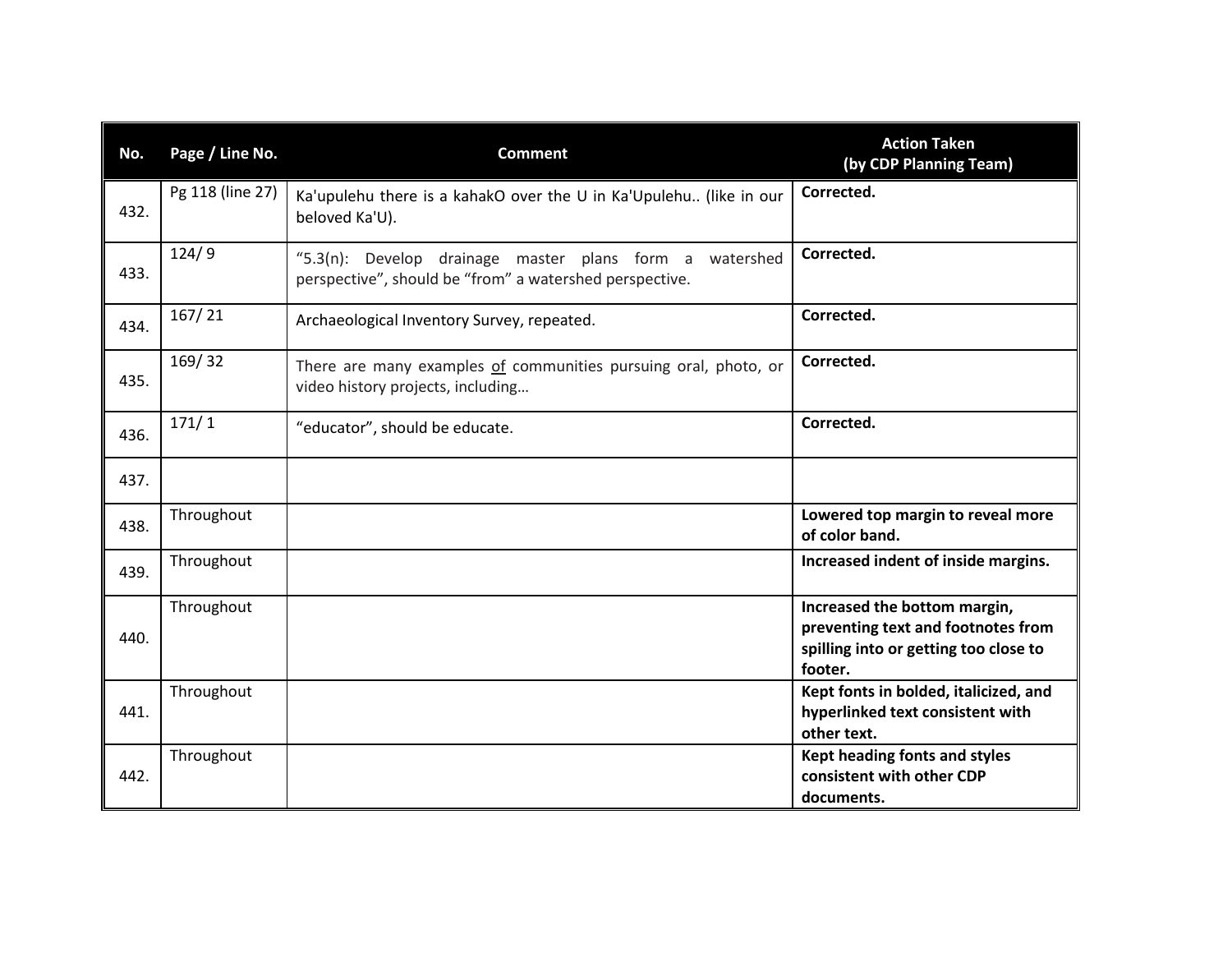| No.  | Page / Line No. | <b>Comment</b> | <b>Action Taken</b><br>(by CDP Planning Team)                                                                                                                                                                                                                                                                                                                                                                                                                                          |
|------|-----------------|----------------|----------------------------------------------------------------------------------------------------------------------------------------------------------------------------------------------------------------------------------------------------------------------------------------------------------------------------------------------------------------------------------------------------------------------------------------------------------------------------------------|
| 443. | Throughout      |                | Framed the figures that don't have<br>defined edges.                                                                                                                                                                                                                                                                                                                                                                                                                                   |
| 444. | Throughout      |                | Footnotes: put into proper,<br>consistent style and formatting.                                                                                                                                                                                                                                                                                                                                                                                                                        |
| 445. | Throughout      |                | Started new sections on odd pages.                                                                                                                                                                                                                                                                                                                                                                                                                                                     |
| 446. | Throughout      |                | Centered figures on the page.                                                                                                                                                                                                                                                                                                                                                                                                                                                          |
| 447. | Throughout      |                | When tables or figures are on<br>separate pages (rather than<br>embedded with the text),<br>continued the text (ie, eliminated<br>any white space between the<br>table/figure reference and the<br>table/figure).                                                                                                                                                                                                                                                                      |
| 448. | Throughout      |                | <b>Corrected references to figures</b><br>(e.g., p. 28 line 31 should be<br>referencing Fig 4; p. 90 line 10<br>should ref fig 11; p. 99 line 35<br>should reference Fig 12; p. 102 line<br>10 should reference Fig 3; p. 126<br>line 4 should reference Fig 14; p.<br>131 line 40 should reference Fig 13;<br>p. 141 line 10 should reference Fig<br>3; p. 143 line 4 should reference Fig<br>16; p. 151 line 15 should reference<br>Fig 2; p. 160 line 9 should reference<br>Fig 14. |
| 449. | Throughout      |                | <b>Hyperlinked references to figures</b><br>and tables.                                                                                                                                                                                                                                                                                                                                                                                                                                |